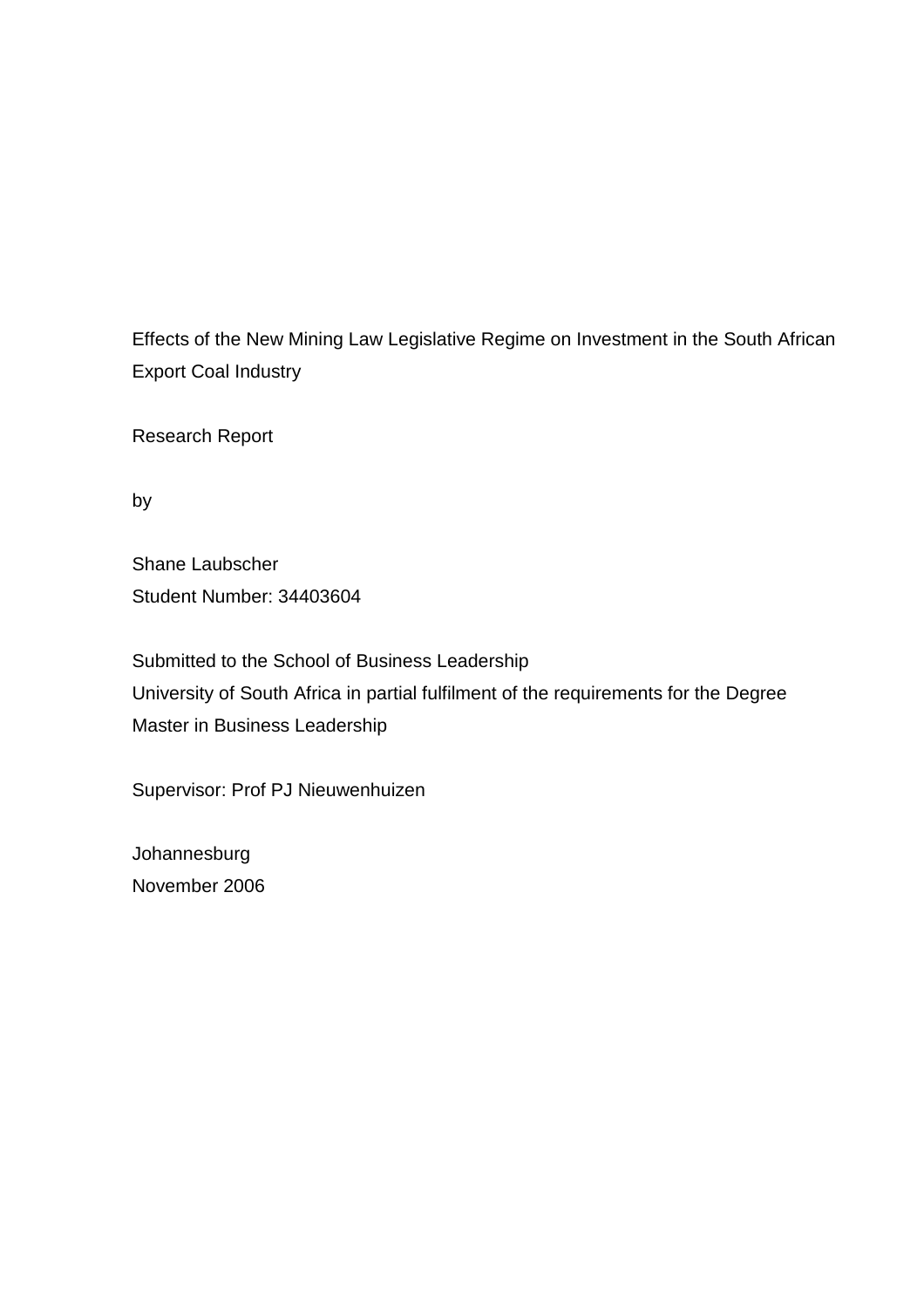# Foreword

My interest in the field of mining law and this study stems from my employment in the mining industry over the past fifteen years as a legal adviser to a number of multinational mining companies. My exposure in this regard has made me acutely aware of the importance and impact of the mining law regulatory environment of a country in attracting investment. This has become even more important in context of the global business environment and the competition between countries in attracting investment to their local mining industries which leads to various benefits including increased employment, greater foreign exchange earnings and ultimately the development and prosperity of a country and its people.

This research report could not have been possible without the patience and understanding of my family and friends as well as the cooperation of the persons interviewed. Acknowledgement is also due to my study leader Professor PJ Nieuwenhuizen for his insights and guidance.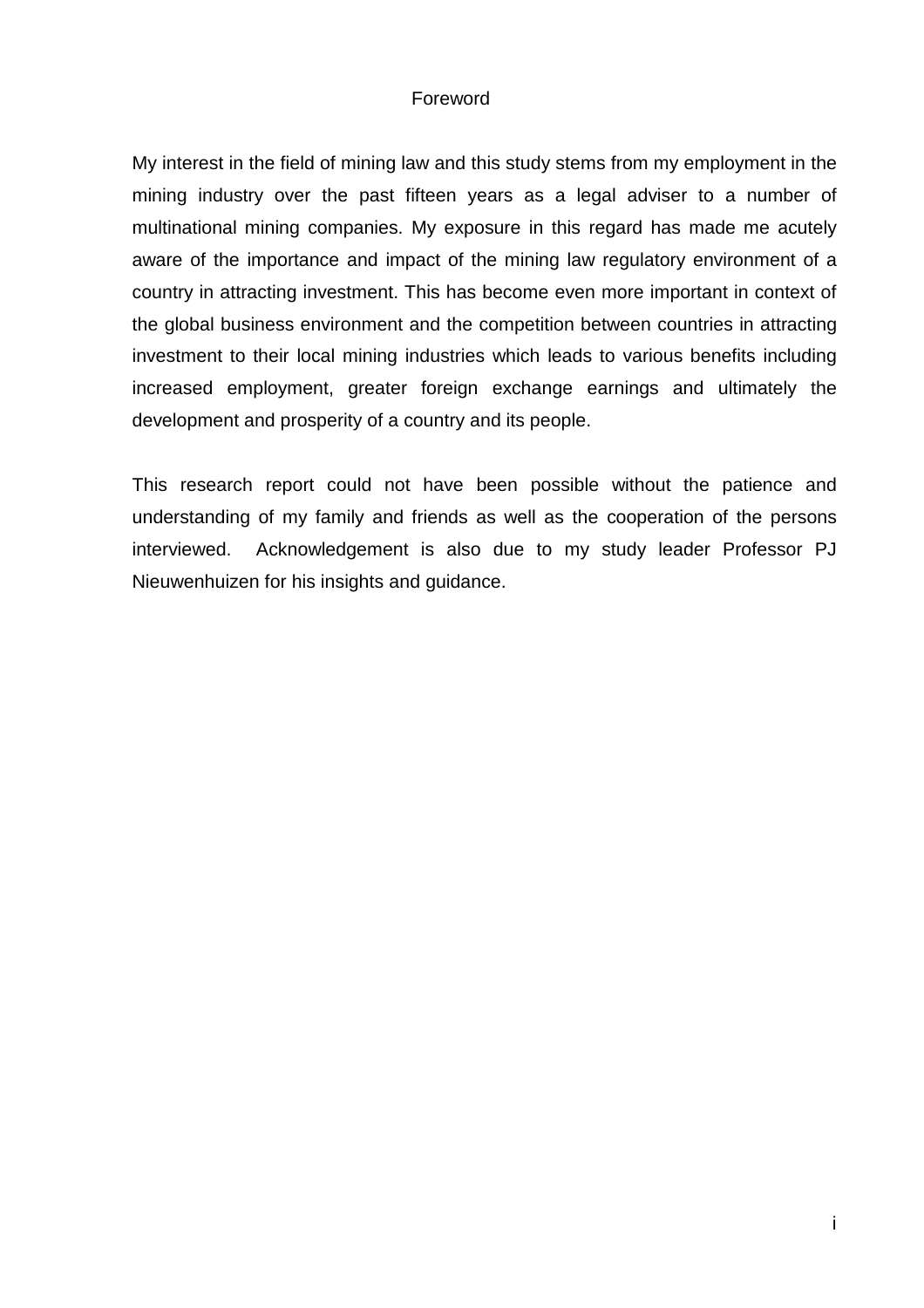# **Declaration**

I declare that "Effects of the New Mining Law Legislative Regime on Investment in the South African Export Coal Industry" is my original work and that all the sources I have used or quoted have been indicated and acknowledged as complete references, and has not been submitted for degree purposes previously.

\_\_\_\_\_\_\_\_\_\_\_\_\_\_\_\_\_\_\_\_\_\_\_\_\_ \_\_\_\_\_\_\_\_\_\_\_\_\_\_\_\_\_\_\_\_\_\_\_\_\_

Name Date

Signature:- \_\_\_\_\_\_\_\_\_\_\_\_\_\_\_\_\_\_\_\_\_\_\_\_\_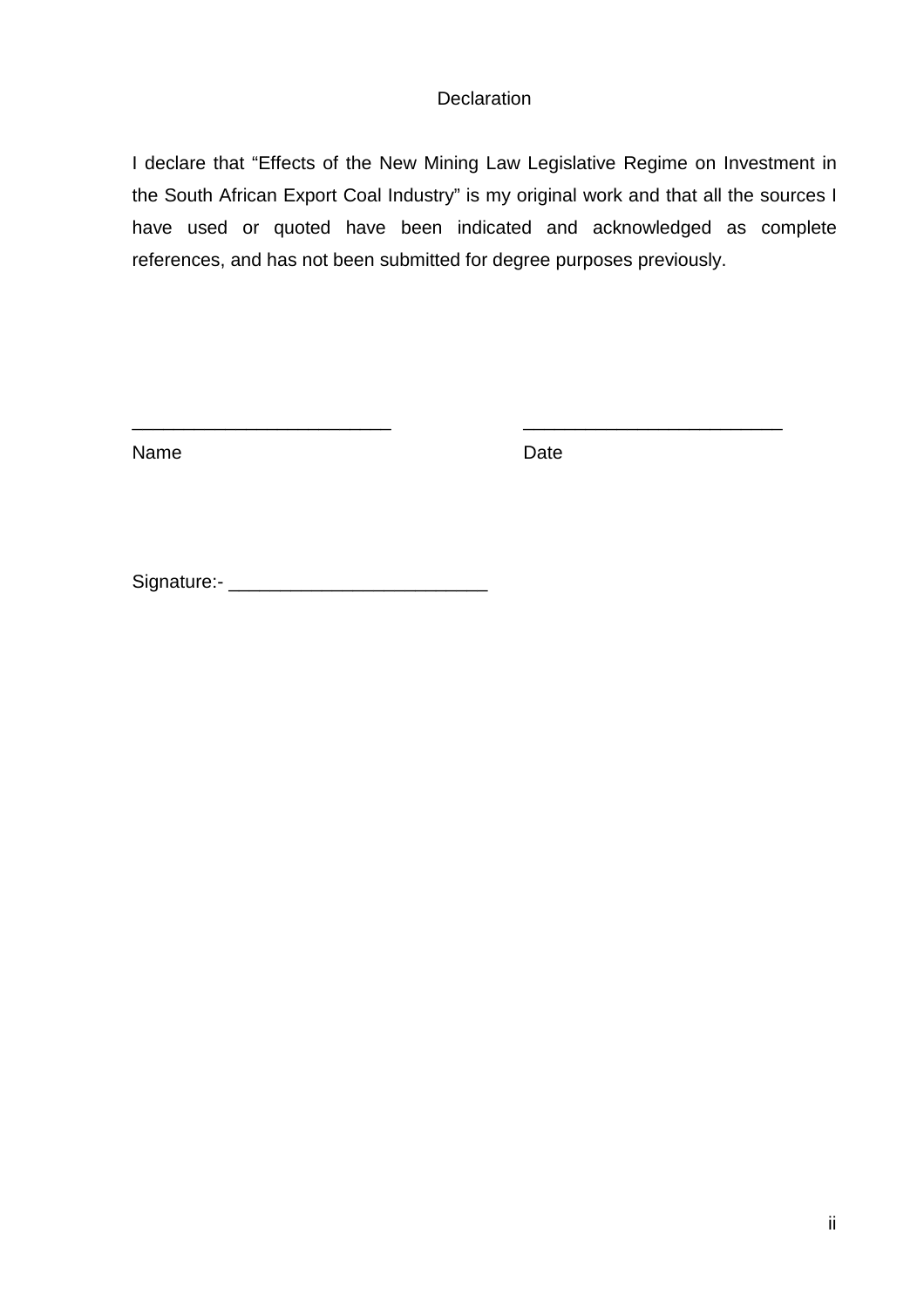#### Abstract

The object of this research paper is to examine and evaluate the effects and the repercussions of the new mining legislation introduced on 1 May 2004 on South Africa's attractiveness as a venue for foreign investment with specific reference to the country's coal export industry being a significant earner of foreign earnings. This research compares the following research proposition which was developed from the conceptual framework with the data obtained from the semi-structured interviews: The new mining law regime which came into force on 1 May 2004, has negatively affected the attractiveness of South Africa as a venue for investment for the companies currently operating in the South African export coal industry, in relation to the yield and risk pertaining to future investments as compared to other countries competing for investment. The case study type of research methodology was utilised availing itself of an examination of all relevant literature as well as obtaining data on the issues envisaged by means of a questionnaire and interviews of people knowledgeable about the industry and its environment. The research was limited to Ingwe Collieries Ltd, Xstrata South Africa (Pty) Ltd and Sasol Mining (Pty) Ltd, which companies collectively mine and process sixty percent of the coal exported through the Richards Bay Coal Terminal. An analysis of the data obtained through the semistructured interviews with the respondents indicates that the new mining law regime which came into force on 1 May 2004 has negatively affected the attractiveness of South Africa as a venue for investment for the relevant respondent companies currently operating in the export coal industry in relation to the risk and yield pertaining to future investments as compared to other countries competing for such investment. The conclusion can be drawn that South Africa has become less attractive to investors as a venue for investment in the export coal industry and that the new Act has discouraged such investment since its promulgation on 1 May 2004. Indications are that such investment has been redirected to other countries presenting similar coal resource mining and export opportunities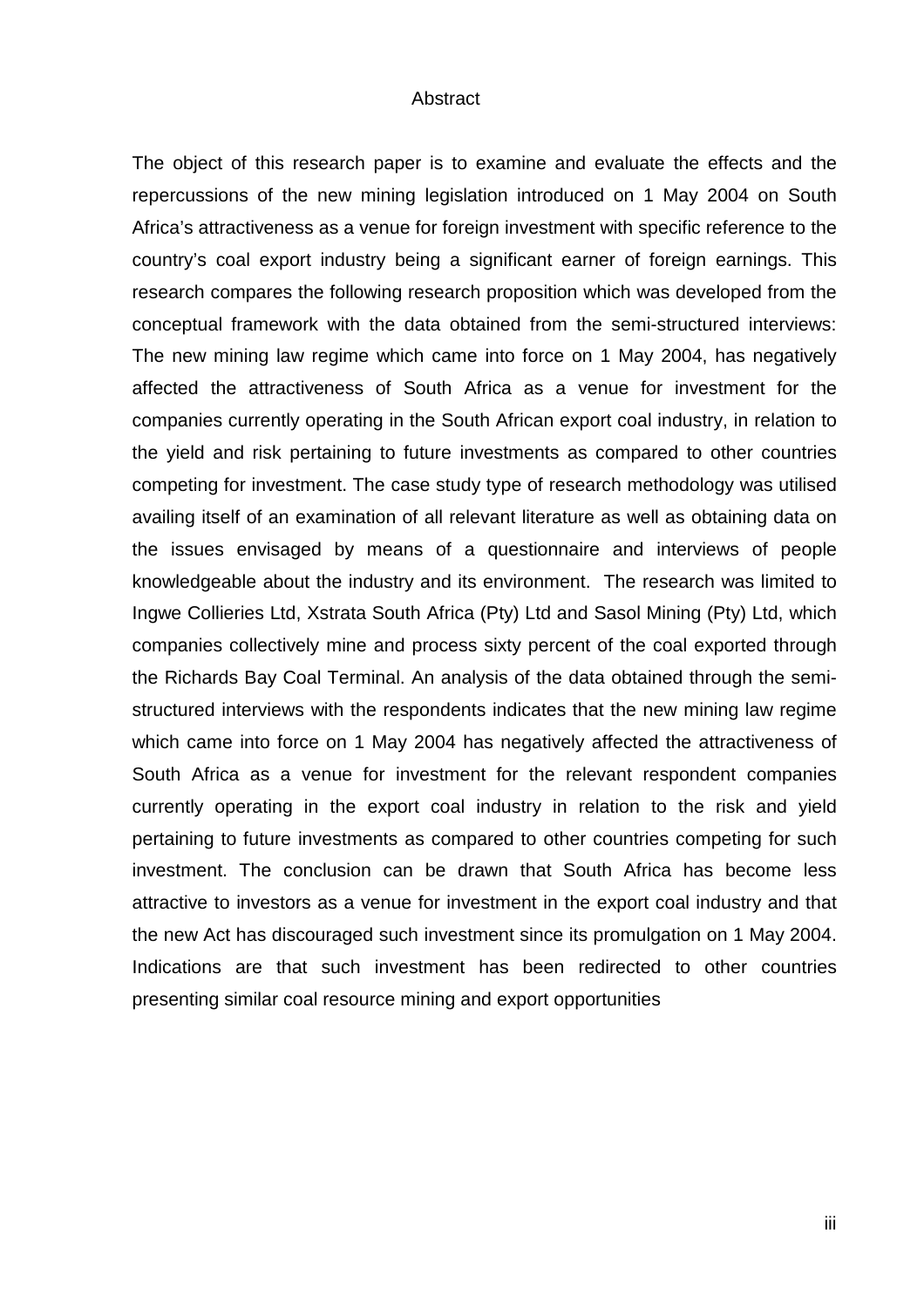Table 4.1: Relevant situations for different research methodologies 62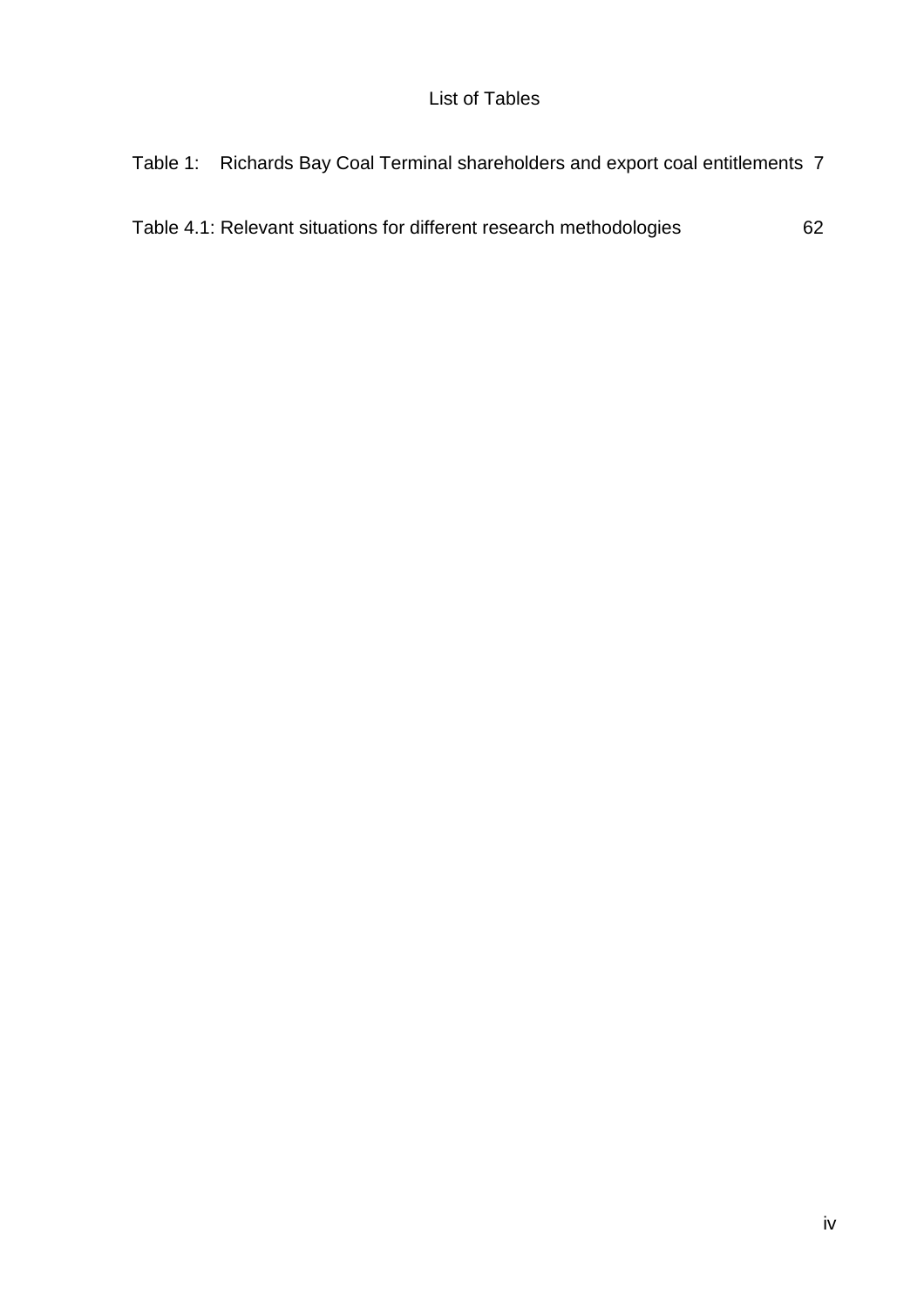# Table of Contents

| 1.1     |                                                                                     |  |  |
|---------|-------------------------------------------------------------------------------------|--|--|
| 1.2     |                                                                                     |  |  |
|         |                                                                                     |  |  |
|         | Comparison between the Old and the New South African Mineral Law Regimes8           |  |  |
| 2.1     |                                                                                     |  |  |
| 2.2     | The Advent of the Mineral and Petroleum Resources Development Act 28 of             |  |  |
|         |                                                                                     |  |  |
| 2.3     |                                                                                     |  |  |
| 2.3.1   |                                                                                     |  |  |
|         | 2.3.2 The nature, registerability, transferability and bondability of the rights 12 |  |  |
| 2.3.2.1 |                                                                                     |  |  |
|         |                                                                                     |  |  |
|         |                                                                                     |  |  |
|         |                                                                                     |  |  |
|         | 2.3.3 The nature of administrative discretion in decision-making concerning         |  |  |
|         |                                                                                     |  |  |
| 2.3.4   |                                                                                     |  |  |
| 2.3.5   |                                                                                     |  |  |
| 2.3.6   | Right to administrative appeal, judicial review and judicial appeal27               |  |  |
|         | 2.3.7 Aspects related to the environment, land use, and aboriginal claims 28        |  |  |
|         | 2.3.8 Financial aspects of the Mineral and Petroleum Resources Development Act      |  |  |
|         |                                                                                     |  |  |
|         |                                                                                     |  |  |
|         |                                                                                     |  |  |
|         |                                                                                     |  |  |
| 2.4     |                                                                                     |  |  |
|         |                                                                                     |  |  |
|         |                                                                                     |  |  |
| 3.1     |                                                                                     |  |  |
| 3.2     | The relevance of security of tenure to the global mining industry 39                |  |  |
| 3.3     |                                                                                     |  |  |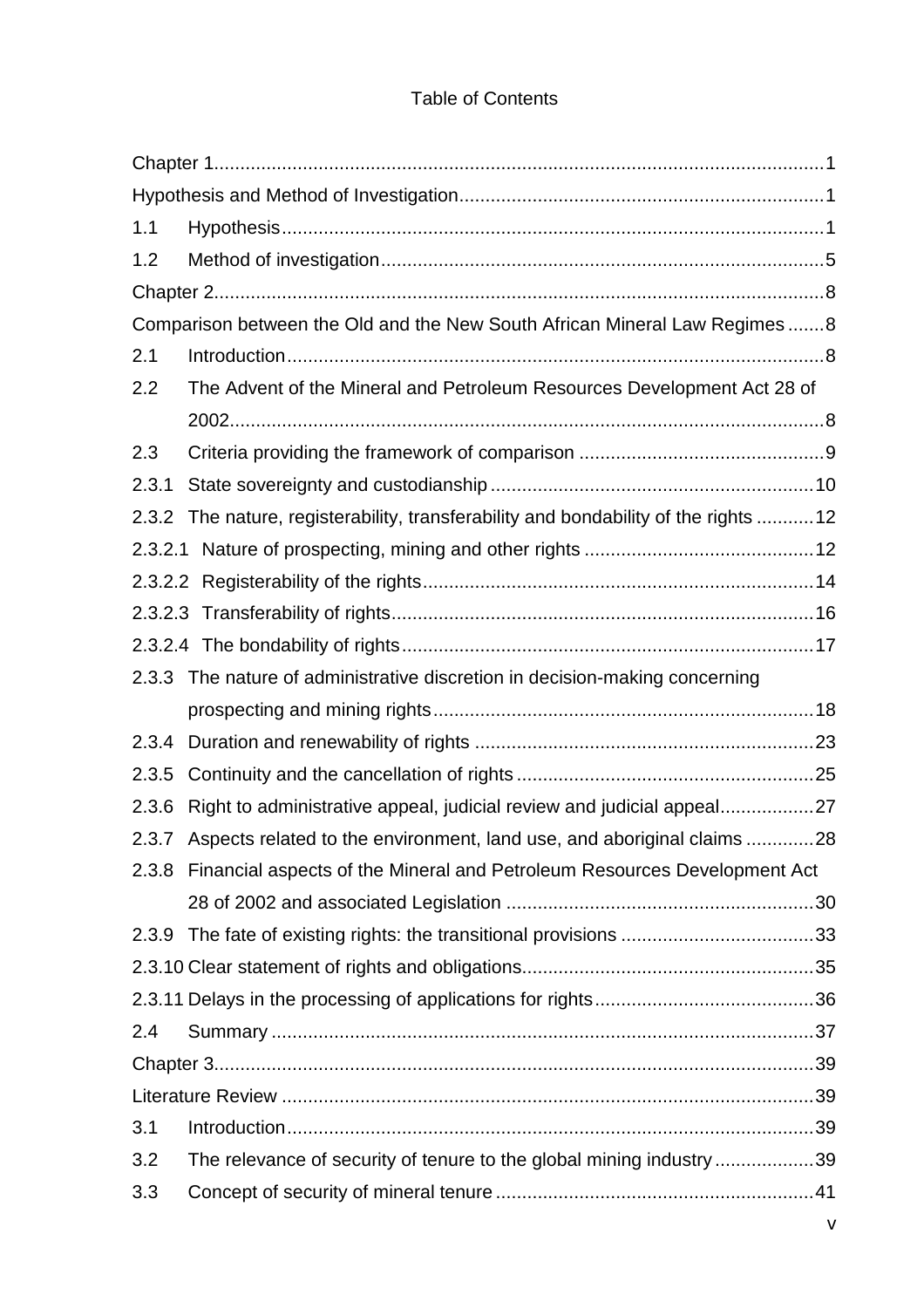| 3.4   |                                                                                 |  |  |  |  |
|-------|---------------------------------------------------------------------------------|--|--|--|--|
| 3.4.1 | Ambiguous rules, discretionary procedures and excessive regulation 44           |  |  |  |  |
| 3.4.2 | Right to challenge administrative decisions of the regulator45                  |  |  |  |  |
| 3.4.3 |                                                                                 |  |  |  |  |
| 3.4.4 |                                                                                 |  |  |  |  |
| 3.4.5 |                                                                                 |  |  |  |  |
| 3.4.6 | The nature of mineral rights in privately orientated and state owned systems 46 |  |  |  |  |
| 3.4.7 | Registerability, transferability and bondability of the rights46                |  |  |  |  |
| 3.4.8 | Financial aspects of the prospecting and mining regime 46                       |  |  |  |  |
| 3.4.9 |                                                                                 |  |  |  |  |
|       |                                                                                 |  |  |  |  |
| 3.5   | Review of relevant foreign direct investment theories and adaptation of the     |  |  |  |  |
|       |                                                                                 |  |  |  |  |
| 3.5.1 | Monopolistic advantage theory of foreign direct investment48                    |  |  |  |  |
| 3.5.2 | Application of monopolistic advantage theory to mining industry48               |  |  |  |  |
| 3.5.3 |                                                                                 |  |  |  |  |
| 3.5.4 |                                                                                 |  |  |  |  |
| 3.5.5 |                                                                                 |  |  |  |  |
| 3.5.6 |                                                                                 |  |  |  |  |
| 3.5.7 | Adaptation of the Eclectic theory for foreign direct investment to mining51     |  |  |  |  |
| 3.6   |                                                                                 |  |  |  |  |
| 3.7   | Integration of the theory of foreign direct investment and security of tenure56 |  |  |  |  |
| 3.8   |                                                                                 |  |  |  |  |
|       |                                                                                 |  |  |  |  |
|       |                                                                                 |  |  |  |  |
| 4.1   |                                                                                 |  |  |  |  |
| 4.2   |                                                                                 |  |  |  |  |
| 4.3   |                                                                                 |  |  |  |  |
| 4.4   |                                                                                 |  |  |  |  |
|       |                                                                                 |  |  |  |  |
|       |                                                                                 |  |  |  |  |
| 5.1   |                                                                                 |  |  |  |  |
| 5.2   |                                                                                 |  |  |  |  |
| 5.3   |                                                                                 |  |  |  |  |
| 5.4   |                                                                                 |  |  |  |  |
|       |                                                                                 |  |  |  |  |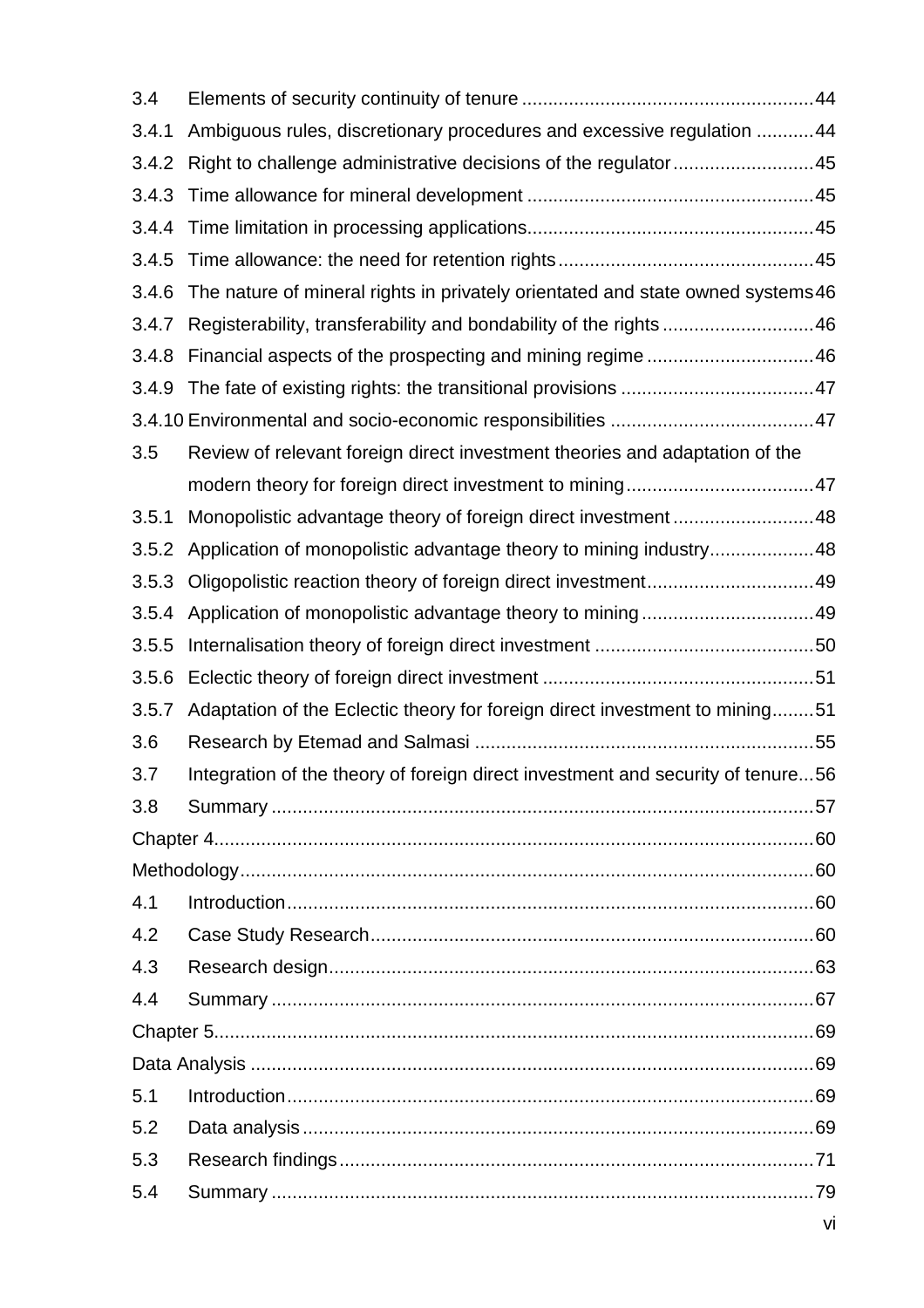| Article to be submitted for publication in the South African Business Review. 83 |  |  |  |
|----------------------------------------------------------------------------------|--|--|--|
|                                                                                  |  |  |  |
|                                                                                  |  |  |  |
|                                                                                  |  |  |  |
|                                                                                  |  |  |  |
|                                                                                  |  |  |  |
|                                                                                  |  |  |  |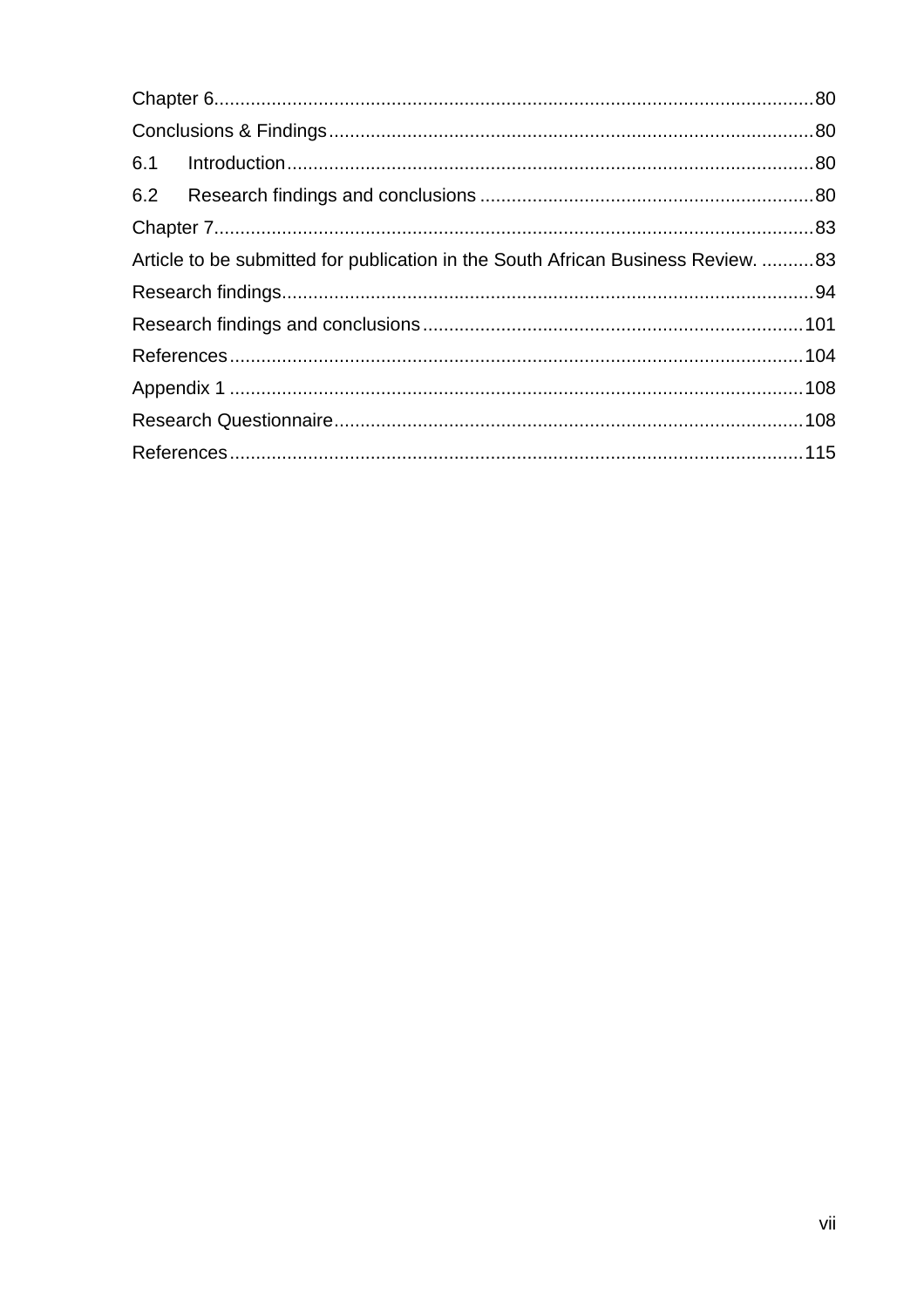# Chapter 1

Hypothesis and Method of Investigation

### 1.1 Hypothesis

The objective of this research paper is to examine and evaluate the effects on investment in the South African coal export industry of the new mining legislative regime introduced by the Mineral and Petroleum Resources Development Act 28 of 2002, which came into operation on 1 May 2004.

South Africa has recently undergone a rather dramatic legislative revision of its mining law regime. The change in the legislative regime has brought about a fundamental revision of the concept of security of tenure in respect of rights to mineral resources and the international competitiveness of the South African mining law regime. The Mineral and Petroleum Resources Development Act 28 of 2002 came into operation on 1 May 2004 and repealed the previous common law regime (relating to the acquisition, retention, timing of the exercise of entitlements and transfer of mineral rights) as well as the Minerals Act 50 of 1991, which combined for a high degree of security and continuity of tenure for mining enterprises based on a system of privately held property rights.

The mining law regime which applied prior to 1 May 2004 in terms of the repealed Minerals Act 50 of 1991 was a two tier system founded in the common law of private ownership of property (including the rights to minerals) combined with a legislative licensing system. The holder of the privately held rights to a mineral was at liberty, driven only by market forces, to exercise and enjoy the mineral rights, or to grant a lease of the right to prospect or mine to investors or to alienate and transfer the mineral rights to investors.

Conversion from exploration rights to mining rights usually occurred by exercising an option in a prospecting contract granted by the private holder of the rights to a mineral, thereby securing the mineral rights for the investor or a mineral lease conferring the right to mine. There was little, if any, State intervention and no insecurity with regard to continuity of tenure of mineral rights. This system preserved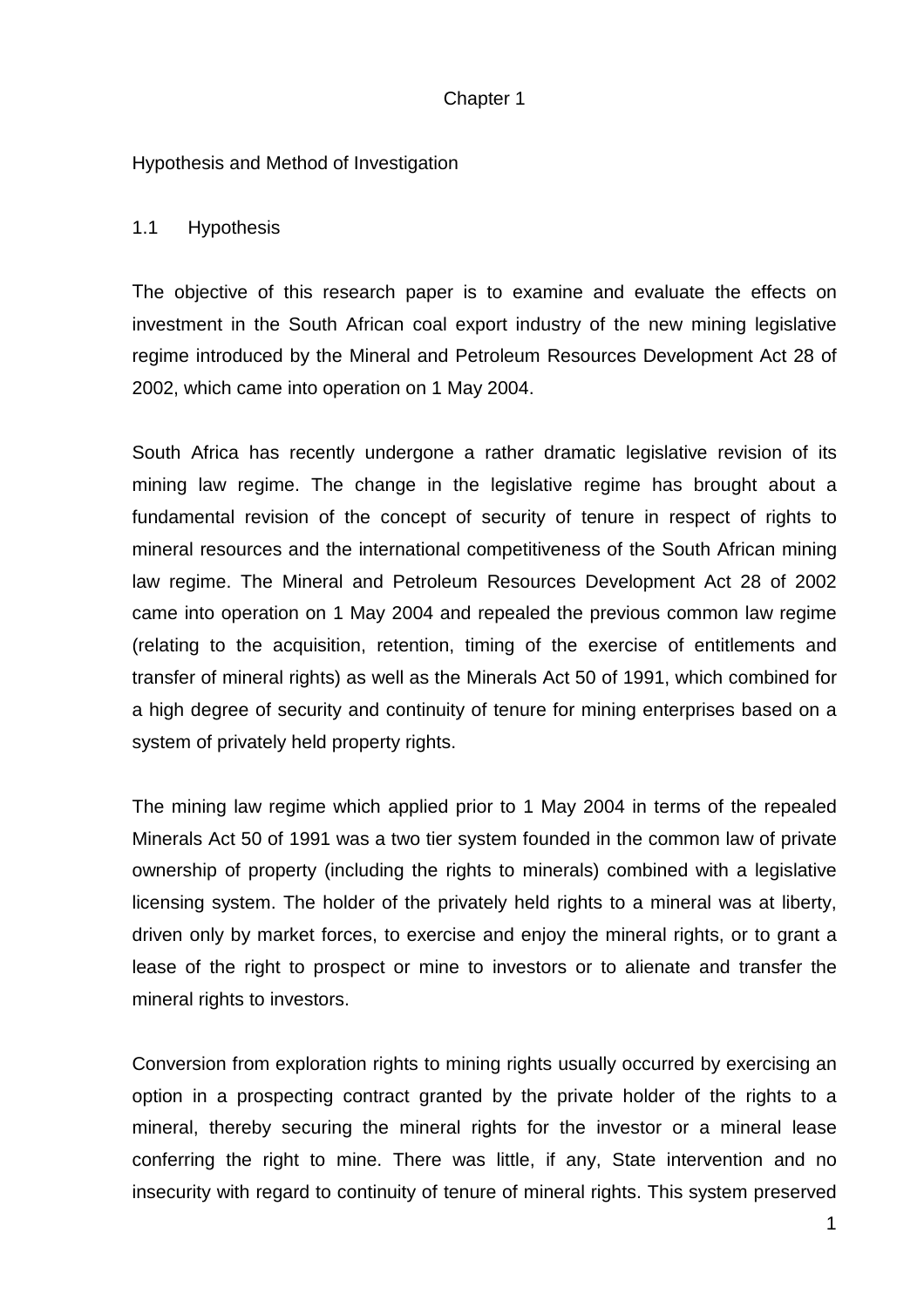the continuity of tenure from a prospecting phase to a mining phase. Mineral rights could be acquired from private owners by negotiation in accordance with the law of contract, were registerable in public deeds offices, could be mortgaged to finance mining projects, usually endured for the economic life of mine and were constitutionally protected against expropriation by the State. The exercise of such rights was subject to the acquisition of mining and prospecting licences or permits from the State in accordance with the Minerals Act 50 of 1991. These licences regulated prospecting for and mining of minerals in an optimal, orderly and environmentally sustainable manner. The State was obliged to grant such licences if the applicants held the common law mineral rights and complied with the relevant criteria pertaining to the optimal exploitation and utilisation of minerals, health and safety, surface protection and the rehabilitation of the environment.

The new regime as provided for in the Mineral and Petroleum Resources Development Act 28 of 2002 embodies a diminished form of security and continuity of tenure when compared with the former regime which it replaced. Security and continuity of tenure in the Mineral and Petroleum Resources Development Act 28 of 2002 are to a large extent based on the discretions of administrative regulators in relation to the requisite socio-economic transformation objectives of government such as the Broad Based Socio-Economic Empowerment Charter requirements. These include amongst other minimum requirements relating to the transfer of ownership in the relevant mines to historically disadvantaged South Africans as well as other socio-economic transformation targets. The new Act does not adopt the aspect of granting mining rights in perpetuity or for the life of the mine but limits itself to a maximum fixed initial period with rights of renewal for further maximum fixed period. The Act does not provide security of tenure for all existing rights and the effect of the Mineral and Petroleum Resources Development Act 28 of 2002 is therefore to bring about an expropriation of some of the former rights conferred under the previous regime. Administrative decisions taken in terms of the Act are not subject to judicial appeal or international arbitration. New rights may not be ceded, transferred, let, sublet, assigned, alienated, or otherwise disposed of, or encumbered by mortgage without the consent of the Minister. Old order rights can not be ceded, transferred, let, sublet, assigned, alienated, or otherwise disposed of, or encumbered by mortgage until they are converted to new order rights. Subsequent to such conversion, Ministerial consent must be obtained. Holders of the new rights into

2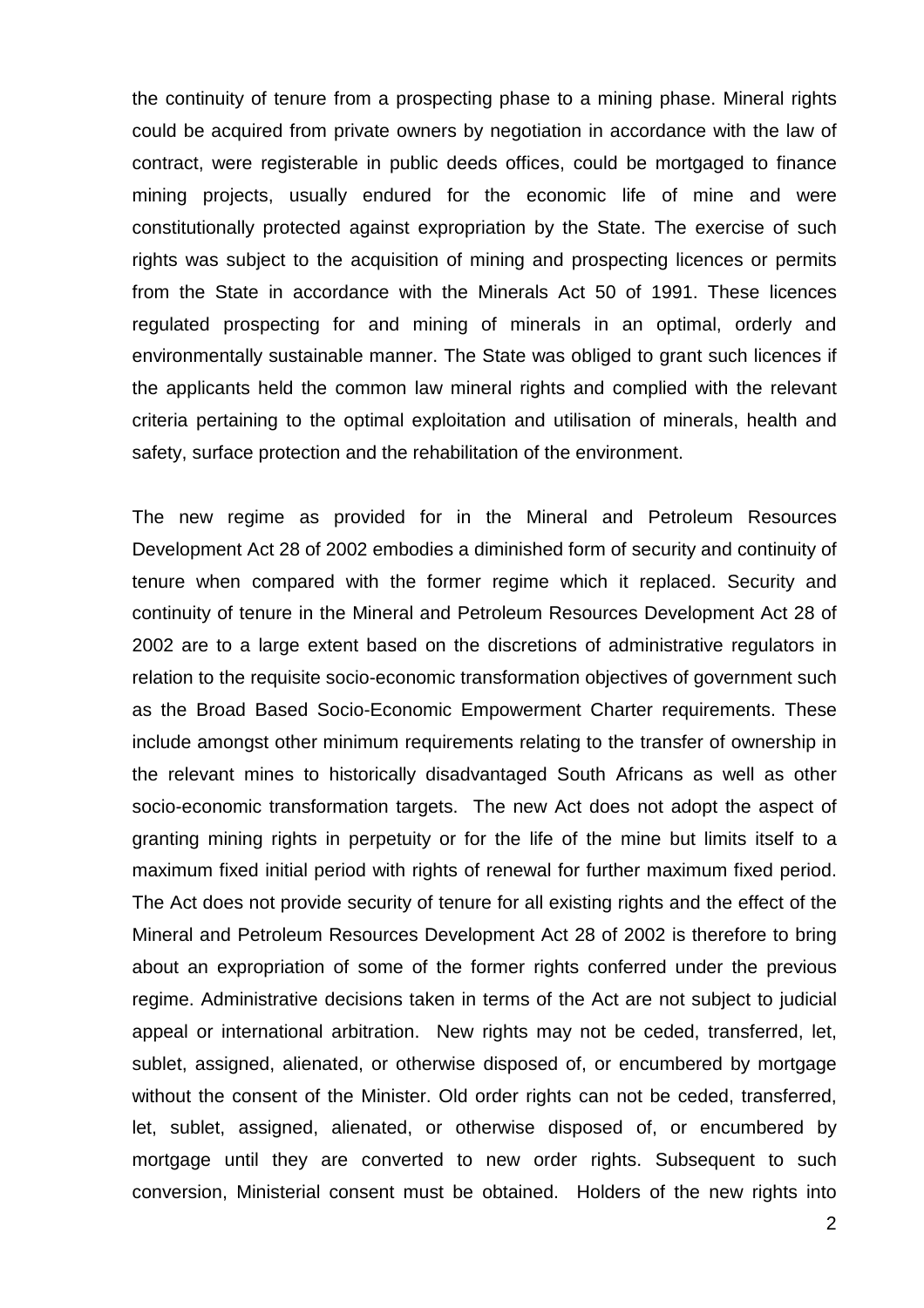which a pre-existing old right has been converted, must continuously and actively conduct operations in accordance with the relevant work programme. Under the former regime, the timing of prospecting and mining activities was not regulated. Unlike the case in regard to rights under the previous regime where the State did not hold the vast majority of the mineral rights, State royalties are payable in respect of all new prospecting and mining rights with the exception of exploration rights. The terms and conditions of the new rights cannot be amended or varied without the consent of the Minister. Old order rights in terms of the previous regime were consensual in nature and could be varied by the parties thereto. While old order rights were not subject to requirements in regard to broad based socio -economic empowerment, the holding of new rights requires the holder to further the objects of empowerment and comply with a prescribed social and labour plan. This amongst others entails the transfer of up to 26% of the equity of the mining company to historically disadvantaged persons at considerable cost to the holder of the right as most historically disadvantaged South African companies or individuals generally do not have access to capital to pay therefore.

Investment in the minerals industry has specific features which differentiate it from most other industries of economic activity. These include amongst others the risks inherent in the mineral exploration phase, high capital-intensity and long-term involvement, growing international competition and specific political, operational and economic risks such as the threat of nationalization, changes in demand emanating from technological innovations and exchange rate fluctuations.

In recent decades, foreign direct investment by mining multinational enterprises has been the dominant source of development projects in many developing countries, inclusive of South Africa. Research has shown that a country's international competitive advantage in the mining industry in attracting foreign direct investment from mining multinational enterprises can be improved or impaired by legislation and government policy. Security and continuity of tenure of rights to mineral resources is a major variable in the risk evaluation by investors as to preferring one country above another.

Security of tenure as it relates to the right to mine a mineral, has traditionally been described as a reasonable entitlement to extraction rights following a successful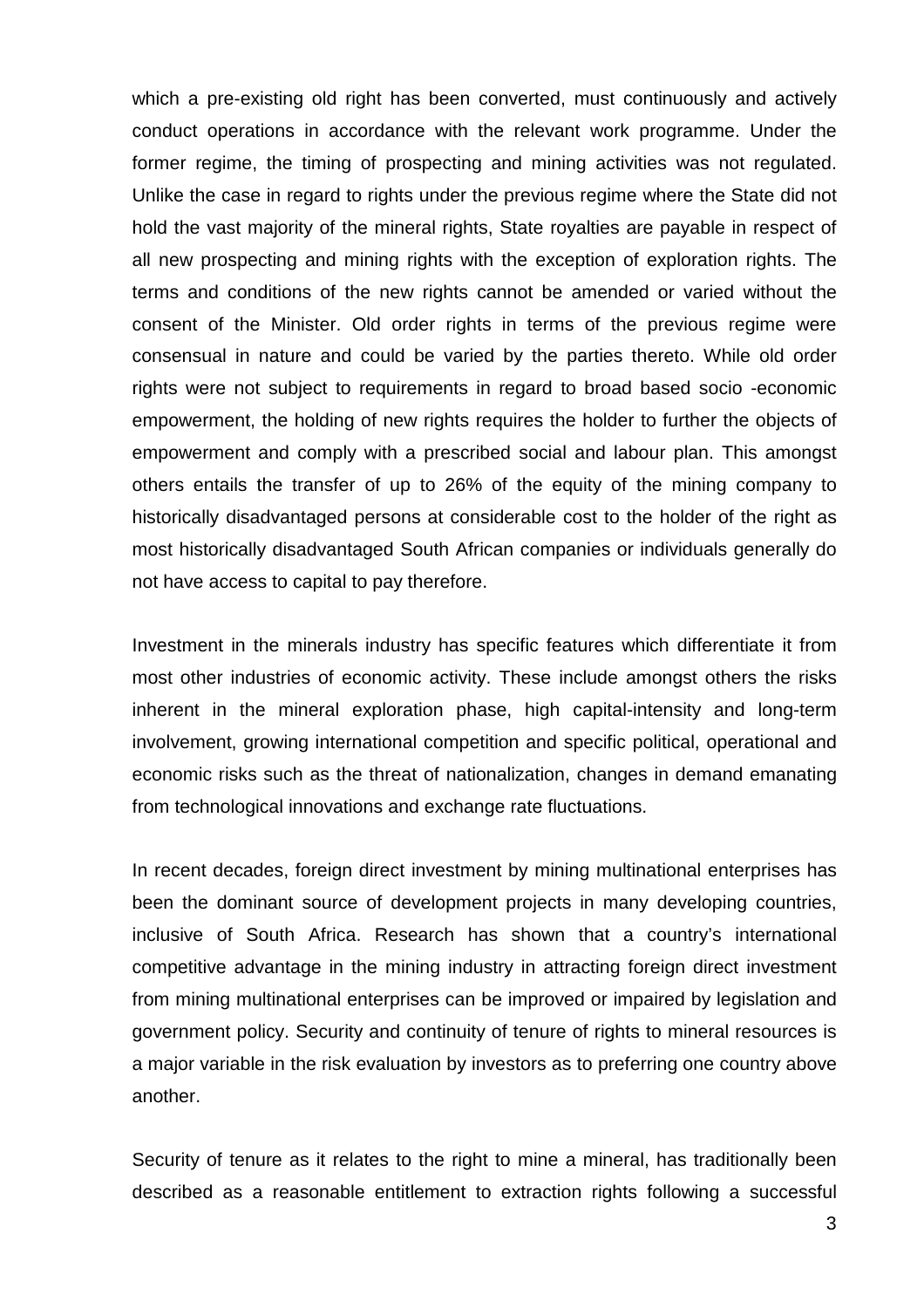exploration phase. Security of mineral tenure seen in a narrow sense refers to the legal entitlement of a person or enterprise to mine after successful exploration. The mineral and mining laws of a country may grant the prospector an automatic right to mine, grant it a preferent claim to obtain the right to mine or allow the regulator a discretion to grant the right to mine to the prospector. Each of these alternative regulatory actions will determine whether the mining legislative regime of a country is seen as either providing security of mineral tenure or not. The trend in developing countries has been to recognise the competitive advantage of a mining law regime which promotes security of mineral tenure and thus reduces discretionary grants by government agencies thereby providing multinational mining enterprises with a more or less automatic right to obtain a mining right.

Lately, it has also been recognised that security of mineral tenure can be understood in a wider context, namely, the security and durability of a right granted to a person or enterprise to implement different states of the mining sequence. Realising this, the World Bank, in its mining policy guidelines, suggests that in order to provide proper security of tenure, a mining law regime should ensure that a mineral title, once granted, cannot be suspended or revoked except on specified grounds clearly set out by legislation. The relevant legislative code should provide for reasonable assurances guaranteeing the continuity of mining operations over the life of the mine.

This research has as an objective to ascertain whether the aforementioned weakening of security of tenure brought about by the recent changes to South Africa's mining law legislation has in fact had a negative impact on the investment risk perceptions of multinational mining enterprises in the export coal industry and consequently detracted from South Africa's potential as a competitor for foreign investment.

This research will be restricted to the following objective:

To examine and evaluate the effects and the repercussions of the new mining legislation introduced on 1 May 2004 on South Africa's attractiveness as a venue for foreign investment with specific reference to the country's coal export industry being a significant earner of foreign exchange.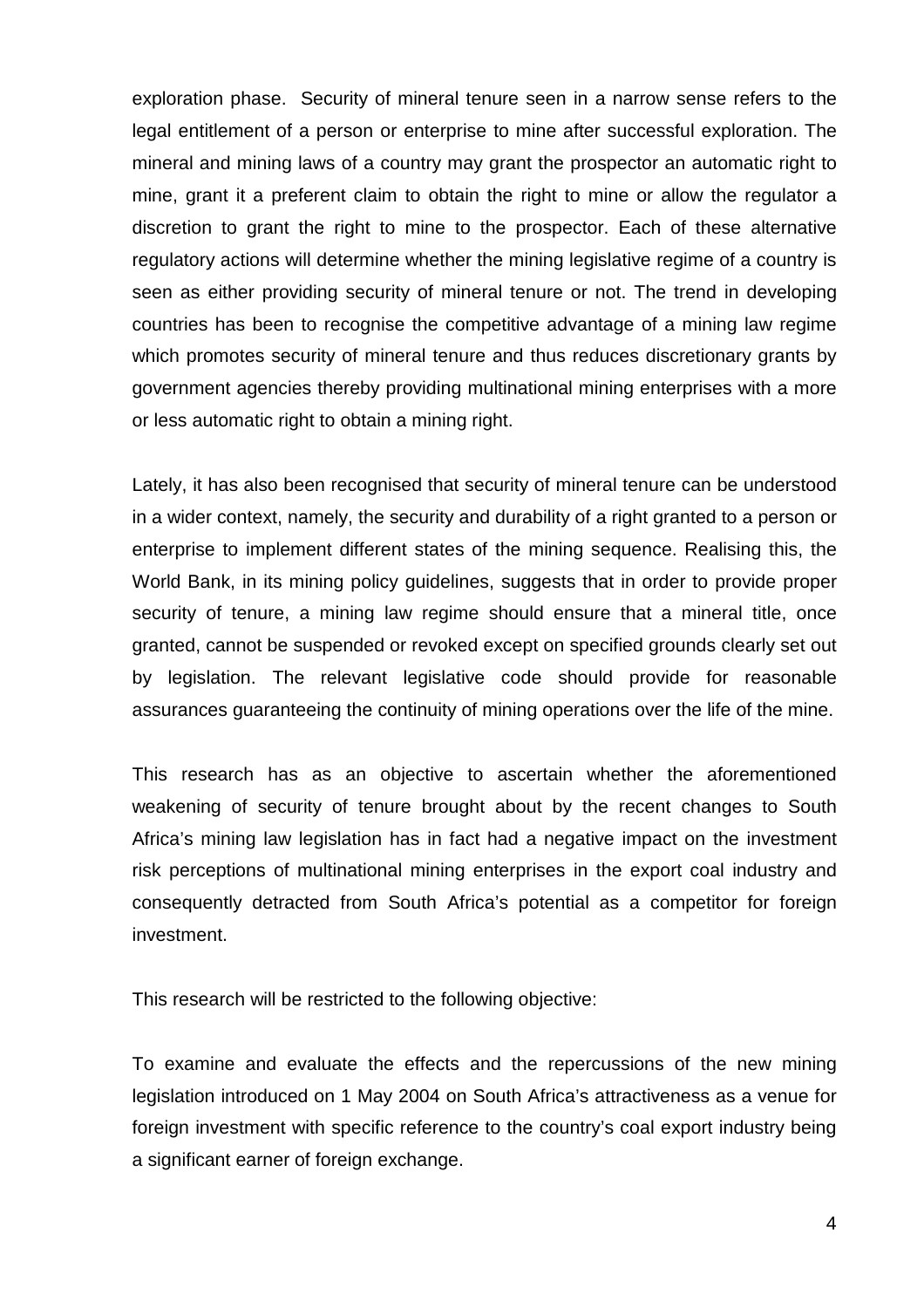The study may be of assistance in determining whether the existing body of research, which indicates that the weaker form of security of tenure such as that imposed by Government in terms of the new legislative regime applicable to the South African mining industry, will negatively impact on the investment decisions of multinational mining enterprises and consequently prove detrimental to South Africa's competitive position in relation other developing countries in the mining industry, is confirmed by this research study.

Based on the data collected from the companies studied, the most negatively perceived aspects of the current mining law regime can be identified. Recommendations can then be made regarding the legislative amendments to the mining law regime in order for South Africa as a nation state to retain or enhance its international competitive advantage in the mining industry.

Based on the data collected from the companies studied the research findings of researchers with regard to suggested modifications to modern foreign direct investment theory pertaining to mining, can be compared with the prevailing reality in the South African export coal mining industry.

#### 1.2 Method of investigation

As indicated under the hypothesis the objective of this research is to examine and evaluate the effects and the repercussions of the new mining legislation introduced on 1 May 2004 on South Africa's attractiveness as a venue for foreign investment with specific reference to the country's coal export industry being a significant earner of foreign exchange.

The research methodology employed in this investigation, namely the case study methodology entails mainly examining all relevant literature as well as obtaining data on the issues envisaged by the questionnaire and the interviewing of people knowledgeable about the industry and its environment.

The research is limited to Ingwe Collieries Limited, Xstrata South Africa (Pty) Limited and Sasol Mining (Pty) Limited, three of the companies responsible for mining and processing 60 percent of the coal exported through the Richards Bay Coal Terminal.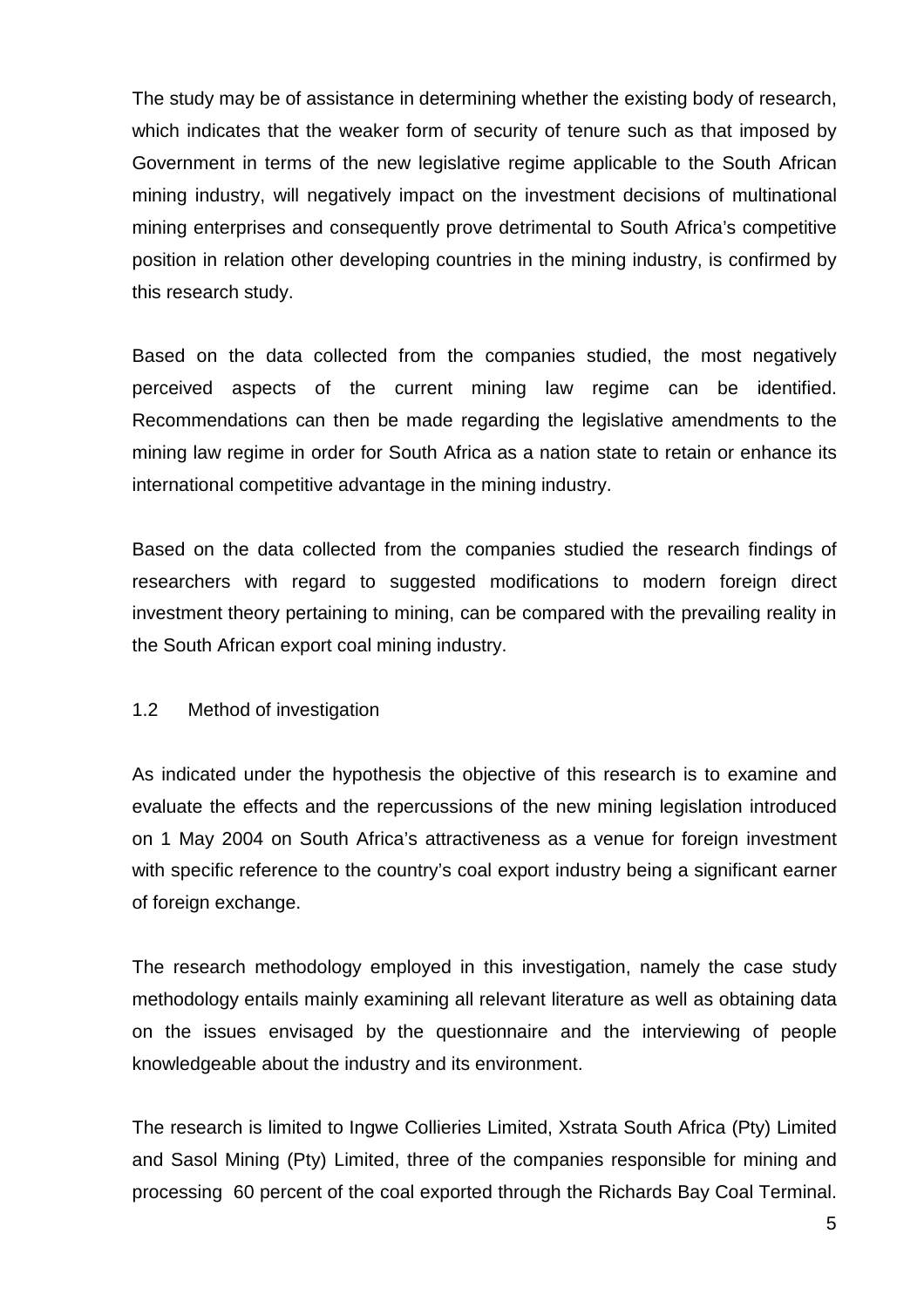The three companies collectively hold sixty percent of the shares in the terminal entitling them to export a maximum of 43.61 million tons of the 72 million tons per annum capacity of the terminal. The balance of the coal exported through this terminal is produced by various other companies which are mostly locally based with the exception of Anglo Coal.

The only other coal export terminals which are accessible to company's producing export quality coal in South Africa are located in Durban, with a capacity of between one and two million tons per annum while a similar amount of coal passes through the Maputo terminal in Mozambique (Barker, 2000).

Richards Bay Coal Terminal Company Ltd is a company established and funded by the relevant shareholders to operate the largest export coal terminal in the world. Established in 1976 with an original capacity of 12 million tons per annum, it has grown into an advanced 24-hour operation exporting more than 68 million tons of coal a year to buyers around the world. The terminal's shareholders collectively control 49 coal mines located in KwaZulu Natal and the Mpumalanga provinces. Richards Bay Coal Terminal shares a strong co-operative relationship with the Spoornet division of Transnet Ltd, which laid the 560 kilometre railway line linking the coal mines to the port, and with National Ports Authority, which coordinates the arrival and departure of more than 700 ships per annum (Barker, 2000). A Phase V expansion of the terminal is planned to commence towards the end of 2007 and will take 27 months to complete. Throughput capacity at the terminal will be increased from 72 Mt/annum to 92 Mt/a. The additional export tonnage capacity will be made available to common users on application. (Richards Bay Coal Terminal Company Ltd, 2006).

Access to the terminal for purpose of exporting coal is currently restricted to the shareholders reflected in the table below.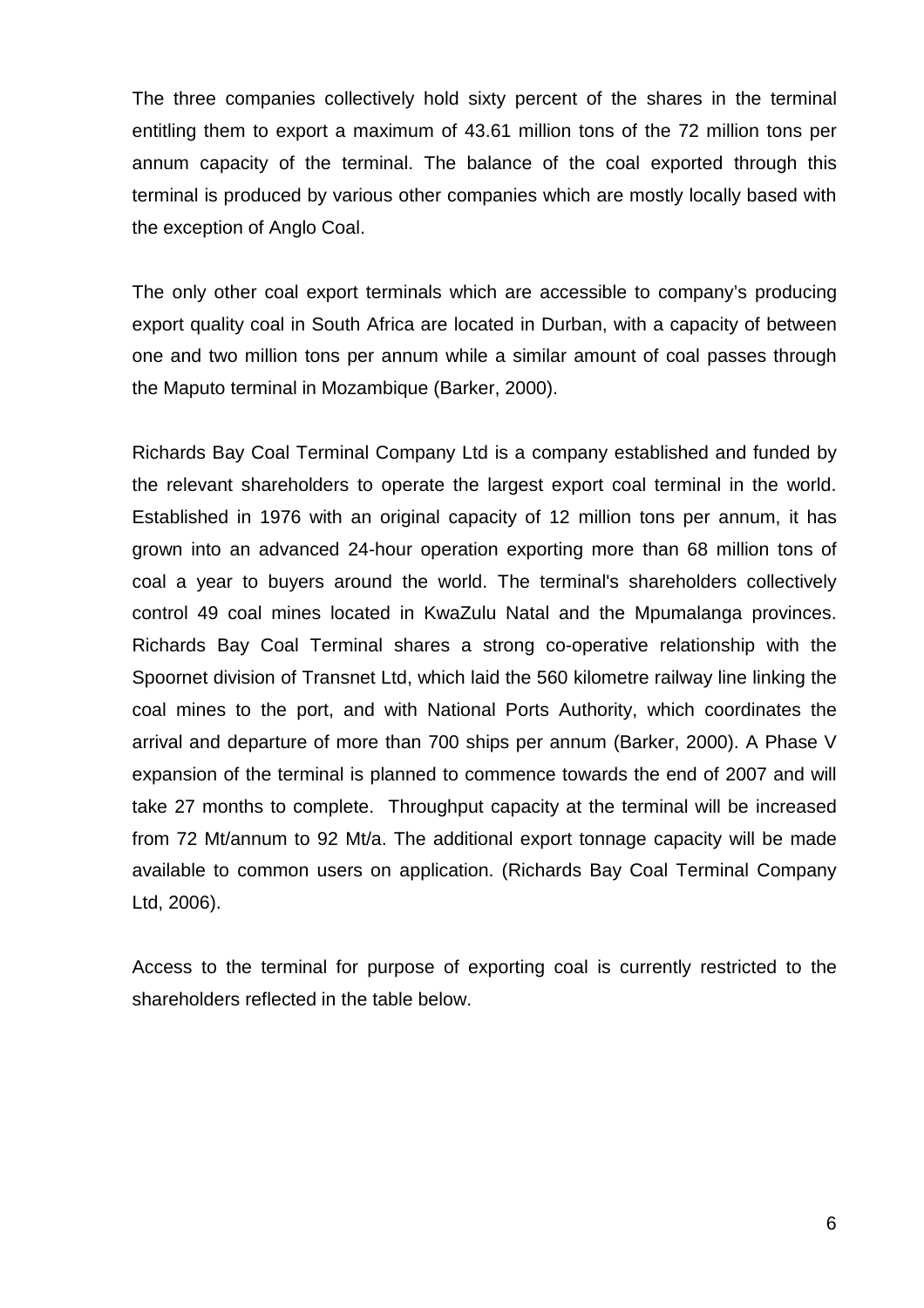| Richards Bay Coal Terminal Company | Annual maximum export tonnage |
|------------------------------------|-------------------------------|
| Ltd shareholders                   |                               |
| Ingwe Collieries Ltd               | 26.96 Mt (million tons)       |
| <b>Anglo Operations Ltd</b>        | 19.78 Mt                      |
| Xstrata South Africa (Pty) Ltd     | 15.05 Mt                      |
| Total Coal South Africa (Pty) Ltd  | 4.09 Mt                       |
| Sasol Mining (Pty) Ltd             | 3.60 Mt                       |
| Kanga Coal (Pty) Ltd               | 1.65 Mt                       |
| Eyesizwe Coal (Pty) Ltd            | 0.87 Mt                       |
| Total tonnage per annum            | 72 Mt                         |

Table 1: Richards Bay Coal Terminal shareholders and export coal entitlements

Source: Richards Bay Coal Terminal Company Ltd, 2006: no page

The factual aspects of the former and the new mining law regimes are examined in chapter two. The literature concerning the modern concept of security of tenure and theory of foreign direct investment is examined in chapter three. Chapter four deals with the methodology followed by an analysis of the data obtained by means of the questionnaires and interviews in chapter five. The findings and recommendations are summarised in chapter six.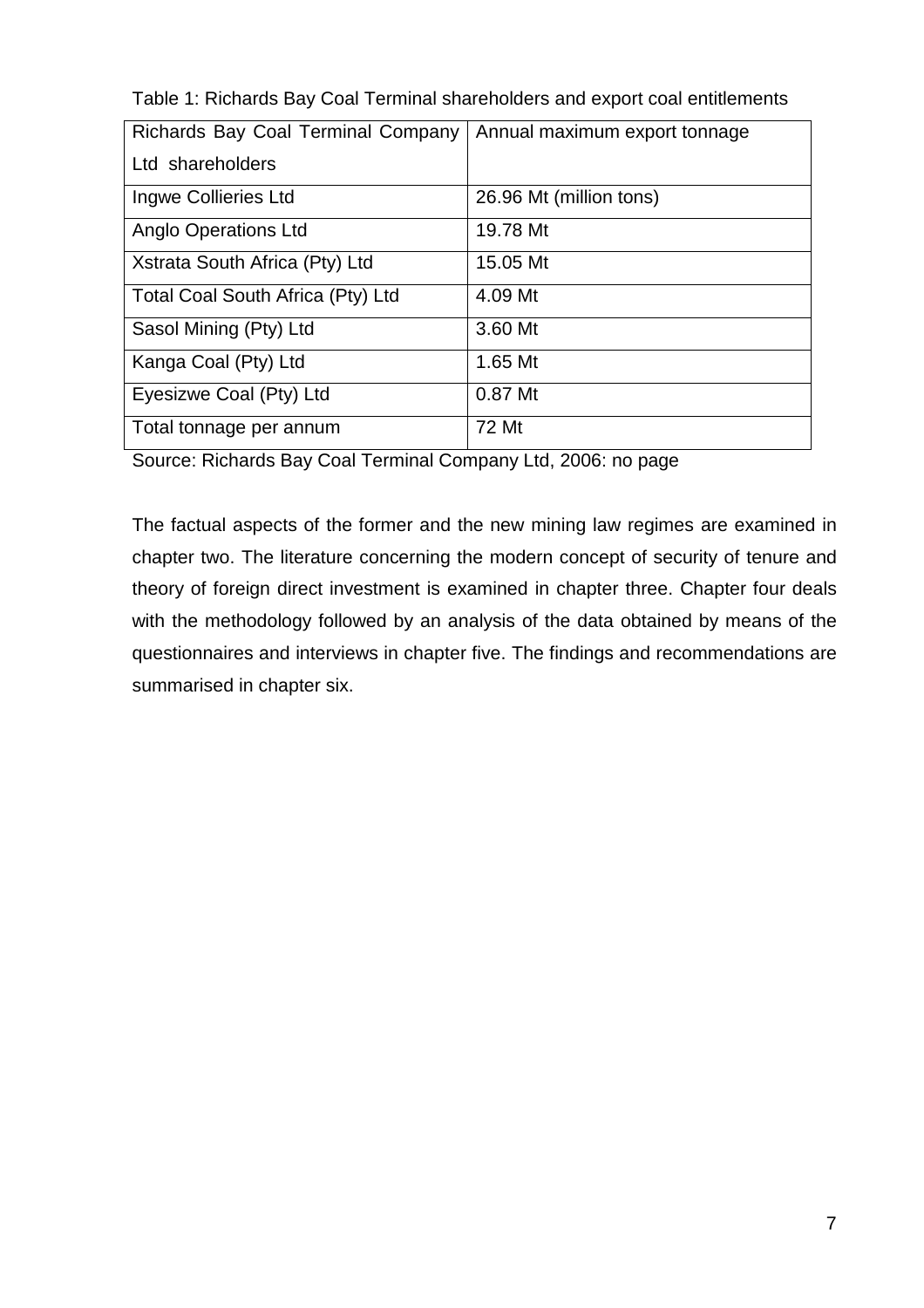# Chapter 2

Comparison between the Old and the New South African Mineral Law Regimes

# 2.1 Introduction

The object of this chapter is to examine and compare the factual aspects of the former and the new mining law regimes specifically in context of the modern concept of security of tenure and investment which are more comprehensively discussed in chapter three.

2.2 The Advent of the Mineral and Petroleum Resources Development Act 28 of 2002

On 1 May 2004 with the coming into force of the Mineral and Petroleum Resources Development Act 28 of 2002, South Africa changed its mineral rights system from a privately orientated system to a state orientated mining law system (Dale et al, 2005).

The former privately orientated system was based on a minimalist approach to State control and intervention. This philosophy as previously applied in South Africa, produced a highly successful and vibrant minerals economy which was internationally competitive (Dale, 1996). This system was based on the policy that State regulation is neither necessary nor desirable for the optimal exploitation of minerals. Market forces entail a self regulating compulsion of turning the rights to the relevant mineral, which have been acquired at a vast expense by the investor, to account as soon as possible. There were no minimum expenditure commitments, minimum work commitments, obligatory relinquishments of rights, filing of mining work plans and budgets required by the State in terms of the former Minerals Act, 1991 (Dale, 1996). A licensing system was applicable to ensure that the objectives of the optimal utilisation of minerals, health and safety, surface protection and rehabilitation, were complied with (Kaplan & Dale, 1993).

The post 1 May 2004 mining law regime runs counter to the philosophy of the reduction of State interference and deregulation by requiring minimum expenditure commitments, minimum work commitments, obligatory relinquishments of rights, the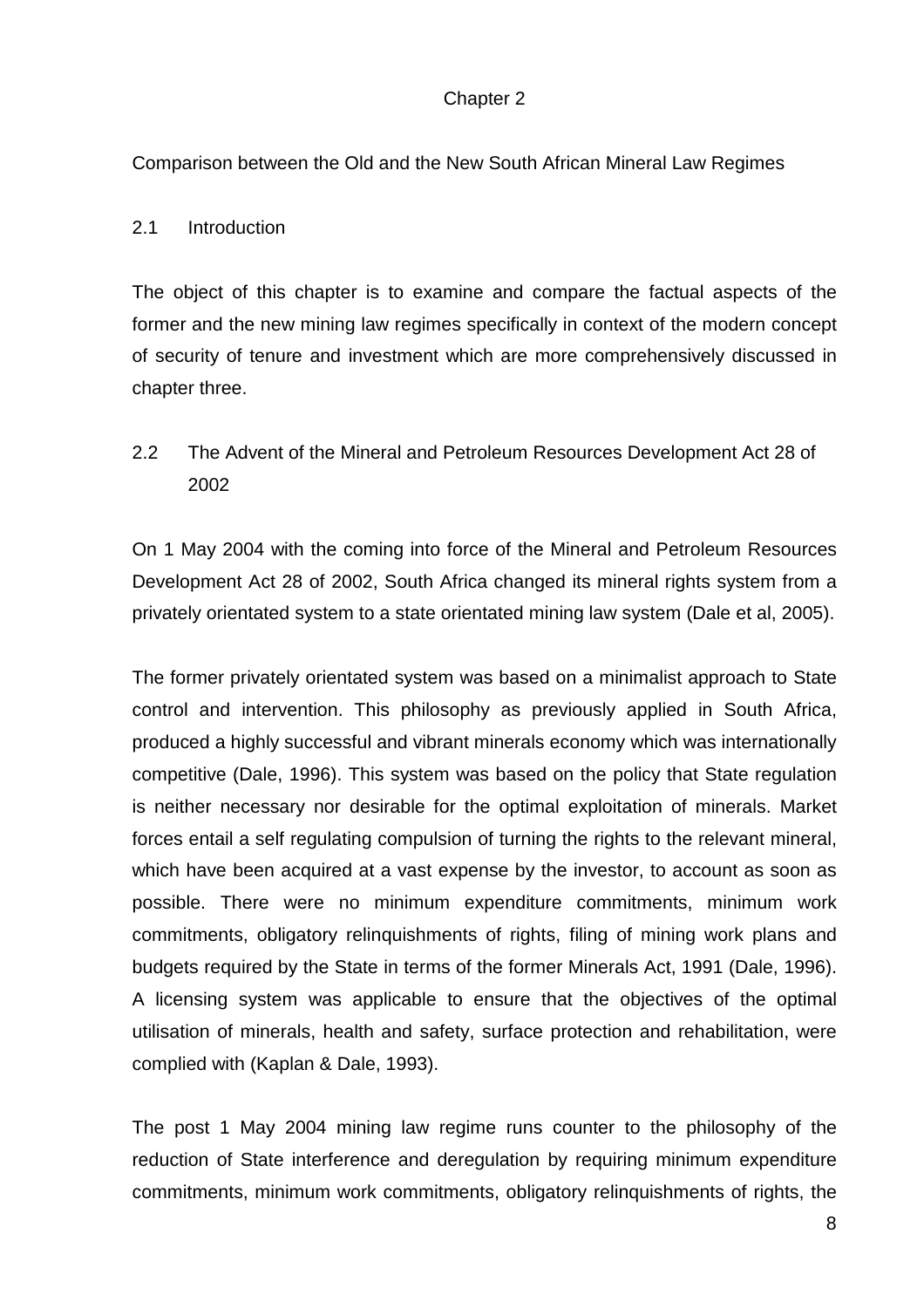filing of mining work plans and budgets as well as the payment of royalties to the State. The rights to prospect and mine must be acquired from the State (Dale, 1996).

Systems based on private ownership of mineral rights are objectively considered to have merit on better achievement of security of tenure than is possible in systems based on State ownership of mineral rights (Dale, 1996). Privately orientated mineral rights systems achieve desirable objectives for investors such as facilitating the acquisition of prospecting rights, the elimination of corruption in such acquisition, avoidance of discretions in the allocation of rights, security and continuity of tenure, minimise State intervention and streamline administrative procedures (Dale, 1996).

#### 2.3 Criteria providing the framework of comparison

In order to compare and contrast the factual aspects of the former Minerals Act 50 of 1991 read together with the common law, which constituted the applicable South African mining law regime until 1 May 2004, and Mineral and Petroleum Resources Development Act 28 of 2002, which repealed the aforementioned mining law regime, the compliance of both regimes with the various criteria identified as being important in determining whether a favourable and internationally competitive investment environment exists, are examined. These criteria relate to the various aspects of security of tenure and the theory of foreign direct investment, which are discussed in chapter three.

The eighth preamble of the Mineral and Petroleum Resources Development Act 28 of 2002 reaffirms the State's commitment to guaranteeing security of tenure in respect of prospecting and mining operations and the ninth preamble emphasises the need to create an internationally competitive and efficient administrative and regulatory regime (Badenhorst, Mostert, Carnelly, Stein & Van Rooyen, 2004). Whether a mining law regime will be internationally competitive and succeed in attracting foreign investment depends on the degree to which such regime does not violate the identified investment criteria relating to prospecting and mining internationally.

Specific attention is given to the following criteria identified as important in determining whether a favourable investment environment exists (Johnson, 1990;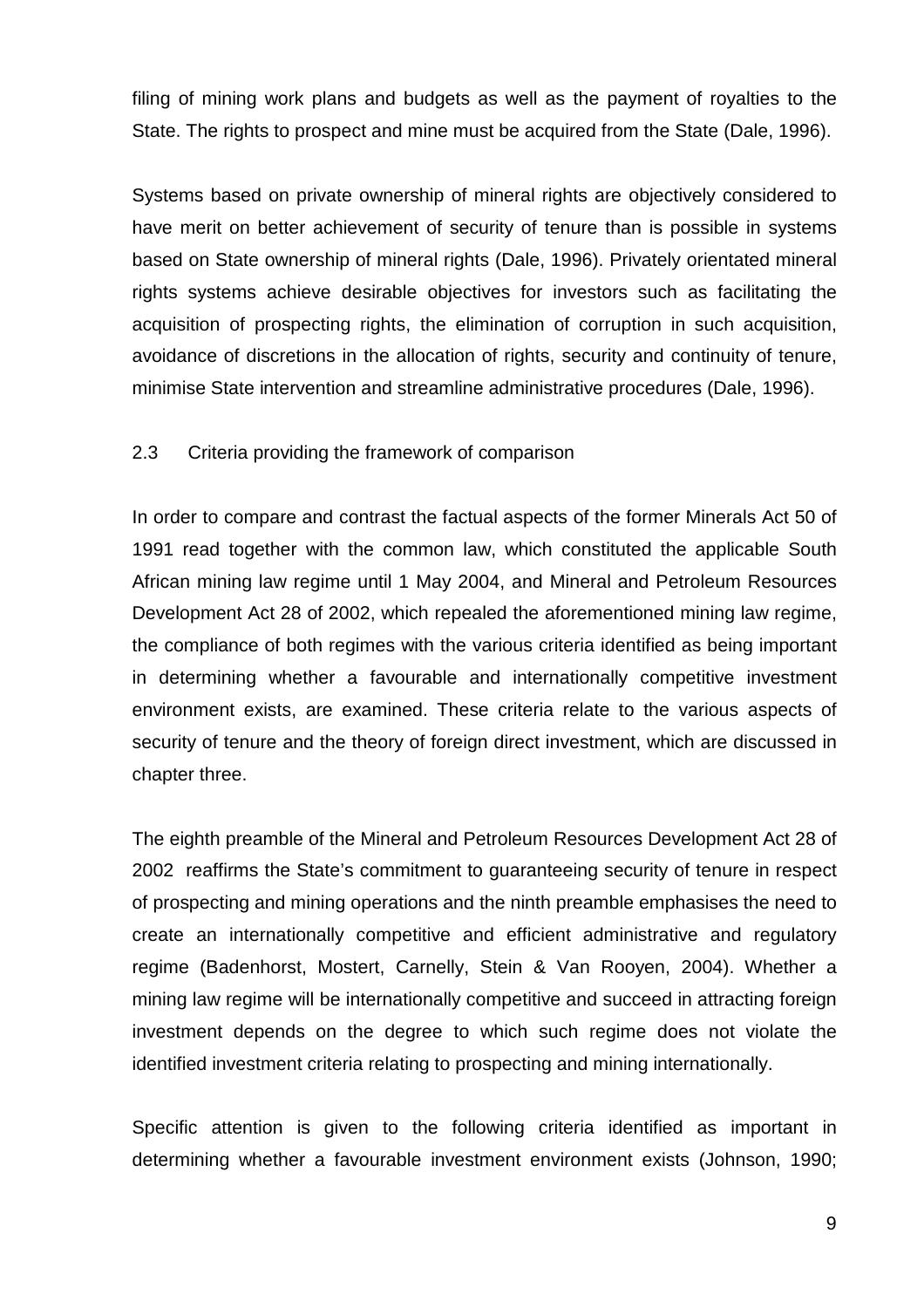Otto, 1992; World Bank, 1992; Dale, 1996; Bastida, 2001; Cawood, 2004; Dale et al, 2005):

- (a) State sovereignty and custodianship;
- (b) The nature, registerability, transferability and bondability of the rights;
- (c) The nature of the administrative discretion in decision-making concerning prospecting and mining rights;
- (d) Further aspects of security and continuity of tenure;
- (e) Right to administrative appeal, judicial review and judicial appeal;
- (f) Aspects related to the environment, land use, and aboriginal claims;
- (g) Financial aspects;
- (h) The fate of existing rights;
- (j) Clear statement of rights and obligations; and
- (k) Delays in the processing of applications for rights.

#### 2.3.1 State sovereignty and custodianship

The mining law regime which applied prior to 1 May 2004 in terms of the repealed Minerals Act 50 of 1991 was founded in the common law of private ownership of property combined with a legislative licensing system (Kaplan & Dale, 1993). The holder of the privately held rights to a mineral was at liberty, driven only by market forces, to exercise and enjoy the mineral rights, or to grant a lease of the right to prospect or mine to investors or to alienate and transfer them to investors, which is currently the case in other industries such as agriculture and commerce (Dale, 1996).

Conversion from exploration rights to mining rights occurred purely in a private context i.e. usually by exercising an option in a prospecting contract granted by the private holder of the rights to a mineral thereby securing the mineral rights for the investor or a mineral lease conferring the right to mine for an agreed period (Badenhorst, 1999).

There was little, if any, State intervention and no insecurity with regard to continuity of tenure. This system preserved the continuity of tenure from a prospecting phase to a mining phase (Dale, 1996). Mineral rights had to be acquired from private owners by negotiation in accordance with the law of contract (Badenhorst, 1999). The exercise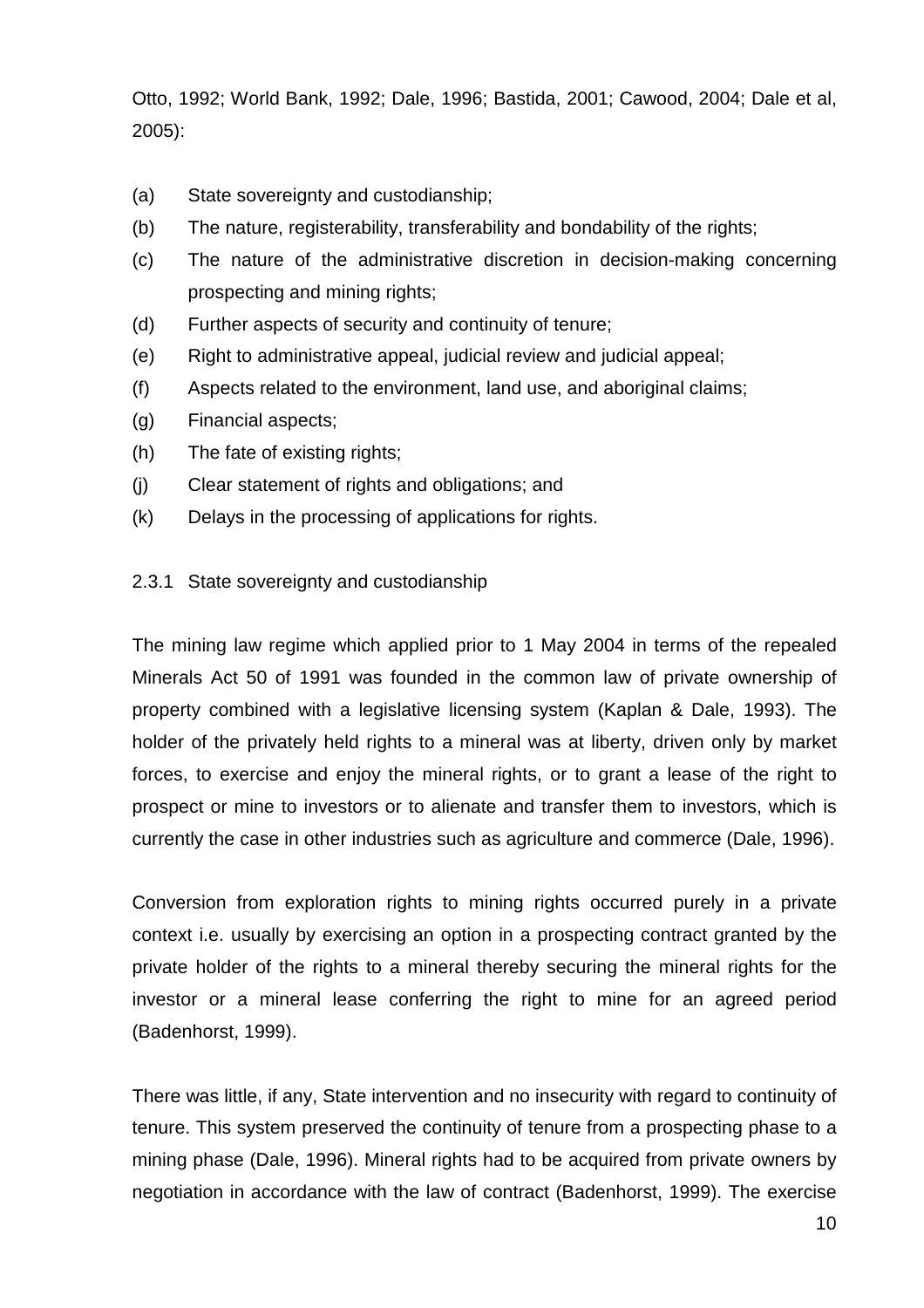of such rights was subject to the acquisition mining licences and prospecting permits from the State in accordance with the Minerals Act 50 of 1991, which licences regulated prospecting for and mining of minerals in an optimal, orderly and environmentally sustainable manner (Badenhorst, 1999). In terms of this two tier system the relevant right were acquired from the private mineral rights holder and a licence to exercise such right was acquired from the State (Kaplan & Dale, 1993).

The Mineral and Petroleum Resources Development Act 28 of 2002 cites as one of its objects the recognition of the internationally accepted right of the State to exercise sovereignty over all mineral resources within that State's jurisdiction (Dale et al, 2005). This principle is found in several United Nations General Assembly Resolutions. While the concept of sovereignty in public international law is a matter between States rather than one between a particular State and its subjects and although international instruments such as general assembly resolutions are not automatically binding on States, internationally most countries have adopted a system whereby the minerals, mineral rights or rights to mine are vested in or controlled or administered by the State (Bastida, 2001).

The Mineral and Petroleum Resources Development Act 28 of 2002 expressly provides that mineral resources are the common heritage of all the people of South Africa and that the State is the custodian of those resources for the benefit of all South Africans. As custodian, the State, acting through the Minister of Minerals and Energy, may grant prospecting and mining rights. In consultation with the Minister of Finance, the Minister of Minerals and Energy may levy consideration (otherwise referred to as "state royalties") in terms of further legislation (Dale et al, 2005). It is accordingly submitted that the State's sovereignty and custodianship of South African mineral resources in terms of the Mineral and Petroleum Resources Development Act 28 of 2002 has brought about a fundamental change in a system previously based on private ownership of mineral rights to one were the State now owns and controls such rights (Dale et al, 2005). The essential difference in regard to security of tenure between a state licensing system as compared with a privately orientated mineral right system is that the former is a one tier system of licenses only whereas the latter is a two tier system, postulated on the acquisition of the private rights in property coupled by the additional acquisition by the holder of such rights of a licence to exercise such rights (Dale, 1996).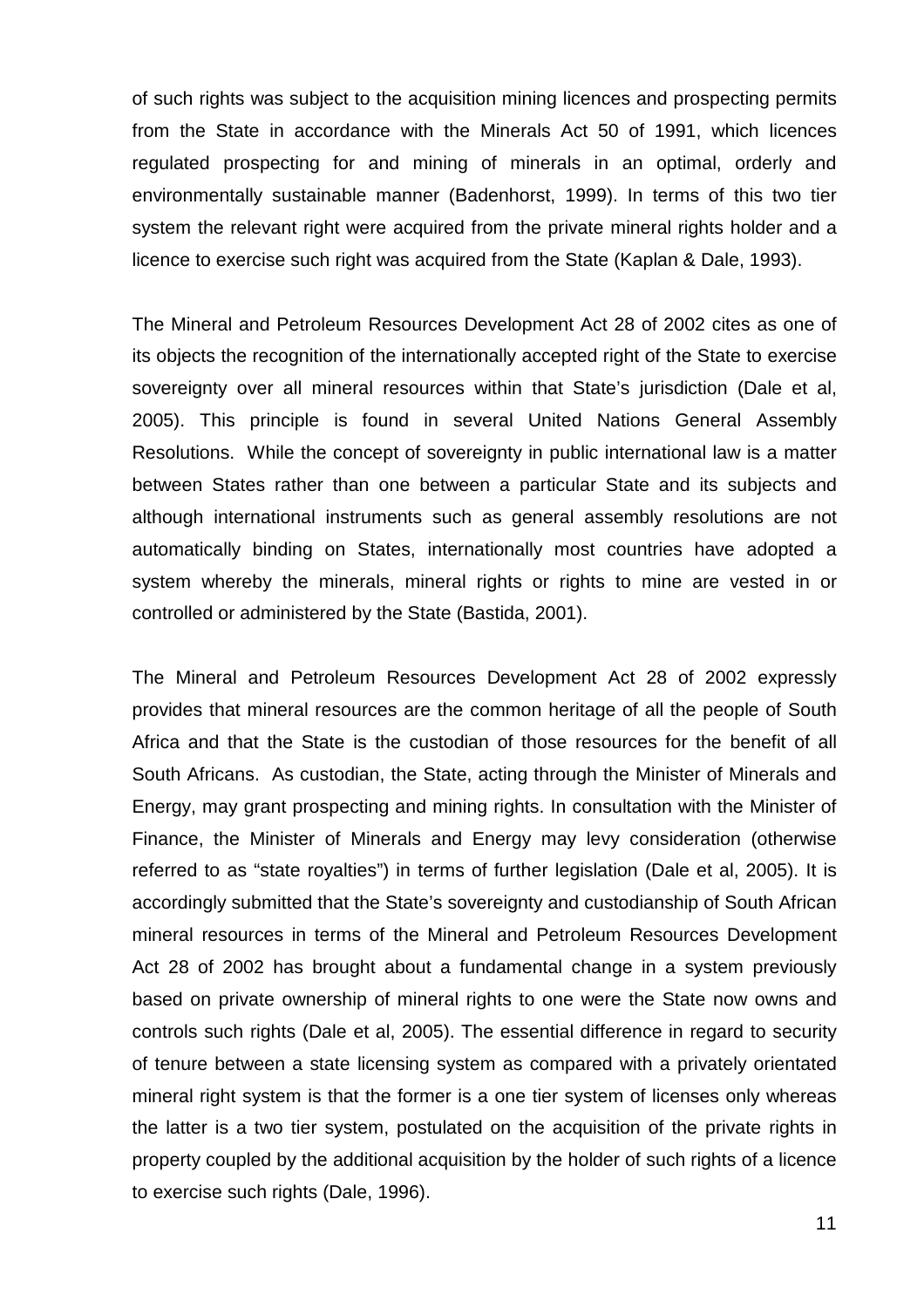Although the submission can justifiably be made that security of tenure is weakened by the State's sovereignty and custodianship of South Africa's mineral resources when compared with former regime based on private ownership of minerals, it must be born in mind that the vast majority of countries in the world have adopted a system whereby the minerals, mineral rights or rights to mine are vested in or controlled or administered by the State (Dale, 1996; Bastida, 2001; Dale et al, 2005).

# 2.3.2 The nature, registerability, transferability and bondability of the rights

#### 2.3.2.1 Nature of prospecting, mining and other rights

The mining law regime which applied prior to 1 May 2004 in terms of the repealed Minerals Act 50 of 1991 was founded in the common law of private ownership of property combined with a legislative licensing system (Badenhorst, 1999). Mineral rights when registered in accordance with the Deeds Registries Act of 1937, constituted real rights in property (Badenhorst, 1999). Such rights were not merely licences but rights analogous to servitudes or easements of property which were freely transferable (Dale, 1996). The holder of the privately held rights to a mineral could freely exercise and enjoy the mineral rights, or to grant a lease of the right to prospect or mine to investors or to alienate and transfer them to investors (Dale, 1996). In terms of the common law, ownership of the unmined minerals remained with the freehold owner of the property concerned and only passed to the mineral rights holder suspensively on the mining thereof (Frankin & Kaplan, 1982; Badenhorst, 1999).

As real rights, the common law mineral rights enjoyed the protection afforded in the property clause of the Constitution of the Republic of South Africa 1996 (Dale, 1996). As constitutionally protected limited real rights in property, individuals or companies could freely acquire, hold and dispose of mineral rights and such mineral right holders could only be deprived of them in accordance with a law and that their expropriation pursuant to such law could only be for public purposes subject to the payment of just and equitable compensation (Chaskalson,1993; Badenhorst et al, 2004).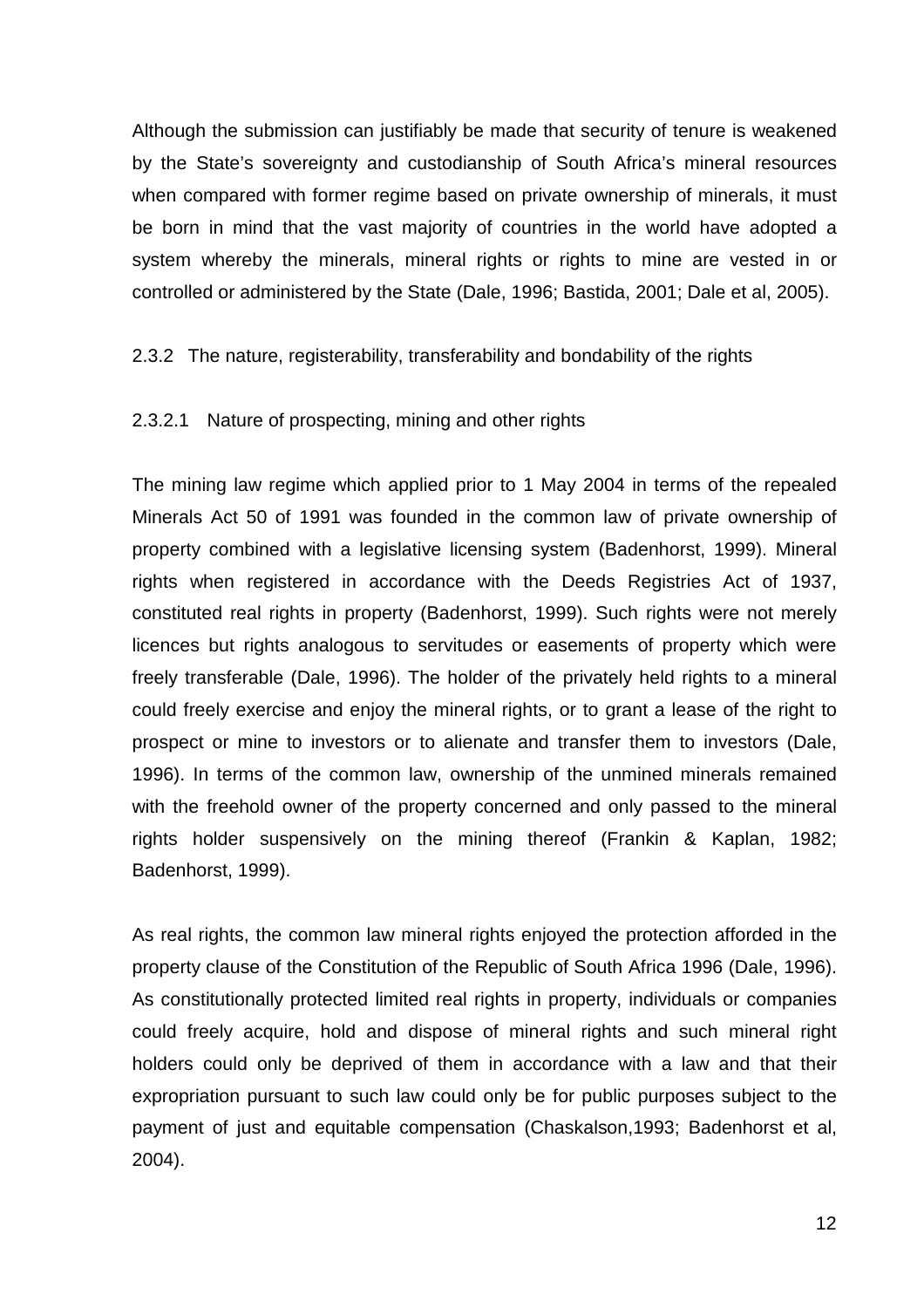While the State has not expressly in the Mineral and Petroleum Resources Development Act 28 of 2002 reserved for itself ownership of mineral resources, or even the right to prospect or mine, it is empowered to grant such rights to others. It may accordingly be argued that the State must by necessary implication have reserved for itself the right to prospect and mine (Dale et al, 2005).

All previous prospecting, mining and mineral rights which existed under the previous common law regime and the repealed Minerals Act 50 of 1991, whether common law or statutory, will cease to exist and will be deregistered within a short transitional period after commencement of the Mineral and Petroleum Resources Development Act 28 of 2002 (Dale et al, 2005).

The forms of prospecting rights and mining rights provided for in the Mineral and Petroleum Resources Development Act 28 of 2002 are expressly described as limited real rights in respect of the mineral and the land to which such rights relate. It is submitted that this description is preferable to the provision of merely permits or licences, which are founded in administrative law, whereas the reference to rights adds a property and possibly contractual law overlay to what would otherwise be a purely administrative instrument (Dale et al 2005). This feature has found favour with investors in Chile, where the mining code similarly provides for the resultant prospecting and mining rights to be rights in property (Bastida, 2001).

Prospecting rights and mining rights provided for in the Mineral and Petroleum Resources Development Act 28 of 2002 will be granted administratively rather than judicially (Dale et al, 2005). A grant of such rights will not confer on the holder of the right ownership of the unmined minerals but could confer suspensive ownership i.e. ownership of the mineral passes suspensively to the holder of the mining right upon the mining actually occurring (Dale et al, 2005).

While the Mineral and Petroleum Resources Development Act 28 of 2002 does not allow for the negotiation of individual mineral agreements with investors as is the case in other internationally competitive countries, there is some scope for negotiation with the State of the terms and conditions which will be embodied in the new prospecting and mining rights (Dale et al, 2005). Although such agreements may allow for flexibility, they are likely to deviate from the principle of equality of treatment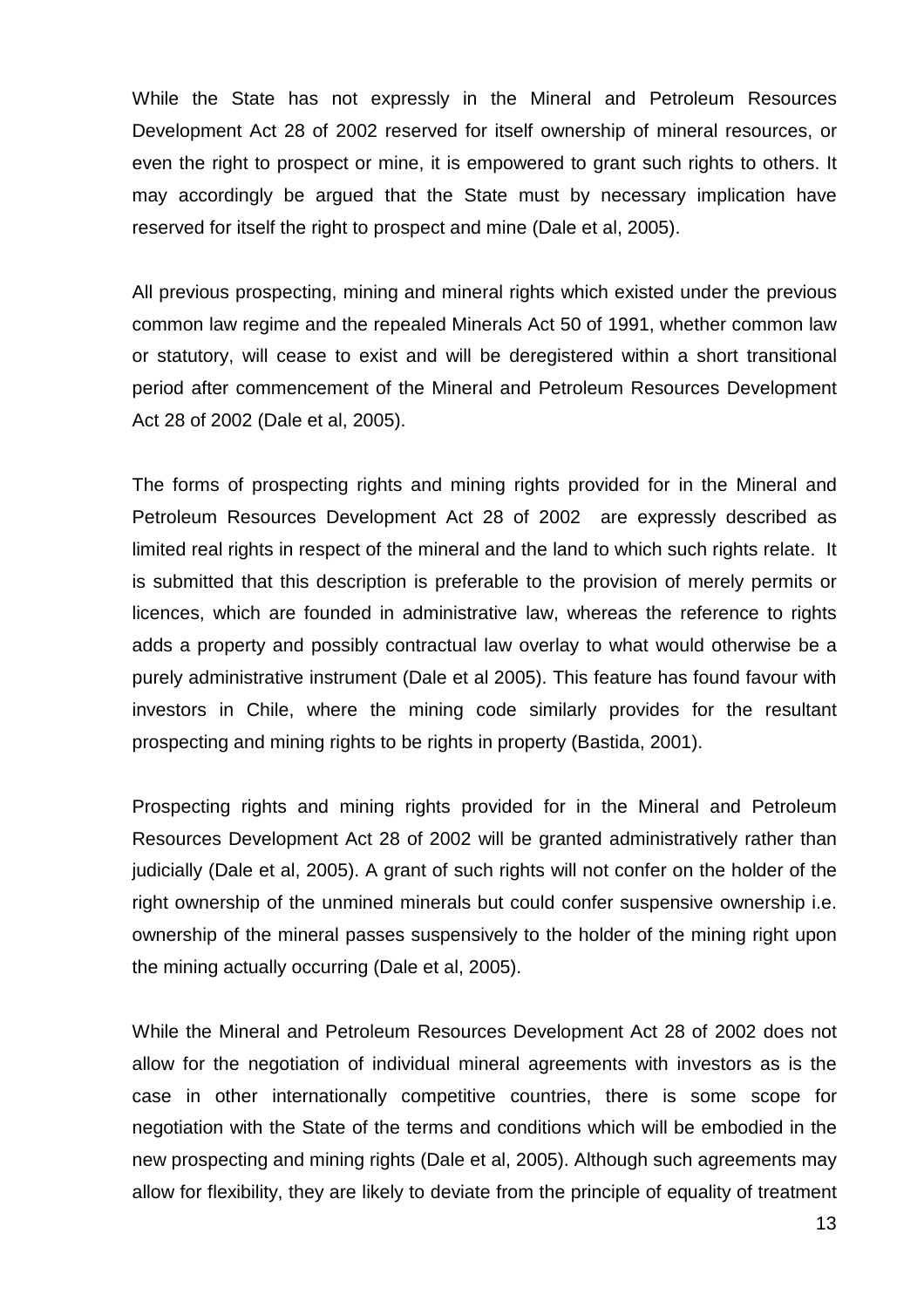achieved through the pre-existence of standard terms and conditions which prevent the favouring of particular applicants. This may also detract from the objective decision-making process (Dale et al, 2005).

Licences of the nature conferred in terms of the Mineral and Petroleum Resources Development Act 28 of 2002 are also arguably property in accordance with the Constitution of the Republic of South Africa 1996 opposed to the mineral rights which existed in terms of the previous regime, these new order rights have inherent limitations of duration, non-renewability, cancellation on breach and termination for numerous reasons (Chaskalson, 1993; Dale et al, 2005).

#### 2.3.2.2 Registerability of the rights

In terms of the former regime based on the common law and Minerals Act 50 of 1991, mineral rights and leases thereof could be registered in the Deeds Offices and Mining Titles office and enjoyed protection as rights in property under the Constitution of the Republic of South Africa (Badenhorst, 1999). They accordingly could not be expropriated by the State without the payment of compensation (Dale, 1996).

Various benefits of registration of rights pertaining to prospecting and mining have been identified in South African case law over the years, registration having been a feature of South African law since the nineteenth century. So, for example, it was held that for a right to constitute a real right binding on third parties there must be registration, and that a real right dates from its registration only (Franklin & Kaplan, 1982).

Registration was also seen as a matter of the utmost importance in South Africa where grants deal with mineral substances of great value. Additionally, a registration system affords public access to rights in that searches of the registers and accompanying diagrams will reveal whether a third party has already been granted prospecting or mining rights in respect of the relevant mineral over the relevant land. The system that has been used at both the Deeds Offices and the Mining Titles Office, relying on the land-survey legislation that has existed from time to time, is a cadastral system, i.e. a system relying on survey diagrams and, in some instances at the Mining Titles Office, on coordinated sketch plans (Kaplan & Dale, 1993).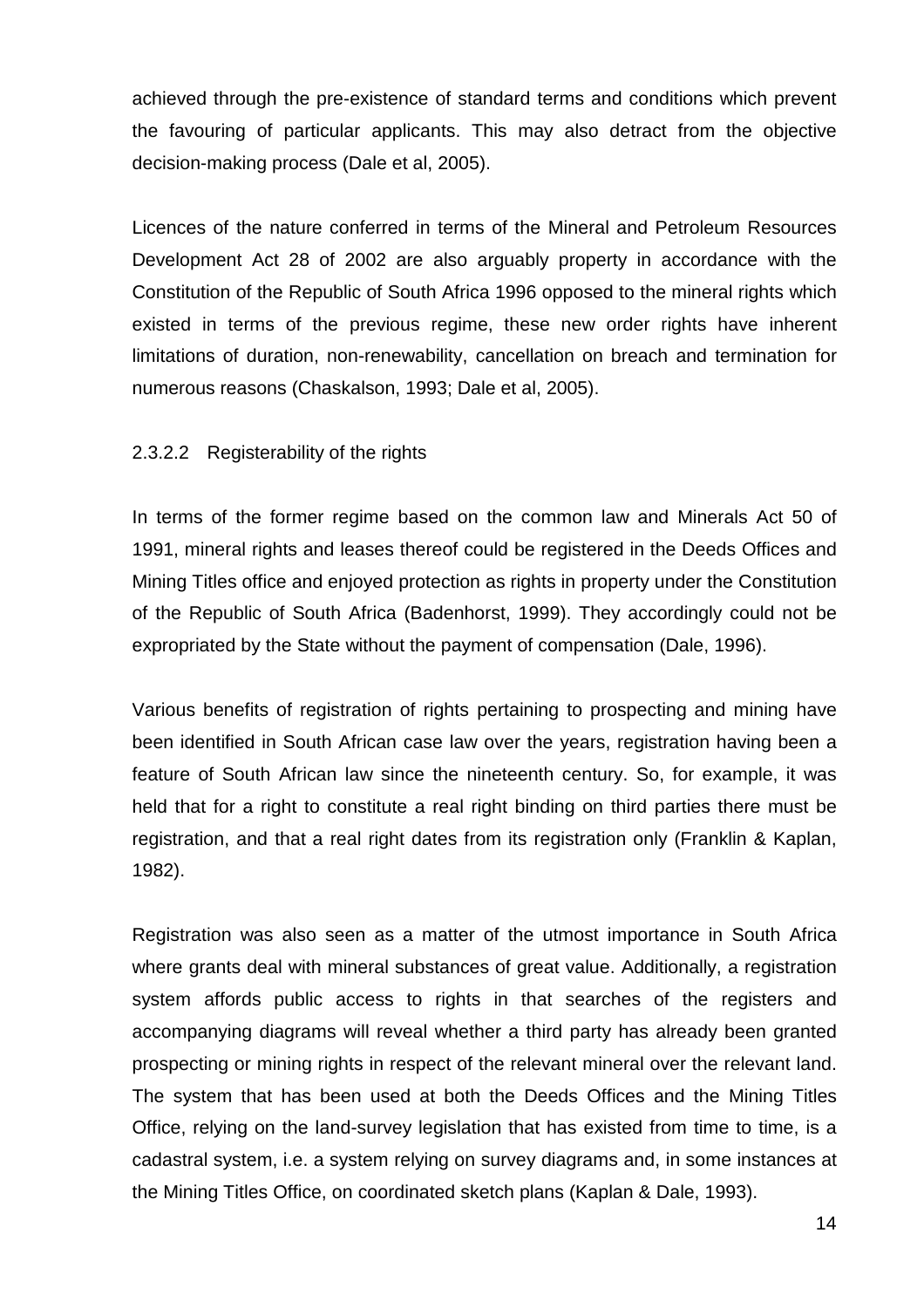Together with the classification of prospecting rights and mining rights as real rights in land, the Mineral and Petroleum Resources Development Act 28 of 2002 also provides for their compulsory registration at the Mining Titles Office, and stipulates that any transfer, cession, letting, subletting, alienation, encumbrance by mortgage or variation thereof must also be so registered (Dale et al, 2005). .

As a result of the gradual disappearance of the old forms of rights in terms of the transitional provisions of the Mineral and Petroleum Resources Development Act 28 of 2002 resulting in the deregistration of all such old rights at the Deeds Offices and the Mining Titles Office, it will be possible to construct a new system allowing easy access for the purpose of identifying the areas where new rights have been granted and exist from time to time and areas which are free of such rights and hence available for new applicants (Dale et al, 2005).

The Mineral and Petroleum Resources Development Act 28 of 2002, however, does not make provision for registration of the reconnaissance permissions, retention permits and mining permits which may be issued in terms of it (Dale et al, 2005).

A reconnaissance permission granted in terms of in the Mineral and Petroleum Resources Development Act 28 of 2002 entitles the holder thereof to search for a mineral by means of geological, geophysical and photogeological surveys as well as remote sensing techniques but not by prospecting or exploration operations which disturb the surface of the earth. A reconnaissance permit is only valid for a two year period and is not renewable or transferable (Dale et al, 2005).

A retention permit in the Mineral and Petroleum Resources Development Act 28 of 2002 to can be applied for by the holder of prospecting right who has successfully completed the prospecting activities together with a favourable feasibility study and after studying the market concludes that the mining of the mineral in question would be unfavourable due to the prevailing market conditions. The Minister may grant a retention permit for a period which does not exceed three years and it is not renewable or transferable (Dale et al, 2005).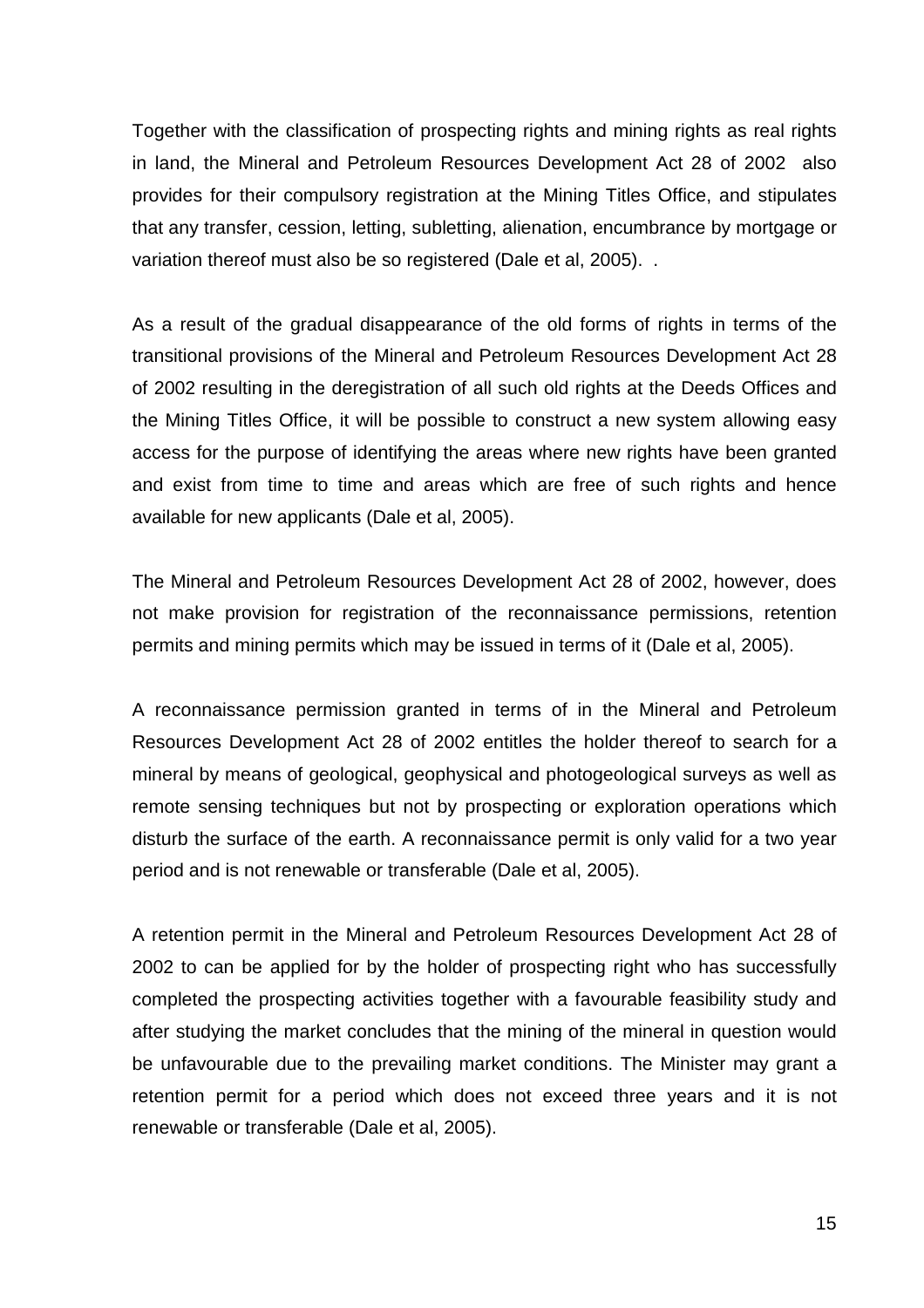A mining permit may only be issued by the Minister if the mineral in question can be mined during a two year period and the mining area does not exceed 1.5 hectares in extent. It is not renewable or transferable but may with the Minister's consent be mortgaged for purposes of funding the mining project in question (Dale et al, 2005). It is however submitted that a mortgage of such right is a non sequitur as it is impossible for the secured creditor to foreclose on the debt by means of an execution sale as the permit may not be transferred to a third party (Dale et al, 2005).

#### 2.3.2.3 Transferability of rights

In terms of the former mining rights regime which was based on the common law and the Minerals Act 50 of 1991, privately held mineral rights could without state interference be freely transferred, leased or sub-leased at the discretion of holder and in accordance with the terms of the relevant contract as negotiated between the parties (Kaplan & Dale, 1992).

The Mineral and Petroleum Resources Development Act 28 of 2002 recognises the international trend toward permitting the transferring, letting and subletting of prospecting and mining rights. In line with comparable mining codes, such dealings may not occur without ministerial consent. However, provision is made that such consent must be given if the transferee, lessee or sub-lessee is capable of complying with the conditions of the right and satisfies the requirements of a new applicant for such right. Similarly, controlling interests in holders (except listed companies) of rights may not be dealt with without such consent. Unlike the case in some jurisdictions, no exemption from such consent is provided for in respect of intra-group dealings or dealings among holders (such as joint ventures) of existing undivided shares in the relevant right. Reconnaissance permissions, retention permits and mining permits are not transferable. This is likely to result in complications when mines are sold as going concerns and when groups are restructured (Dale et al, 2005).

It is not possible to cede, transfer, let, sublet, assign, or alienate old order prospecting or mining rights which remain in force in terms of the transitional provisions of the Mineral and Petroleum Resources Development Act 28 of 2002, until such time as the rights have been converted into new order rights (Badenhorst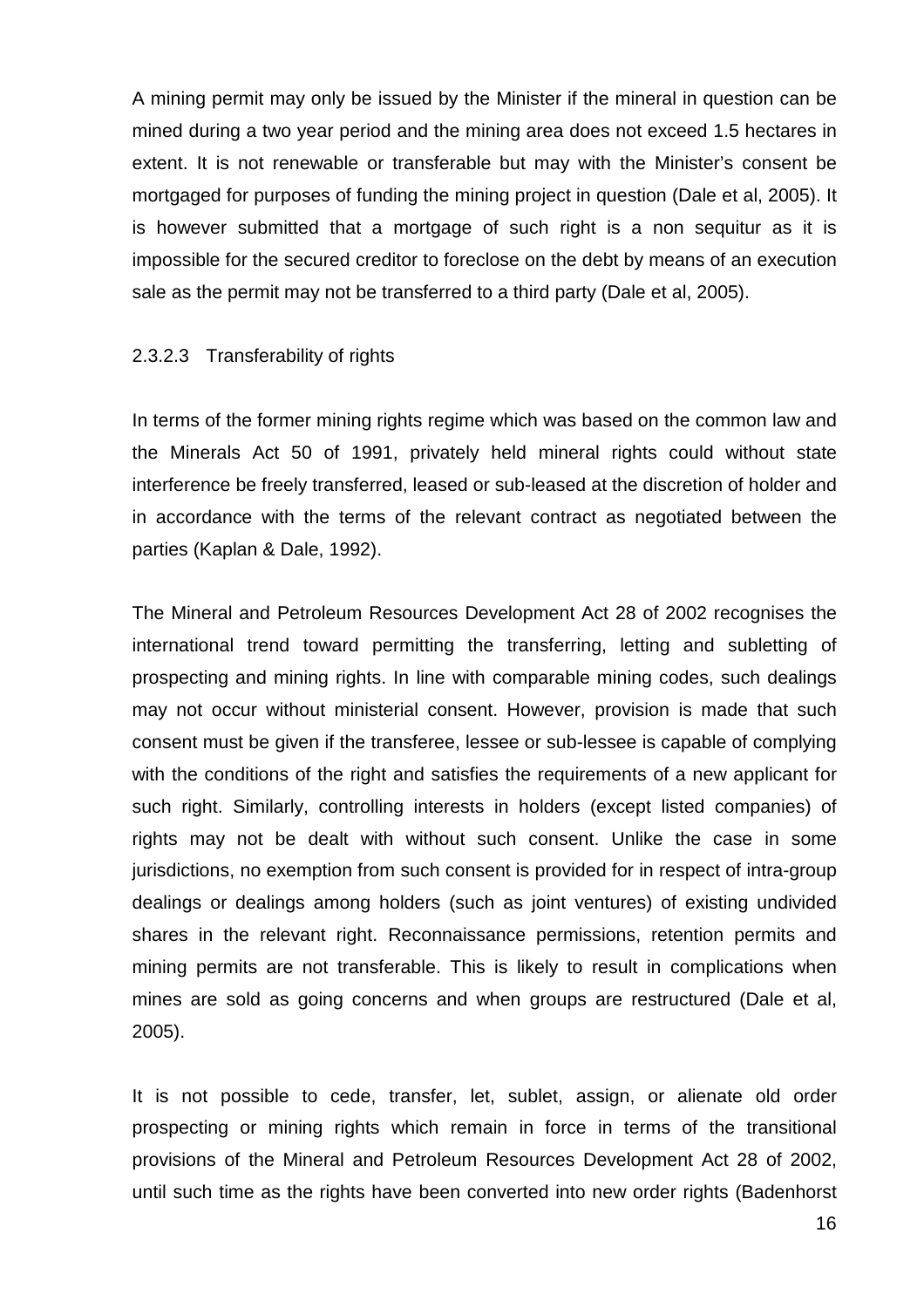et al, 2004). The controlling interest in the companies holding such old order rights may however be freely dealt with until the time of conversion thereof (Badenhorst et al, 2004).

# 2.3.2.4 The bondability of rights

In terms of the former mineral rights regime which was based on the common law and the Minerals Act 50 of 1991, privately held mineral rights could be freely bonded in favour of any person who could on default of the holder foreclose on the right and sell the same to a third party in order to recover the debt (Kaplan & Dale, 1993).

The facility that the registration of rights provides for the registration of bonds over prospecting and mining rights, has been stressed our courts where members of the judiciary have pointed out that the main objects of the registration of bonds are to preserve evidence as to the property hypothecated and the amount of the debt secured and to afford public notice that such property is encumbered to that extent. The ability to register mortgages over prospecting and mining rights is of vital importance to financial institutions as potential lenders. This is as applicable to foreign borrowers and lenders as it is to local borrowers and lenders and is particularly important to the successful entry of historically disadvantaged persons into the industry (Dale et al, 2005).

The Mineral and Petroleum Resources Development Act 28 of 2002 provides for the encumbrance of prospecting and mining rights by mortgage bonds. It states that ministerial consent to mortgage a prospecting or mining right is not required in the case of security sought in order to secure a loan or guarantee for project funding or financing by a bank or other approved financial institution if the mortgagee agrees in writing that any sale in execution or other disposal pursuant to foreclosure of the mortgage will be subject to ministerial consent (Dale et al, 2005).

The provisions with regard to the mortgage and encumbrance of rights contained in section 11 of the Mineral and Petroleum Resources Development Act 28 of 2002 fall to be read with the provisions contained in section 56, dealing with the lapsing of rights. This provision, in so far as it is relevant to the present context, is to the effect that a right lapses when: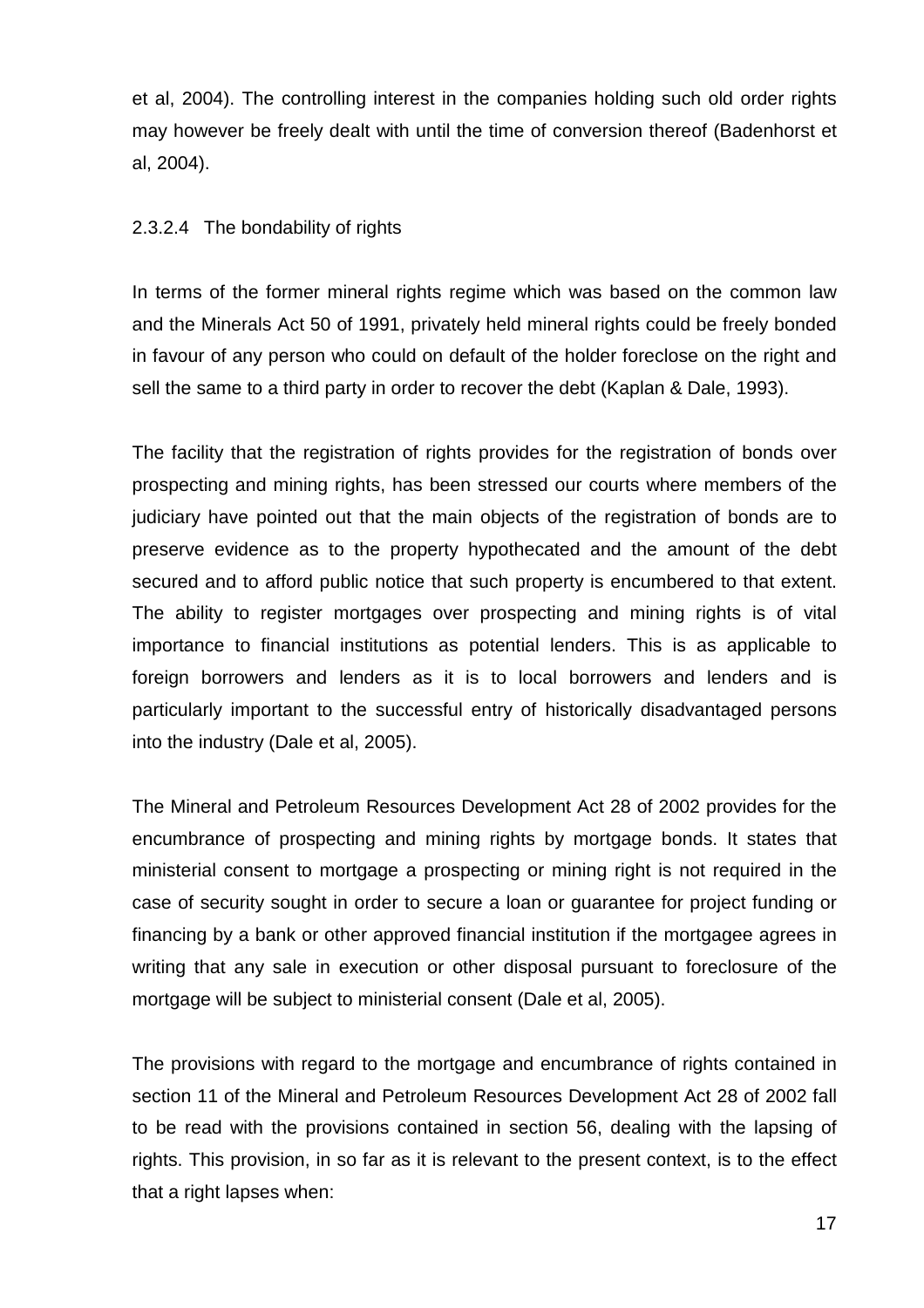- (a) it expires;
- (b) its holder is deceased and there are no successors in title;
- (c) the company or close corporation holding the right is deregistered without ministerial consent to transfer the right;
- (d) the holder is liquidated or sequestrated, save in the case of a mortgage of the nature mentioned above;
- (e) the right is cancelled on breach; or
- (f) the right is abandoned.

Before cancelling or suspending a right, the Minister must notify the mortgagee of the Minister's intention to cancel or suspend the right, so that the mortgagee has an opportunity to intervene. In instances other than cancellation, suspension, liquidation or sequestration, however, this lapsing provision does not safeguard or preserve the rights of the mortgagee with the result that the mortgagee has no opportunity to intervene. Bonds which are not for project funding or financing, or which are in favour of a party (such as a vendor financier) who is not a bank or financial institution, require ministerial consent and do not enjoy protection from the lapsing of the underlying right on liquidation or sequestration of the holder of the right (Dale et al, 2005).

Although the Mineral and Petroleum Resources Development Act 28 of 2002 stipulates that a mining permit may, with ministerial consent, be mortgaged for project funding or financing, such permits may not, in terms of the same provision, be transferred, so that it is not possible to foreclose on the right (Dale et al, 2005).

# 2.3.3 The nature of administrative discretion in decision-making concerning prospecting and mining rights

The mining law regime which applied prior to 1 May 2004 in terms of the repealed Minerals Act 50 of 1991 was founded in the common law of private ownership of property combined with a legislative licensing system (Kaplan & Dale, 1992). The holder of the privately held rights to a mineral was at liberty, driven only by market forces, to exercise and enjoy the mineral rights, or to grant a lease of the right to prospect or mine to investors or to alienate and transfer them to investors, as is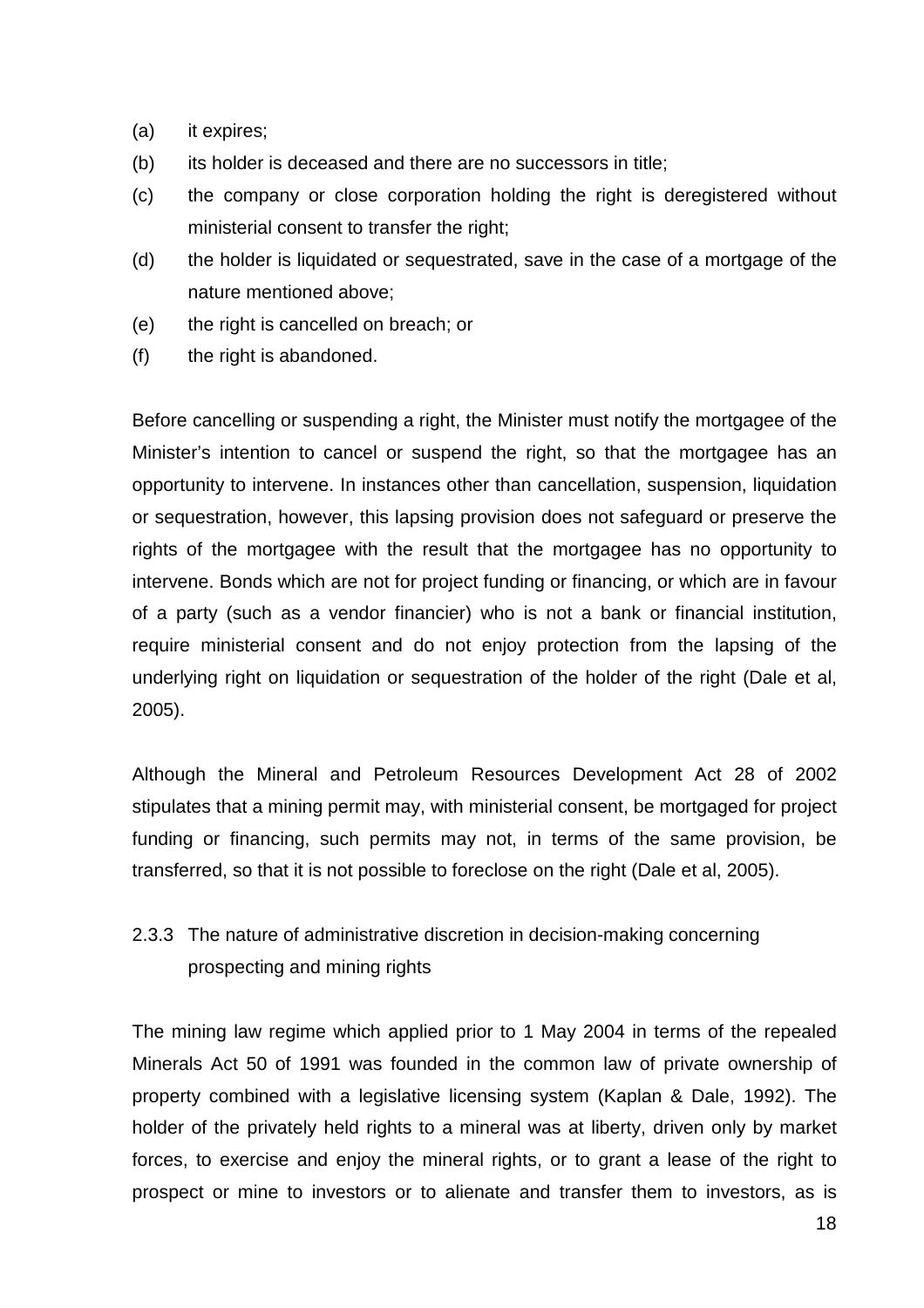currently the case in other industries such as agriculture and commerce (Dale, 1996). Conversion from exploration rights to mining rights occurred purely in a private context i.e. by exercising an option in a prospecting contract granted by the private holder of the rights to a mineral thereby securing the mineral rights for the investor or a mineral lease conferring the right to mine (Kaplan & Dale, 1993). There was no State intervention by way of administrative discretions relating to the acquisition of the common law mineral rights and no insecurity with regard to continuity of tenure. This system preserved the continuity of tenure from a prospecting phase to a mining phase. Mineral rights had to be acquired from private owners by negotiation in accordance with the law of contract (Dale, 1996; Chamber of Mines of South Africa, 2001).

The exercise of the common law prospecting and mining rights was subject to the acquisition mining authorisations and prospecting rights from the State in accordance with the Minerals Act 50 of 1991, which licences regulated prospecting for and mining of minerals in an optimal, orderly and environmentally sustainable manner. On acquisition of the relevant mineral rights from the private mineral rights holder, a licence to exercise such right had to be acquired from the State (Kaplan & Dale, 1993). Prior to the granting of a prospecting permit or mining licence the State had to be satisfied with regard to criteria relating to the optimal exploitation and utilisation of minerals, health and safety, surface protection and rehabilitation. If the common law mineral rights holder could satisfy these criteria, the State authorities were obliged to grant the licence (Kaplan & Dale, 1993). No minimum expenditure, minimum work commitment, minimum production requirements or other similar forms of state interference ever existed in South Africa in terms of the mining laws applicable until 1 May 2004 when the Mineral and Petroleum Resources Development Act 28 of 2002 came into operation (Dale, 1996; Chamber of Mines of South Africa, 2001).

Mining authorisations and prospecting permits granted in terms of the former Minerals Act, 1991 could be suspended or cancelled if the relevant criteria were not complied with. Renewals of prospecting permits and mining authorisations could be refused if the initial conditions of grant had been contravened and a criminal prosecution could ensue (Kaplan & Dale, 1993).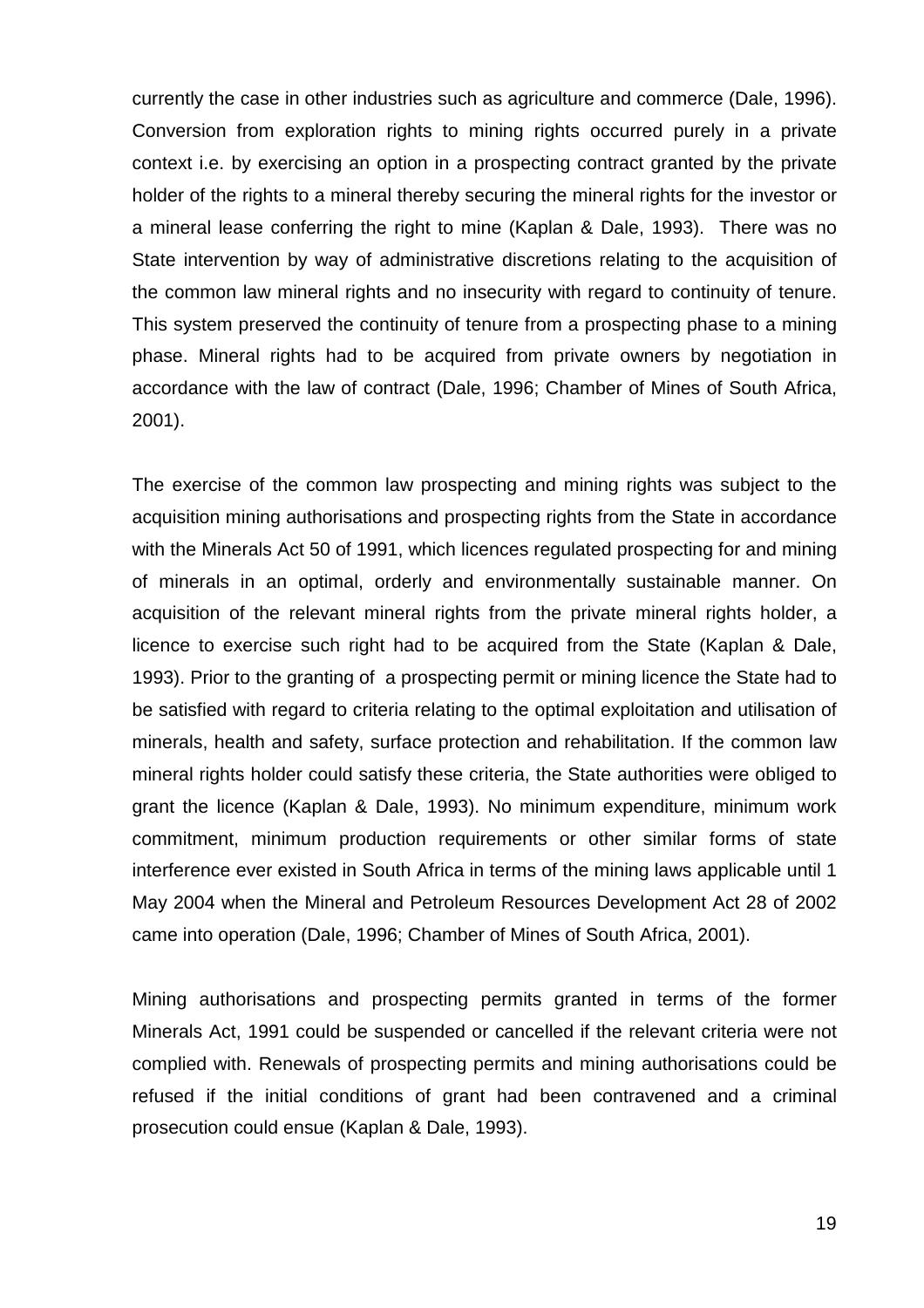There was however no insecurity of tenure caused by administrative discretions with regard to the acquisition or transfer of the common law mineral rights, nor the acquisition of a prospecting permit or mining licence necessary to exercise the common law mineral rights, nor in the conversion of prospecting permits into mining licences (Dale, 1996; Chamber of Mines of South Africa, 2001).

Beginning with the mining code reform in Chile, a tendency has developed in some countries towards an automatic system of granting, renewing and converting rights, dependent not on administrative decision-making but on the payment of predetermined escalating fees. This system has found favour with investors (Bastida, 2001). The Mineral and Petroleum Resources Development Act 28 of 2002, however, does not embody this system but relies instead on administrative decision-making. The constitutional imperative to introduce legislative measures to redress the results of past racial imbalances and to advance historically disadvantaged persons is the likely reason for this feature of the Mineral and Petroleum Resources Development Act 28 of 2002, neither of which would be possible in a decision-free system (Dale et al, 2005).

The Mineral and Petroleum Resources Development Act 28 of 2002, does provide that administrative processes must be conducted or administrative decisions taken within a reasonable time and in accordance with the principles of lawfulness, reasonableness and procedural fairness, and that these decisions must be given in writing and accompanied by written reasons (Dale et al, 2002). The Mineral and Petroleum Resources Development Act 28 of 2002 also cross-refers to the South African legislation that codifies administrative law in South Africa, but stops short of provisions in the legislation of other countries to the effect that applications must be decided within a stipulated period failing which the application is deemed to have been granted (Dale et al, 2005).

The question of whether State custodianship of mineral resources will be perceived as investor-friendly depends to a large extent on the degree to which administrative discretion in the making of relevant administrative decisions concerning, by way of example, the granting of rights and cancellation on non-performance, is circumscribed (Chamber of Mines of South Africa, 2001; Dale et al, 2005).

20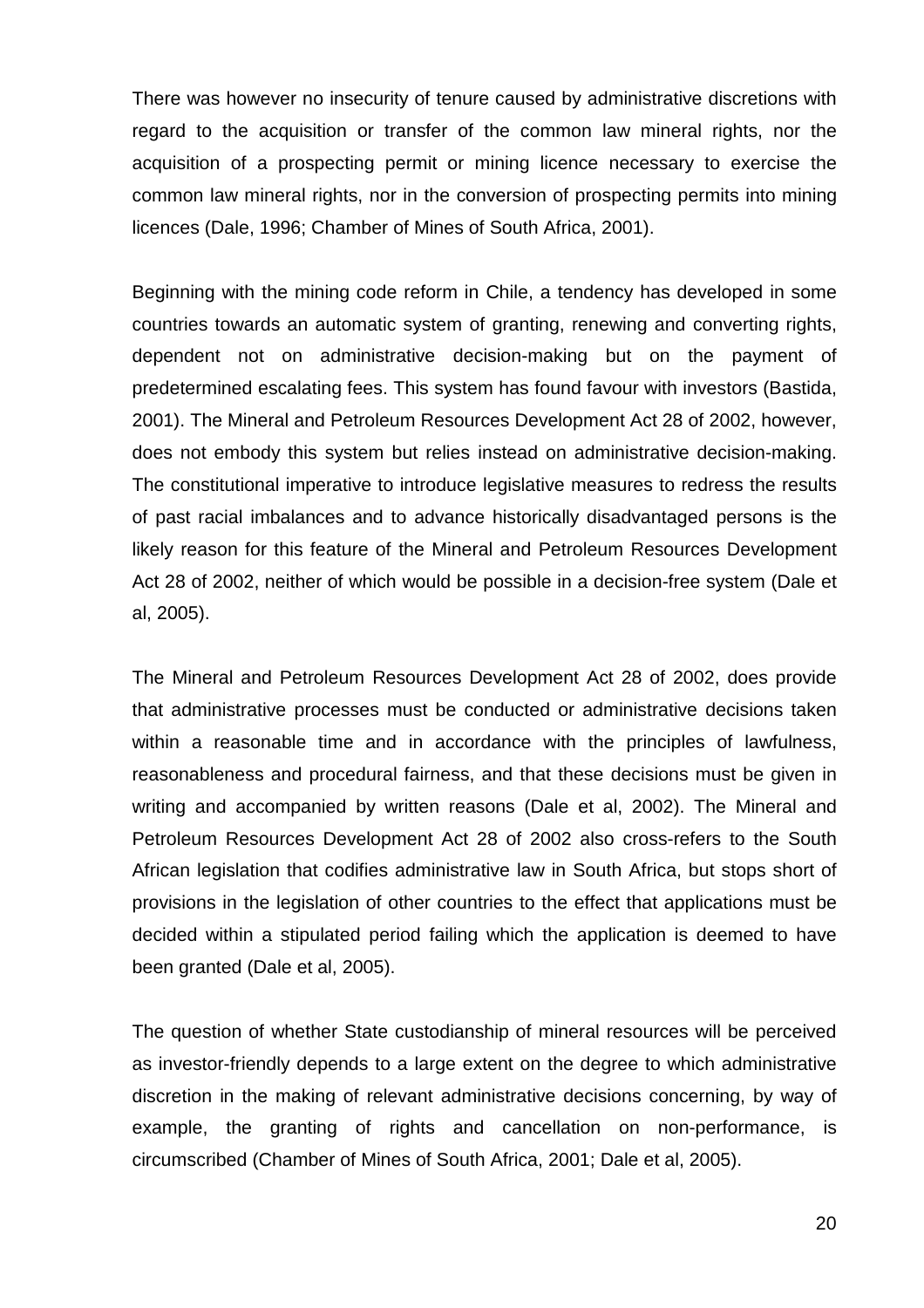The most important consideration in administrative decisions, namely whether to grant, renew, or cancel rights, is the degree to which administrative discretion is circumscribed by reference to stipulated objective criteria (Bastida, 2001). Insofar as applications for rights, permits and permissions, and for their renewal, are concerned, the Mineral and Petroleum Resources Development Act 28 of 2002 provides for compulsory granting or compulsory refusal by reference to stipulated criteria. Some of these criteria are the normal objective ones relating to financial and technical resources and ability, optimality, work programme, environmental, health and safety considerations, and non-contravention of relevant provisions of the Mineral and Petroleum Resources Development Act 28 of 2002. Objectivity in regard to these factors may be further enhanced once the code of good practice for the minerals industry, which is to be developed within five years of commencement of the Mineral and Petroleum Resources Development Act 28 of 2002, is published (Dale et al, 2005).

In assessing the nature of the discretion vested in the Minister, it is important to ascertain whether the act of establishing whether the stipulated criteria for the granting of a right permit or permission in terms of the Mineral and Petroleum Resources Development Act 28 of 2002 are present does not in itself vest the Minister with discretion. Although the requirements are objectively determinable, it may be argued that the judgement the Minister needs to exercise in determining the presence of those criteria amounts to nothing more than discretion (Dale et al, 2005). This can be illustrated by an example. One of the decisions that must be taken before the Minister must grant a mining right is whether the mineral in respect of which the application is made can be mined optimally in accordance with the mining work programme. A mining work programme is defined as a planned programme to be followed in order to mine a mineral resource optimally. Clearly the wording implies a judgement as to whether the mining-work plan that was lodged would, if followed, result in optimal mining (Dale et al, 2005).

Dale et al (2005) submit that, notwithstanding the fact that the Minister must make a decision about the possibility of the optimal mining of the mineral in respect of the application was made, the wording of the legislature makes it clear that the question remains an objective one rather than a subjective one.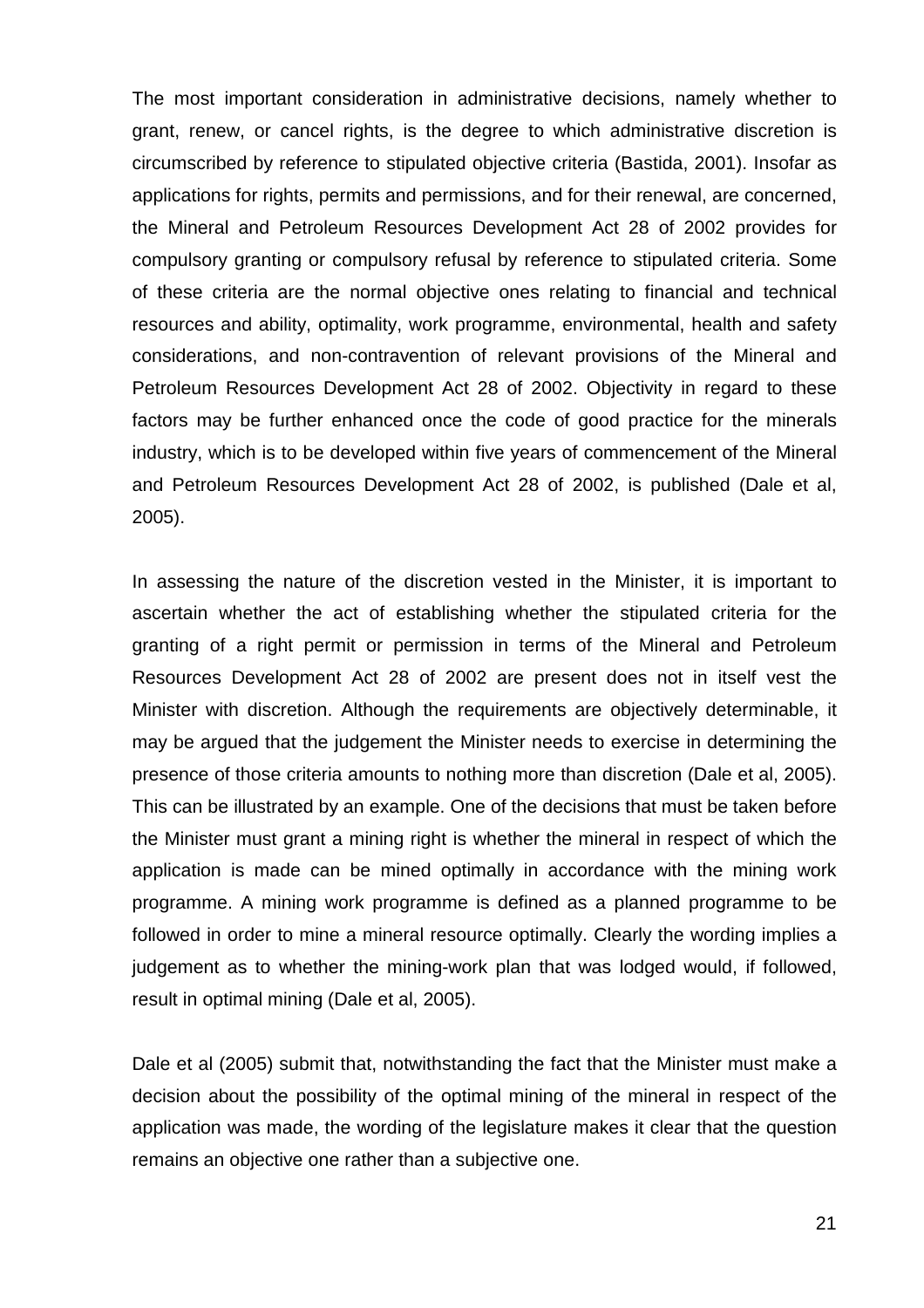In summary, although the Minister may exercise his or her judgement in determining whether the jurisdictional facts required for the grant a right permit or permission are present, the Minister's view in this regard can be challenged and tested objectively by a court of law. Accepting that it is not possible in a modern society to write legislation which is devoid of at least some discretionary power, Dale et al (2005) conclude that the very narrow and limited discretion granted to the Minister in most of the provisions of the Mineral and Petroleum Resources Development Act 28 of 2002 is well circumscribed and challengeable on objective grounds. In their view the legislature has in general limited the administrative discretion applicable to the decision-making process by circumscribing those decision-making criteria through reference to stipulated objective criteria.

Dale et al (2005) however caution that there are also several provisions in the Mineral and Petroleum Resources Development Act 28 of 2002 which, in effect, introduce discretionary decision-making in such a manner that it may detract from the investor- friendliness of the Mineral and Petroleum Resources Development Act 28 of 2002:

- (a) In the case of prospecting rights and retention permits, additional grounds for compulsory refusal are if the granting will result in an exclusionary act, prevent fair competition, or result in concentration of the mineral resources under the control of the applicant. These concepts are vague and content needs to be given to them by judicial interpretation.
- (b) A discretionary feature of applications for prospecting rights is that the Minister may, having regard to the type of mineral concerned and to the extent of the project, request the applicant to expand opportunities for historically disadvantaged persons.
- (c) Insofar as applications for mining rights are concerned, the additional requirement of a "prescribed social and labour plan" is introduced by section 23(1) (a) of the Mineral and Petroleum Resources Development Act 28 of 2002. The content of the social and labour plan has been prescribed but the formulation of the requirements of the social and labour plans unfortunately suffers from lack of clarity.
- (d) It is a requirement for the granting of a mining right that such granting expand the opportunities of historically disadvantaged persons in accordance with the broad-based socio-economic empowerment charter developed by the Minister.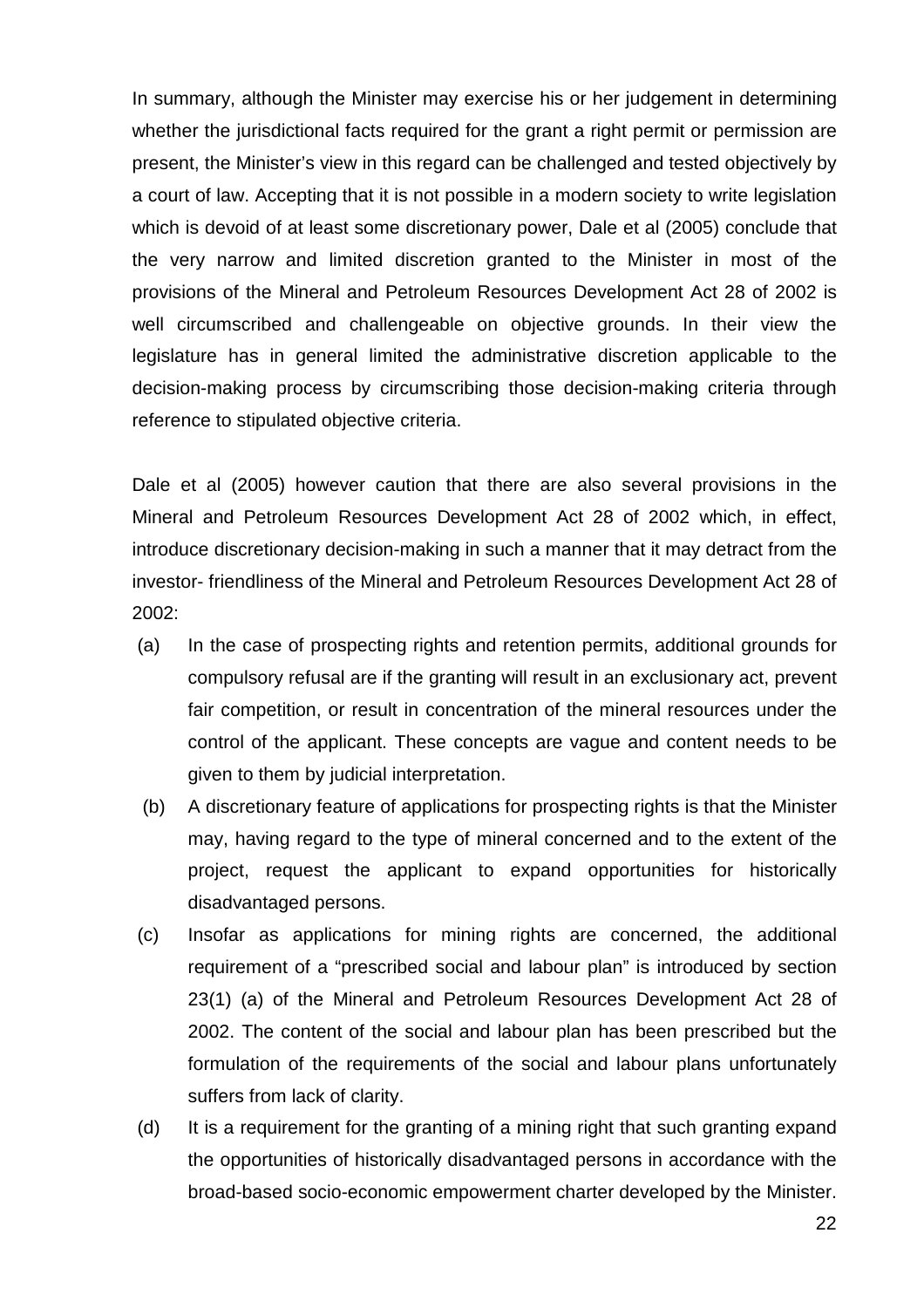Again, because of lack of clarity in the drafting of those charters, the interpretation of the requirements adds an element of uncertainty which effectively introduces a discretionary component, both in regard to applications for new rights (whether by holders of unused old rights in terms of the transitional provisions or by de novo applicants) and during conversions of used old order mining rights in terms of the transitional provisions.

- (e) An additional factor which the Minister may (but is not obliged) take into account when deciding to grant an application for a mining right is, having regard to the nature of the mineral, local beneficiation. This introduces a discretionary element into the decision- making process.
- (f) A further aspect which is left to administrative discretion is that of the terms and conditions to be included in prospecting rights or mining rights. Since no provision is made for standard terms and conditions, it is left to the parties to agree to the terms and conditions of the right or permit. The existence of a subjective requirement to reach agreement is inconsistent with the existence of a discretion circumscribed by reference to stipulated objective criteria.

# 2.3.4 Duration and renewability of rights

Insofar as aspects of duration, renewability and continuity are concerned the mining law regime which applied prior to 1 May 2004 in terms of the repealed Minerals Act 50 of 1991 was founded in the common law of private ownership of property combined with a legislative licensing system (Kaplan & Dale, 1992). Where the common mineral rights were held by the investor per se they continued in perpetuity and renewals did not apply. If the investor had negotiated a mineral lease with the holder, such investor had the right to mine for the duration of the relevant lease. Mineral leases often contained options for subsequent renewals of the initial period on a basis as agreed privately between the parties (Chamber of Mines of South Africa, 2001). Registered mineral rights and leases thereof were binding real rights which were enforceable against the relevant parties per se, any third parties and the State (Kaplan & Dale, 1993).

Mining authorisations and prospecting permits in terms of the former Minerals Act 50 of 1991 were normally granted for the period applied for by the investor, provided such investor held title to the common law rights to the mineral concerned (Kaplan &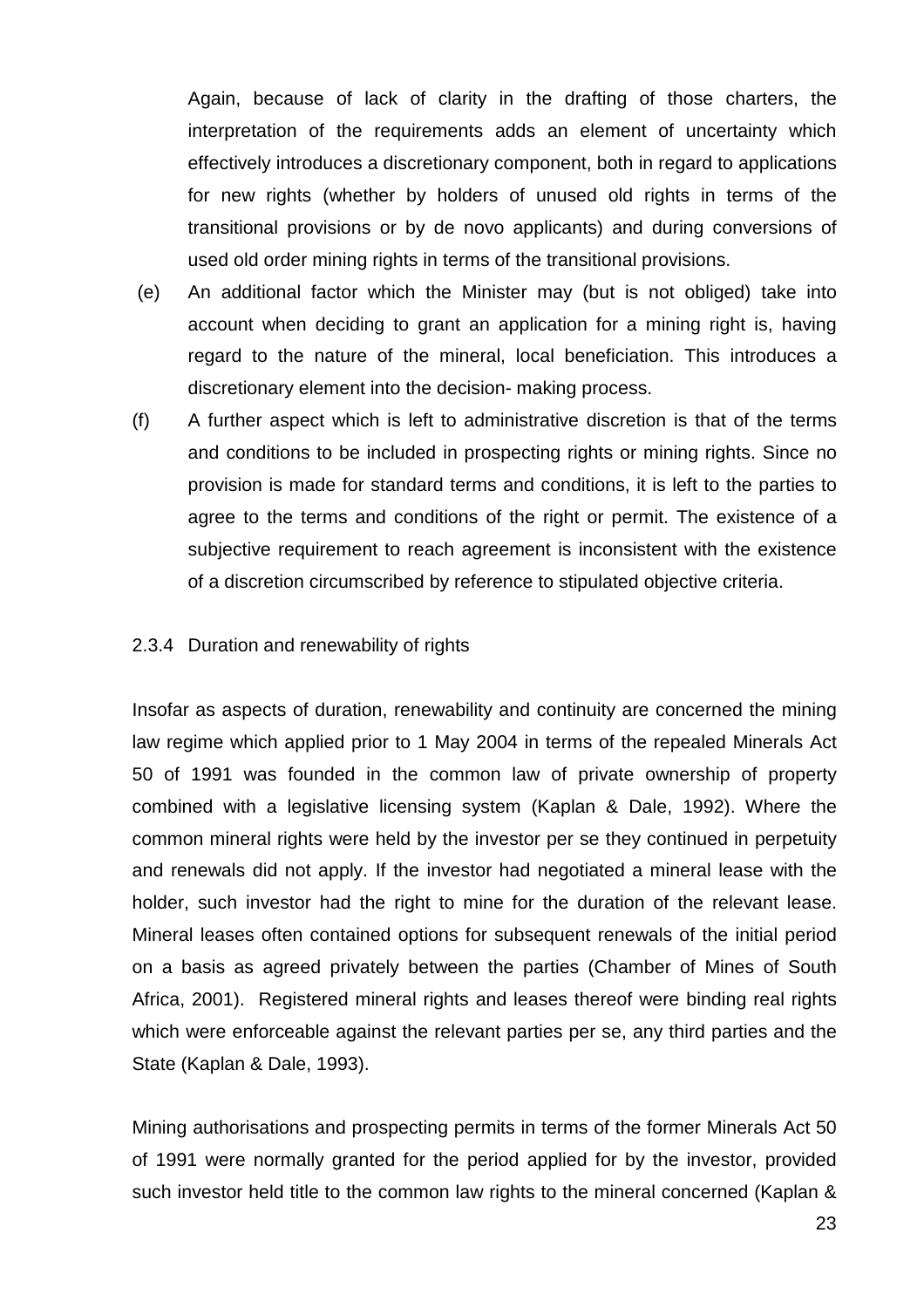Dale, 1993). If the investor had the written consent of the mineral rights holder to prospect and mine in terms of a prospecting contract or lease, the prospecting permit or mining authorisation would be granted for the corresponding period of such prospecting contract or lease (Kaplan & Dale, 1993). Mining licences were usually granted for life of mine or for the period until the mineral could no longer be mined economically (Kaplan & Dale, 1993). Such permits and authorisations could only be suspended or cancelled if the relevant criteria pertaining to optimal exploitation, health and safety and surface protection and environmental rehabilitation were not complied with (Badenhorst, 1999). Renewals of prospecting permits and mining authorisations could be refused if the initial conditions of grant had been contravened and a criminal prosecution could ensue (Kaplan & Dale, 1993). However no minimum expenditure, minimum work commitment, minimum production requirement or other similar form of state interference existed in terms of the common law or legislation applicable until 1 May 2004, when the Mineral and Petroleum Resources Development Act 28 of 2002 came into operation (Dale, 1996).

Insofar as aspects of duration, renewability and continuity are concerned, investors are likely to find the Mineral and Petroleum Resources Development Act 28 of 2002 consistent with international investor requirements and with comparative provisions in international mining codes (Dale et al, 2005). The possibility of only one renewal of a prospecting right restricts the Minister's powers even when the facts dictate otherwise. Furthermore, given the duration of existing mining operations in South Africa, a life-of-mine duration of mining rights would have been a more attractive feature. This could have been offered to investors instead of a maximum period as is the norm in international mining codes (Chamber of Mines of South Africa, 2001; Dale, et al, 2005).

Regarding duration and renewability, the periods provided for in terms of the Mineral and Petroleum Resources Development Act 28 of 2002 are as follows:

- (a) for prospecting rights, an initial period not exceeding five years with one renewal not exceeding three years;
- (b) for retention permits, an initial period not exceeding three years with one renewal not exceeding two years;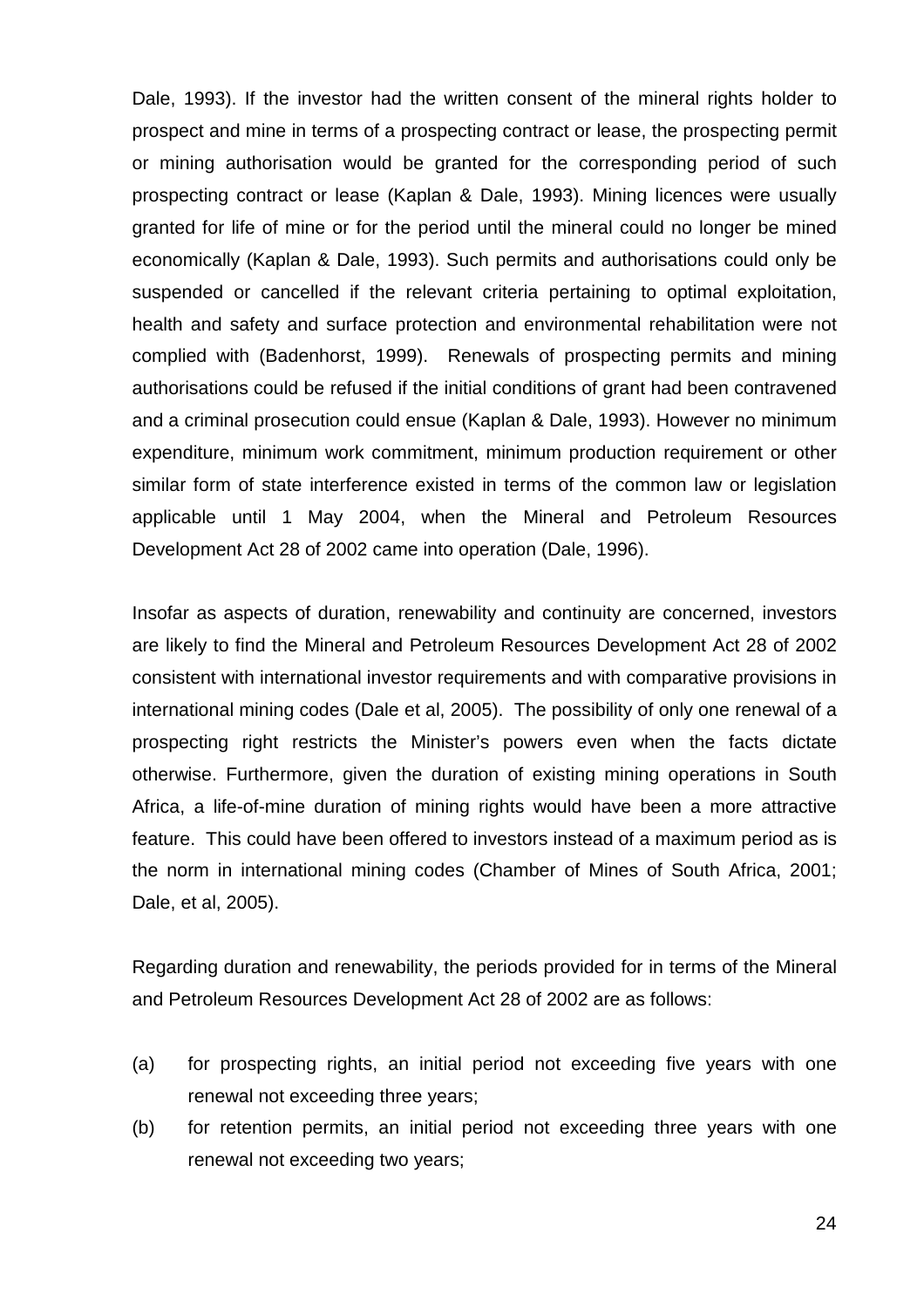(c) for mining rights, an initial period not exceeding thirty years with unlimited renewals each not exceeding thirty years (Badenhorst et al, 2004).

The mining work programme contemplated in s 23(1) (a) of the Mineral and Petroleum Resources Development Act 28 of 2002 and the resultant mining area for which the mining right is granted could encompass an area larger than that which could be mined during the initial period, since the right to renew would otherwise be meaningless (Dale et al, 2005).

# 2.3.5 Continuity and the cancellation of rights

In accordance with the mining law regime which applied prior to 1 May 2004 in terms of the repealed Minerals Act 50 of 1991 and founded in the common law of private ownership of property, conversion from exploration rights to mining rights occurred purely in a private context i.e. by exercising an option in a prospecting contract granted by the private holder of the rights to a mineral thereby securing the mineral rights for the investor or a mineral lease conferring the right to mine (Badenhorst,1999). There was no State intervention and no insecurity with regard to continuity of tenure. This system preserved the continuity of tenure from a prospecting phase to a mining phase. Mineral rights had to be acquired from private owners by negotiation in accordance with the law of contract. The exercise of such rights was subject to the acquisition mining authorisations and prospecting permits in accordance with the former Minerals Act 50 of 1991, which licences the State was obliged to grant provided the investor complied with certain criteria which regulated prospecting for and mining of minerals in an optimal, orderly and environmentally sustainable manner (Dale, 1996).

Continuity in accordance with the Mineral and Petroleum Resources Development Act 28 of 2002 is preserved from prospecting to retention or mining and from retention to mining, in that the holder of a prospecting right has the exclusive right to apply for and be granted a mining right. The further mining or retention right application may however be subject to the Ministerial discretions regarding empowerment participation and the prescribed social and labour plan as described above (Dale et al, 2005). Only the holder of a prospecting right can be granted a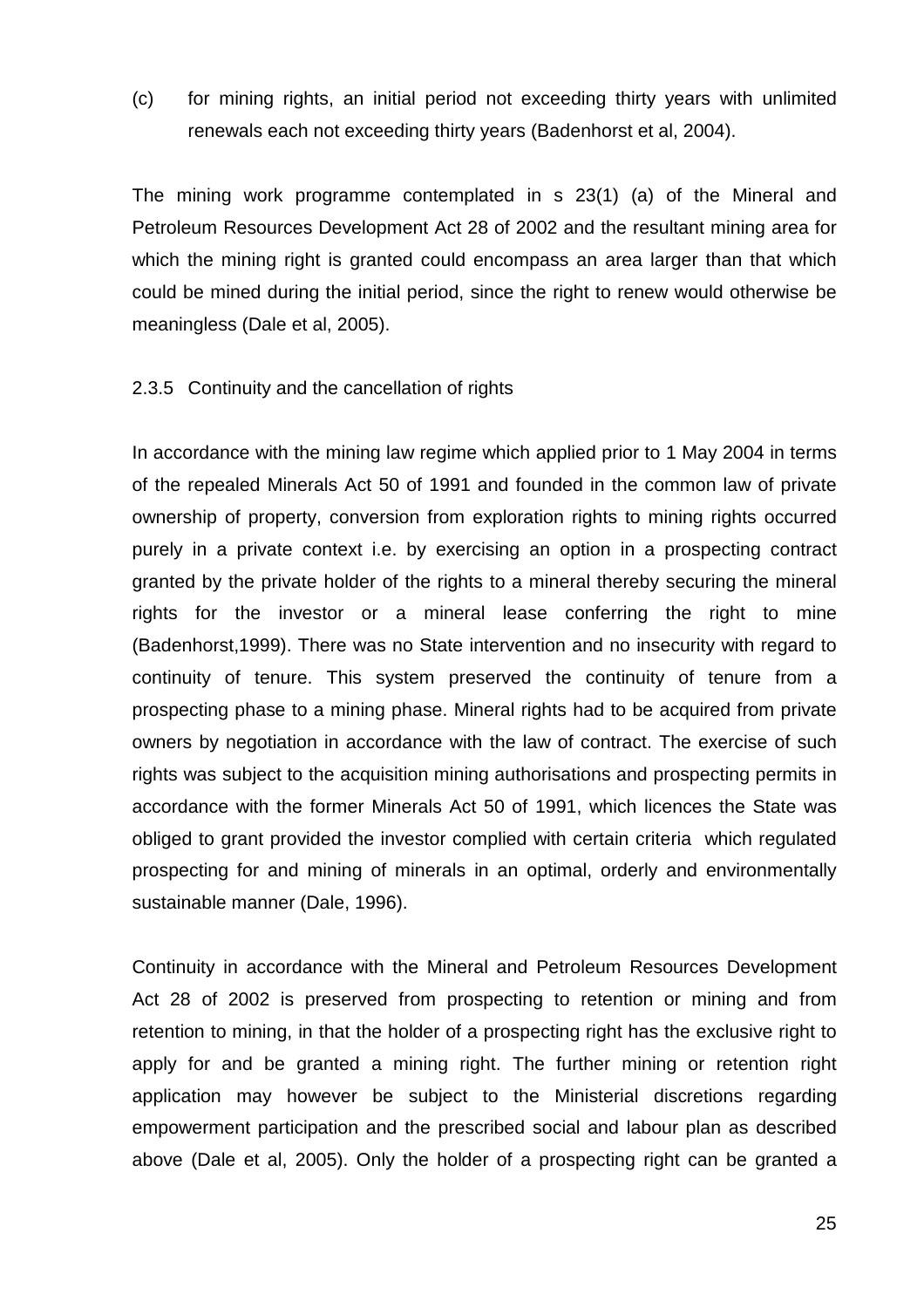retention permit, and the holder of a retention permit has the exclusive right to be granted a mining right (Dale et al, 2005).

Continuity is further achieved during applications for renewals in that a prospecting or mining right in respect of which an application for renewal has been lodged, remains in force until the application has been granted or refused (Dale et al, 2005).

Continuity is also assured by provisions contained in the Mineral and Petroleum Resources Development Act 28 of 2002 to the effect that an application for a right will not be accepted if another person holds a prospecting right, mining right, mining permit or retention permit for the mineral and land in respect of which such application is made (Dale et al, 2005).

Furthermore, recognition is given to the fact that it may not be possible for the holder of a prospecting right, who has completed prospecting and a feasibility study, to proceed to mining in circumstances where mining would be uneconomical because of prevailing market conditions. In such circumstances a retention permit may be issued, but the initial and renewal periods are very short and the holder must submit six-monthly reports justifying the continued holding of the permit (Dale et al, 2005).

The provision in the Mineral and Petroleum Resources Development Act 28 of 2002 for suspension or cancellation of rights, permits and permissions conforms to international requirements in specifying the criteria for suspension and cancellation and in requiring notice and affording the holder an opportunity to remedy the non compliance (Badenhorst et al, 2004; Dale et al, 2005). While the Minister is further empowered to suspend or cancel mining rights in cases of non-optimal mining, the wording expressly ties the concept of optimality to the mining work programme, thus circumscribing the concept of optimality (Dale et al, 2005).

Although the Minister is empowered to expropriate land and rights in land, provision is made for payment of compensation. This provision falls to be read with the constitutional protection of property rights which appears in section 25 of the Constitution of the Republic of South Africa, 1996 (Badenhorst et al, 2004).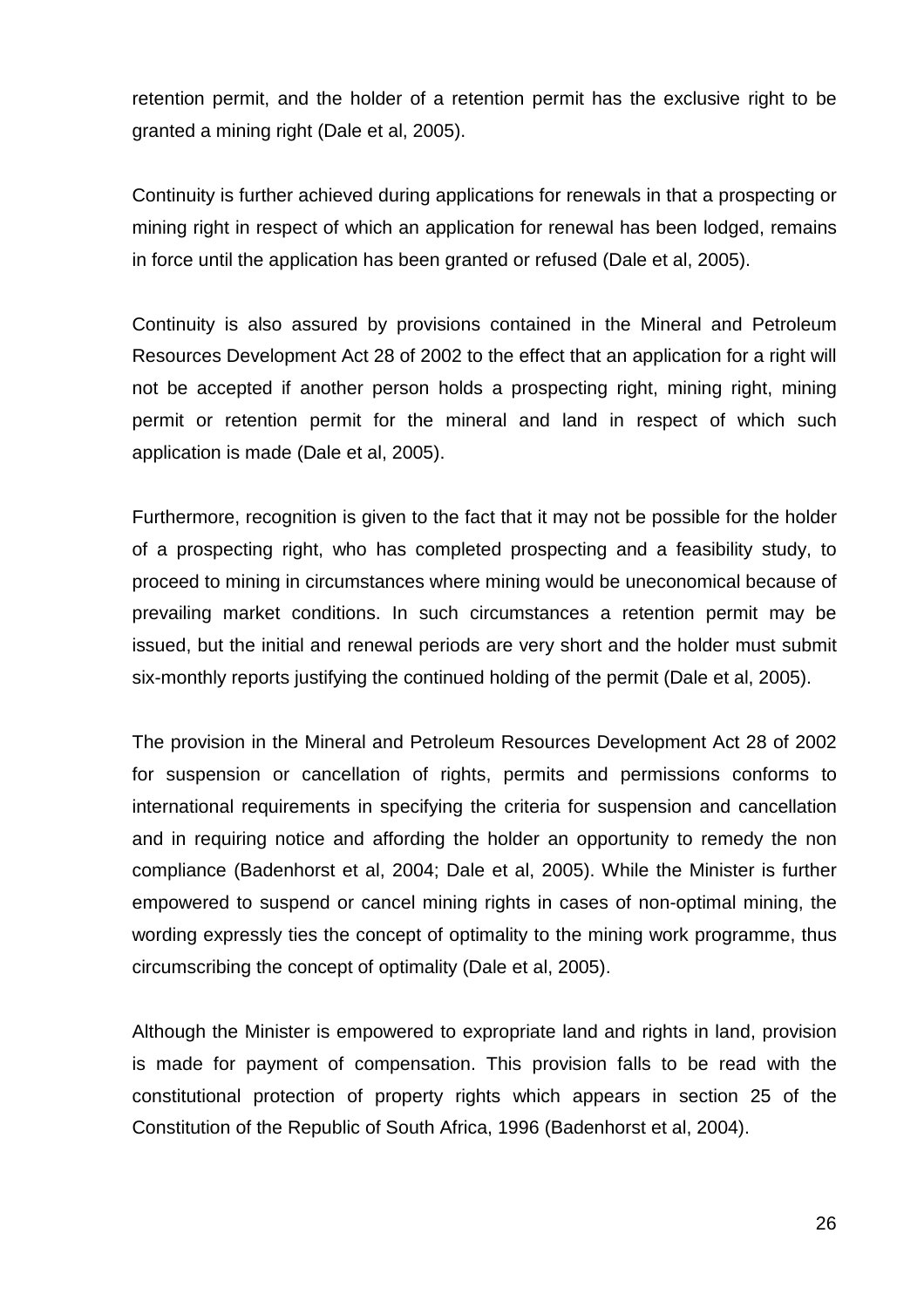#### 2.3.6 Right to administrative appeal, judicial review and judicial appeal

The mining law regime which applied prior to 1 May 2004 in terms of the repealed Minerals Act 50 of 1991, was founded in the common law of private ownership of property and the remedies of administrative appeal, judicial review and judicial appeal of decisions by the state authorities was in most cases, accordingly not relevant to the acquisition of prospecting and mining rights. In cases were the State and its organs were the registered holders of the mineral rights, the rights to judicial review in respect of the decisions by the State and its organs was preserved in accordance with the right to fair administrative action as contained in the Constitution of the Republic of South Africa, 1996 and further embodied in the Promotion of Administrative Justice Act, 2000 (Dale, 1996).

The right of appeal or recourse to international arbitration is internationally regarded as a facet of security of tenure (Bastida, 2001). In accordance with international agreements with concluded various foreign states such as the Agreement Between the Governments of the Republic of South Africa and the United Kingdom for the Promotion and Protection of Investments dated 20 September 2004 and Protocol dated 25 November 1997, investors from the United Kingdom have the right to market value compensation in the event of the expropriation of rights, including common law mineral rights. Such right is enforceable by international arbitration (Dale et al, 1996).

The Mineral and Petroleum Resources Development Act 28 of 2002 provides for internal appeals from decisions of the Regional Manager to the Director-General and from decisions of the Director-General to the Minister, and cross-refers to the Promotion of Administrative Justice Act, 2000, which confers rights of judicial review, the Mineral and Petroleum Resources Development Act 28 of 2002 does not contain the right of judicial appeal (Dale et al, 2005). It also does not adopt the system applicable in some countries, which system operates either wholly or partially on the basis of judicial adjudication (Bastida, 2001). The absence in the Mineral and Petroleum Resources Development Act 28 of 2002 of a provision for international arbitration is consistent with the Act's assertion of State sovereignty over mineral resources (Dale et al, 2005).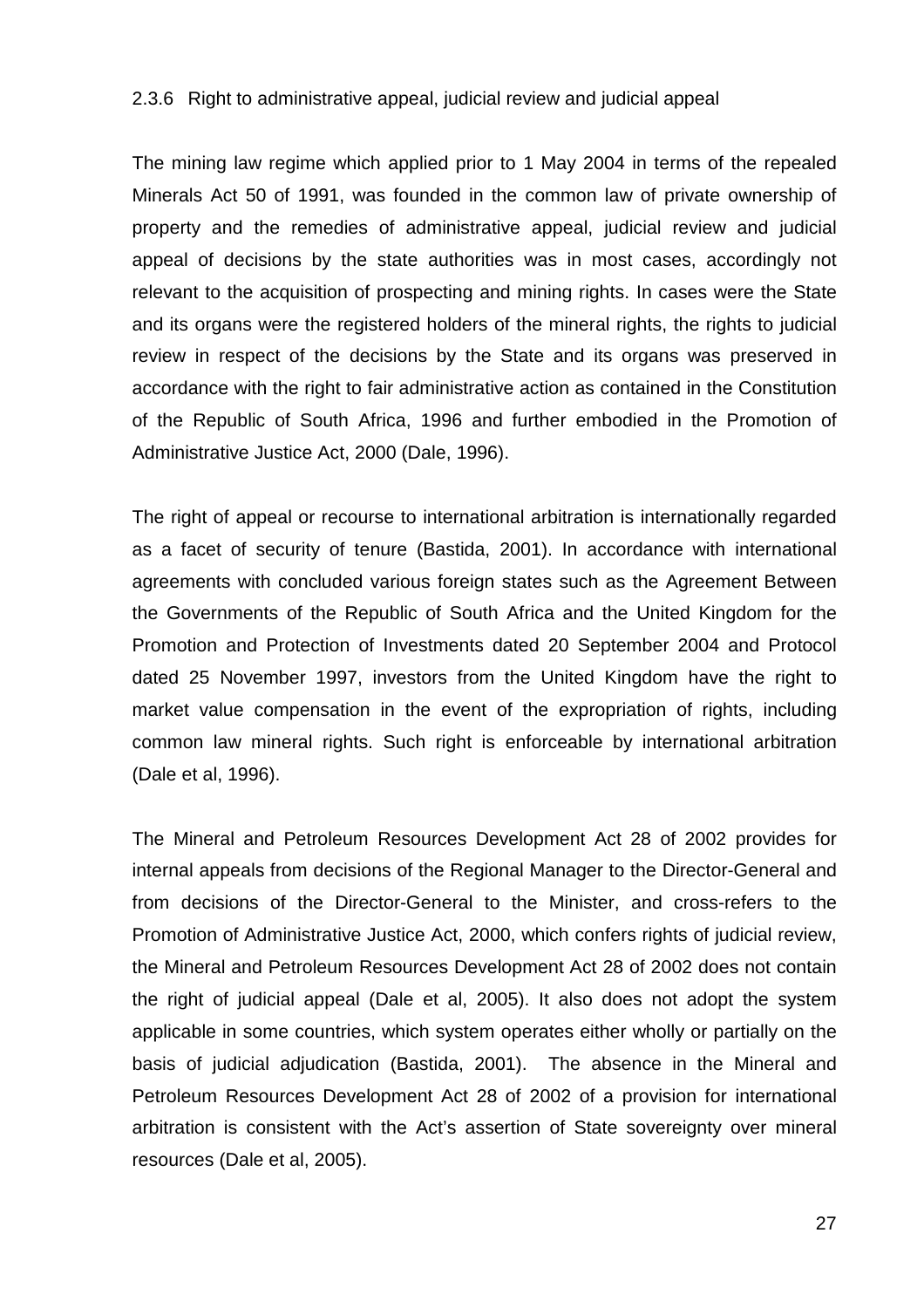### 2.3.7 Aspects related to the environment, land use, and aboriginal claims

Aspects related to the environment, land use, and aboriginal claims can also affect security of tenure (Bastida, 2001).

The Mineral and Petroleum Resources Development Act 28 of 2002 gives effect to the environmental rights embodied in section 24 of the Constitution of the Republic of South Africa by ensuring that mineral resources are developed in an orderly and ecologically sustainable manner while promoting justifiable economic and social development (Dale et al, 2005).

Environmental considerations permeate the application process for prospecting rights and mining right and no prospecting or mining may commence without the existence of an approved environmental management programme or plan (Dale et al, 2005). The position was the much the same in accordance with the former Minerals Act 50 of 1991 which regulated the exercise of the common law mineral rights by an investor intending to prospect or mine (Kaplan & Dale, 1993).

However, in order not to delay the process, the Mineral and Petroleum Resources Development Act 28 of 2002 provides that an environmental management programme must be approved within 120 days of lodgement and that other affected State departments must be requested to comment within 60 days of request (Dale et al, 2005). This is an improvement on the former Minerals Act of 1991 which did not prescribe time periods for the approval of environmental management programmes (Kaplan & Dale, 1993).

Financial provision must be made for the rehabilitation or management of negative environmental impacts in terms of the new regime (Badenhorst et al, 2004). As in the prior Minerals Act 50 of 1991, provision is made for the holder of a right to remain liable until a closure certificate is issued (Badenhorst et al, 2003) A beneficial innovation is that such liabilities may be transferred by the Minister, on application of the holder of the right, to a qualified person (Dale et al, 2004). The Minister is empowered to use State funds for the prevention of pollution and environmental degradation (Dale et al, 2005).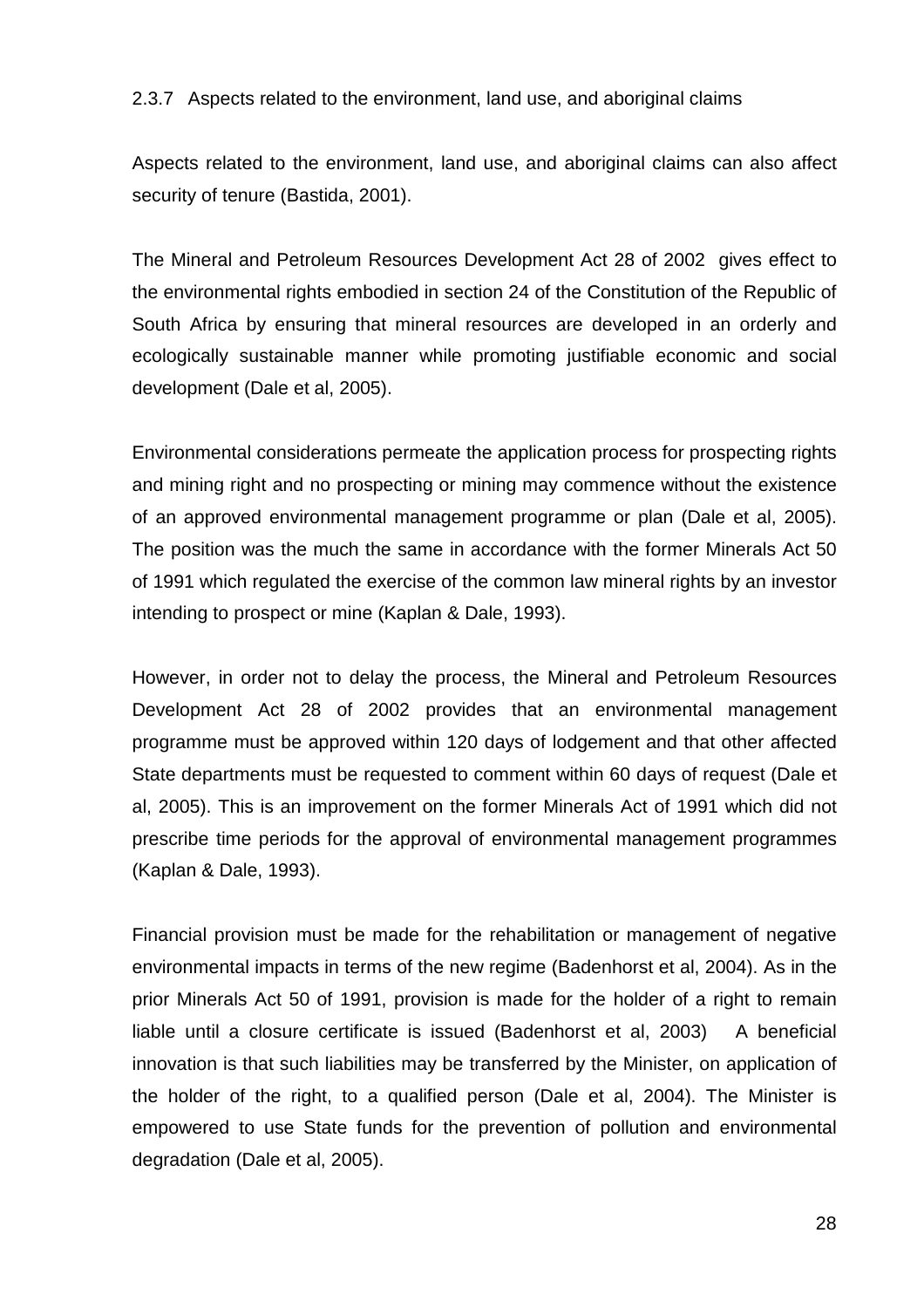The Mineral and Petroleum Resources Development Act 28 of 2002 requires an environmental management programme, in respect of mining rights, and an environmental management plan (intended to contain less stringent requirements than would an environmental management programme) in respect of prospecting rights and in respect of the small-scale mining permits, to be provided for in specific circumstances (Badenhorst et al, 2004).

Holders of rights or permits under the Mineral and Petroleum Resources Development Act 28 of 2002 are responsible for environmental damage, pollution and ecological degradation caused inside and outside their areas by the relevant operations and directors of companies are jointly and severally liable for unacceptable negative impacts caused by the company they represent or represented (Dale et al, 2005).

Under the mining law regime which applied prior to 1 May 2004 in terms of the repealed Minerals Act 50 of 1991 and the common law of private ownership of property, mining activities generally had predominance over other land uses Kaplan & Dale, 1993). Similarly, Mineral and Petroleum Resources Development Act 28 of 2002 provides that the holders of prospecting or mining rights are entitled to a right of entry with respect to their employees and to bring onto the relevant land plant, machinery and equipment and may build, construct and lay down any surface, underground or sub-marine infrastructure which may be required for purposes of prospecting or mining (Dale et al, 2005).

The Mineral and Petroleum Resources Development Act 28 of 2002 further empowers the Minister to intervene in the case of surface use which is contrary to mineral development, empowers the Regional Manager to broker an agreement in respect of compensation for surface use, and ultimately empowers the Minister to expropriate land or rights in land for prospecting and mining operations (Dale et al, 2005). This is consistent with the position in terms of the former Minerals Act 50 of 1991 (Kaplan & Dale, 1993).

The topic of aboriginal claims is not dealt with in the Mineral and Petroleum Resources Development Act 28 of 2002 because there is separate legislation dealing with restitution of land to persons dispossessed of it through racially motivated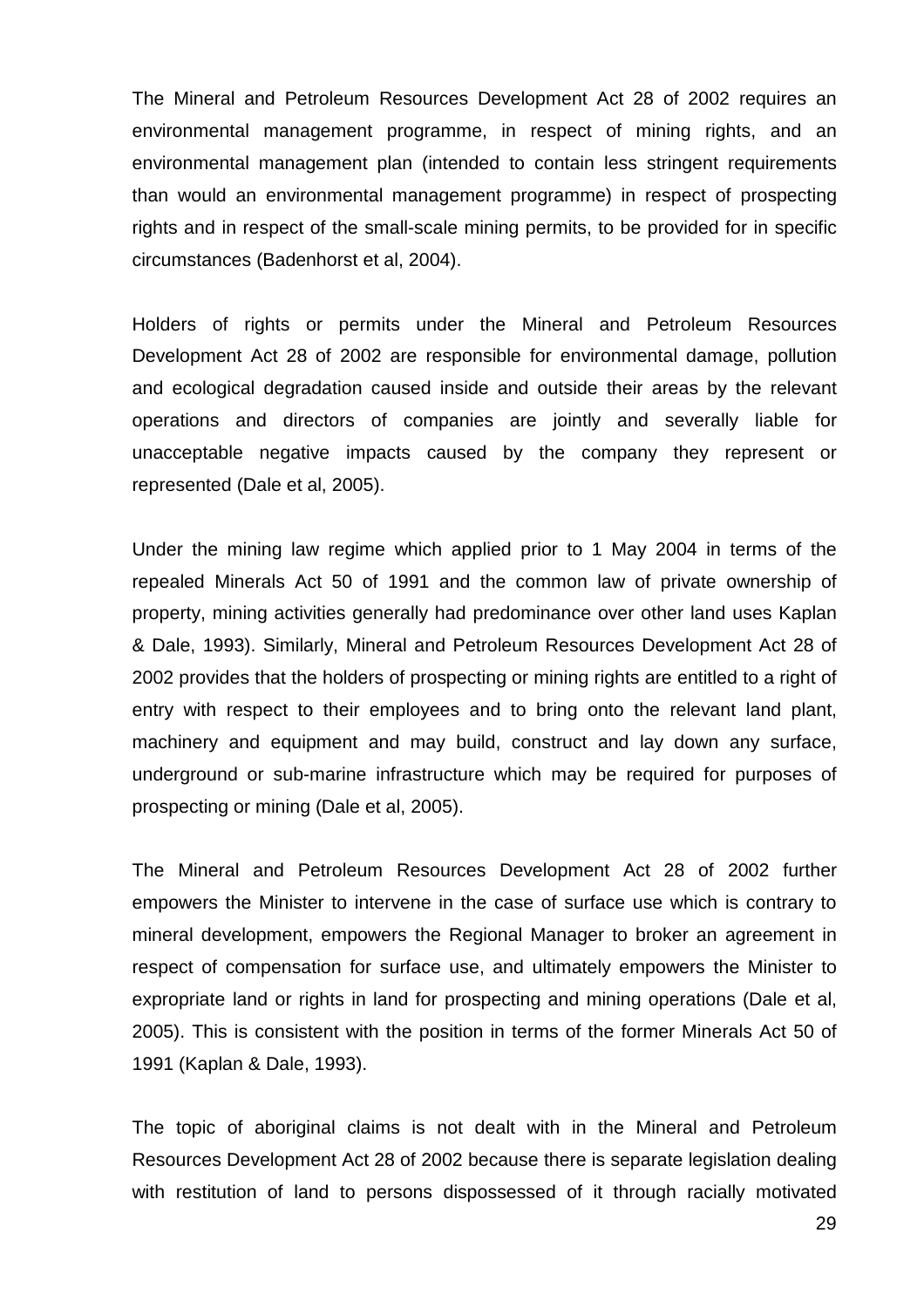legislation (Dale et al, 2005). This is consistent with the position in terms of the former Minerals Act 50 of 1991 (Kaplan & Dale, 1993). The Mineral and Petroleum Resources Development Act 28 of 2002 makes provision whereby royalties payable to communities under the old common law regime will remain payable to and receivable by such communities notwithstanding the cessation of existence of the old forms of existing rights held by such communities. The Minister is further empowered to facilitate assistance to historically disadvantaged persons conducting prospecting and mining operations. The Mineral and Petroleum Resources Development Act 28 of 2002 makes provision for a community wishing to obtain the preferent right to prospect for or mine any mineral and land registered or to be registered in its name, to apply to the Minister for such preferent right (Dale et al, 2005).

The environmental provisions embodied in the Mineral and Petroleum Resources Development Act 28 of 2002 are not substantially different to those contained in the former Minerals Act, 1991 and it is accordingly submitted that they advance security of tenure by providing specific time periods and greater clarity in this regard. The position with regard to aboriginal land claims remains unchanged (Kaplan & Dale, 1993).

# 2.3.8 Financial aspects of the Mineral and Petroleum Resources Development Act 28 of 2002 and associated Legislation

Comparative studies have emphasised the need, if a country wishes to attract mineral investment, for an investor-friendly fiscal and financial regime in respect of prospecting and mining. The competitiveness of a country's minerals industry is largely based on costs to mining multinational enterprises of production, including the costs of public policies as regulatory requirements, royalties, income taxes and tariffs (Bastida, 2001). Transaction costs have been defined as the costs of all market transactions including search and information costs, bargaining and decision costs and policing and enforcement costs (Coase, 1998).

In South Africa general taxation of mining companies is dealt with in the general income tax legislation, not in mining legislation. This has remained largely unchanged by the regime embodied in the Mineral and Petroleum Resources Development Act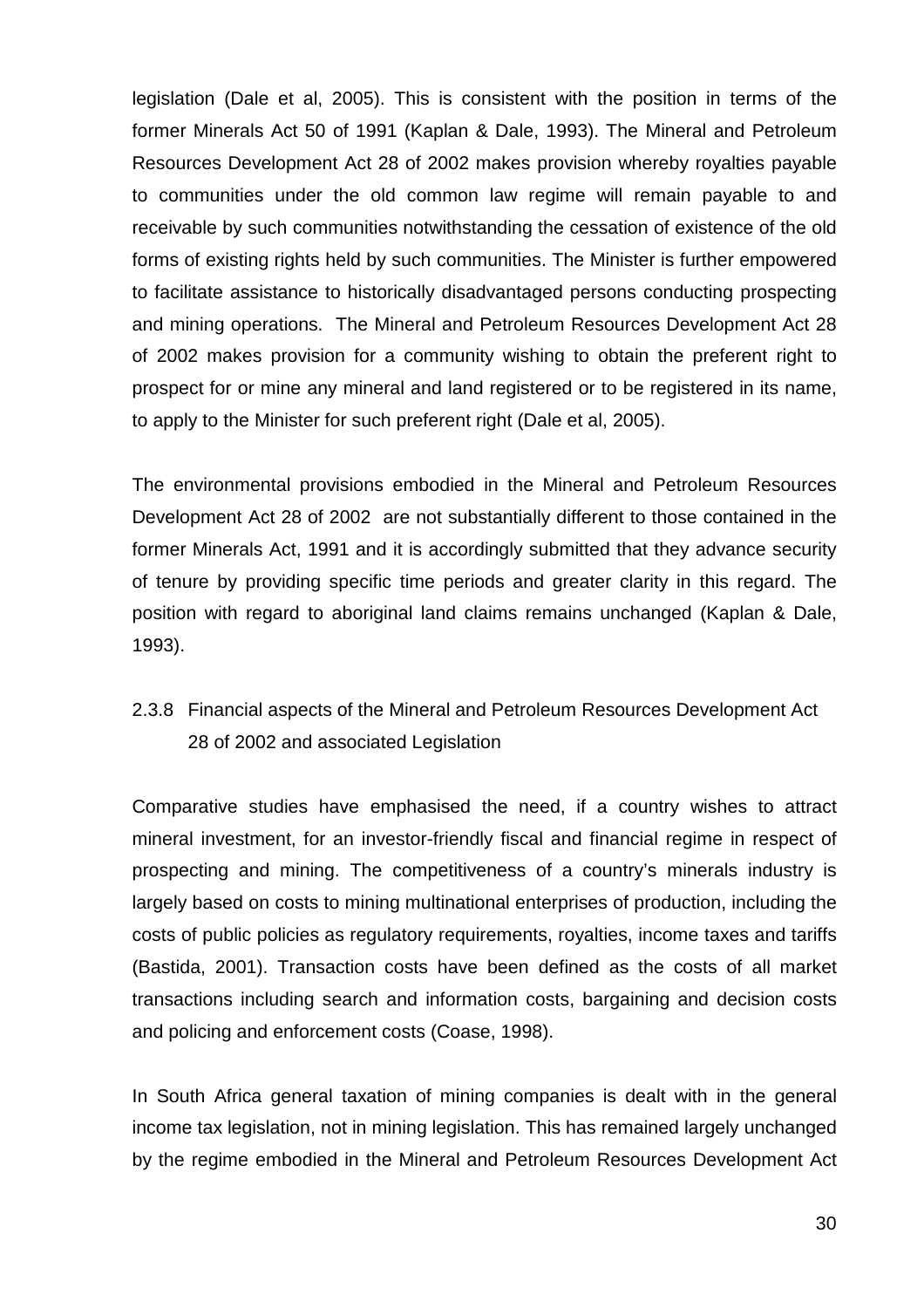28 of 2002. Various other related fiscal relaxations regarding transfer duty, valueadded tax and capital gains tax have been enacted (Badenhorst et al, 2004).

In terms of the former regime in accordance with the common law, royalty payments were only applicable in cases of leases of mineral rights. These royalties were commercially negotiated by the parties. No royalties applied in cases were the investor had acquired and held the mineral rights (Kaplan & Dale, 1993).

The Mineral and Petroleum Resources Development Act 28 of 2002 obliges holders of prospecting rights and mining rights to pay State royalties in respect of minerals removed and disposed of during prospecting and in respect of minerals mined. Such royalties are dealt with in a separate draft Mineral and Petroleum Royalty Bill, which was first releases for public comment in March 2003 and a revised Bill has been published for comment on 11 October 2006 (National Treasury, 2006). The revised Royalty Bill proposes that royalties be levied on published tradable value or, in the absence such value, on the gross sales value of minerals extracted. The person liable to pay the royalty is the holder of the relevant prospecting rights or mining right (Dale et al, 2005). Liability for the royalty arises on physical delivery or on export. The proposed rates of royalty vary from 0% (for sand and stone), 1% (for high ash coal) and 3% (for low ash coal) through to 6% (for gold) and 8% (for platinum group metals) to 5% (for unpolished natural diamonds). The local beneficiation of mineral resources is also viewed as an important policy objective. Therefore, in an attempt to further encourage the beneficiation of South Africa's minerals, further reductions in royalty rates apply to beneficiated or refined minerals. Since the basis of the royalties is ad valorem rather than profit-based, the possibility of relief for small scale miners is embodied in the draft Bill.

Dale et al (2005) mention that criticism has been levied against the draft Bill because it fails to provide for exemptions from, reductions or remissions of, or set-off against State royalties in, for instance, the following cases :

(a) where the holder beneficiates locally or conducts beneficiation research. This aspect has been partially addressed in the revised Bill as reduced royalties apply to beneficiated minerals;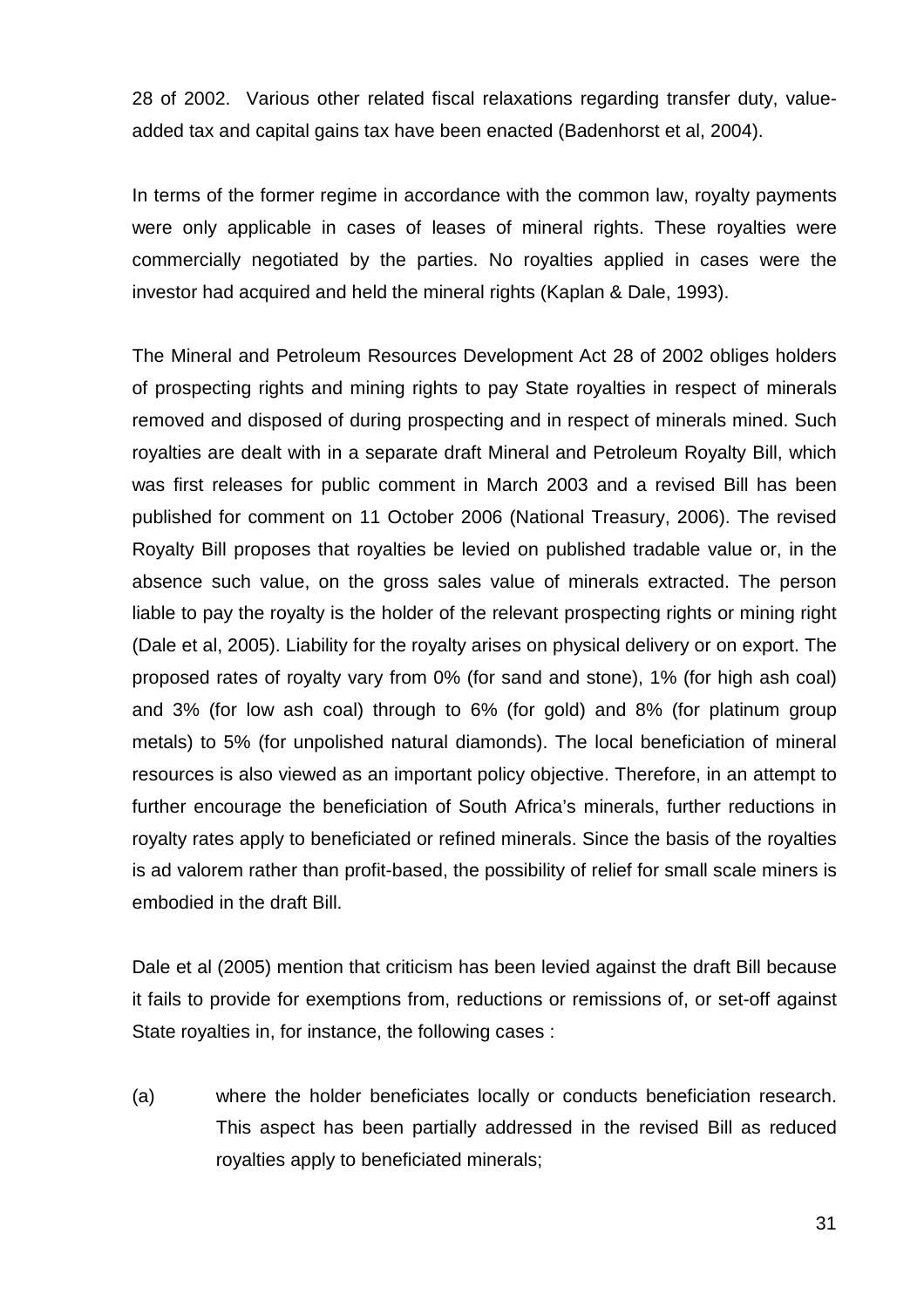- (b) contractual royalties or other existing or future considerations which remain payable to communities or to natural persons who would otherwise suffer hardship or who use the royalties or consideration for social upliftment. The possibility of a double royalty therefore applies; and
- (c) where the holder contributes to rural and local economic development.

Among the objects of the Mineral and Petroleum Resources Development Act 28 of 2002 are the promotion of economic growth and mineral development, advancement of the social and economic welfare of all South Africans, and ensuring that holders of mining rights contribute towards the socio-economic development of the areas in which they are operating. Furthermore, as mentioned above, the Mineral and Petroleum Resources Development Act 28 of 2002 provides that the Minister may facilitate assistance to any historically disadvantaged person conducting prospecting or mining operations. The draft Royalty Bill, however, does not take these aspects into account. It was mooted at an earlier stage that local economic development funds would be established and that part of the State royalties received in terms of the Mineral and Petroleum Resources Development Act 28 of 2002 would be paid into such funds for the benefit of communities or local authorities affected by mining, for purposes of rural and local economic development and social upliftment. The draft Bill, however, does not reflect these ideas, and proposes that the royalties be paid into the National Revenue Fund (Dale et al, 2004).

While old order rights under the previous Minerals Act 50 of 1991 and common law regime were not subject to requirements in regard to empowerment, the holding of new rights requires the holder to further the objects of empowerment in section 2(d) and the holder is required to comply with a prescribed social and labour plan (Dale et al, 2004).

The Mining Charter provides for 26% historically disadvantaged South African ownership of the mining industry assets in ten years. The Scorecard adds a further target of 15% historically disadvantaged South African ownership within five years after 1 May 2004. It is recorded that the transfer of ownership will take place in a transparent manner and for fair market value. The Mining Charter contains that a paragraph which indicates that the aforementioned historically disadvantaged South African ownership measures will be applied to the process of conversion of existing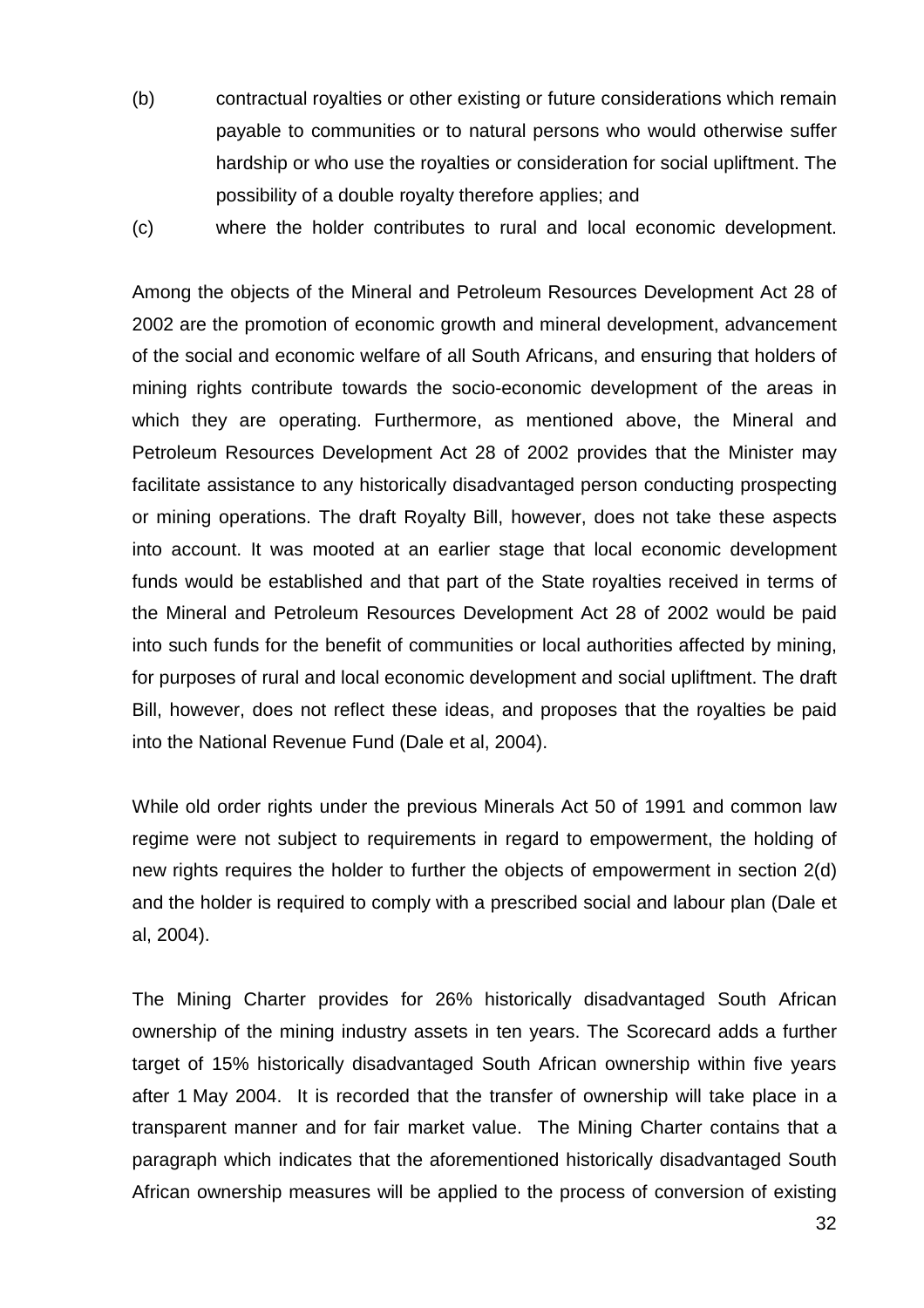mining rights. A clarification document which was issued by the Department of Minerals and Energy on 14 July 2004 provides that for purposes of the interpretation and application of the Mineral and Petroleum Resources Development Act with regard to privately owned unused old order rights, the empowerment requirement will be a minimum of 26%. It is submitted that such compliance will significantly increase the transaction costs of mining multinational enterprises continuing to operate in South Africa (Dale et al, 2004).

#### 2.3.9 The fate of existing rights: the transitional provisions

The erosion of existing rights necessarily has an adverse impact on security of tenure (Chamber of Mines of South Africa, 2001; Dale et al, 2005). The Mineral and Petroleum Resources Development Act 28 of 2002, in order to achieve its object of asserting State sovereignty and custodianship over mineral resources, will cause existing prospecting and mining rights and authorisations to cease to exist and to be deregistered over a period of approximately five years from its commencement on 1 May 2004 (Dale et al, 2005).

The Mineral and Petroleum Resources Development Act 28 of 2002 provides that holders of existing prospecting rights or mining rights, who hold a prospecting permit or mining authorisation in respect such rights and who are actively conducting prospecting or mining operations on the date of commencement of the Act, will need, within two and five years respectively of the Act's commencement, to convert such rights into the new forms of State prospecting right or State mining right. Should such holders fail to do so, or upon such conversion, the existing rights and authorisations cease to exist and will be deregistered. Holders who are not actively conducting such prospecting or mining operations on the Act's commencement date had one year to apply for the new form of prospecting right or mining right. Again, should they fail to do so, or upon the granting of such rights, the old rights and authorisations will cease to exist (Dale et al, 2005).

Transitional provisions of this nature are necessarily contrary to security of tenure (Chamber of Mines of South Africa, 2001). However, the adverse effects of this are ameliorated by the provision of the right to compensation and by the introduction of the above-mentioned conversion process (as opposed to a re-application process) in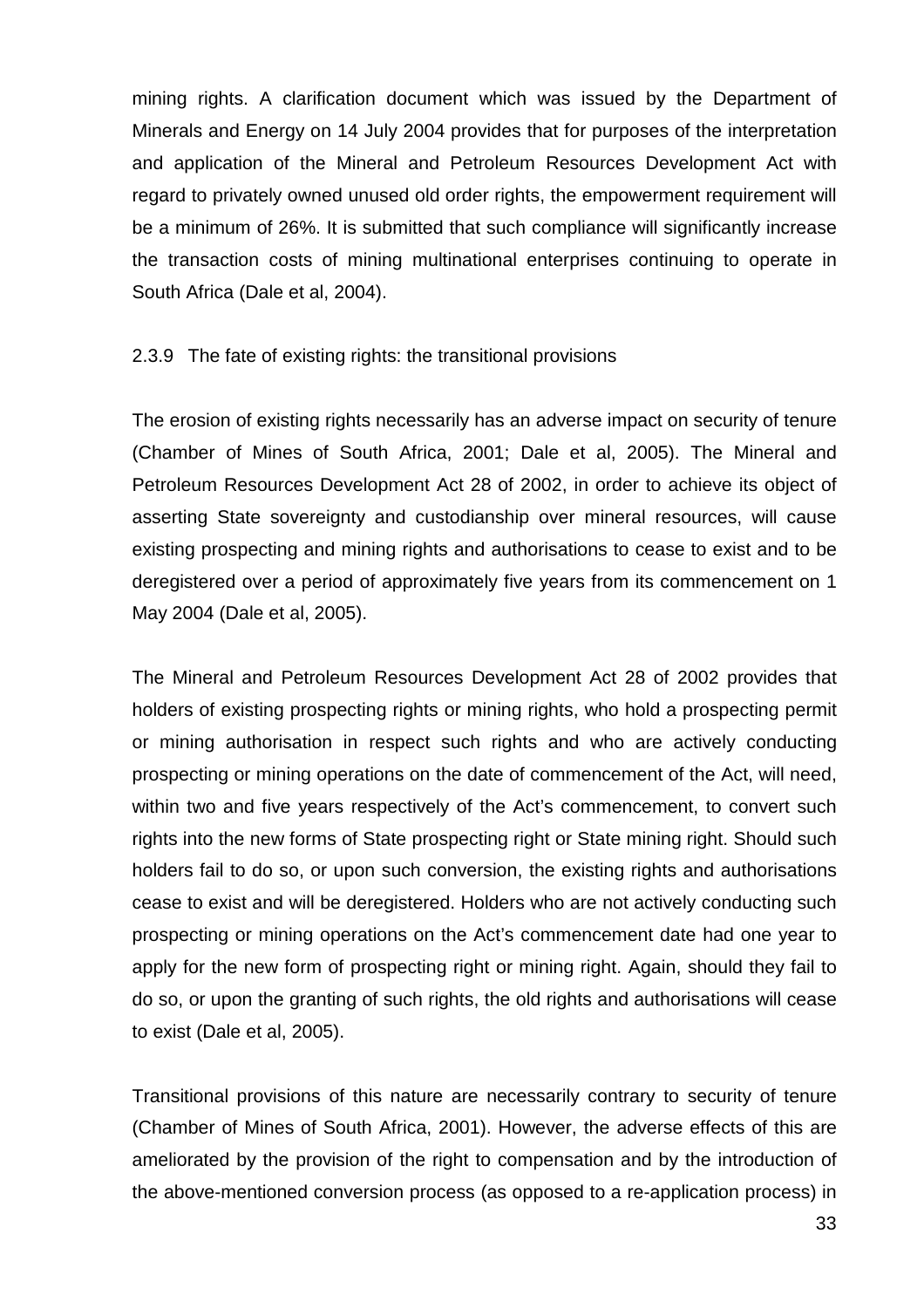the case of existing prospecting and mining operations. As in the case of the automatic, decision-free systems such as that of Chile, greater certainty would have been achieved if provision had been made for the automatic deemed conversion of existing rights into the new form of rights (Bastida, 2001). However, for reasons relating to the empowerment of historically disadvantaged persons the Mineral and Petroleum Resources Development Act 28 of 2002 does not espouse such decisionfree philosophy (White Paper on Minerals and Mining Policy for South Africa, 1998). The legislature deemed it necessary that certain specified items (amongst others prospecting and mining work programme, social and labour plans, and undertakings in respect of the empowerment of historically disadvantaged persons) be lodged with it as part of the conversion process (White Paper on Minerals and Mining Policy for South Africa, 1998). These factors of necessity erode automatic conversions of old order to new order rights (Dale et al, 2005).

The transitional provisions of the Mineral and Petroleum Resources Development Act 28 of 2002 also contain other desirable features such as:

- (a) the continuation of prospecting or mining rights which are being utilised while the conversion or application process occurs;
- (b) the transposition of existing mortgage bonds over used prospecting and mining rights onto the new rights;
- (c) the recognition of applications pending at the commencement of the Mineral and Petroleum Resources Development Act 28 of 2002 ;
- (d) the continuation of certain statutory surface use authorisations; and
- (e) the continuation of approved environmental management programmes and certain related exemptions (Dale et al, 2005).

In relation to compensation, the Mineral and Petroleum Resources Development Act 28 of 2002 provides that any person who can prove that his or her property has been expropriated in terms of any provision of the Act may claim compensation from the State. The Mineral and Petroleum Resources Development Act 28 of 2002 therefore, raises the questions of whether the cessation of old rights in terms of the transitional provisions constitute a deprivation or expropriation and whether the old rights constitute property, all within the meaning of the property clause in the Bill of Rights in of the Constitution of the Republic of South Africa, 1996 (Chaskalson , 1994;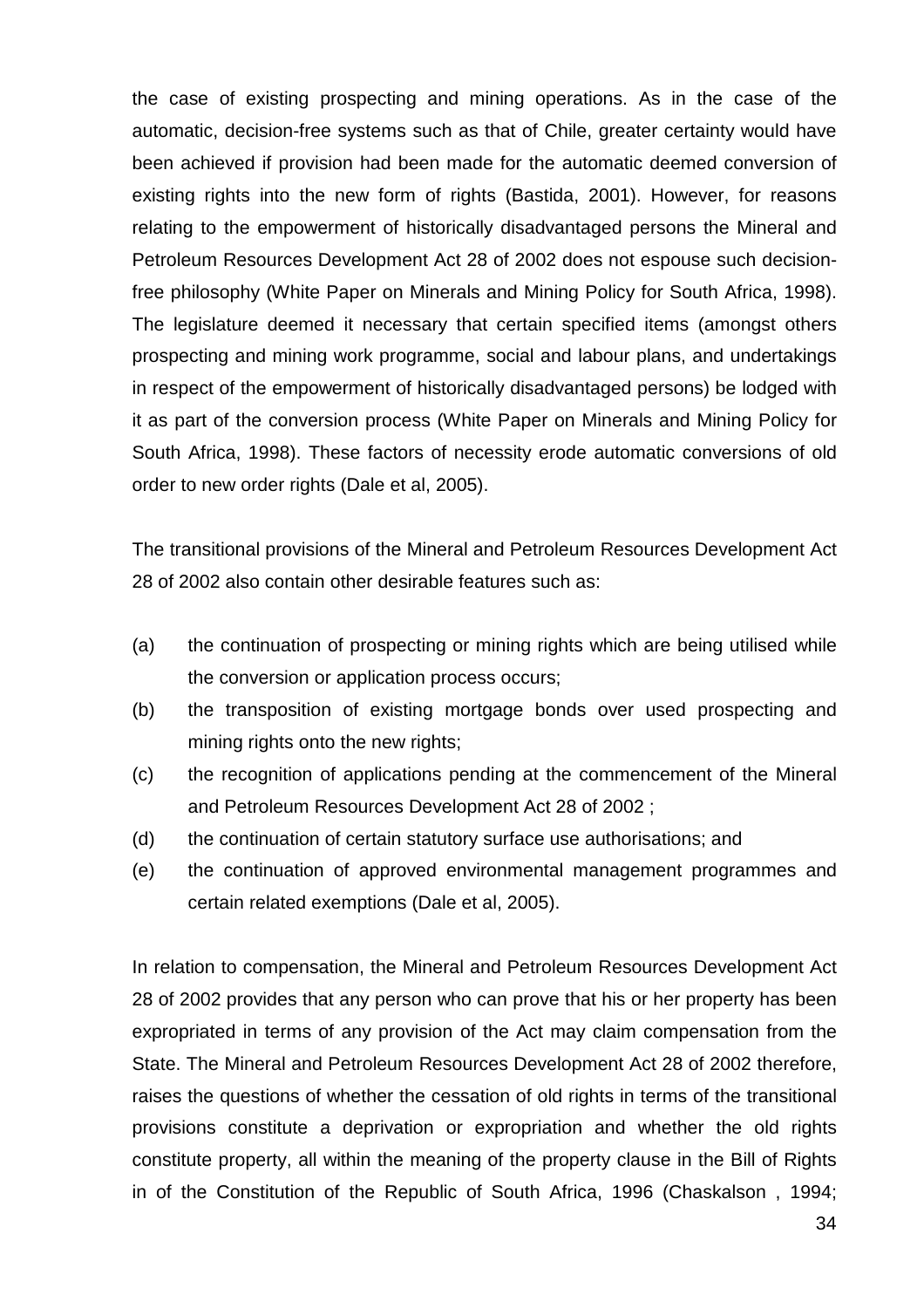Badenhorst et al, 2004). The property clause provides that property may not be expropriated save on payment of compensation, whereas it does not compel payment of compensation on mere deprivation of property. The express inclusion of the right to compensation in the event of a person being able to prove that his or her property has been expropriated in terms of any provision of the Mineral and Petroleum Resources Development Act 28 of 2002 is a beneficial aspect (Dale et al, 2005).

When the Minerals Act 50 of 1991 came into operation on 1 January 2002, it provided that persons mining under the previous common law dispensation were deemed to be holders of prospecting permits or mining authorisations for a two year transitional period (Kaplan & Dale, 1993). The relevant underlying prospecting and mining rights however did not lapse subsequent to the transitional period and the mineral right holders merely had to comply with the criteria necessary for the granting of a prospecting permit or mining authorisation in terms of the Minerals Act 50 of 1991 in order to continue to exercise such rights (Kaplan & Dale, 1993).

2.3.10 Clear statement of rights and obligations

A clear statement of the rights and obligations of holders of rights is desirable to security of tenure (Dale, 1996). The Mineral and Petroleum Resources Development Act 28 of 2002 achieves this by means of a general recital of the rights of holders of prospecting and mining rights, which rights include:

- (a) rights of entry, prospecting and mining, removal and disposal of minerals and the right to carry out incidental activities;
- (b) use (subject to other applicable legislation) of water;
- (c) transfer, letting, mortgaging and amendment (subject to ministerial consent) of rights; and
- (d) a recital of specific additional rights in respect of the exclusivity of renewal and of acquisition of further rights, coupled with obligations in respect of registration, commencement and continuance of operations, compliance with work programme, environmental management programme, social and labour plans, applicable terms and conditions, and payment of fees and royalties (Dale et al, 2005).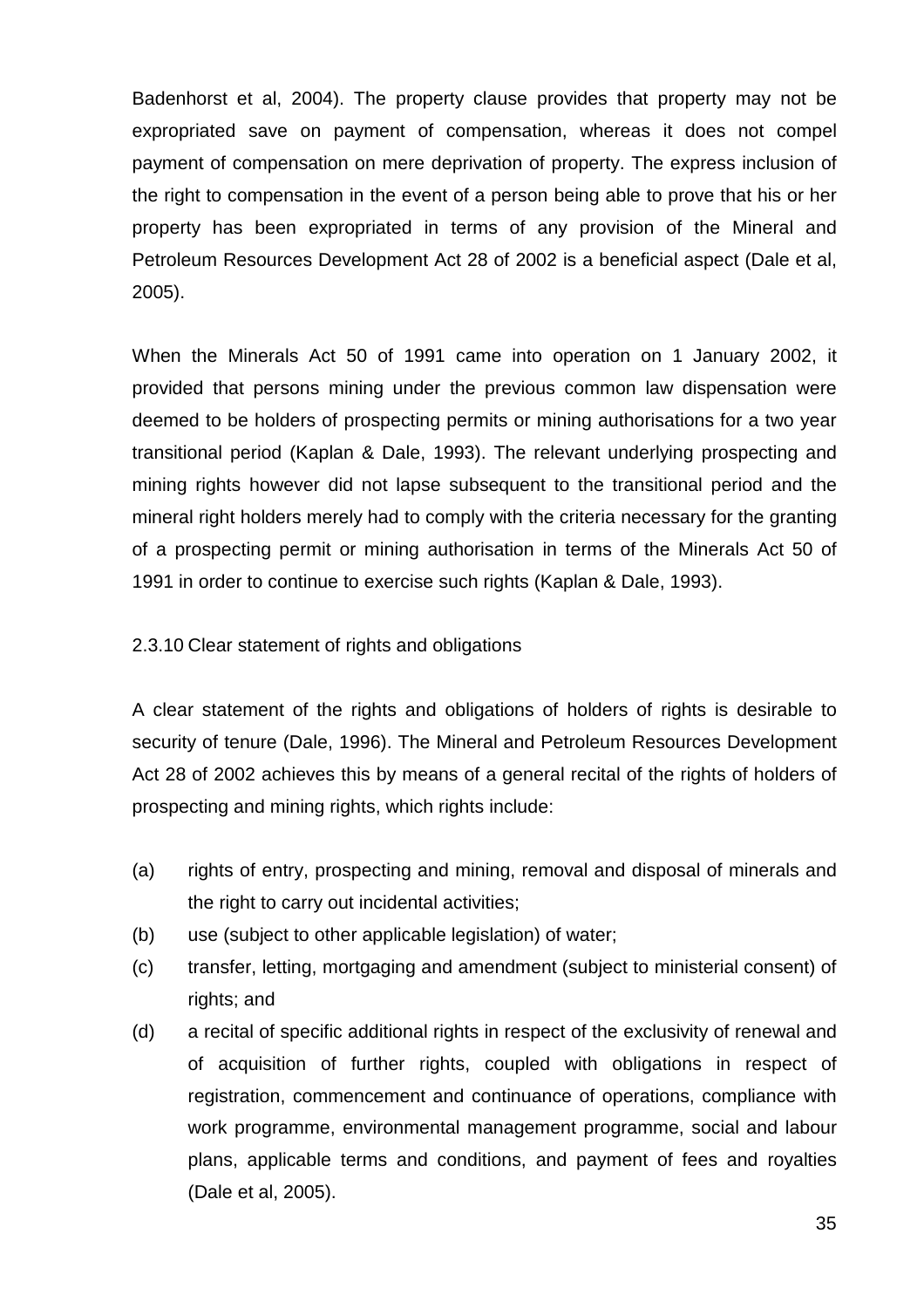Clarity has also emerged, albeit subject to the qualification that the terms could be improved, with better definition of the concepts, regarding empowerment requirements in respect of historically disadvantaged persons as set out in the Broad Based Economic Empowerment Charters (Dale et al, 2005).

2.3.11 Delays in the processing of applications for rights

An aspect of both the time dilemma in mining and the requirement for clear and transparent rules and procedures is related to the need to limit the time period used by the government regulator for granting mineral rights, approving applications and processing key documents. Delays in procedures do impact on uncertainty, no matter how clear, cohesive and, by implication, easy to enforce the rules may be (Otto, 1995).

In terms of the former regime private held mineral rights or leases thereof were acquired by private negotiations. These rights were then transferred by registration in the Deeds Office or Mining Titles office and delays due to government in registering such rights were extremely uncommon (Badenhorst et al, 2004).

With regard to the granting of prospecting rights and mining rights as well as the conversion of old order to new order rights in terms the Mineral and Petroleum Resources Development Act 28 of 2002, industry has complained that government is taking to long and that this is having a negative knock on effect on investment (Rabelo, 2005). The Director- General of the Department of Minerals and Energy has blamed the delays in the processing of applications on the absence of a common interpretation of the Act (Creamer, 1995). Since May 2004 the Department of Minerals and Energy has received 9000 applications, 6000 of which have been for prospecting rights. The latest assessment by government indicates that 93% of these applications were processed within the prescribed timeframes resulting in 7% of applications being delayed. In terms of the Department's plan to facilitate the smooth processing of applications all prospecting right applications will be finalised within a period of six months after being lodged and mining right applications within a year after being lodged (Creamer, 1995).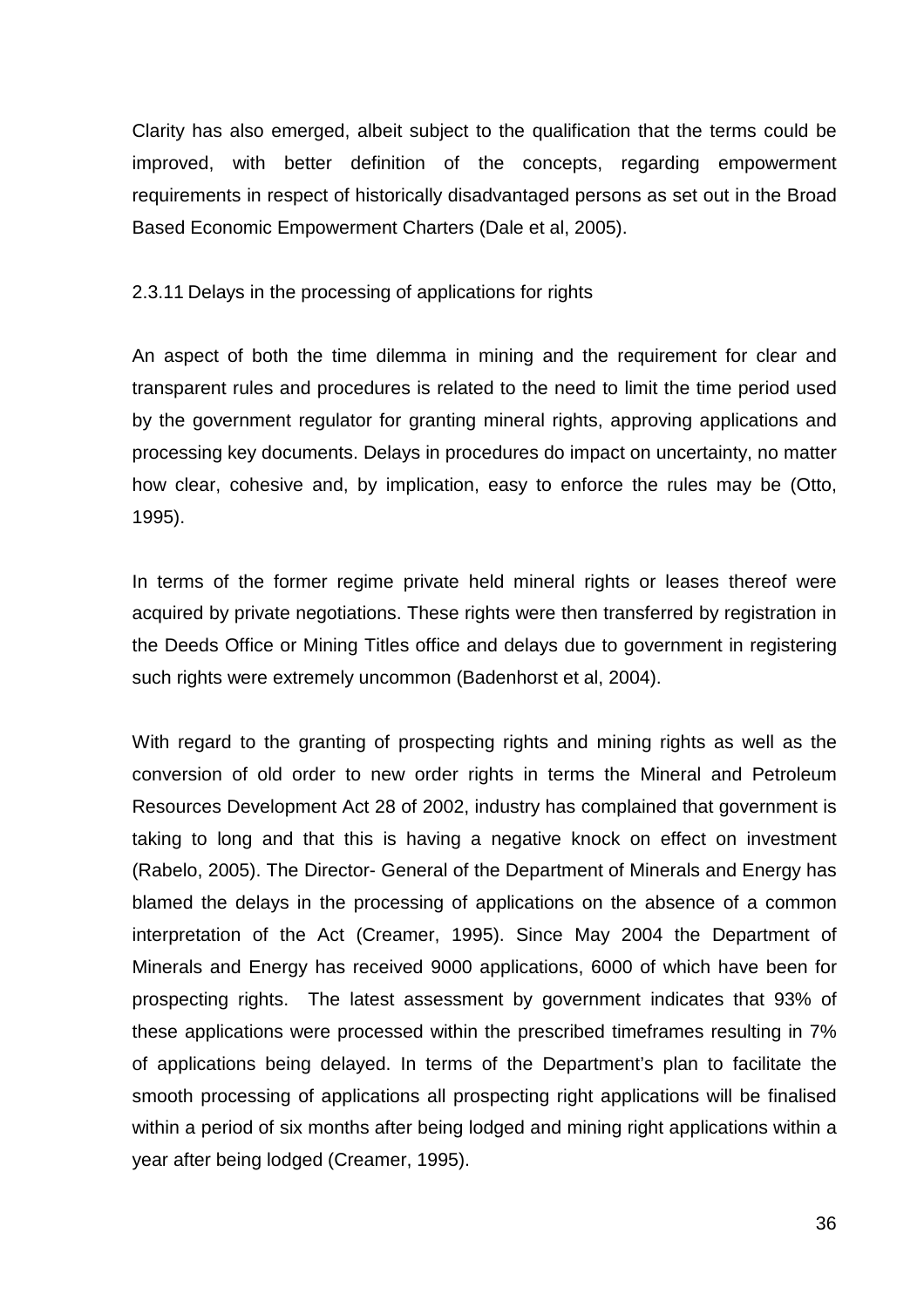#### 2.4 Summary

The object of this chapter is to examine the factual aspects of the former and the new mining law regimes specifically in context of the various aspects comprising the modern concept of security of tenure and which encourage or discourage foreign investment.

The mining law regime which applied prior to 1 May 2004 was founded in the common law of private ownership of property combined with a legislative licensing system in terms of which the investor acquiring the privately held rights to a mineral was at liberty, driven only by market forces, to exercise and enjoy the mineral rights, or to grant a lease of the right to prospect or mine to other investors or to alienate and transfer the mineral rights to investors.

Conversion from exploration rights to mining rights occurred by exercising an option in a prospecting contract granted by the private holder of the rights to a mineral, thereby securing the mineral rights for the investor or a mineral lease conferring the right to mine. There was little if any State intervention and no insecurity with regard to continuity of tenure of mineral rights. This system preserved the continuity of tenure from a prospecting phase to a mining phase. Mineral rights could be acquired from private owners by negotiation in accordance with the law of contract, were registered in a public deeds office, could be mortgaged to finance mining projects, usually endured for life of mine and were constitutionally protected against expropriation by the State. The exercise of such rights was subject to the acquisition licenses in accordance with the former Minerals Act 50 of 1991. These licences regulated prospecting for and mining of minerals in an optimal, orderly and environmentally sustainable manner. The State was obliged to grant such licences provided the applicants complied with the relevant criteria pertaining to the optimal exploitation and utilisation of minerals, health and safety, surface protection and the rehabilitation of the environment.

The new regime embodies a diminished form of security and continuity of tenure when compared with the former regime which it replaced. Security and continuity of tenure are largely based on the discretions of administrative regulators in relation to the requisite socio-economic transformation objectives of government such as the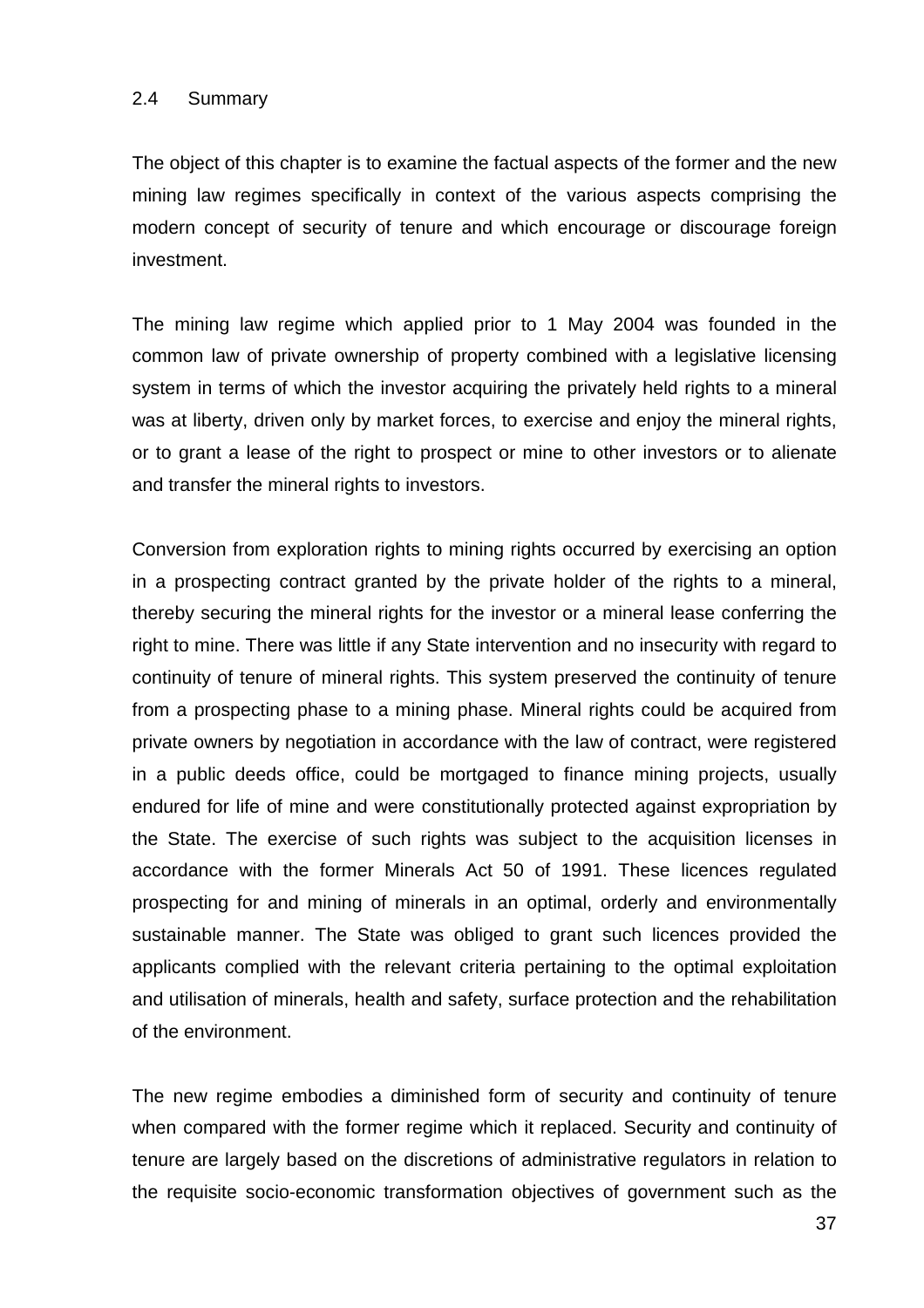Broad Based Socio-Economic Empowerment Charter requirements. These requirements pertaining to the new order prospecting and mining rights amongst others include minimum requirements regarding the transfer of ownership in mines to historically disadvantaged South Africans and other social transformation targets. The new Act does not adopt the system of granting mining rights in perpetuity or for the life of the mine but limits itself to a maximum fixed initial period with rights of renewal for further maximum fixed period. The new Act does not provide security of tenure for all existing rights and it therefore brings about an expropriation of some of the pre- existing rights conferred under the previous regime. Administrative decisions taken in terms of the Act are not subject to judicial appeal or international arbitration. New rights may not be ceded, transferred, let, sublet, assigned, alienated, or otherwise disposed of, or encumbered by mortgage without the consent of the Minister. Old order rights are not capable of being ceded, transferred, let, sublet, assigned, or alienated prior to the conversion thereof to new order rights. Holders of the new rights into which a pre-existing old right was converted, must continuously and actively conduct operations in accordance with the relevant work programme. Unlike the case in regard to rights under the previous regime where the State did not hold the mineral rights, State royalties are payable in respect of the new prospecting and mining rights. The terms and conditions of the new rights cannot be amended or varied without the consent of the Minister. Old rights in terms of the previous regime were consensual in nature and could be varied by the parties thereto. While old order rights were not subject to requirements in regard to empowerment of historically disadvantaged persons, the holding of new rights requires the holder to further the objects of empowerment and comply with a prescribed social and labour plan. This amongst others entails the transfer of up to 26% of the equity of the mining company to historically disadvantaged persons at considerable cost to the holder as most historically disadvantaged persons generally do not have access to capital to pay therefore.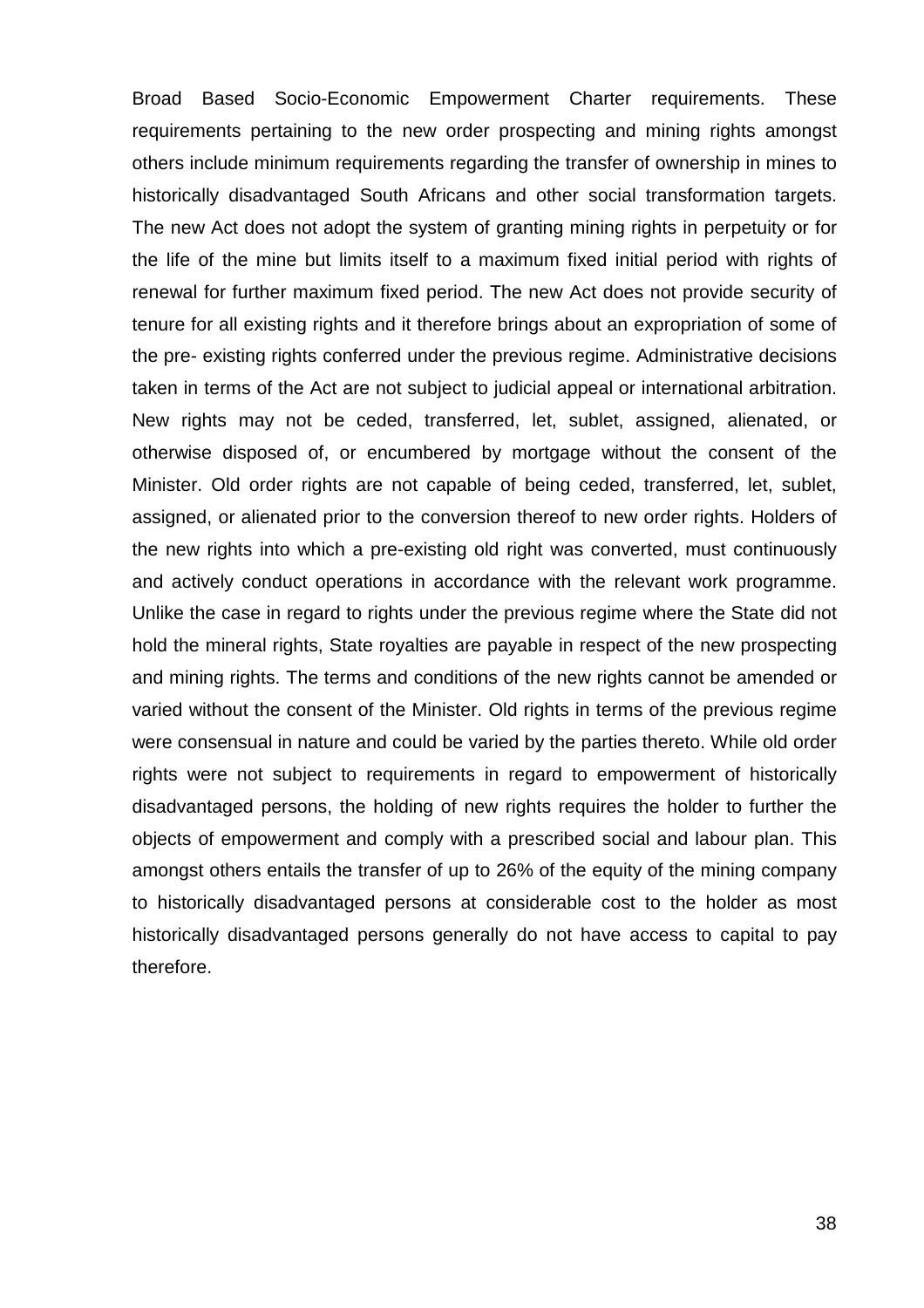# Chapter 3

### Literature Review

### 3.1 Introduction

The objective of this chapter is to examine and evaluate the literature bearing on the objective if this research paper, namely to study and evaluate the effects on investment in South Africa's coal export industry of the new mining legislation introduced by the Mineral and Petroleum Resources Development Act 28 of 2002 which came into operation on 1 May 2004.

The various aspects included in the concept of security of tenure necessary to attract investment in the mining industry of country are examined first. Then the classical theories of foreign direct investment are examined in relation to their application in a mining context in order to demonstrate the relevance thereof to the concept of security of tenure in attracting or discouraging investment in the mining industry of a country by increasing or inhibiting the value of a mineral deposit to a specific investor.

# 3.2 The relevance of security of tenure to the global mining industry

The world's mineral market, it is submitted, is a homogenous competitive entity. A foreign investor, with specialist entrepreneurial expertise and dedicated funding, interested in optimum yields and defined uncertainty and risk, has a relatively free choice defined by the geopolitical location of mineral deposits, physical, human and other infrastructures and certainty of tenure inclusive of a tax regime. All things being equal he will also find himself confronted if not enticed by the competition between countries for investment and its often outspoken spin-offs. Apart form the mineral deposits like petroleum, bauxite and platinum which are relatively geographically concentrated, internationally important mineral deposits such as coal, iron, copper, gold and others do occur on more than one continent and quite often in a few countries. The advent of globalisation, especially as driven by technology, and the need to compete in the global arena for investors compel countries not to be out of step with their regulators, regimes, specifically as such regimes may add to the cost and or yield and or risk of mining ventures. Countries creating favourable legislative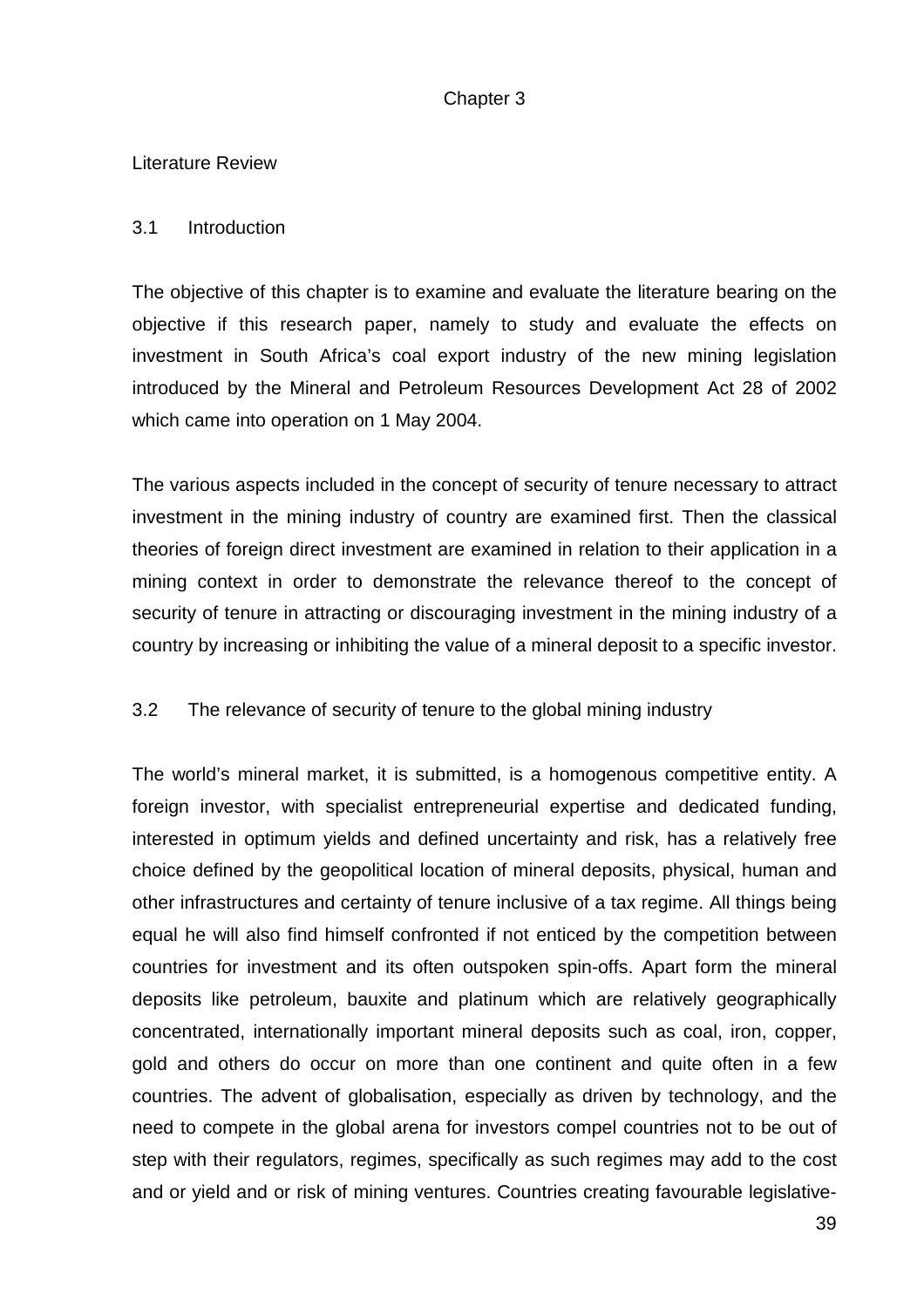economic environments may pose a more direct threat to countries doing the opposite. (Hill, 2003).This ambivalent state of affairs will be highlighted by lawsuits in which investors claim compensation for investment losses from an exploitative country in international arbitration proceedings in accordance with international legal undertakings contained in bilateral investment treaties between countries. These treaties protect international investments in minerals and natural resources on the basis that no nationalisation, expropriation or any acts having the nature or consequence thereof will be performed by the country receiving such investment unless for a public purpose in the national interest, without discrimination against the foreign investor and against prompt payment of appropriate compensation (Hill, 2003; Dale et al, 2004). Provision is made of the international arbitration of disputes (Hill, 2003; Dale et al, 2004). By way of example, South Africa has concluded such bilateral investment treaties with capital exporting countries such as Britain, France, Italy, the Swiss Federation, the Russian Federation, Ghana and Nigeria (Dale et al, 2004)

Economic projects which are exposed to high levels of market risk and uncertainty require stable and predictable rules enabling the investor to ensure an adequate and timely return. This is even more apparent in the cyclical and complex world of mining, since the risks involved are not only high but also unique and therefore different from those found in other industries. Risks are spread throughout the life of the project, starting with the uncertainties surrounding the discovery of an economic deposit, followed by the usual obstacles of raising finance for the development of the project, and escalating with the volatility of mineral prices, materials substitution and shifting trends in mineral markets during the operational phase, to name just a few of the principal risks to be considered. Given the long lead time between the identification of an economically viable deposit and the establishment of a mine on the one hand and the slow rate of return of the large sums invested on the other, it is essential that the legal regime of a country does not add to the risks, by providing clear and predictable rules for private investment (World Bank, 1992).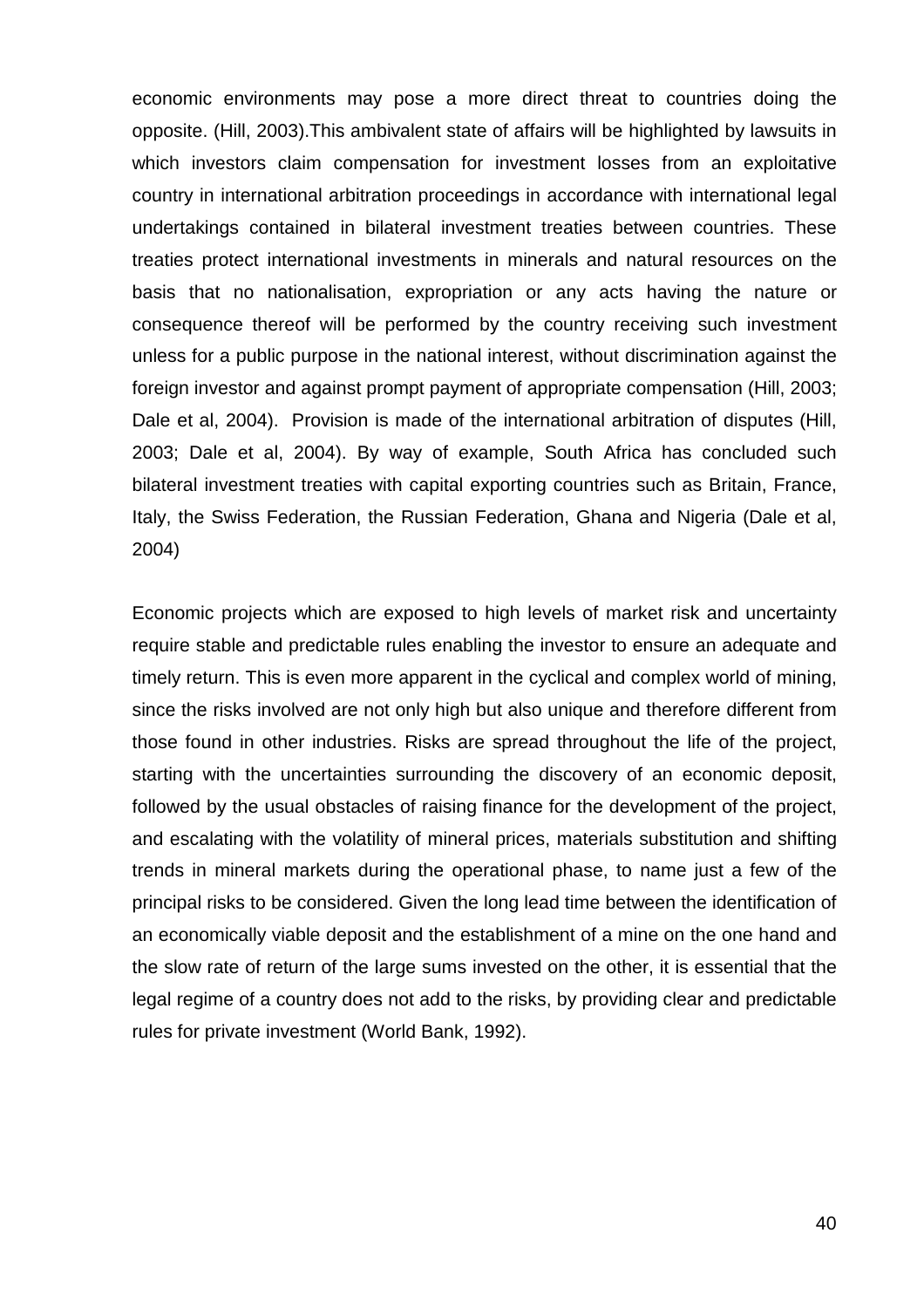Given favourable geological variables, a legal regime that offers clear-cut rules for the allocation of mineral rights, guarantees mineral tenure throughout the different phases of mining and reduces transaction costs will ensure a competitive advantage over others operating under less favourable external conditions (Bastida, 2001).

Security of tenure has been ranked as one of the most important among the investment decision criteria in a series of surveys of mining companies' investment preferences (Johnson, 1990; Otto, 1992; World Bank, 1992; Eggert, 1997; Bastida, 2001; Etemad & Salmasi, 2002).

In a survey of mineral investment preferences of selected countries in the Asia / Pacific region, the respondent companies ranked security of tenure second during the exploration stages and first in the mining stages, as a decision factor out of sixty possible factors (Otto, 1992). In another survey of major transnational mining companies, more than 50% of respondents listed security of tenure as critical and non-negotiable (Johnson, 1990). An investigation by Etemad and Salmasi (2002) surveyed seventy major mining companies in North America, Australia, Europe, South Africa, Indonesia and Japan. A response rate of 60% was obtained. In relation to a question in the survey pertaining to the importance of factors in formulating contracts concerning mineral projects in developing countries, a list of twenty items was utilised to capture the details and operationalise the question. The right to mine (security of tenure) was ranked first in degree of importance followed by stability in laws, regulation and government policies.

In relation Africa it has been submitted that security and continuity of tenure are essential to attract high risk exploration and development capital, the ability to convert exploration to mining on compliance with predetermined criteria is essential and that the mining right must be secured for a sufficiently long period to make the investment economically viable (World Bank, 1992).

#### 3.3 Concept of security of mineral tenure

The word "tenure" in accordance with the Oxford Dictionary is generally defined as a condition or form of right or title under which property is held. In relation to mining law, mineral tenure comprises the rules and procedures for allocating, maintaining,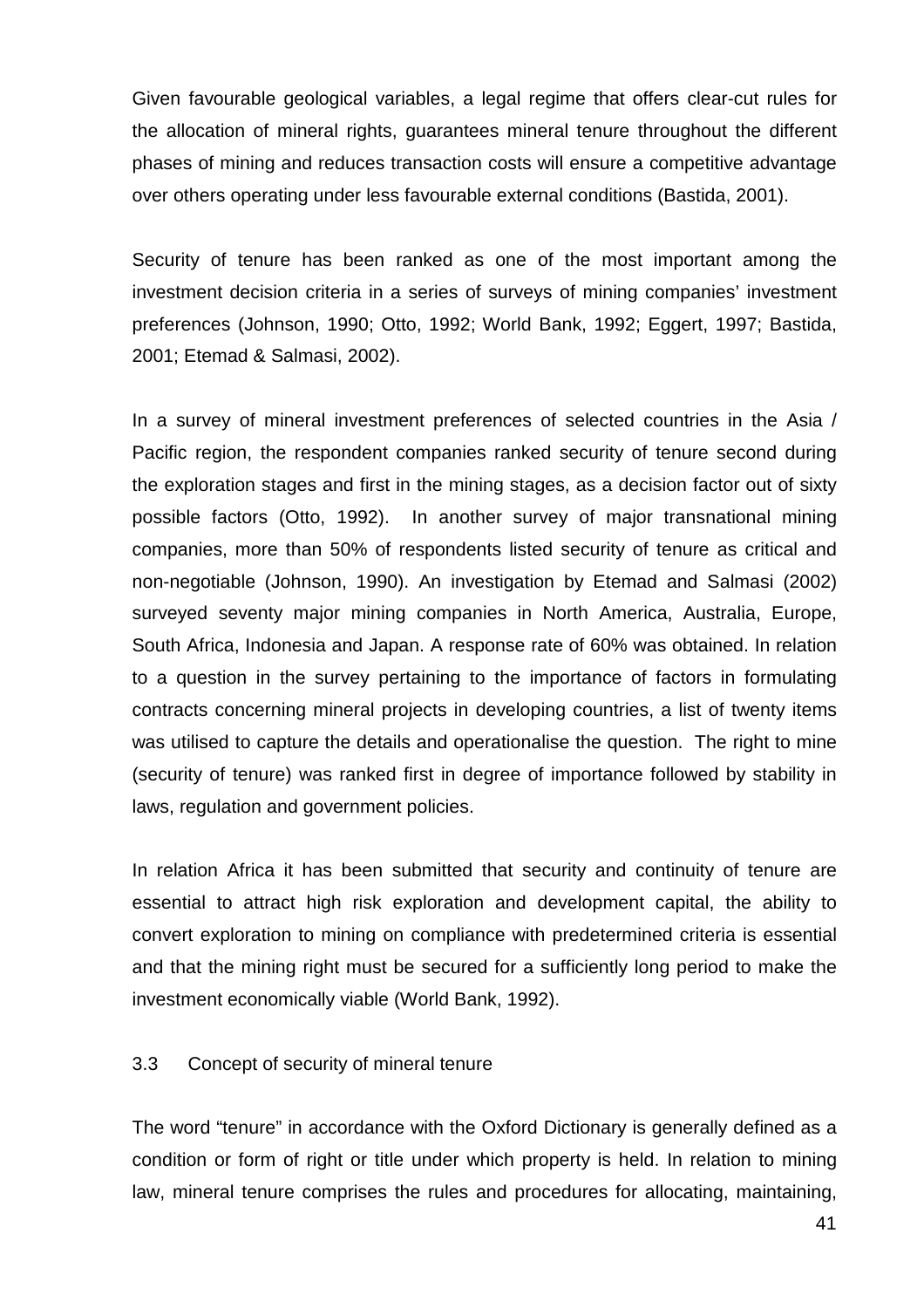transferring and terminating mineral rights and establishes the rights and obligations of the holder (Bastida, 2001).

Security of tenure in relation to mining basically implies that the investor has to be provided with the assurance of being able to economically exploit a mineral deposit prior to committing resources to exploration, or the right to proceed from the exploration to the mining stage. However, in recent years the meaning of the concept has tended to be broadened, to take account of both the uncertainties involved in carrying out a mining project, and the need to do it profitably (Bastida, 2001). This wider interpretation of security of tenure has been described as the modern concept of security of tenure and is the concept which is utilised for purposes of this study.

Typically, security of mineral tenure is defined as a reasonable legal entitlement for extraction rights after successful completion of the exploration phase (Bastida, 2001). A study carried out in 1992 where security of tenure was a main criterion in assessing mineral investment conditions in countries in the Asian-Pacific Region shows that the governments of Malaysia, the Philippines and Thailand, clearly regarded security of tenure as simply a right to mine (Bastida, 2001). In this narrow sense of the meaning of security of tenure, it relates to legal entitlement in the critical transition from discovery to mining. In the mining tenure sequence, the allocation of mining rights upon a successful discovery will display a different set of conditions according to whether they should be automatically assigned to the discoverer, whether the discoverer should have priority regarding mining rights, or whether they should be allocated either to the discoverer or to any other applicant at the government's discretion (Bastida, 2001).

A second issue at the stage of transition from exploration to the establishment of a mine is what conditions should be imposed by the State upon the investor in return for such an entitlement. In a study of emerging mineral laws and agreements conducted in 1986, a guiding principle was identified as the right to a secure and, within reason, long-term title where a substantial investment in a foreign country is assured, with a commitment to a work programme or a development plan. The precise undertakings that are essential to obtaining a secure and long- term title are however not exhaustively identified (Bastida, 2001).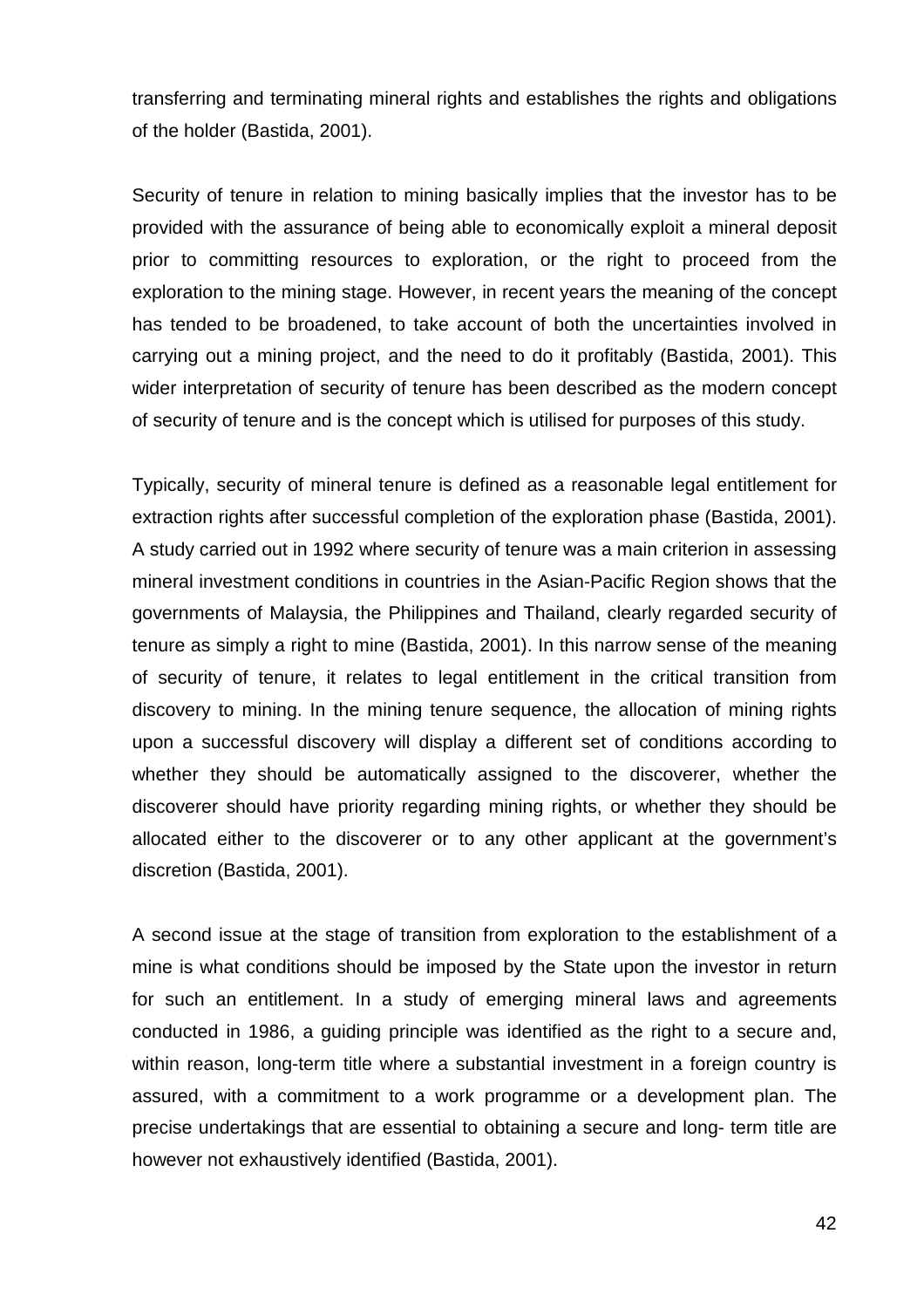In the early 1980s the links between the exploration permit and the right to mine was not well defined in the mining legislation of developing countries. This has however been attended to in the codes drawn up by the developing countries in the Asia – Pacific region in the last few years (Otto, 1992). Most countries neither automatically grant the right to mine to the founder of a deposit holding an exploration permit, nor do they allow broad discretions to the government at this stage of operations. In most countries rights are only vested in a company after it has met some requirements such as the payment of fees, compliance with certain technical and financial criteria or the approval of feasibility studies, environmental impact assessments and acquisition of the land rights (Otto, 1992). Most current mining laws provide for the submission of development plans under penalty of loss of the right to mine in the event that such plans are not approved or submitted (Bastida, 2001).

The tightening of the conditions pertaining to the right to mine found in many codes, either by means of a right of first priority granted to the founder, the automatic conversion of exploration rights into extraction rights and purely discretionary regimes of allocation of extraction rights, have shifted the boundaries of interpretation of term "security of tenure" from whether the investor should have the right to mine to the conditions under which the right should be allocated, maintained, transferred and terminated. More recent literature appears to consider the legal entitlement to extraction rights as a necessary but not a sufficient condition to define security of tenure (Bastida, 2001).

In general terms, security of tenure in the mineral industry has been defined as the stability of rights granted to implement different phases of the mining sequence. The concern around security of tenure in this wider interpretation of the term comprises not only the transition between discovery to mining, but relates to all the phases of mining, from the acquisition of prospecting or exploration rights through development, to the entire duration of the productive life of a mine (Otto, 1997).

More precisely, it has been argued that legal entitlement to extraction rights constitutes a first phase of the concept. In a second phase, it involves the certainty of rights obtained and the conditions under which they may be revoked or lost in the exploration and mining phase, transferred or mortgaged (Omalu & Zamora, 1999). Consistent with such a broader interpretation of security of tenure, the World Bank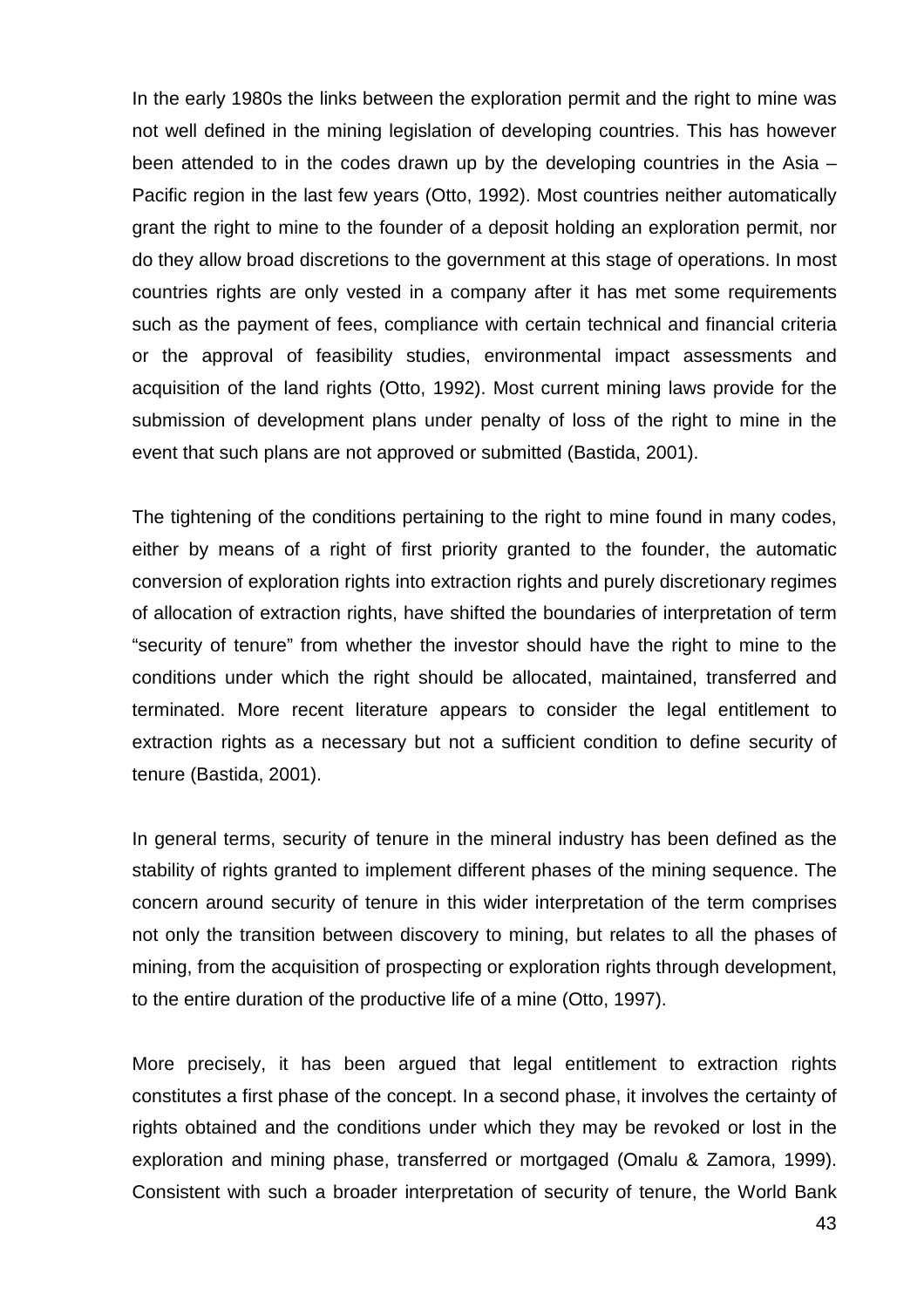(1992) in its mining policy guidelines for Latin America has stated that a regime of secured tenure ensures that a mineral right, once granted, cannot be suspended or revoked except on specified grounds which are clearly set out by law, and provides reasonable assurances guaranteeing the continuity of operations over the life of the project. An aspect encompassing the continuity of operations is related to the ability to transfer the title to any eligible third party, and to mortgage the title to raise finance. Those aspects are included under the modern concept of security of tenure which also encapsulates guarantees against expropriation (Omalu & Zamora, 1991).

# 3.4 Elements of security continuity of tenure

Having examined the wider concept of security of tenure, it is important to examine the factors that influence legal certainty in the legal regime which ultimately influences the security of tenure. The following factors embodied in a country's legal regime regulating the mining industry, have an impact on legal certainty.

# 3.4.1 Ambiguous rules, discretionary procedures and excessive regulation

It has been observed that an important factor bearing on regulatory uncertainty is the existence of ambiguous rules i.e. procedures which are open to discretion and excessive regulation. Clarity and transparency i.e. explicit rules and procedures and the minimisation of discretion are determinants of certainty of rights (World Bank, 1992).

The freeing of applicable rules from excessive bureaucracy is a question that is difficult for government to deal with. On the one hand, some form of public interest is usually involved in regulations and matters requiring government approval. On the other hand, excessive regulations, burdensome procedures and discretionary decision-making constitute obstacles to private investment and increase transaction costs (Bastida, 2001). It has been said that the compromise between the two positions in the context of a legal framework, which is attractive to private investment lies in restricting the intervention of the state bureaucracy to the core of its legitimacy, to reduce corruption and to curtail the administration's powers to delay operations (Bastida, 2001).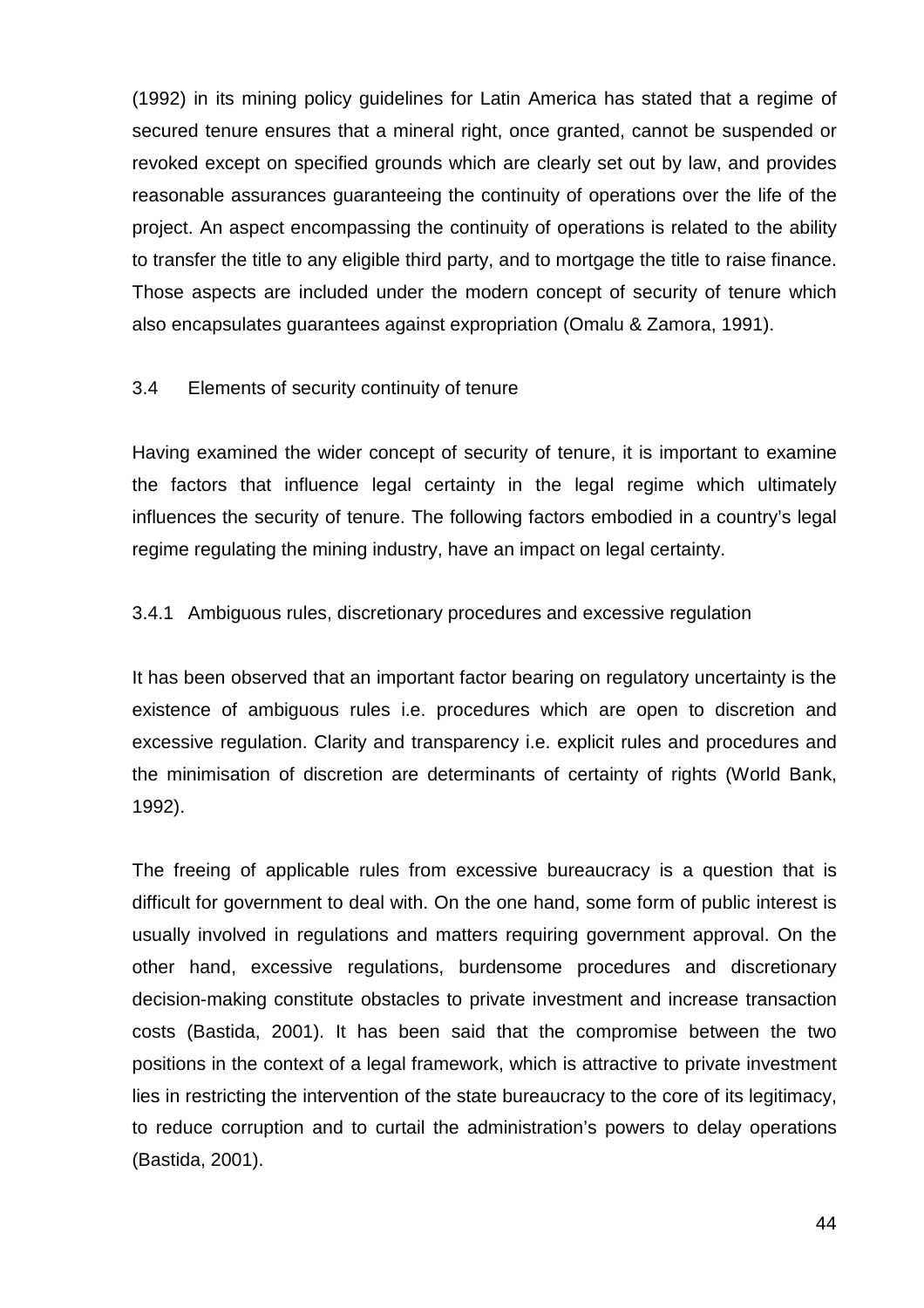# 3.4.2 Right to challenge administrative decisions of the regulator

It has been argued that the right to challenge discretionary decisions by the regulator in court or through international arbitration is another aspect of security of tenure (Bastida, 2001).

# 3.4.3 Time allowance for mineral development

Security of tenure is also influenced by the length of time allowed to a company to explore and develop a mine. A prospecting right should allow sufficient time to evaluate the mineral deposit and the mining right should be granted for a sufficient period as may be required to develop an area to make of investors efforts worthwhile, and to reduce uncertainties related to the continuity of operations (Otto, 1995). This security with regard to the continuity of prospecting and mining rights applies to the duration, renewability and the cancellation of such rights by the State (Dale et al, 2005).

### 3.4.4 Time limitation in processing applications

Another aspect of both the time dilemma in mining and the requirement for clear and transparent rules and procedures is related to the need to limit the time period used by the government regulator for the granting mineral rights, approving applications and processing key documents. Delays in procedures do impact on uncertainty, no matter how clear, cohesive and, by implication, easy to enforce the rules may be (Otto, 1995).

# 3.4.5 Time allowance: the need for retention rights

The debate regarding the relative security of tenure of mining operations has changed in more recent years to account for the uncertainties involved in carrying out large scale mineral development prospects. Under such an approach, the investor should have the right to retain the mining rights even if he is unable to develop the deposit temporarily due to unfavourable market conditions, lack of finance or any other reason. In the case of ongoing operations which must be shut down or abandoned for economic reasons, the investor should have such retention right. This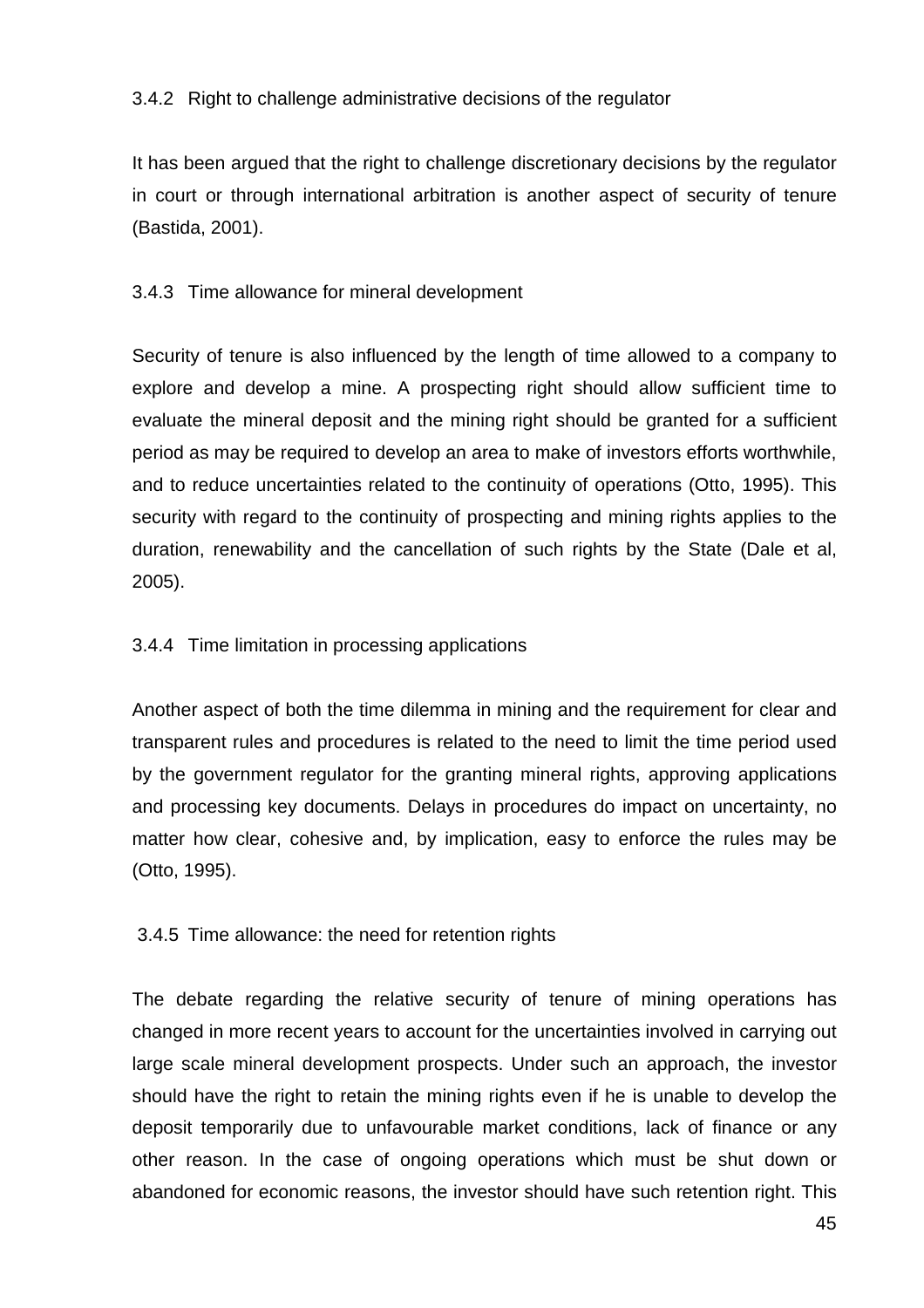could be combined with a periodic review of the decisions by the regulating authorities, and may also include pre-emptive rights if another developer is keen to proceed with operations (Bastida, 2001).

### 3.4.6 The nature of mineral rights in privately orientated and state owned systems

Systems based on private ownership of mineral rights are objectively considered to have merit on better achievement of security of tenure than is possible in systems based on State ownership of mineral rights (Dale, 1996). Privately orientated mineral rights systems achieve desirable objectives for investors such as facilitating the acquisition of prospecting rights, the elimination of corruption in such acquisition, avoidance of discretions in the allocation of rights, security and continuity of tenure, minimise State intervention and streamline administrative procedures (Dale, 1996).

# 3.4.7 Registerability, transferability and bondability of the rights

An aspect encompassing the continuity of operations is related to the ability to transfer the title to any eligible third party, and to mortgage the title to raise finance. Those aspects are included under the modern concept of security of tenure which also encapsulates guarantees against expropriation (Omalu & Zamora, 1991). It is submitted that systems which allow for the registration of prospecting and mining rights in a public office are facilitative the rights to transfer, mortgage and obtain compensation from the State in the case of expropriation (Dale et al, 2005).

#### 3.4.8 Financial aspects of the prospecting and mining regime

Comparative studies have emphasised the need, if a country wishes to attract mineral investment, for an investor-friendly fiscal and financial regime in respect of prospecting and mining (Bastida, 2001). The competitiveness of a country's minerals industry is largely based on costs to investors of production, including the costs of public policies as regulatory requirements, royalties, income taxes and tariffs (Bastida, 2001). Transaction costs have been defined as the costs of all market transactions including search and information costs, bargaining and decision costs and policing and enforcement costs (Coase, 1998). It is submitted that certainty with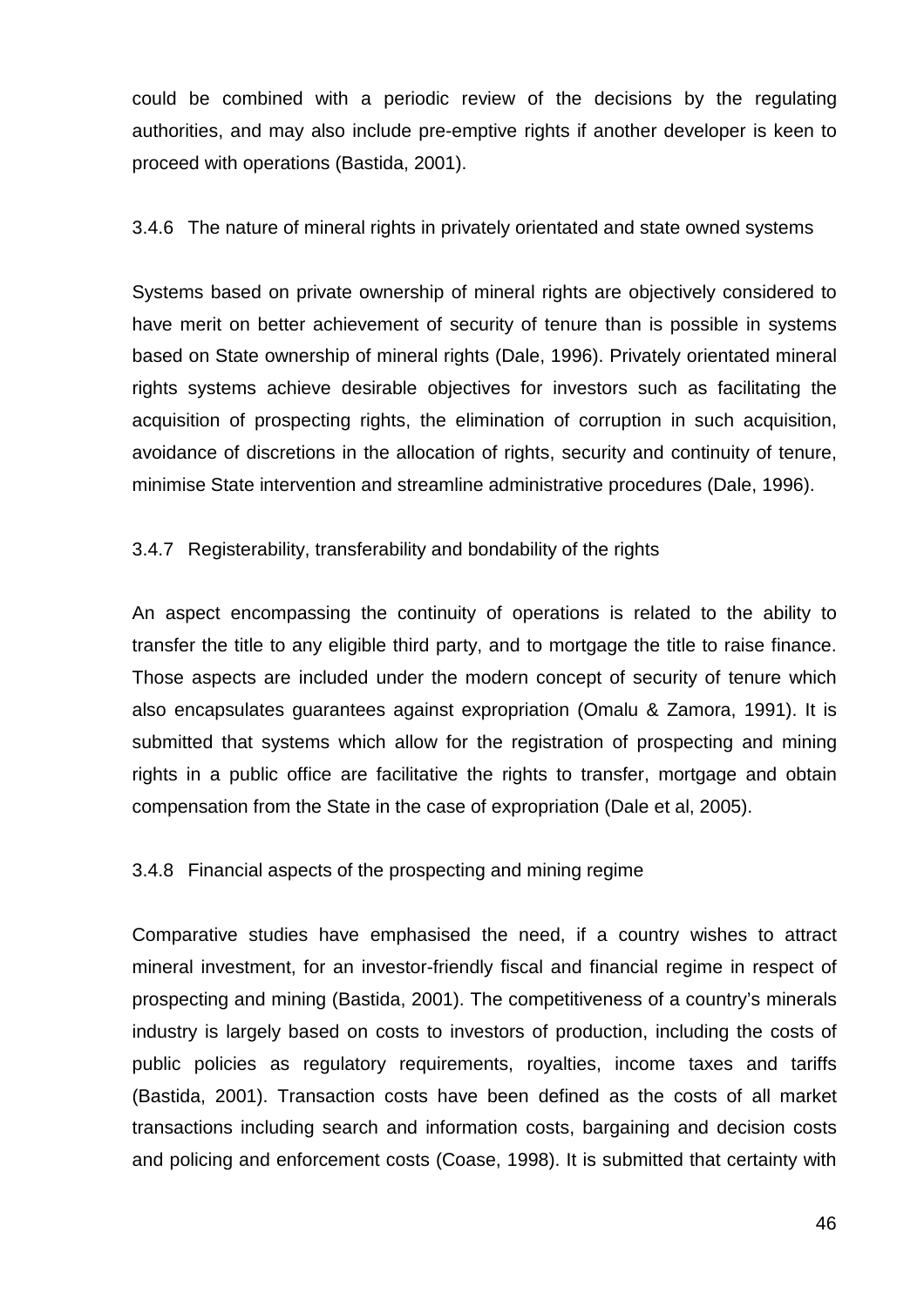regard to the calculation and forecasting of transaction costs is an aspect of the modern concept of security of tenure (Dale et al, 2005).

3.4.9 The fate of existing rights: the transitional provisions

The erosion of existing rights in the transitional phase between an old and new mineral law regime necessarily has an adverse impact on security of tenure (Dale et al, 2005).

3.4.10 Environmental and socio-economic responsibilities

Despite efforts by authorities charged with promoting mining development to enhance security of mineral tenure in many regimes around the world, opposing socioeconomic and environmental concerns have pulled in opposite directions. The imperatives of sustainable development requires from governments to ensure appropriate land use, care for the environment both during mining and after closure and to ensure that the impact on local communities be limited or, at least, that the benefits of mining be shared by local communities. The major challenge for a legislature is to achieve a balance between the security of tenure sought by those who wish to invest large amounts of money in the risky business of exploration and mining and the equally compelling governmental imperative to protect the environment and ensure that development enriches the lives of those affected by the activities (Bastida, 2001).

3.5 Review of relevant foreign direct investment theories and adaptation of the modern theory for foreign direct investment to mining

It is necessary to review and evolution of the classical theories of foreign direct investment and the adaptation thereof to mining the in order to place the concept of security of tenure and this research in an appropriate context.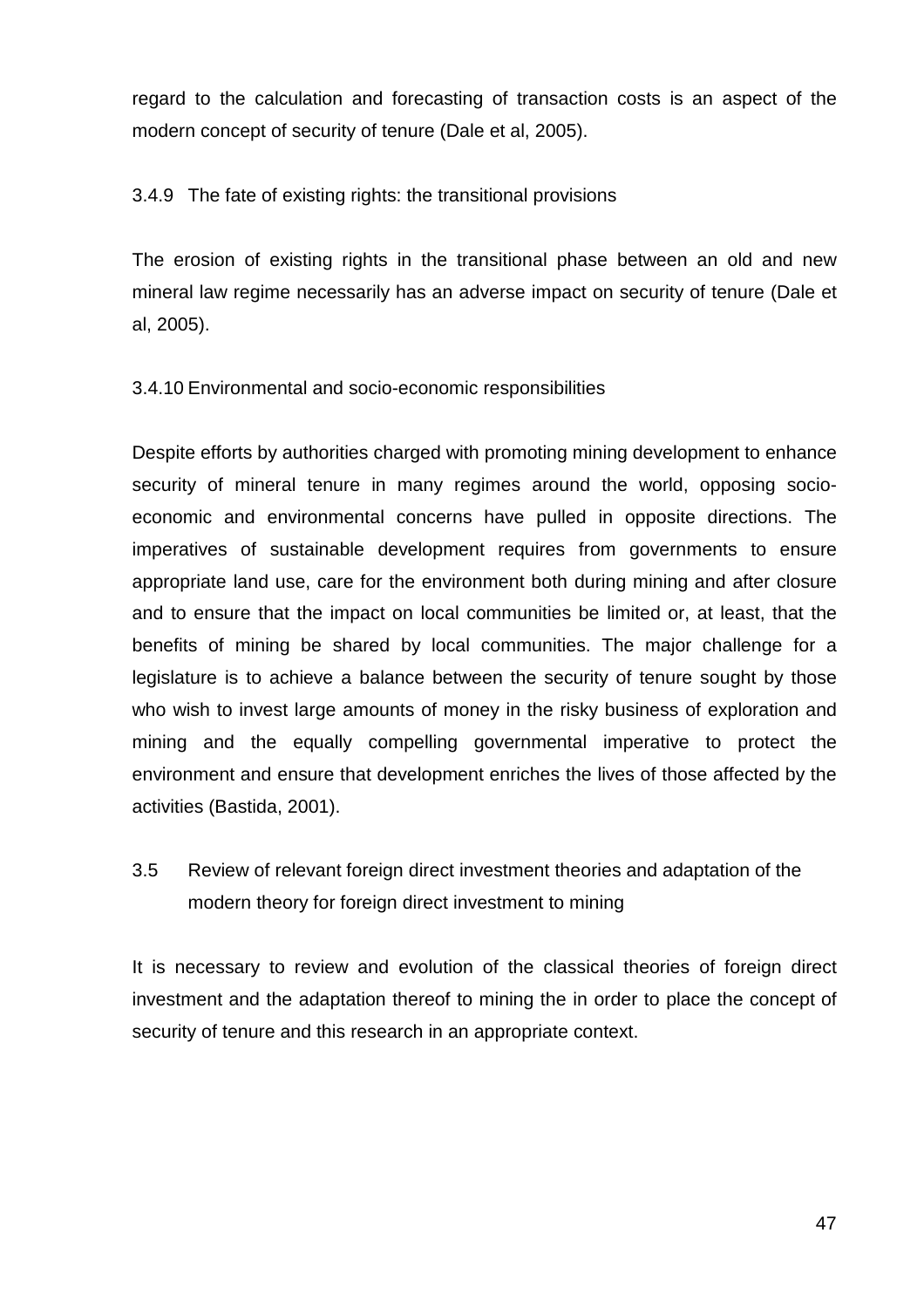### 3.5.1 Monopolistic advantage theory of foreign direct investment

Hymer (1976) in his theory stated that foreign direct investment occurs mainly in the case of industries operating in a market form typified as monopolistic competition i.e. availing themselves of product differentiation as their competitive forum. A small number of dominant firms hold advantages not available to others, including local firms. Such advantages comprise economies of scale, superior technology, or superior knowledge in marketing, management as well as easy access to sources of finance. Foreign direct investment is the result of these product, factor and marketrelated imperfections. Companies which are in a position to easily take advantage of these imperfections to develop and maintain advantages, utilise such advantages to further enhance their operations globally.

Caves (1982) added to Hymer's theory by indicating that superior knowledge per se was sufficient for an investing firm to produce differentially superior products leading to some measure of control over the price and an advantage over competing firms. Access to sources of cheaper capital may also give a dominant firm a cost advantage over other firms.

# 3.5.2 Application of monopolistic advantage theory to mining industry

The conditions for multinational enterprises to develop a relative advantage over local firms present themselves in the mining industry of developing countries. A limited number of firms are usually involved in such mining industry and these firms have access to superior input factors, inclusive of technology, sources of finance as well as access to and some control over international markets. It is these firm-specific advantages that give the dominant mining multinational enterprises a differential advantage over local and other firms. Replication of the same advantages in several locations globally allows mining multinational enterprises the economies of scale to enhance their market power (Etemad & Salmasi, 2002).

Despite their relatively superior local knowledge, local firms are usually inferior to multinational enterprises on other components of firm-specific advantages relevant to mining. In the case of mining, such firm-specific advantages alone cannot necessarily lead to a successful operation. Local firms, by definition, have location-specific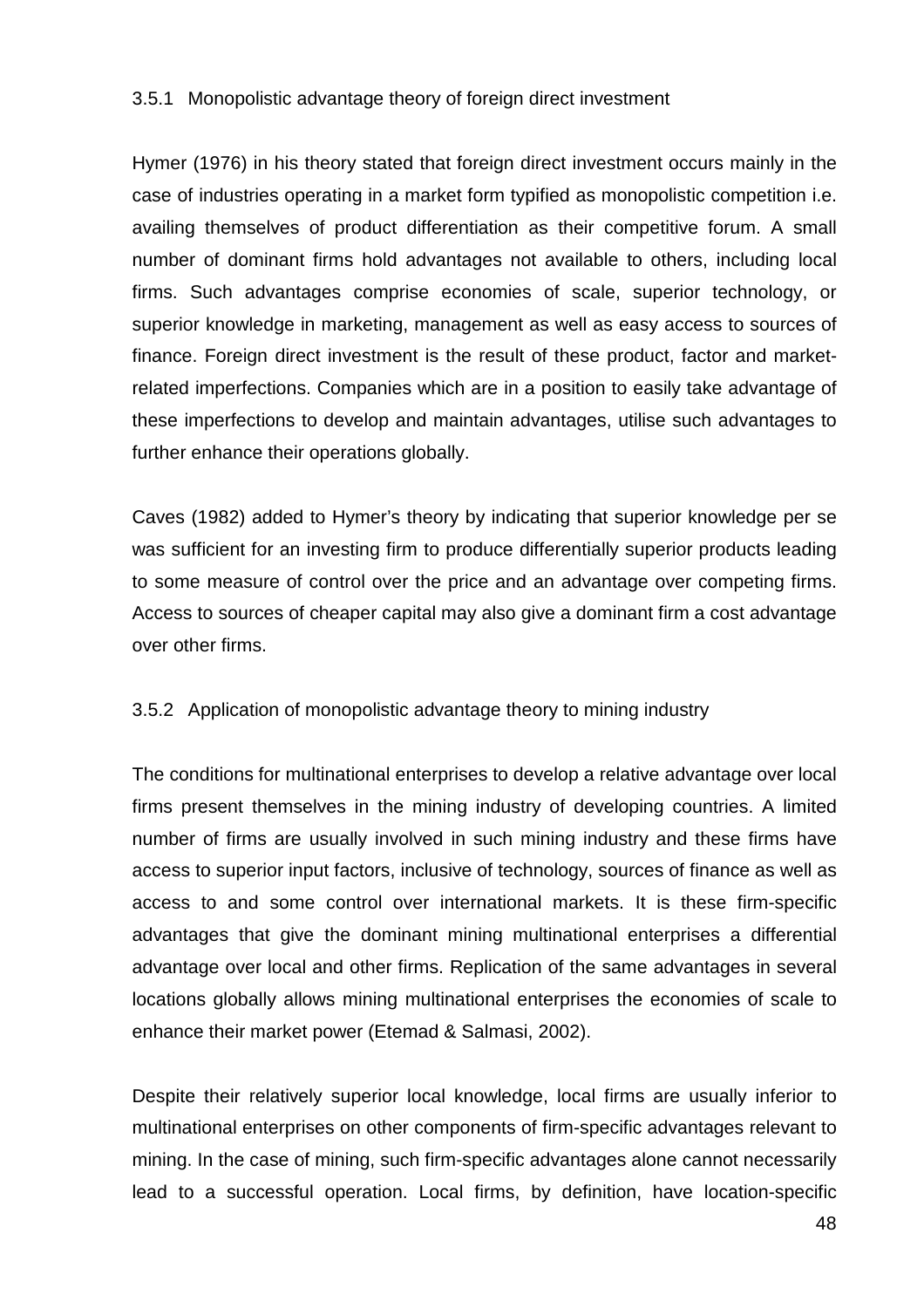advantages including local presence, access to and local knowledge of mineral resources and links to local government that may serve as a basis for creating their own differential advantage, which may give them a basis to compete (Etemad & Salmasi, 2002).

### 3.5.3 Oligopolistic reaction theory of foreign direct investment

Knickerbocker's (1973) theory postulates that in oligopolistic industries, competitors react to each other's moves, and imitate each other to reduce the risk of being outcompeted. This theory is based on two findings. Firstly, the tendency of firms in a number of industries to cluster their direct investments in foreign countries together. This is described as a "herding-type of behaviour". Secondly, most companies in the forefront of international expansion are typically in industries dominated by oligopolies. The objective of these two observations was to demonstrate a relationship between the clustering together of foreign investments and the desire of oligopolists to react to the moves of rivals.

### 3.5.4 Application of monopolistic advantage theory to mining

In the case of mining, both of the conditions relating to herding-type behaviour and oligopolist competitors are satisfied when a foreign firm independently, or in a joint venture with local firms, establishes a successful local operation. The success of the first operation has a signalling effect to competitors indicating that the inherent risks are manageable. This signalling effect, after the first foreign based operation achieves success, compels others into the herd like oligopolistic reaction behaviour in order to restore the old equilibrium. As a direct result, competing foreign firms will hurry to copy the leader and invest in the foreign jurisdiction before the scale of the operations of a competitor, for example, can serve as an entry barrier (Etemad & Salmasi, 2002).

For most mineral commodities, a relatively small number of mining multinational enterprises based in the industrial countries dominate the industry through the control of the important stages in both the supply chain and the marketing of minerals, at least in industrial countries, if not worldwide (United Nations, 1993). Etemad & Salmasi (2002) conclude that the aforementioned findings substantiate the requisite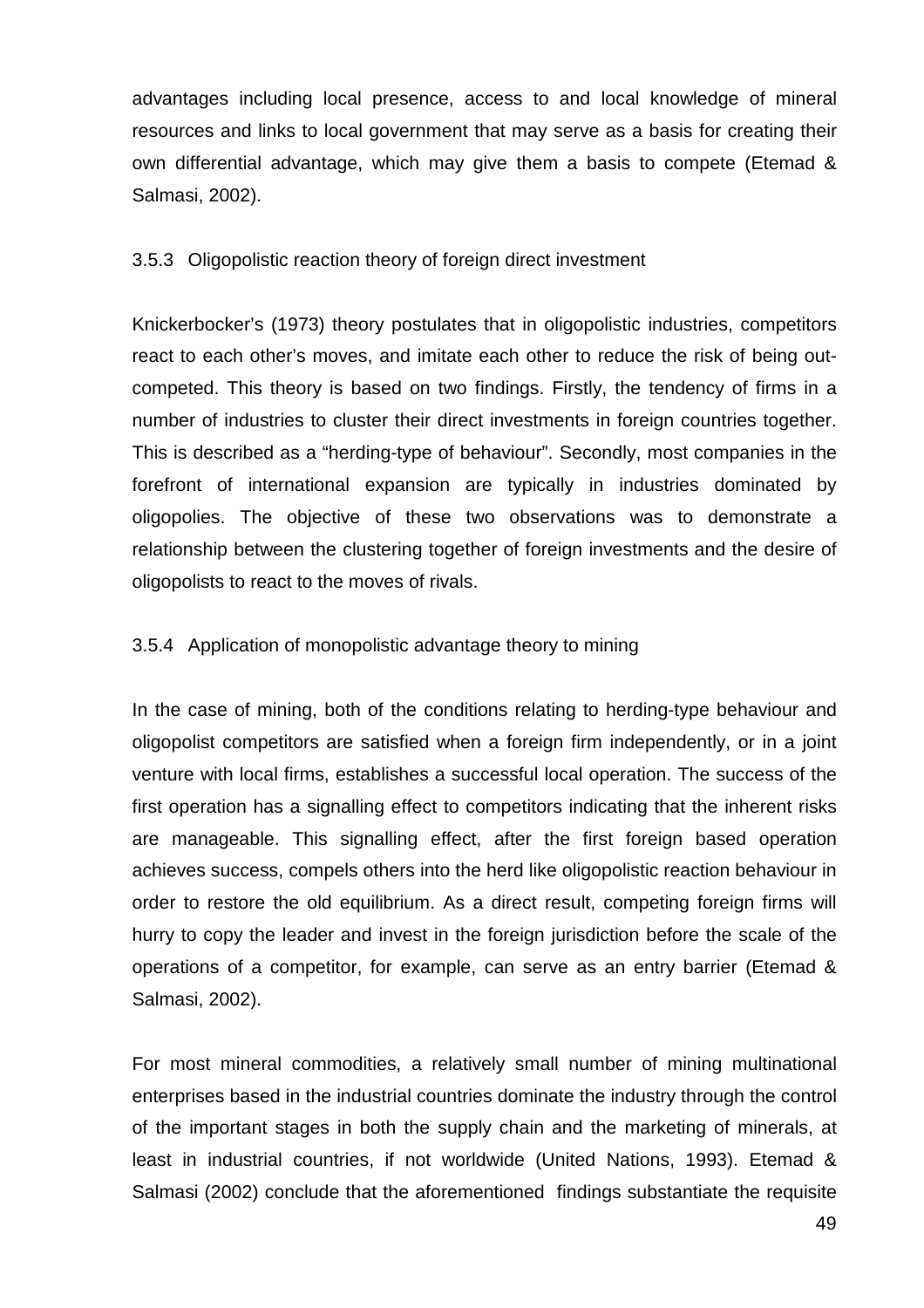theoretical conditions under which mining multinational enterprises do operate oligopolistically, taking advantage of market imperfections and further influence market conditions to enhance their own firm-specific advantages and create barriers of entry for others.

### 3.5.5 Internalisation theory of foreign direct investment

The theory of internalisation was proposed by Buckley and Casson (1976) and elaborated on by Rugman (1979) and others. Market imperfections, which are factors which inhibit markets from working perfectly, make it difficult for firms to licence their own marketing and management know-how. Mining multinational enterprises are assumed to have a controlling effect on their own internal markets and resources, including technological, managerial and marketing know-how. When mining multinational enterprises expand into international markets, they can potentially earn additional profits in their own "internal" markets (i.e. their network of associate subsidiaries and affiliates), where their relatively superior resources and assets (i.e. superior technology or managerial ability), can be further leveraged.

Mining multinational enterprises will resist transferring their firm-specific advantages to non-affiliated firms through contractual or licensing agreements, for the following reasons:

- a) this may result in the mining multinational enterprises giving away its competitive advantage i.e. its technological and managerial know-how which are firm-specific advantages, to potential foreign competitors;
- b) the contractual or licensing agreement does not always provide the mining multinational enterprises with effective control over their operational and managerial decisions under the foreign jurisdiction. Such control may be necessary to profitably exploit its know-how advantages;
- c) the mining multinational enterprise's management and marketing knowledge or know –how may not be readily transferable to a third party (requiring higher costs and/or adaptations); and
- d) transfer to a third party/agent over which the mining multinational enterprises has less than full managerial and operational control may compromise the mining multinational enterprise's firm-specific advantages, leading to a bigger cumulative long-term loss than the short-term benefits.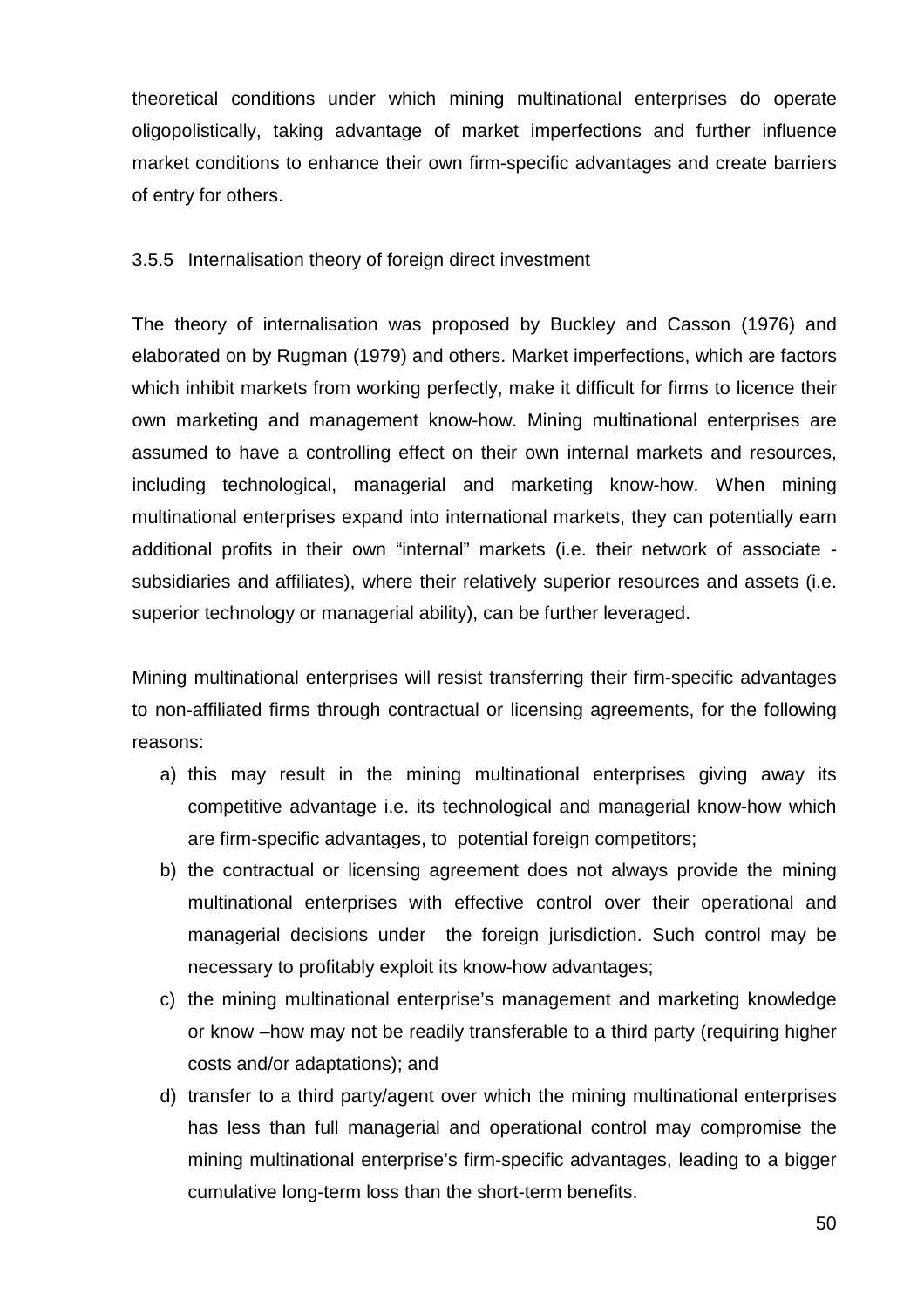In response to the above risks and other potential costs, the theory of internalization poses that mining multinational enterprises internalise their capabilities. Internalisation allows for replication, further development and exploitation of firmspecific advantages within the mining multinational enterprise's internal markets in a virtuous cycle and without the risks of long-term dissipation or losses.

#### 3.5.6 Eclectic theory of foreign direct investment

Dunning (1973; 1977; 1980; 1988) added to the internalization theory by including location-specific advantages and explaining how these factors influence the nature and direction of foreign direct investment. Location-specific advantages refer to advantages accruing to a mining multinational enterprise due to the use of resource endowments or assets tied to a particular foreign location, such as high grade mineral deposits. Location- specific advantages can be valuable when combined with the firm's own specific expertise and assets ("firm-specific advantages") to improve the profitability of an investment in a country. Dunning accepts the internalisation theory arguments that market imperfections make it difficult for a firm to licence it own unique assets and that internalisation can magnify a firm's advantages and lead to differentially higher real and potential market power compared to other competitors. When firm-specific advantages, such as technology and management and marketing know-how, are combined with the location-specific advantages, business' viability and profitability can be further improved.

#### 3.5.7 Adaptation of the Eclectic theory for foreign direct investment to mining

Although the Eclectic theory provides the most encompassing explanation of foreign direct investment, there are several challenges in applying it to mining. Dunning acknowledges his theory's heavy dependence on three pillars, namely firm-specific advantages, location-specific advantages and internalisation. The theory does not clearly specify their interdependencies and the conditions under which the three pillars combine to support foreign direct investment decisions or the circumstances under which these pillars may not combine synergistically (Etemad & Salmasi, 2002).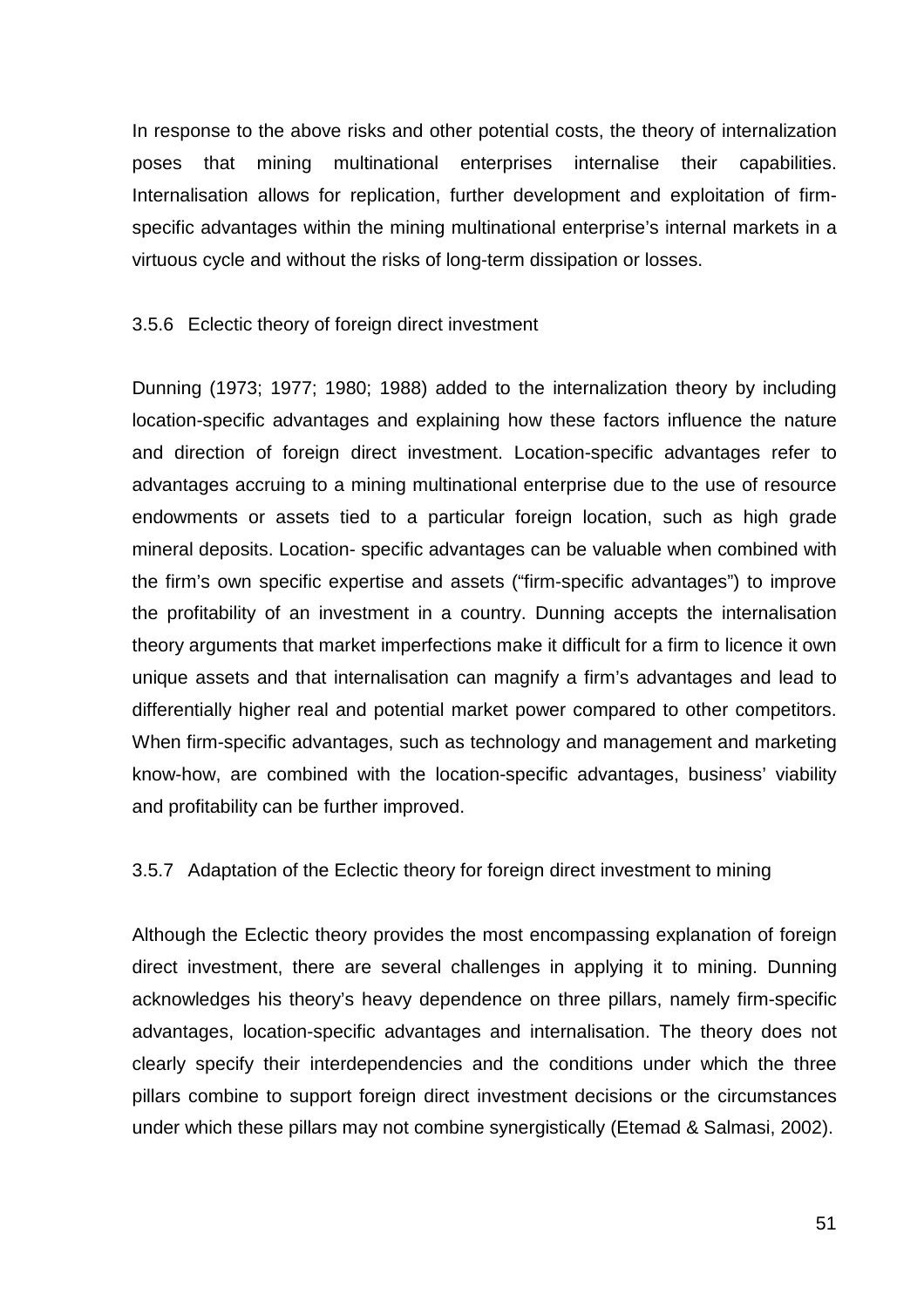Regarding the adaptation of the Eclectic theory of foreign direct investment to the mining industry it is useful to consider the example of a simple foreign direct investment decision by a typical mining multinational enterprise as characterized by Dunning's first two pillars of the Eclectic Theory (Etemad & Salmasi, 2002):

The main characteristics of firm-specific advantages are:

- a) they are specific to the firm and not a specific country i.e. management and marketing know-how, technology, people, knowledge, culture, etc.;
- b) they are mobile and can be deployed anywhere; and
- c) they separate a particular firm from others in the industry.

The choice and the extent of deploying a combination of factors from the firm's broad portfolio of such factors i.e. skills, expertise, proprietary knowledge, rights, etc. in a location is an internal decision. The firm does not need to secure external rights or obtain licenses prior to taking a decision to deploy its firm-specific advantages. All rights and authorization required for empowering the firm to deploy any or all aspects of its firm-specific advantages are, by definition, within the firm's internal decisionmaking domain. The operating unit in a foreign country may have to appropriate them but that would still be a matter which is internal to the firm (Etemad & Salmasi, 2002).

Three aspects distinguish location-specific advantages from firm-specific advantages:

- a) they are specific to a given location. In the case of the mining industry, mines, mineral resources and all advantages associated with them, are only available at the specific mining site or resource location. Firm-specific advantages are mobile and location-specific advantages are not;
- b) such location-specific advantages are under the control of the authorities with jurisdiction over the location (e.g., the government authorities, landowners, mining or prospecting license or right holders, etc.) under consideration;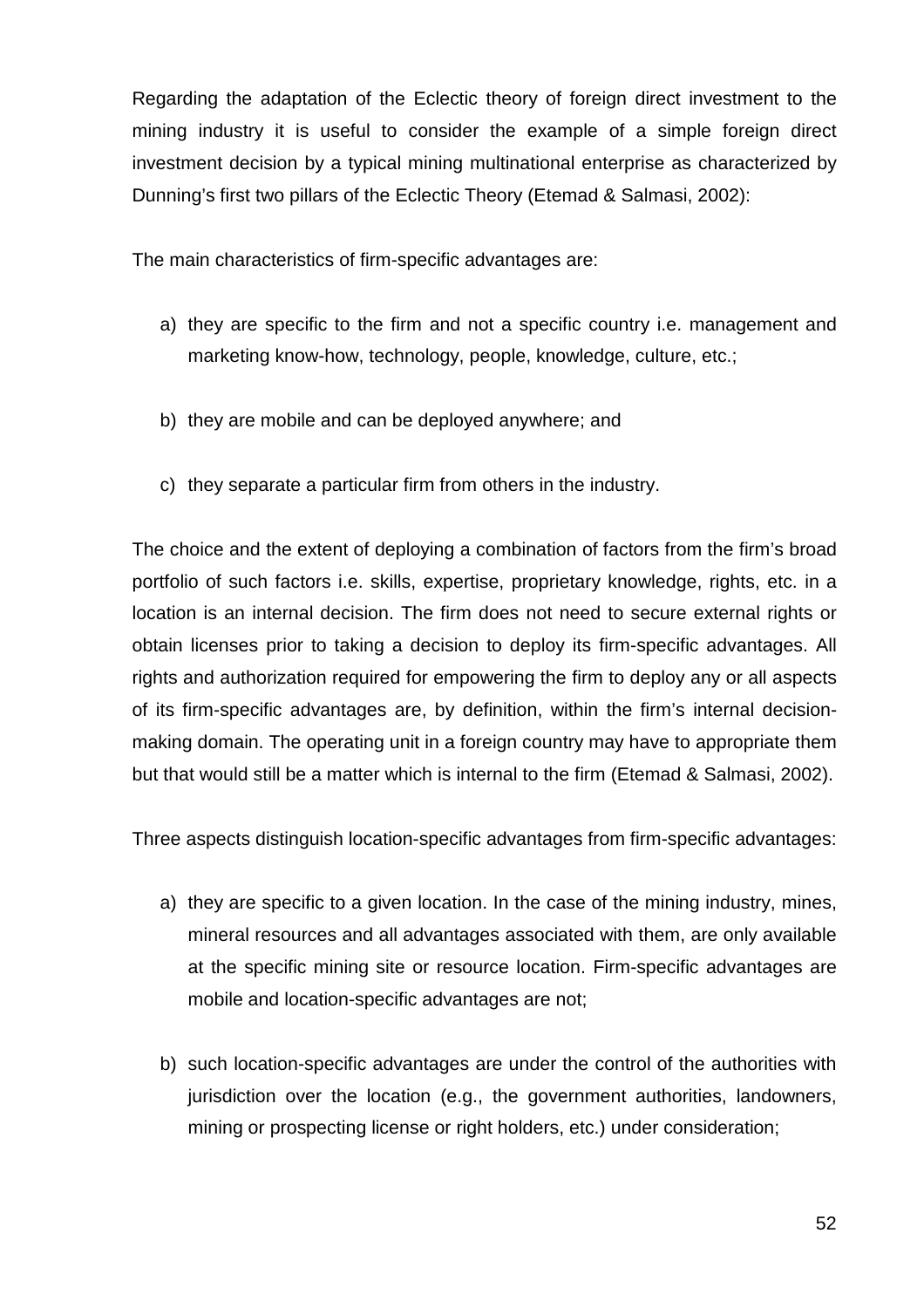c) an entity intending to utilize the benefits of a particular location must secure authorization from the appropriate authorities in order to exploit the specific mineral resource. This suggests a relation, if not a dependence, between the location-specific advantages and the firm-specific advantages or alternatively between the two principal players in charge.

Authorization to prospect or exploit a mineral is not issued automatically to all applicants. Certain preconditions must usually be met, and a set of operating restrictions and conditions (which are attached to, or imposed on the investor) must also be met. An example of such authorization is "the right to prospect or the right to mine, the length of tenure and other policies conducive to mineral investment" in the case of the mining industry which is also referred to as the "local authorisation moderator" (Etemad & Salmasi, 2002).

The country's government or the local authority in charge of the specific locationspecific advantage, may call for a for a bid by other companies, offer a time-sensitive authorization (e.g., the right to mine in a confined geographical location for a certain limited period shorter than the life of the relevant resource) with certain limitations, impose environmental conditions and even favour certain firms based on their particular set of firm-specific expertise or ownership by local persons as a part of the preconditions.

Without the relevant authorisation, the particular location-specific advantage is of no use to the firm, regardless of the objective or potential market value of the resource or the associated advantage that the firm can produce from that location-specific advantage in conjunction with its own firm-specific advantages.

Furthermore, the restrictions imposed by authorities may make the location-specific advantage less valuable than calculated previously (i.e. conditional access and imposition of relatively high transactional costs on the potential operator). Such impositions may, for example, favour a local firm with relatively lower firm-specific advantages than the typical mining multinational enterprises. The intrinsic value of a location-specific advantage, and its evaluation and usefulness to a particular mining multinational enterprise, regardless of the strength of its own firm-specific advantages, is dependent both on the location-specific resource and the local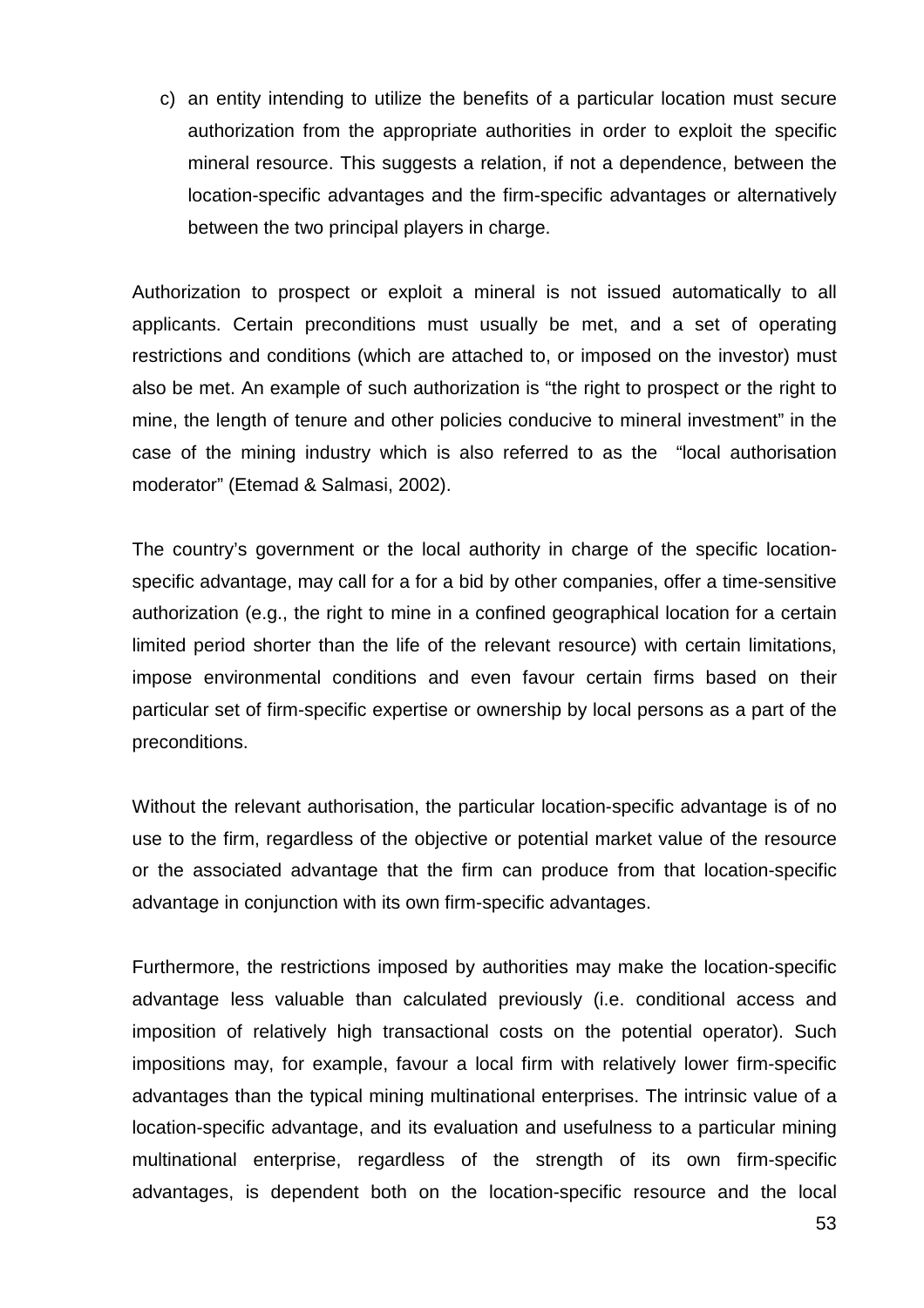authority's policy, which fall mostly outside of the control of the mining multinational enterprise.

The local authority's knowledge of a mining multinational enterprise's firm-specific advantages, in terms of the firm's ability, potency, efficiency, among others, may predispose it towards a more or less favourable authorization, thereby impacting the attainable value of the location-specific resource. The decision is not a joint one (between the mining multinational enterprise and the local authority). However, when mining multinational enterprises are required to provide the necessary information on its firm-specific advantages to the local authority, this will necessarily link the location- specific advantages to the firm-specific advantages which may expose the firm-specific advantages to a potentially higher dissipation risks than otherwise. Therefore, most mining foreign direct investment exposes an investor's firm-specific advantages to risks unforeseen by the theory, which may violate the independence of the three pillars and in particular internalisation as a principal pillar of the theory (Etemad & Salmasi, 2002).

Theoretically, a specific value can be attributed by an investor for the combined firmspecific advantages and location- specific advantages for a given firm at a given location. This should logically serve as the basis to guide that firm's decision to submit a bid or make application to invest and operate, or to withdraw from further investment. The critical point is that the attributed value is not the absolute value of the location-specific advantage (such as a very rich mineral deposit which can be mined extremely economically through a firm's firm-specific advantages) that allows the firm to decide in favour or against operating in that location. Instead it is the nature of the authorization to prospect or mine controlled by the local or national authorities, which modulates the attributed value, and determines the realizable value of the resource. This realizable value of a resource should in fact be viewed as the basis for location- specific advantage. It is the magnitude of this modulation factor ranging from highly positive (e.g., set of incentives increasing the absolute value of the resource such as privately owned mineral rights) to highly negative (e.g., high transactional cost, risks, and disincentives reducing the absolute value of the resource) that determines the realisable value of the location- specific advantages combined with the firm- specific advantages for a specific location (Etemad & Salmasi, 2002).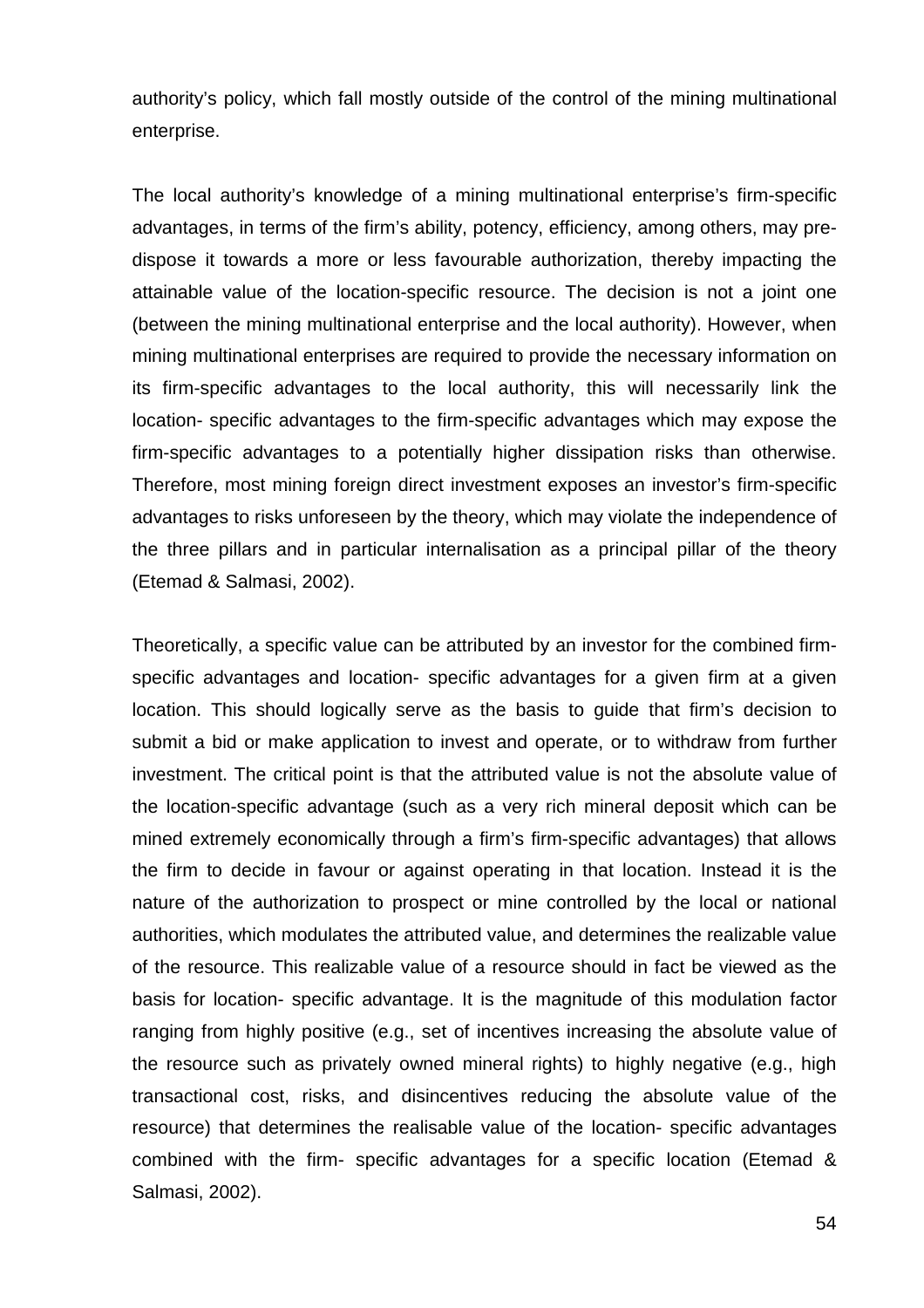#### 3.6 Research by Etemad and Salmasi

Etemad and Salmasi's (2002) investigation surveyed seventy major mining companies in North America, Australia, Europe, South Africa, Indonesia and Japan and a response rate of 60% was obtained. They concluded the following implications for mining investment decisions and operations:

"First, in a mining investment decision, not only should the value of the resource (i.e., the LSA [location- specific advantage]) be assessed objectively, but also the nature of local authority's treatment of that resource must be included in the evaluation. A critical distinction for the case of the mining industry is that, the local authorities behave as if they own the resources, act as a partner in the venture, and are entitled to at least participate, if not make joint decisions. Their decisions moderate the value of local resources and local assets as if they were indeed an active partner in the mining investment decision. This fact is not recognized in the modern foreign direct investment theories… This adds a new dimension and transforms most foreign direct investment theories to a set of interactive decisions between the local mining authority and the MME [mining multinational enterprise]. Therefore, the local authority's relatively positive or negative actions can easily impact the eventual outcome. They can range from being further empowering and enticing to hindering and discouraging to MME [mining multinational enterprise] decisions…Second, the nature and the potency of local authorization may also depend on the nature of the MME's [mining multinational enterprise] actual or perceived profile with respect to a given location-specific resource. A more co-operative and conciliatory MME [mining multinational enterprise], for example, may receive a higher multiplier than a less cooperative/sympathetic MME [mining multinational enterprise] for the same resource. Accordingly, such a MME [mining multinational enterprise] with a relatively inferior FSA [firm-specific advantage] (e.g., technology) may receive a higher multiplier than its counterpart with superior FSA [firm-specific advantages]…"(Entemad & Salmasi, 2002:7-8).

A question which arises from the above quotation is how and why developing Country governments should increase the efficacy of their authorisation to prospect or mine to allow for higher exploitation of their mineral resources? In light of the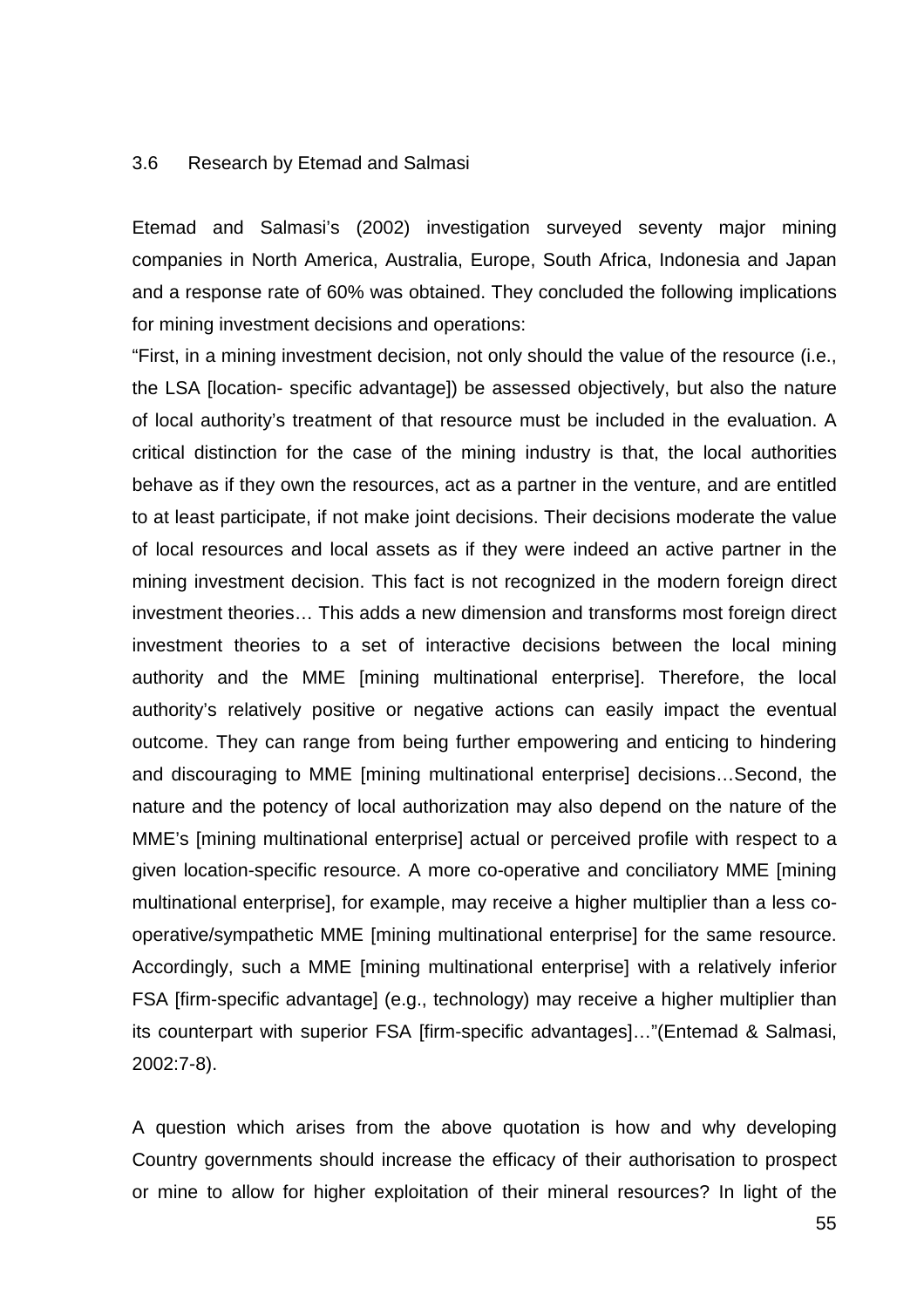transparency of operations and the abundance of information in the context of a global business environment, countries with less competitive location- specific advantages will be ignored by investors. Mainly due to the secondary and tertiary value-adding activities, the opportunity costs of such glanced-over resources will quickly rise to a much higher value than the actual value of the resource. It is theoretically possible that the reform of a mining code, fiscal regime and foreign investment policies may even provide for direct subsidies attached to a particular location- specific resource to ensure the accrual of other value-adding benefits that a mining multinational enterprise's operation, based on the corresponding locationspecific advantage, can generate (Etemad & Salmasi, 2002).

The reform of the country's mining code in accordance with the aspects comprising security and continuity of tenure for mining multinational enterprises can be achieved as most developing countries had done in the late 1980s and 1990s. Moreover, the moderating character of a country's mining code can further enhance or inhibit the value of the location- specific advantage. Conversely, the related critical question for mining multinational enterprise is whether or not "reforms" are in fact enhancing or still inhibiting, relative to other opportunities (Etemad & Salmasi, 2002).

#### 3.7 Integration of the theory of foreign direct investment and security of tenure

Etemad and Salmasi's (2002) study concerning the modern theory of foreign direct investment as adapted to the mining industry concludes that it is the or nature of the authorization to prospect or mine, length of tenure and other policies conducive to mineral investment as controlled by the local or national authorities (i.e. the mining code of a country), which modulates the attributed value of a mineral resources and determines the realizable value thereof to a specific investor. It is the magnitude of this modulation factor ranging from highly positive (e.g., set of incentives increasing the absolute value of the resource such as long term security and continuity of tenure of mineral rights) to highly negative (e.g., high transactional cost, risks, and disincentives reducing the absolute value of the resource) that determines the realisable value of a mineral deposit to a potential investor.

Security of tenure has consistently been ranked as one of the most important among the investment decision criteria in a series of surveys of mining companies'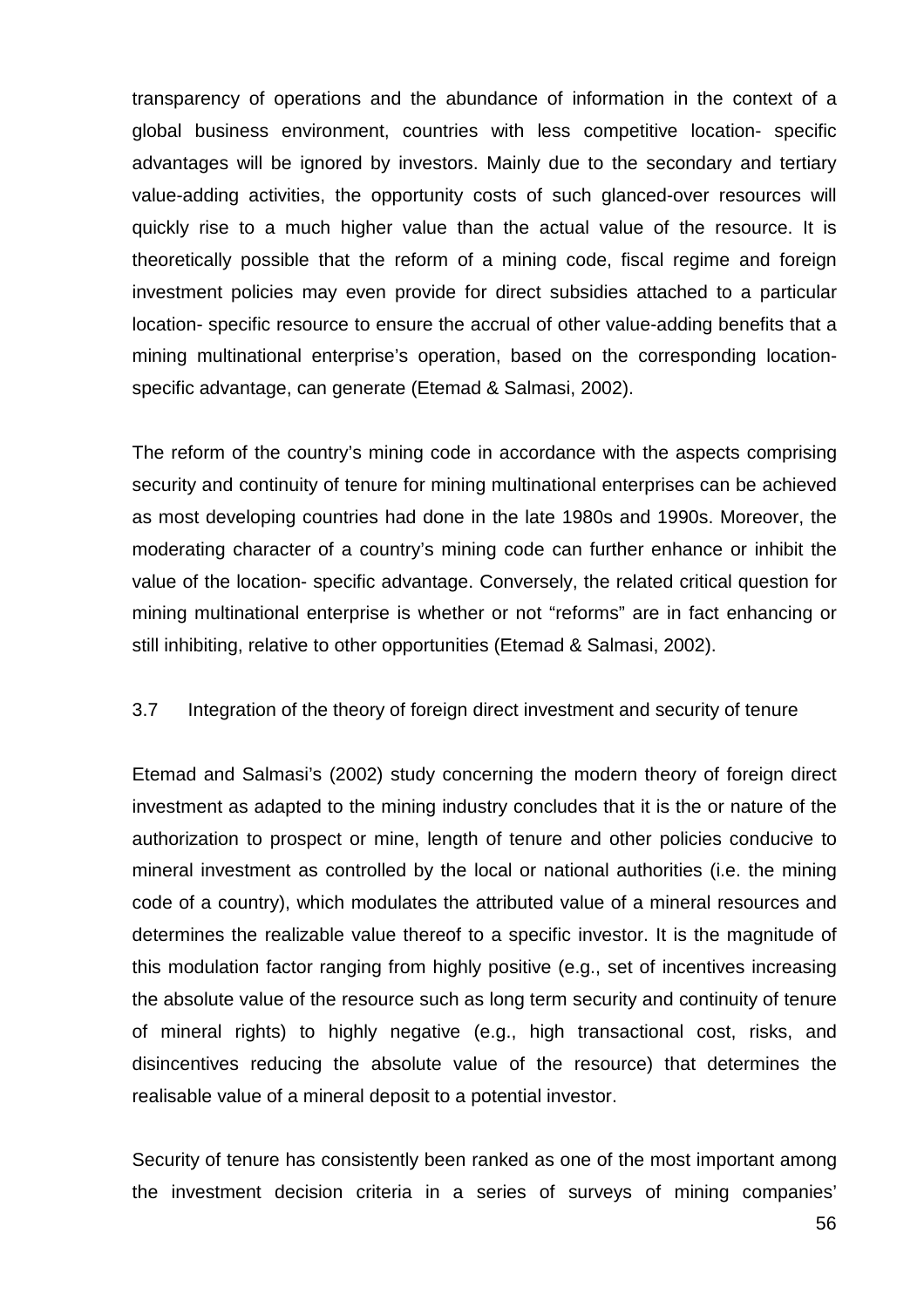investment preferences (Johnson, 1990; Otto, 1992; World Bank, 1992; Eggert, 1997; Bastida, 2001; Etemad and Salmasi, 2002). In this regard the World Bank (1992) has concluded that security and continuity of tenure are essential to attract high risk exploration and development capital to a country. The extent to which a country's mining code complies with the aspects identified as being included in the modern concept of security and continuity of tenure ultimately determines whether a particular investment opportunity is economically viable to potential investors (World Bank, 1992).

#### 3.8 Summary

The objective of this chapter an examination and evaluation of the literature relevant to study and evaluation of the effects on investment in South Africa's coal export industry of the new mining legislation. The various aspects included in the concept of security of tenure necessary for investment in the mining industry of country are examined first. Then the classical theories of foreign direct investment are examined and applied in a mining context.

Potential are investors are confronted if not enticed by the competition between countries for investment in the global mining industry. The advent of globalisation and the need to compete in the global arena for investors, induce countries not to be out of step with their regulators, regimes, specifically as such regimes may add to the cost and or yield and or risk of mining ventures. Countries creating favourable legislative- economic environments may pose a more direct threat to countries doing the opposite. Economic projects in the mining industry are exposed to high levels of market risk and uncertainty and require stable and predictable rules enabling the investor to ensure an adequate and timely return. Given economically viable geological prospects, a legal regime that offers clear-cut rules for the allocation of mineral rights, guarantees mineral tenure throughout all the phases of mining and reduces transaction costs will gain a competitive advantage over others that leave more room for uncertainty in these areas.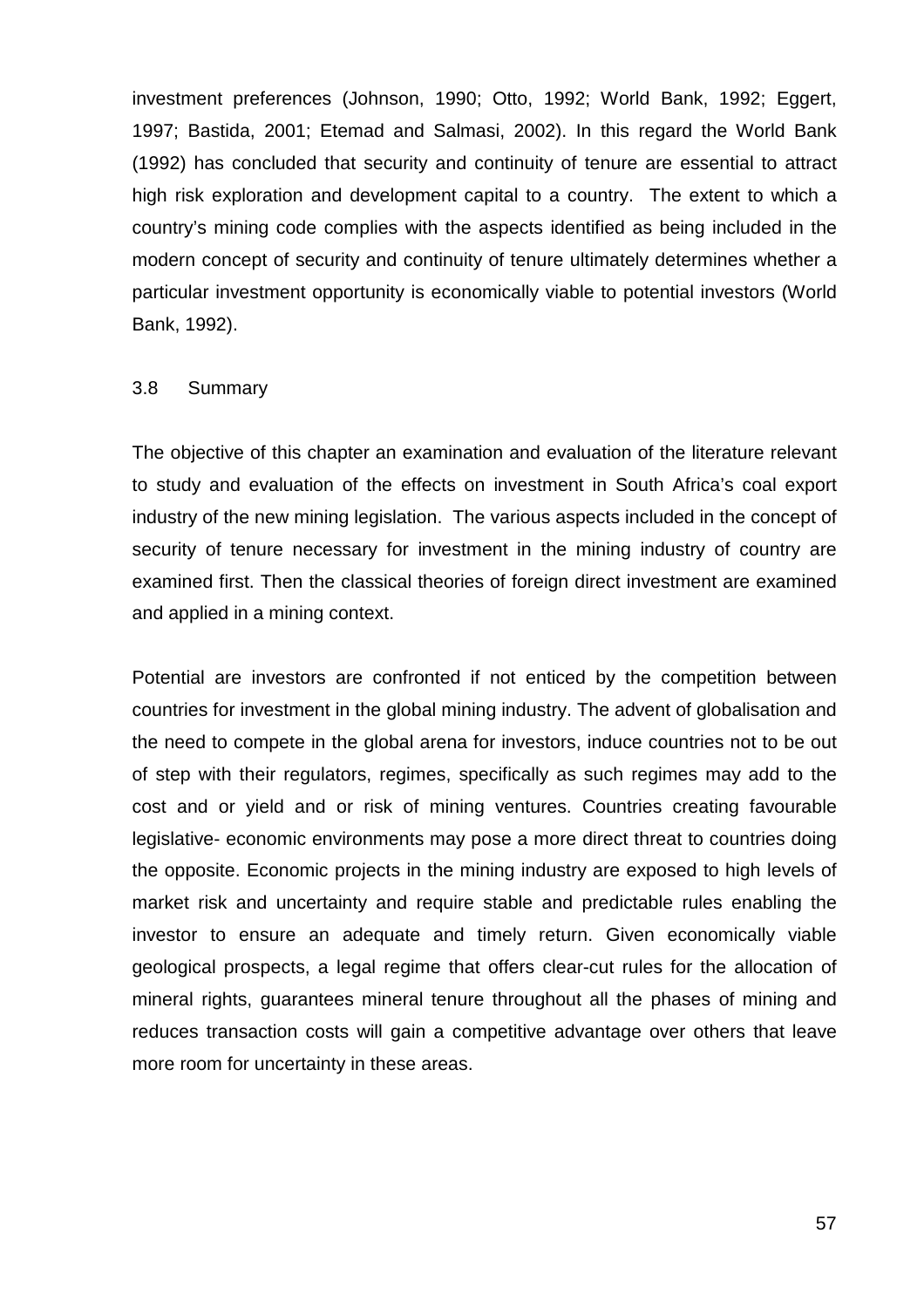Security of tenure has consistently been ranked as one of the most important among the investment decision criteria in a series of surveys of mining companies' investment preferences. The various aspects comprising the modern concept of security of tenure include:

- clear and transparent rules and procedures together with the minimisation of administrative discretion are determinants of certainty of rights;
- the right to challenge discretionary decisions by the regulator in court or through international arbitration;
- the length of time allowed to a company to explore and develop a mine. This security with regard to the continuity of prospecting and mining rights applies to the duration, renewability and the cancellation of such rights by the State;
- the need to limit the time period used by government for the granting mineral rights, approving applications and processing key documents;
- the investor should have the right to retain the mining rights even if he is unable to develop the deposit temporarily due to unfavourable market conditions, lack of finance or any other reason;
- systems based on private ownership of mineral rights are objectively considered to have merit on better achievement of security of tenure than is possible in systems based on State ownership of mineral rights;
- the ability to transfer title, and to mortgage such title to raise finance. These aspects are included under the modern concept of security of tenure which also encapsulates guarantees against expropriation.
- certainty with regard to the calculation and predictability of transaction costs (defined as the costs of all market transactions including search and information costs, bargaining and decision costs and policing and enforcement costs) is an aspect of the modern concept of security of tenure;
- certainty with regard to the fate of existing rights in a transitional phase between an old and new legislative code. The erosion of existing rights in the transitional phase between an old and new mineral law regime necessarily has an adverse impact on security of tenure.
- the achievement of a legislative balance between the security of tenure sought by investors intending to invest large amounts of money in the risky business of exploration and mining and the equally compelling governmental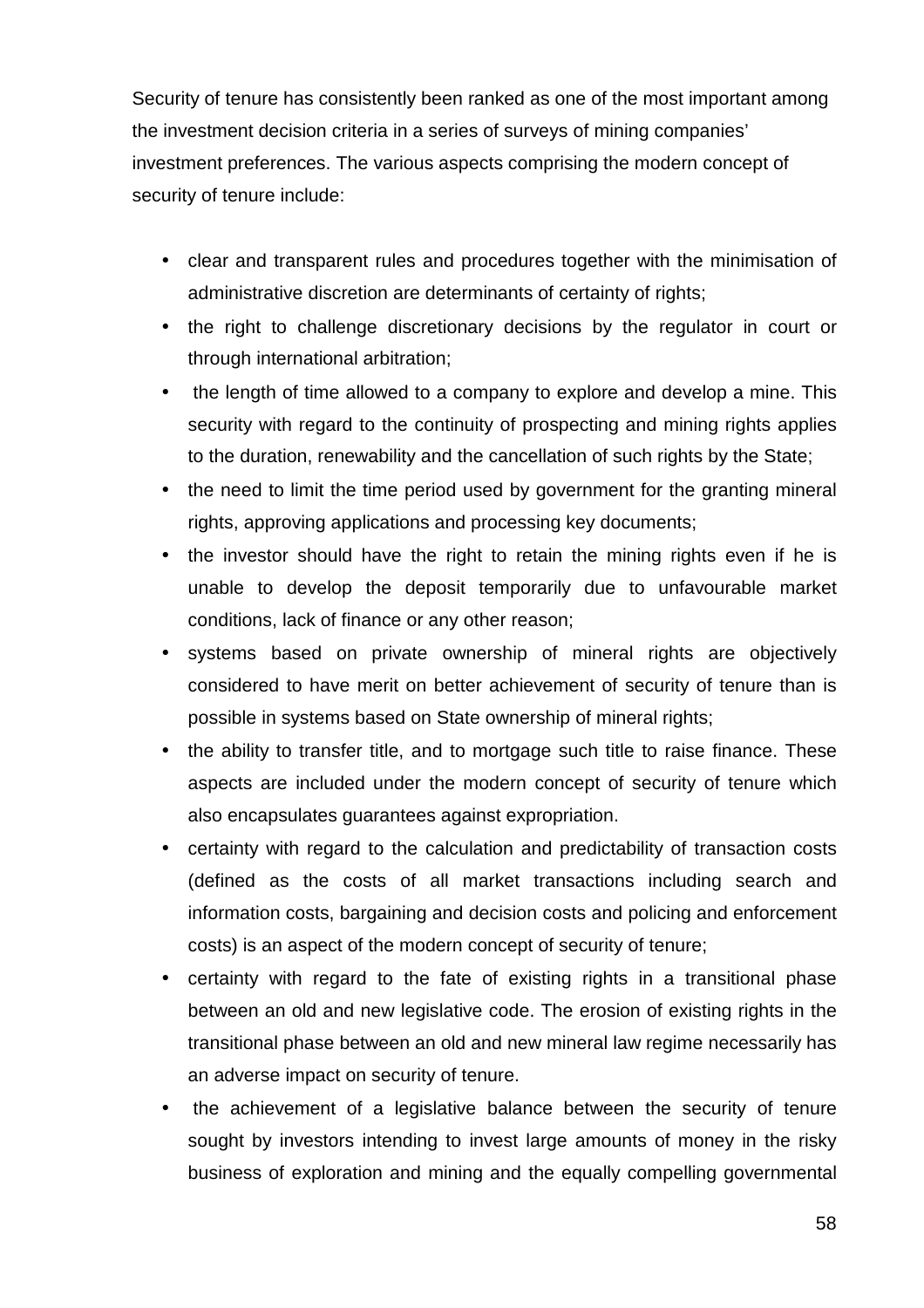imperative to protect the environment and ensure that development enriches the lives of those affected by the activities.

Although modern theory of foreign direct investment is well suited for mining it is in need of modification in order to explain the specific complexities. The Eclectic theory of foreign direct investment refers to location-specific advantages accruing to an investing firm due to the use of resource endowments or assets tied to a particular foreign location. These location specific advantages are combined with the firm's own specific expertise and assets to improve the profitability of an investment. When these firm-specific advantages are combined with location- specific advantages, a business' viability and profitability can be enhanced by internalisation. Internalisation theory refers to the leveraging by a multinational enterprise of its own resources, managing and marketing know- how when expanding into international markets (instead of exporting its products or entering into a licensing agreement with a foreign company).

The nature of the authorization to prospect or mine, the length of tenure and other policies conducive to mineral investment as controlled by the local or national authorities (i.e. the mining code of a country), modulates the value attributed to a specific resource and determines the realizable value of a mineral resource to a specific investor. It is the magnitude of this modulation factor ranging from highly positive (e.g., set of incentives increasing the absolute value of the resource such as long term security and continuity of tenure of mineral rights) to highly negative (e.g., high transactional cost, risks, and disincentives reducing the absolute value of the resource) that determines the realisable value of a mineral deposit for a potential investor.

The aspects included modern concept of security and continuity of tenure which have been examined above, ultimately determine whether a particular investment opportunity is economically viable to potential investors. The compliance of a country's mining code with the relevant aspects of security of tenure is an indicator of the extent to which it which investment in the minerals sector is encouraged or discouraged.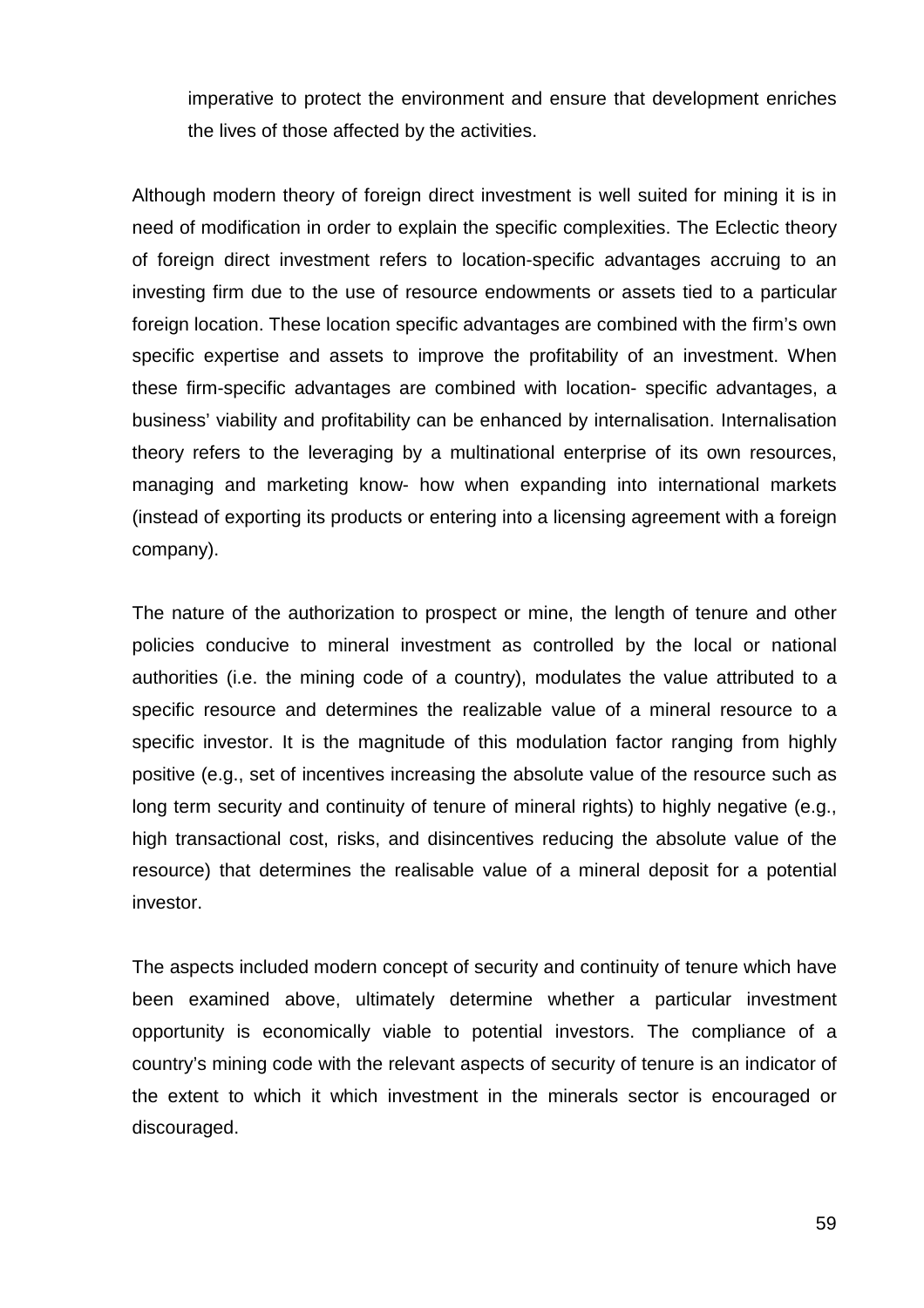# Chapter 4

# Methodology

# 4.1 Introduction

As explained in chapter 1, the objective of this research is to examine and evaluate the effects and the repercussions of the new mining legislation introduced on 1 May 2004 on South Africa's attractiveness as a venue for foreign investment with specific reference to the country's coal export industry being a significant earner of foreign exchange.

In order to determine and evaluate this question, a multiple case study methodology was deemed to be most appropriate.

This chapter is divided into two parts. The first considers the nature of the case study methodology, with specific emphasis on its strengths and limitations. In the second part, the research design and method of collecting the data obtained are discussed.

# 4.2 Case Study Research

Yin (1989: 13) explains that "as a research strategy, the case study is used in many settings, inclusive of:

- Policy, political science, and public administration research;
- Community psychology and sociology;
- Organizational and management studies;
- City and regional planning research, such as studies on plans, neighbourhoods, or public agencies, and
- The conduct of a large proportion of dissertations and theses in the social sciences.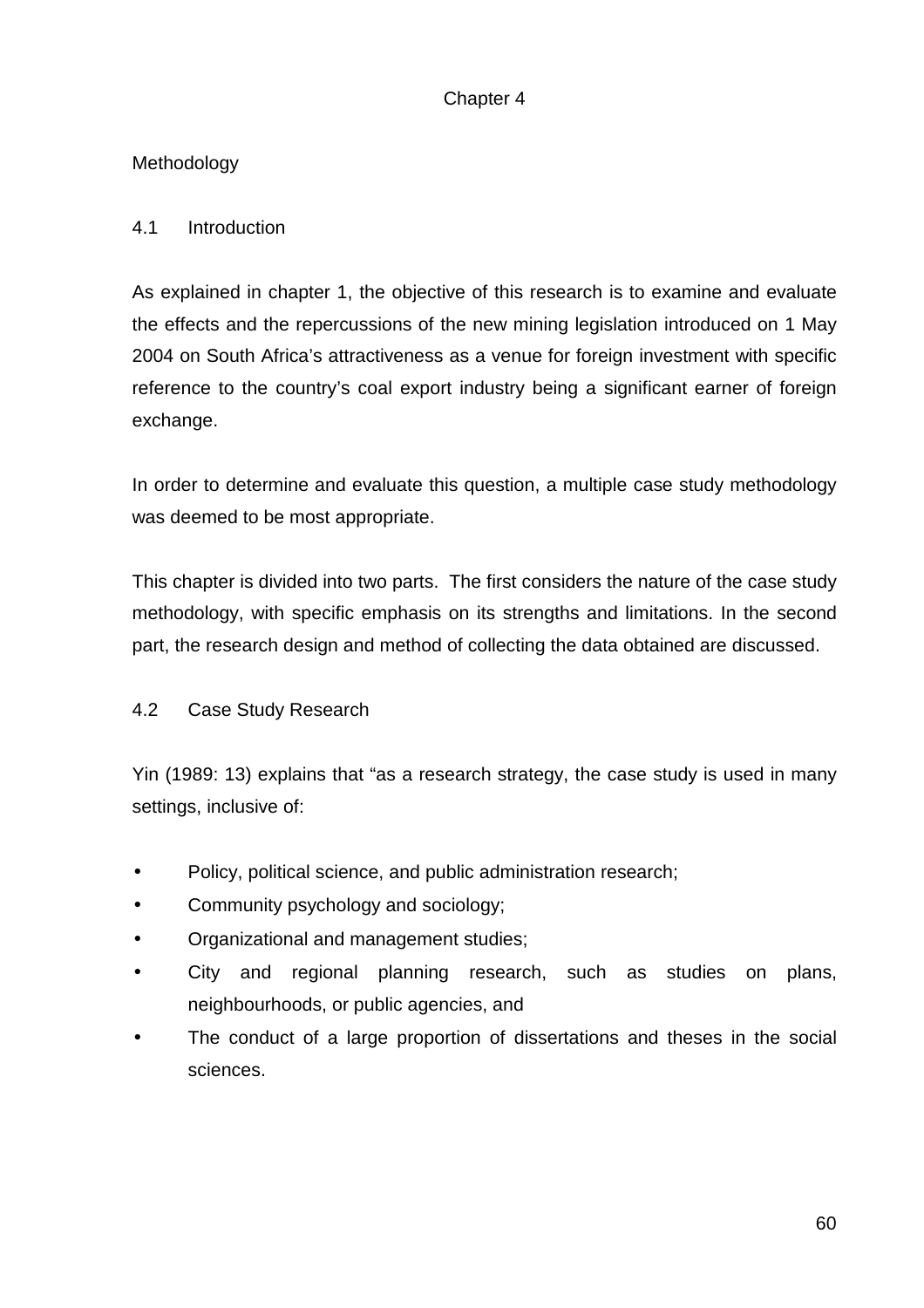Despite its extensive use, the case study research strategy has for long been stereotyped as "…a weak sibling among social science methods" (Yin, 1989: 10). Criticisms of this type of research include amongst others a lack of precision, quantification, objectivity and rigour. It has been regarded in the past as only appropriate for the exploratory stages of an investigation. However, following the work of researchers such as Yin (1989) and Eisenhardt (1989) on case study methodology, the case study is now being accepted alongside other research methodologies such as the experiment, survey, archival analysis and history.

Yin (1989: 23) defines the case study as "…an empirical inquiry that investigates contemporary phenomenon within its real life context … in which multiple sources of evidence are use." He explains that it is especially relevant when the boundaries between the phenomena and their context are not clearly evident. Eisenhardt (1989) emphasises the use of the case study research methodology in studying the dynamics within single settings.

Although there are similarities between grounded theory research and case study research, an important difference centres on the use of theory. Yin (1989) emphasises the importance of theory development prior to data collection as an essential step in doing case studies. This contrasts with grounded theory research where theory development evolves from data collection and analyses. Both methods, however, stressed that researchers have to compare theory and data, iterating toward a theory which closely exemplifies the data (Eisenhardt, 1989).

Yin (1989:16) identifies three conditions that determine the selection of a research methodology. The conditions are (a) the type of research question posed, (b) the extent of control an investigator has over actual behavioural events, and (c) the degree of focus on contemporary as opposed to historical events. Table 4.1 displays these three conditions and shows how each is related to the five major research strategies.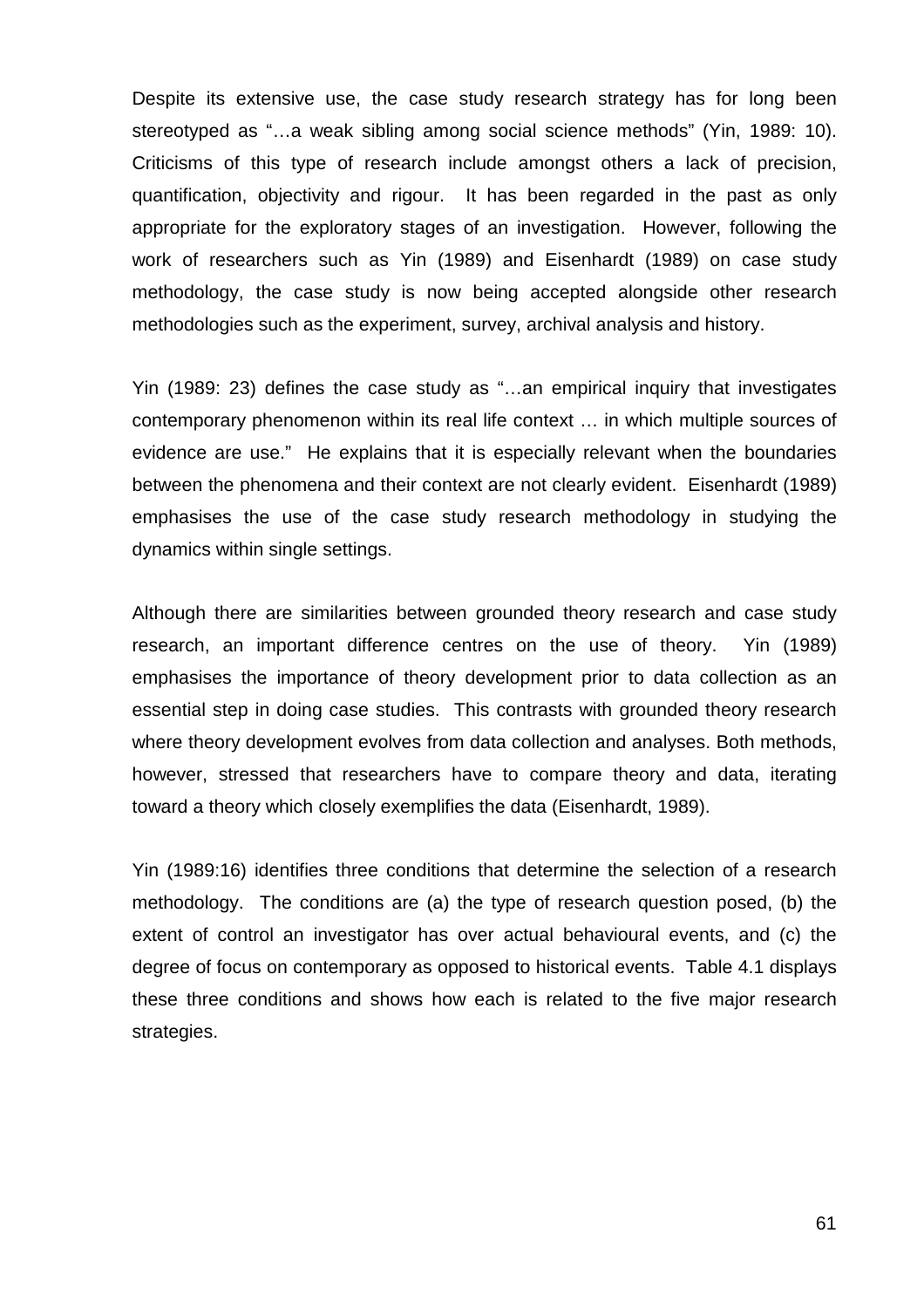| Methodology              | Form of research  | Requires control | Focuses on   |
|--------------------------|-------------------|------------------|--------------|
|                          | Question          | over behavioural | contemporary |
|                          |                   | events?          | events?      |
| Experiment               | How, why          | Yes              | Yes          |
| Survey                   | Who, what, where, | <b>No</b>        | Yes          |
|                          | how many, how     |                  |              |
|                          | much              |                  |              |
| <b>Archival Analysis</b> | Who, what, where, | <b>No</b>        | Yes/No       |
|                          | how many, how     |                  |              |
|                          | much              |                  |              |
| History                  | How, why          | <b>No</b>        | <b>No</b>    |
| <b>Case Study</b>        | How, why          | <b>No</b>        | Yes          |

Table 4.1: Relevant situations for different research methodologies

Source: Yin (1989:13)

Yin (1989:13) contends that case studies are the preferred methodology when 'how' or 'why' questions are being posed, i.e. when the investigator has little control if any over events, and when the focus is on a contemporary phenomenon within some real-life context. Eisenhardt (1989) observes that the case study is the most appropriate research strategy when little is known about the phenomenon or when current perspectives seem inadequate.

The unique strength of case study research lies in its ability to deal with a variety of evidence, allowing an investigation to retain the holistic characteristics of real-life events (Yin, 1989). This strength makes case study research the most appropriate method for capturing the complexity of organisational phenomena (Yin, 1989). This method of research is also regarded to be especially suitable for generating novel empirically valid and testable theories through the affiliation between data and theory (Eisenhardt, 1989).

The potential for generalisation, which is traded for institutional detail and in-depth understanding, is the most significant limitation of the case study research method. This is illustrated by Yin (1989) when he states the frequently asked question: "How can you generalize from a single case?". Yin (1989) debates that the aim of the case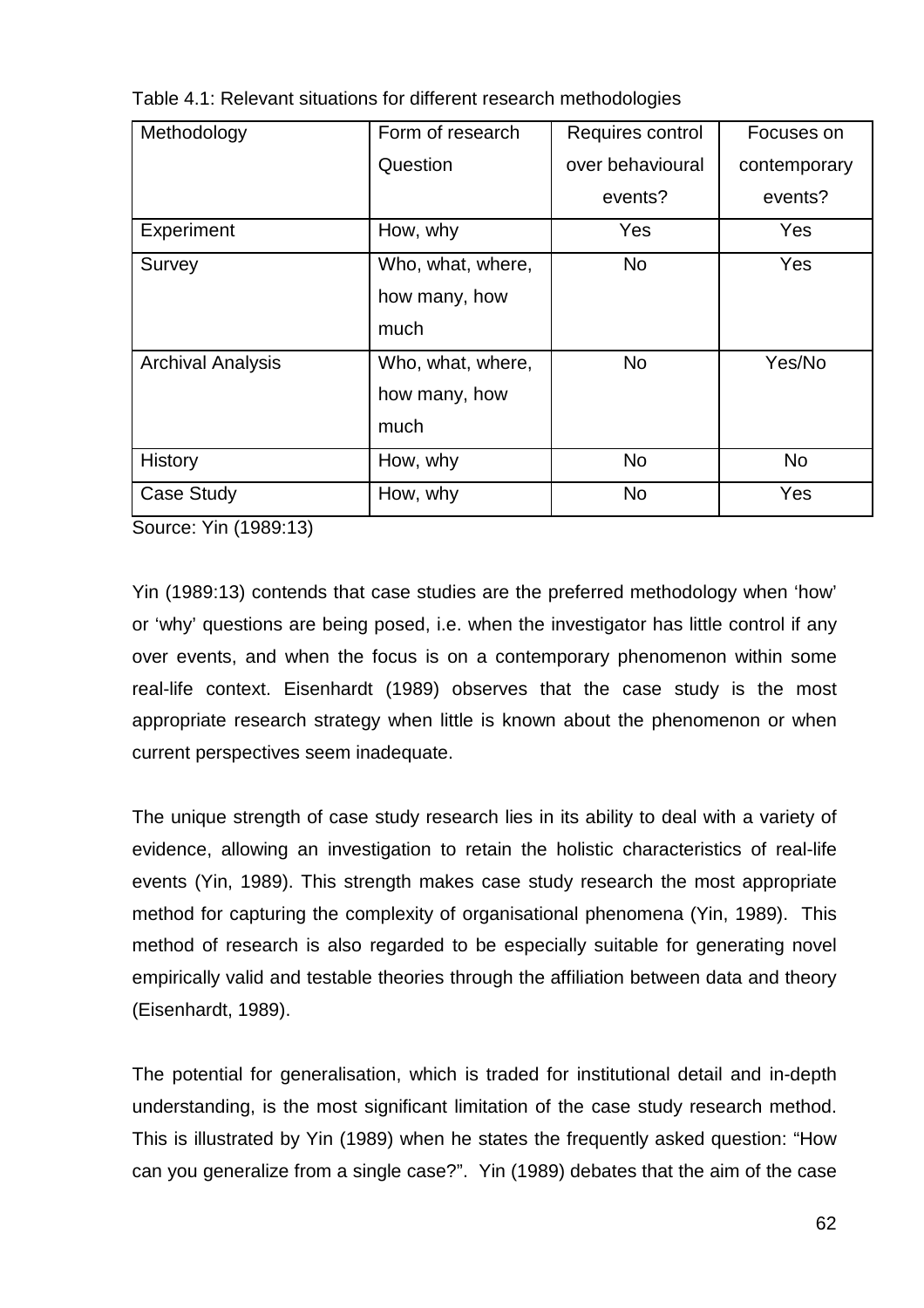study is to expand theoretical propositions. Although case studies may not always be as applicable to all populations, the goal should be to generalise theories rather than enumerate frequencies.

A second concern on the appropriateness off case study research has been the possibility of dubious evidence or biased views influencing the findings and conclusions of researchers (Yin, 1989). While bias can also enter alternative research strategies, the problem is potentially more crucial in case study research. Various methods, however, exist that can be used to minimise these concerns (Yin, 1989).

A third frequent complaint about case studies is the long time it takes to research and read the massive, often unreadable documents that are generated in the process. Yin (1989) explains that the historical way of doing case study research substantiates this complaint, but that it could be done differently, reducing lengthy narratives.

# 4.3 Research design

Yin (1989, 28) defines the purpose of a research design as the logical sequence that connects the empirical data to a study's initial research questions and, ultimately, to its conclusions. He further identifies five components of a research design that are especially important:

- 1. the research questions;
- 2. the study's propositions or conceptual framework;
- 3. the unit(s) of analysis;
- 4. data collection; and
- 5. data analysis.

The objective of this research is to examine and evaluate the effects and the repercussions of the new mining legislation introduced on 1 May 2004 on South Africa's attractiveness as a venue for foreign investment with specific reference to the country's coal export industry being a significant earner of foreign exchange. The research question is set out below.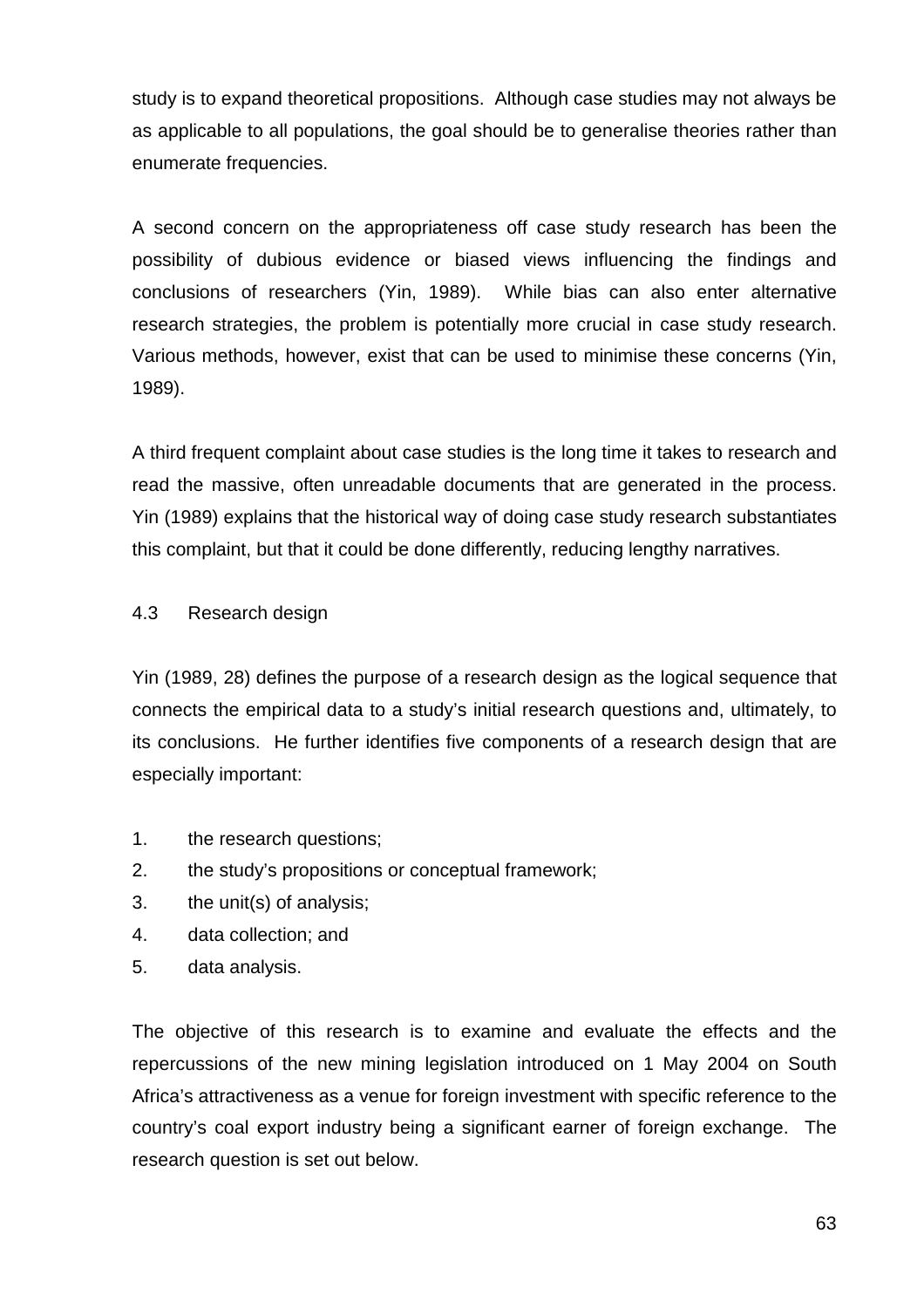Research Question:

To what extent has the new mining law regime which came into force on 1 May 2004, affected the attractiveness of South Africa as a venue for investment to the companies operating in the export coal industry, in relation to the yield and risk of future investments compared to other countries competing for investment?

The units of analysis, as referred to in chapter 1, are three of companies exporting approximately 60 percent of the coal produced via the Richards Bay Coal Terminal, namely Xstrata South Africa (Pty) Ltd, Ingwe Collieries Ltd and Sasol Mining (Pty) Ltd.

Yin (1989) points out that the role of theory development, prior to collection of any case study data, has been overlooked in the traditional way of doing case studies and is partly responsible for any limitations historically attributed to case study research methods.

In this research, the conceptual framework is based on:

- a) the comparison between the old and the new South African mining laws as discussed in chapter 2,
- b) the relevant aspects of the modern concept of security of tenure utilised for purposes of making the aforementioned comparison; and
- c) the examination of and research findings concerning the modern theory of foreign direct investment as adapted to the mining industry, which is discussed in chapter 3.

Etemad and Salmasi's (2002) research concludes, assuming a very rich mineral deposit which is highly economical to exploit by a firm through its specific competencies, that it is the nature of the authorization to prospect or mine, the length of tenure and other policies as controlled by the local or national authorities (i.e. the mining code of a country), which modulates the value attributed to a mineral resource by a mining multinational company and determines the realizable value thereof. It is the magnitude of this modulating factor ranging from highly positive to highly negative that determines the realisable value of a specific mineral deposit to a potential investor. The criteria relating to the various aspects of the modern concept of security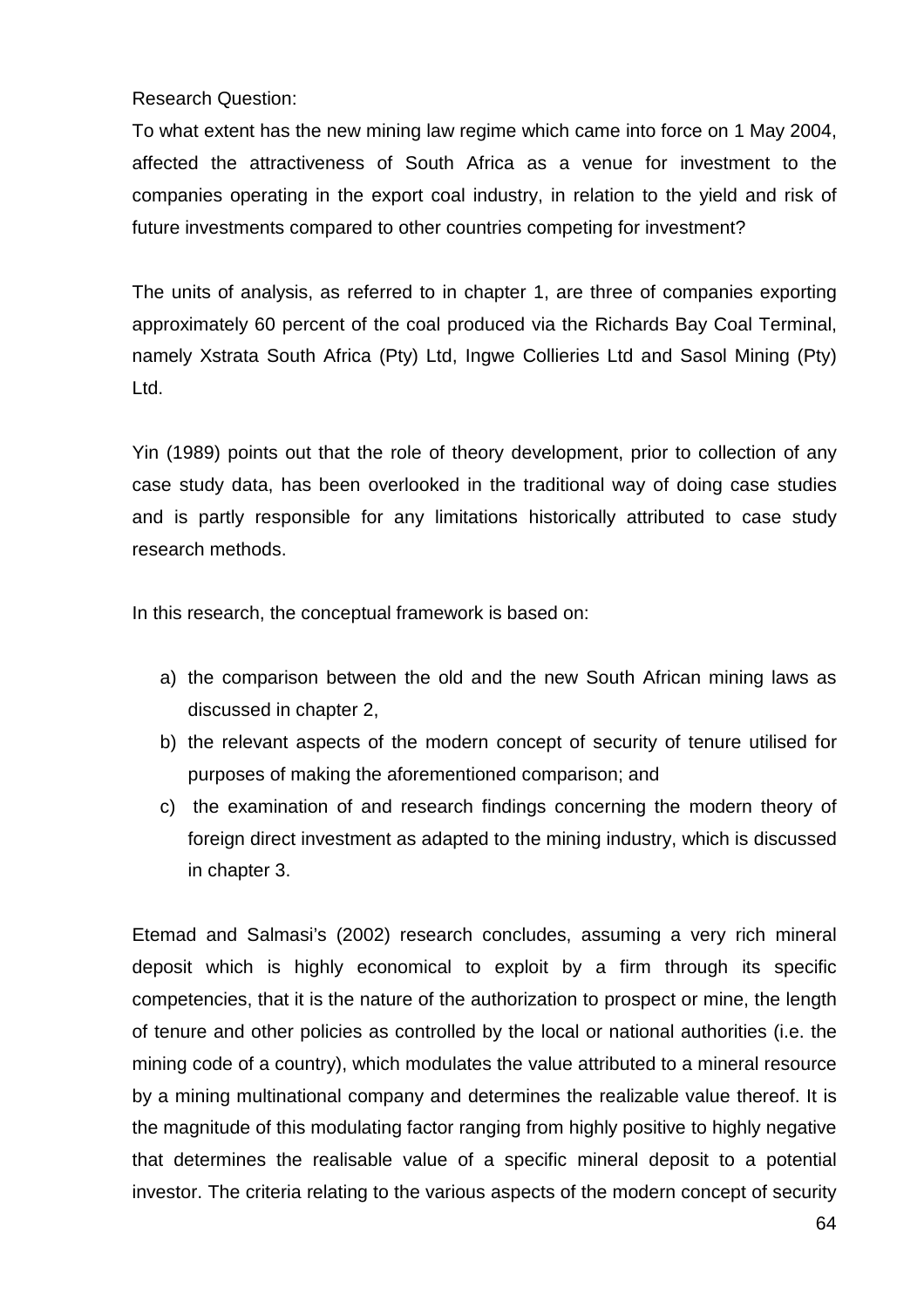of tenure identified and discussed in chapter 3, are important in determining a favourable and internationally competitive investment environment exists in the South African export coal industry. The extent to which South Africa's new mining code violates these criteria as discussed in chapter 2, negatively modulates the risks and investment yield of local mineral deposits and determines the realisable value thereof as compared with similar deposits in competing countries. This conceptual framework is used as a point of departure in answering the research question.

The above conceptual framework is used as a template with which the results of the case study are compared. The proposed research proposition, developed from the theoretical study that was conducted in chapter 3, which is used as a conceptual framework is shown below.

# Proposed research proposition

The new mining law regime which came into force on 1 May 2004, has negatively affected the attractiveness of South Africa as a venue for investment for the companies currently operating in the South African export coal industry, in relation to the yield and risk pertaining to future investments as compared to other countries competing for investment.

The case study research method's unique strength is in its ability to deal with a full variety of evidence and information (Yin, 1989). The sources of experimental evidence utilised in this study, can be categorised as semi-structured interviews, company documentation, external documentation, media coverage and direct observation.

This research focuses on in depth personal interviews, using a semi-structured questionnaire, which were conducted with appropriate officials of the three companies, namely Xstrata South Africa (Pty) Ltd, Ingwe Collieries Ltd and Sasol Mining (Pty) Ltd.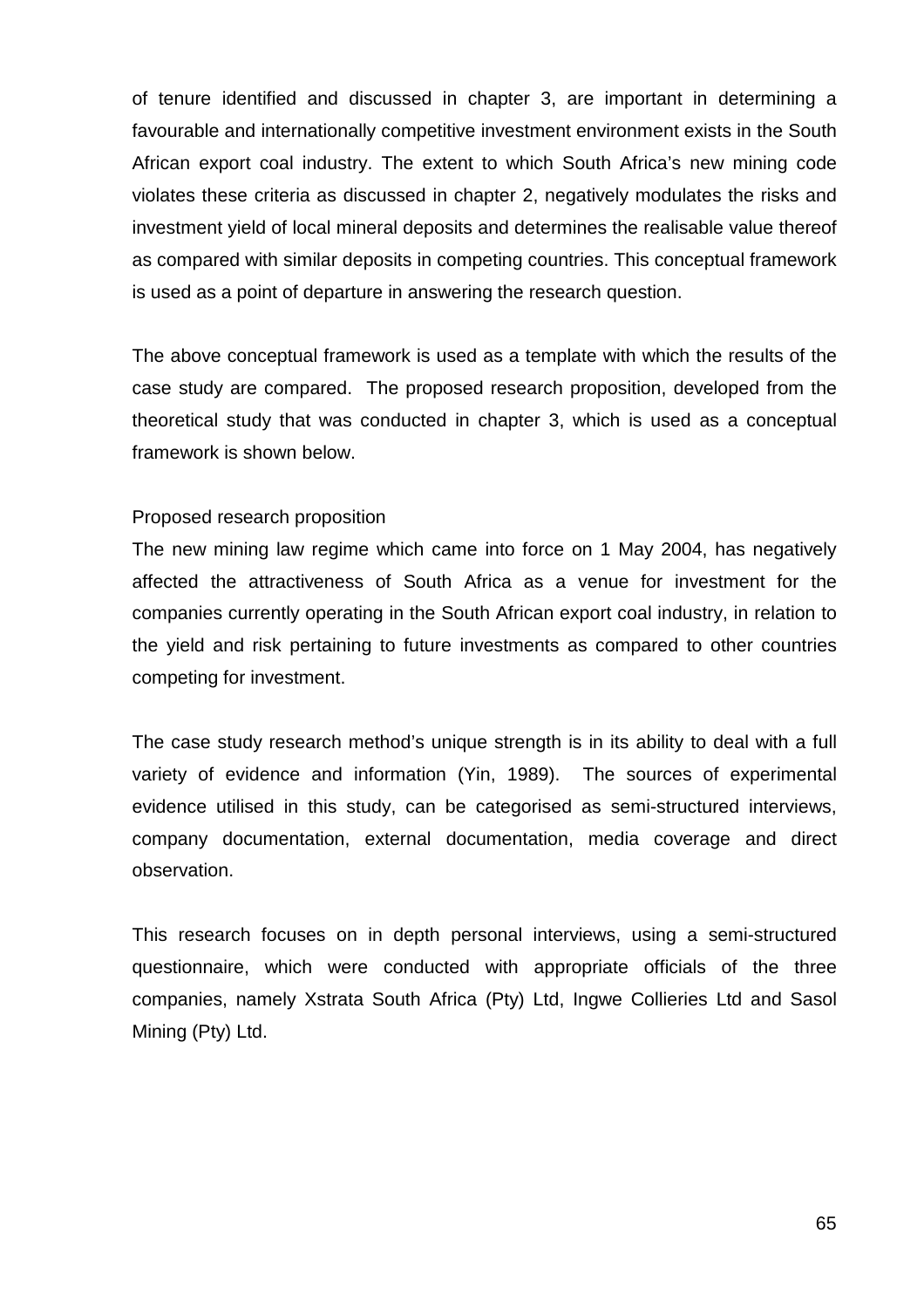The questionnaire which was utilised for purposes of conducting the semi-structured interviews is attached. The design of the questionnaire followed the following steps prior to the research. Firstly the factors relating to the modern concept of security of tenure which has been ranked as one of the most important among the investment decision criteria in a series of international surveys of the investment preferences of mining companies, formed the basis of the questionnaire. These criteria are applied in relation to the relevant provisions of the Mineral and Petroleum Resources Development Act 28 of 2002 in order to formulate the questions relevant to the proposed research proposition. A distinction was drawn between the questions in relation to future investment in respect of existing mining operations, which were acquired under the former mining law regime, and new prospecting and mining operations, to be established in terms of the Mineral and Petroleum Resources Development Act 28 of 2002. The instrument was subsequently discussed with colleagues of the researcher, who are senior mining executives knowledgeable about the research topic.

Interviews with appropriate officials representing the aforementioned companies were difficult to obtain to due the sensitivity of the current relationships between the companies per se who are competitors in the global export coal industry, and between the respective companies and the Department of Minerals and Energy, which is responsible for the implementation of the Mineral and Petroleum Resources Development Act 28 of 2002. A number of officials representing the coal division of Anglo Operations Ltd, which is the holder of the second largest share of the export entitlement in Richards Bay Coal Terminal Company Ltd, were approached by the researcher to participate in the study but the necessary approval from the board of directors could not be obtained. The respondents were previously known to the researcher due to the researcher being an employee of Xstrata South Africa (Pty) Ltd and having had previous business dealings with the respondents from Ingwe Coal Ltd and Sasol Mining (Pty) Ltd. Confidentiality undertakings were provided by the researcher in all instances and the intent of the study throughout is to prevent the release of privileged information.

Although not documented in a formal way, direct observation as a source of evidence should be included resulting from the fact that the researcher has been employed in the Department of Minerals and Energy and in a legal advisory position in the private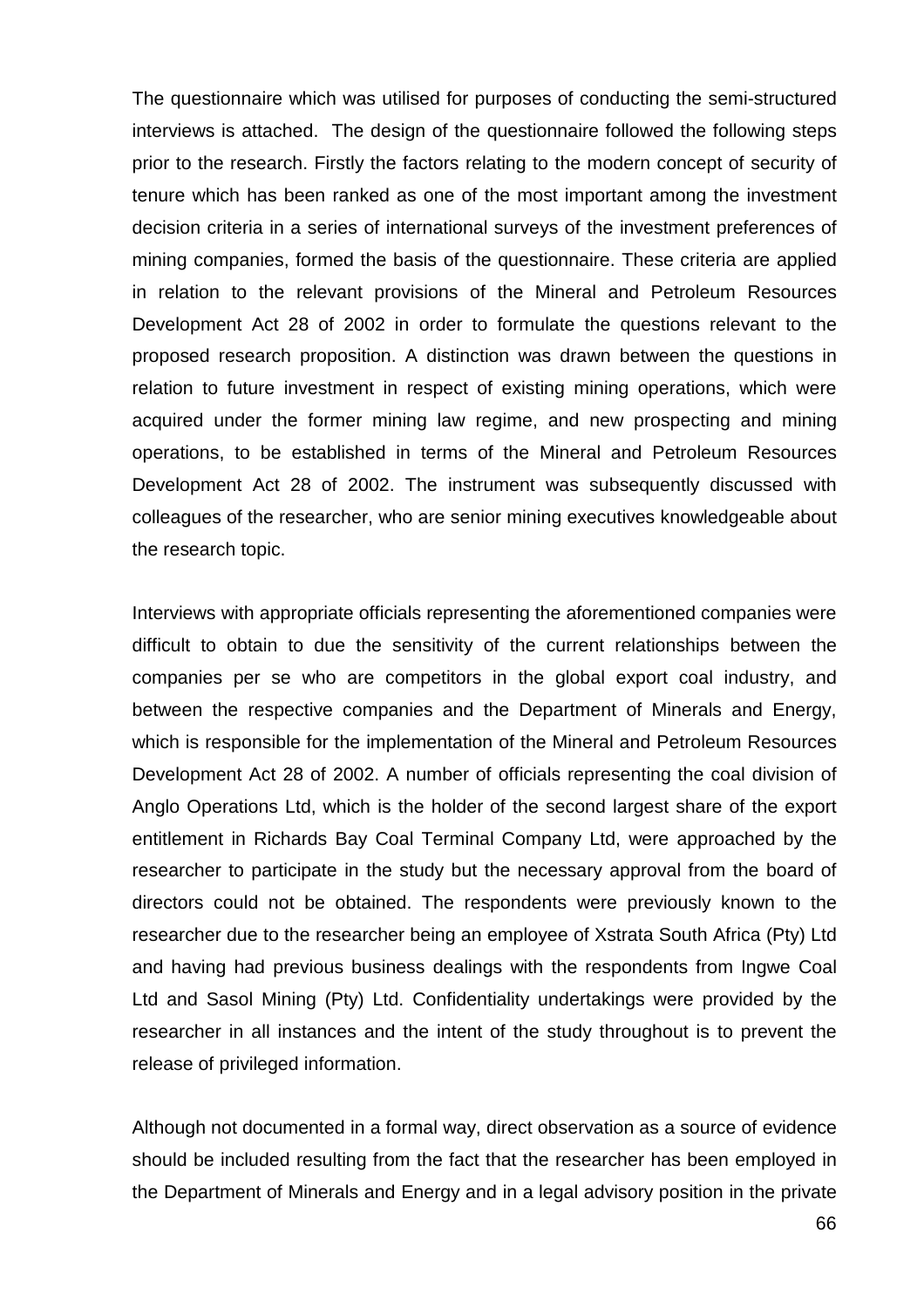sector of the mining industry since January 1992. Special care has, however, been taken by the researcher to remain objective throughout the research project.

Copies of the research questionnaire, inclusive of a covering letter stating the purpose of the research and providing an undertaking to keep sensitive information confidential, were sent to the respondents by e-mail prior to the personal interviews being conducted. All data obtained through the semi-structured interviews, which were all personally conducted by the researcher with the individual respondents, was documented in the separate questionnaires administered to each respondent. Comments by recipients regarding the reasons for their responses to the relevant questions, where applicable, are dealt with in chapter 6, which pertains to the results of the research.

# 4.4 Summary

The objective of this research is to examine the effects and repercussions of the new mining legislations on South Africa's attractiveness for foreign investment with specific reference to the country's export coal industry being a significant earner of foreign exchange.

The research question is to what extent has the new mining law regime which came into force on 1 May 2004, affected the attractiveness of South Africa as a venue for investment to the companies operating in the export coal industry, in relation to the yield and risk of future investments compared to other countries competing for investment?

In order to determine and evaluate this question a multiple case study of methodology was deemed to be most appropriate. The units of analysis are three of the companies mining and producing approximately 60% of the coal exported via the Richards Bay Coal Terminal namely Xstrata South Africa (Pty) Ltd, Ingwe Collieries Ltd and Sasol Mining (Pty) Ltd. The conceptual framework is based on the comparison between the old and new mining laws as discussed in chapter two, the relevant aspects of the modern aspects of security of tenure and the research of findings concerning modern theory of foreign direct investments as adapting to the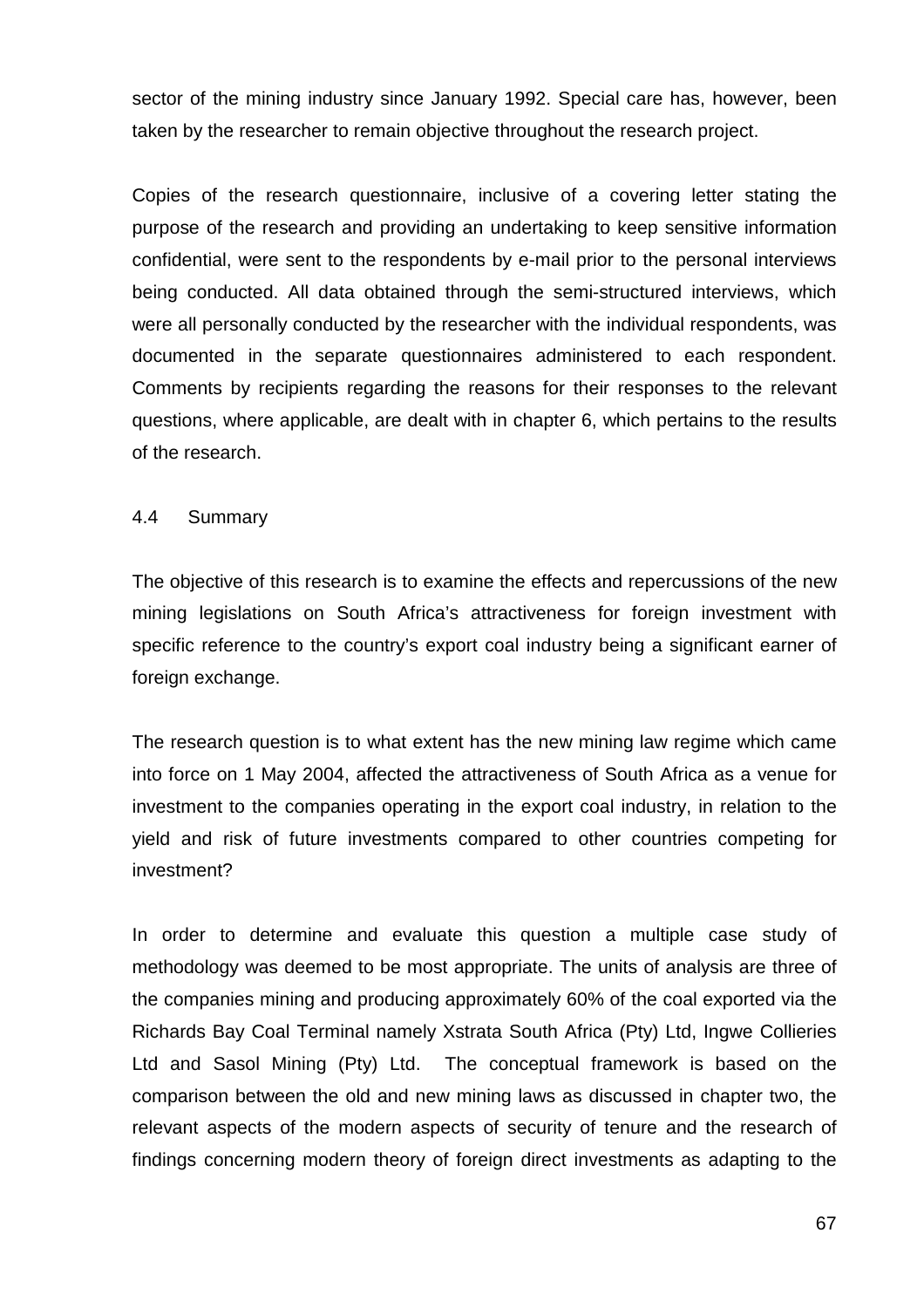mining industry. This conceptual framework is used as a template in which the results of the case study will be compared with the above research proposition.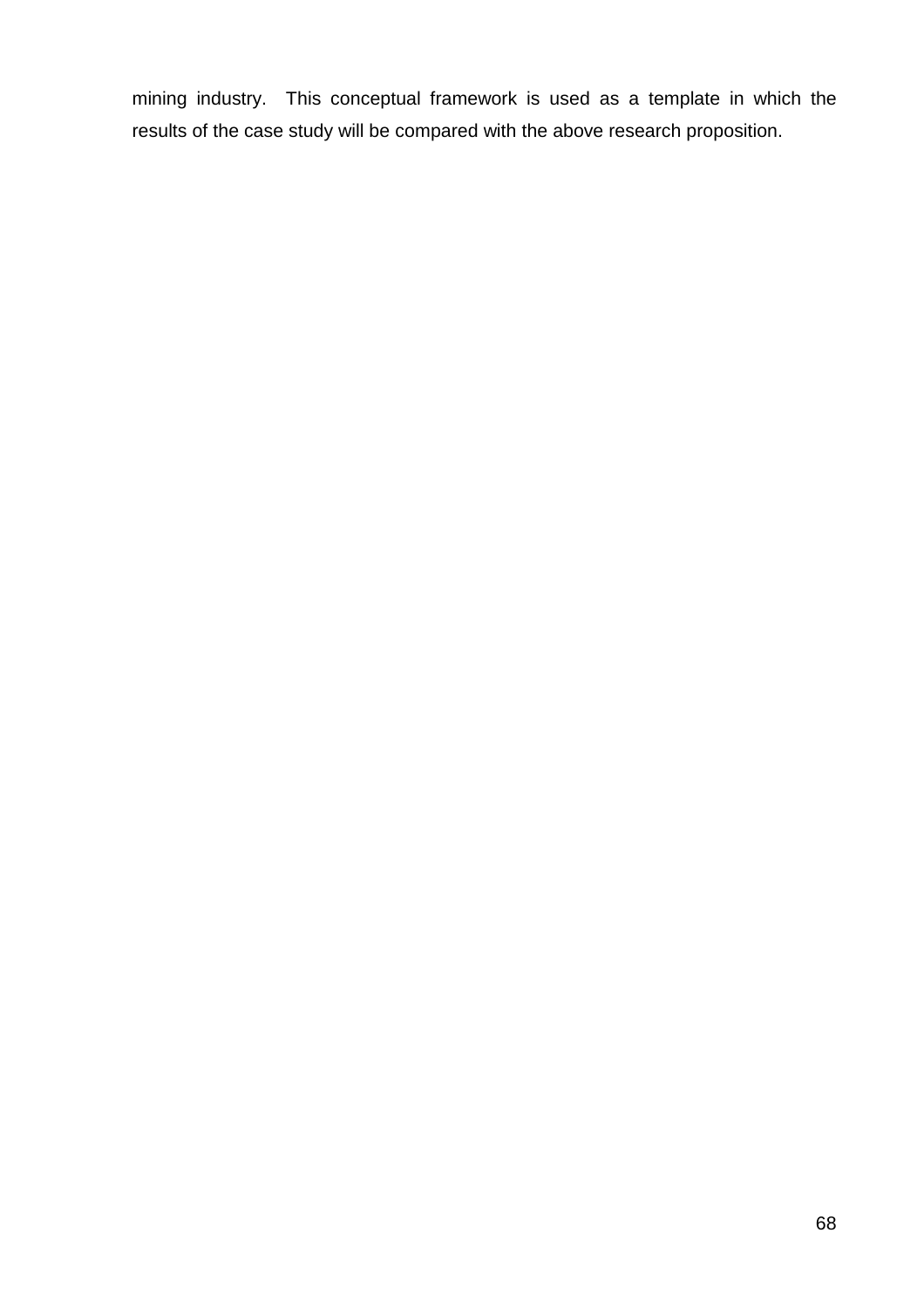# Chapter 5

# Data Analysis

# 5.1 Introduction

As explained in chapter 1, the objective of this research is to examine and evaluate the effects and the repercussions of the new mining legislation introduced on 1 May 2004 on South Africa's attractiveness as a venue for foreign investment with specific reference to the country's coal export industry being a significant earner of foreign exchange.

In order to determine and evaluate this question, a multiple case study methodology as discussed in chapter 4 was deemed to be most appropriate in relation to the following research proposition:

The new mining law regime which came into force on 1 May 2004, has negatively affected the attractiveness of South Africa as a venue for investment for the companies currently operating in the South African export coal industry, in relation to the yield and risk pertaining to future investments as compared to other countries competing for investment.

This chapter is divided into two parts. The first considers the nature of data analysis, with specific emphasis on the relevant analytical techniques. In the second part the research results are discussed.

# 5.2 Data analysis

"Data analysis consists of examining, categorizing, tabulating, or otherwise recombining the evidence, to address the initial proposition of a study" (Yin, 1989:105).

Every case study investigation should start with a general analytic strategy – yielding priorities for what to analyse and why. Within this strategy, three dominant analytical techniques should be used: pattern-matching, explanation-building, and time-series analysis (Yin, 1989).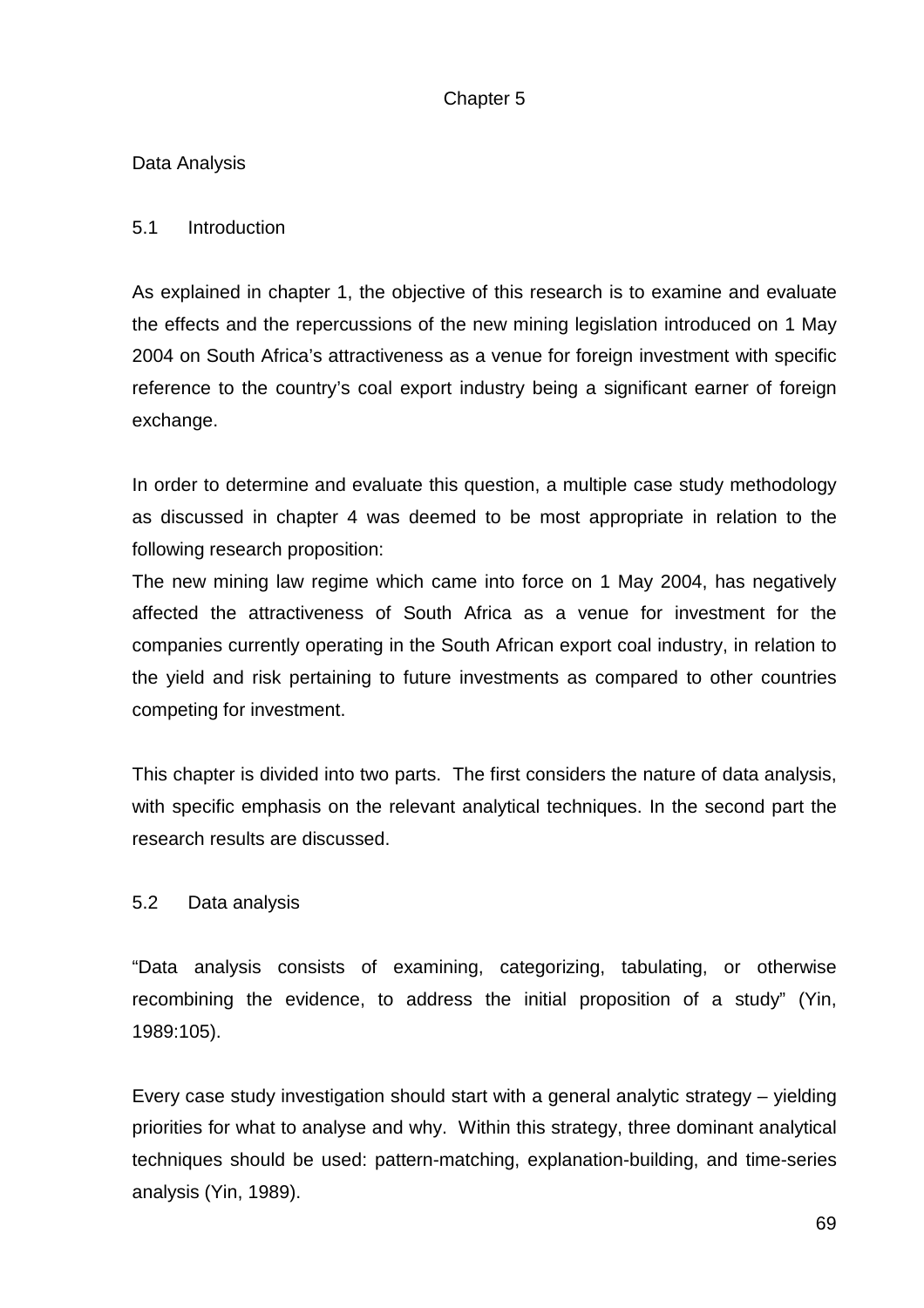According to Yin (1989), the more preferred strategy to follow is that of determining the theoretical propositions that originally led to the case study. The original objectives and design of the case study were presumably based on such propositions, which in turn resulted in a set of research questions, reviews of relevant literature, and new insights. Without such a strategy, the case study analysis will proceed with difficulty.

Internal validity is a concern only for causal or explanatory studies, where the research is trying to determine whether event x led to event y. If it is incorrectly concluded that there is a causal relationship between the two without knowing that some third factor may actually have caused y, the research design would have failed to deal with the threat to internal validity. A second concern over internal validity is the problem of making presumptions or inferences. A case study involves an inference each time an event could not be directly observed. The research will presume that a particular event resulted from some earlier occurrence, based on an interview or some other type of documentary evidence. Pattern-matching, explanation-building, and time-series analysis are three ways in which to address internal validity. The first part of this chapter covers these three specific analytical techniques (Yin, 1989).

Yin (1989) argues that one of the most desirable strategies is the use of a patternmatching logic. This involves comparing an empirically based pattern or proposition with a predicted pattern or patterns. If the experimental pattern corresponds with one of the proposed predictions, the result can help case study to strengthen its internal validity. If the results are as predicted, one can draw solid conclusions from the study, while if the results failed to show the entire pattern as predicted, the initial proposition would have to be questioned.

Explanation-building is a special type of pattern-matching. With explanation-building the goal is to analyse the case study data by building an explanation about the case. Yin (1989) defines it as follows: "to explain a phenomenon is to stipulate a set of causal links about it". In most studies, he continues, the links may be complex and difficult to measure in any precise manner. Explanation-building mostly occurs in narrative form with the better case studies reflecting some theoretical significant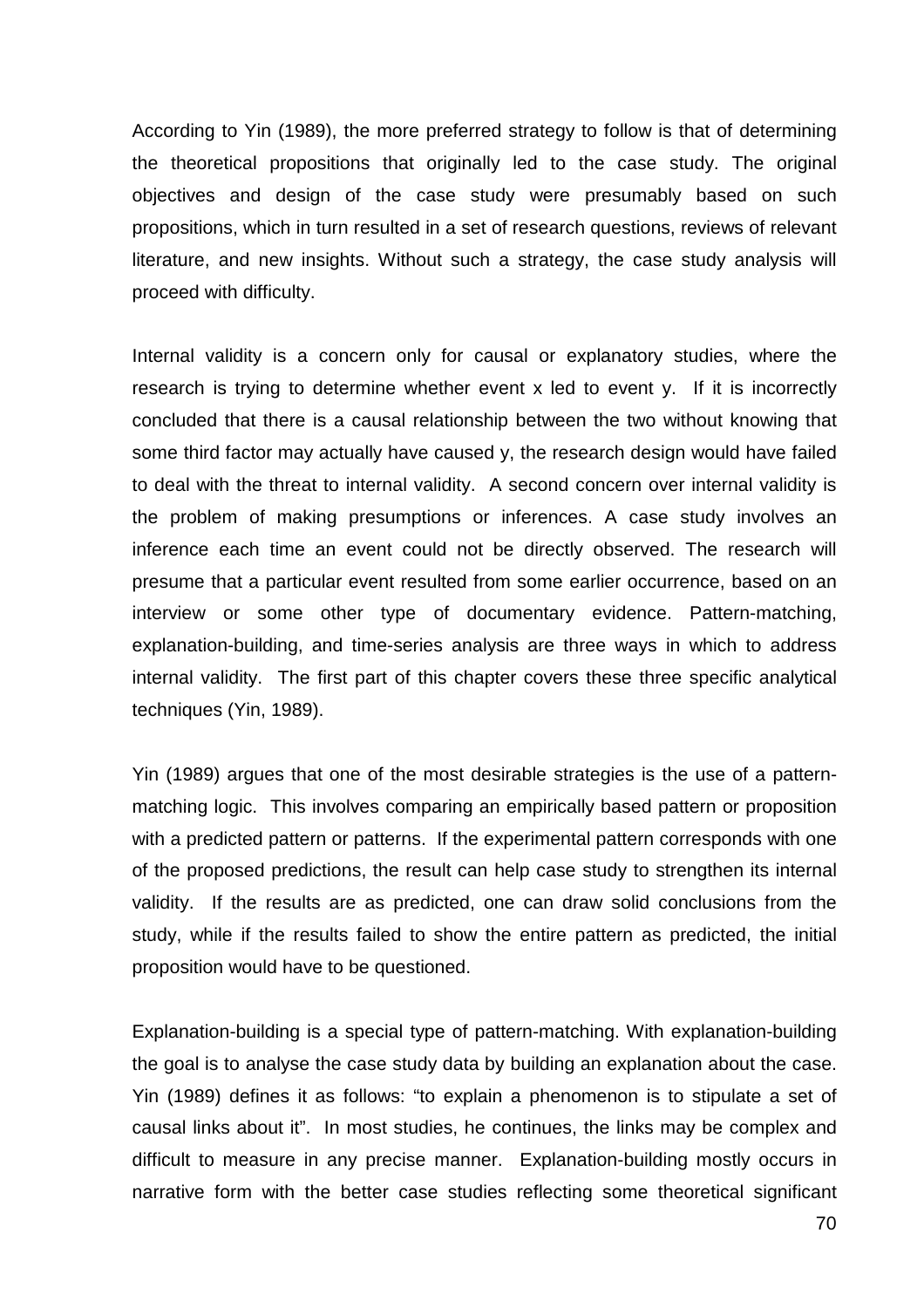propositions resulting from a series of iterations. In a multiple-case study, one goal is to build a general explanation that fits each of the individual cases. Explanationbuilding does, however, have some potential problems. As the iterative process progresses a researcher may, for instance, slowly begin to drift away from the original topic of investigation (Yin, 1989).

Time-series analysis is directly analogous to that conducted in experiments and quasi-experiments. Especially relevant to case studies, this analysis demonstrates that a certain sequence or 'time-series' consisting of a number of conditions is necessary for a proposition to occur. The hypothesis being that if one or more of the conditions are not current, the proposition will not follow (Yin, 1989).

Finally, by strengthening the internal validity of a research design, the causal relationship of events can be distinguished from fictitious relationships.

### 5.3 Research findings

The companies researched are all involved in local active exploration, mine development and the processing of coal for export via their shareholding in the Richards Bay Coal Terminal Company Ltd (BHP Billiton, 2006; Sasol Ltd, 2006; Xstrata, 2006). As discussed in chapter 1 the Richards Bay Coal Terminal Company Ltd is in the process of expanding from a 72 to a 92 million ton per annum capacity in order to accommodate additional export coal production by existing shareholders and other common users. Port capacity is therefore no longer a constraint to future investment opportunities in the South African export coal industry (Richards Bay Coal Terminal Company Ltd, 2006).

Ingwe Collieries Limited and Xstrata South Africa (Pty) Ltd have London based parent companies which have other investments in the export coal industry in Australia, South America and Indonesia (BHP Billiton, 2006; Xstrata, 2006).

Two of the respondents interviewed are executive directors of their companies, both with international mining experience in establishing and managing the mining operations of multinational mining enterprises relating to coal, gold and iron ore in Australia, Indonesia, South Africa, South America, Canada, Papua New Guinea and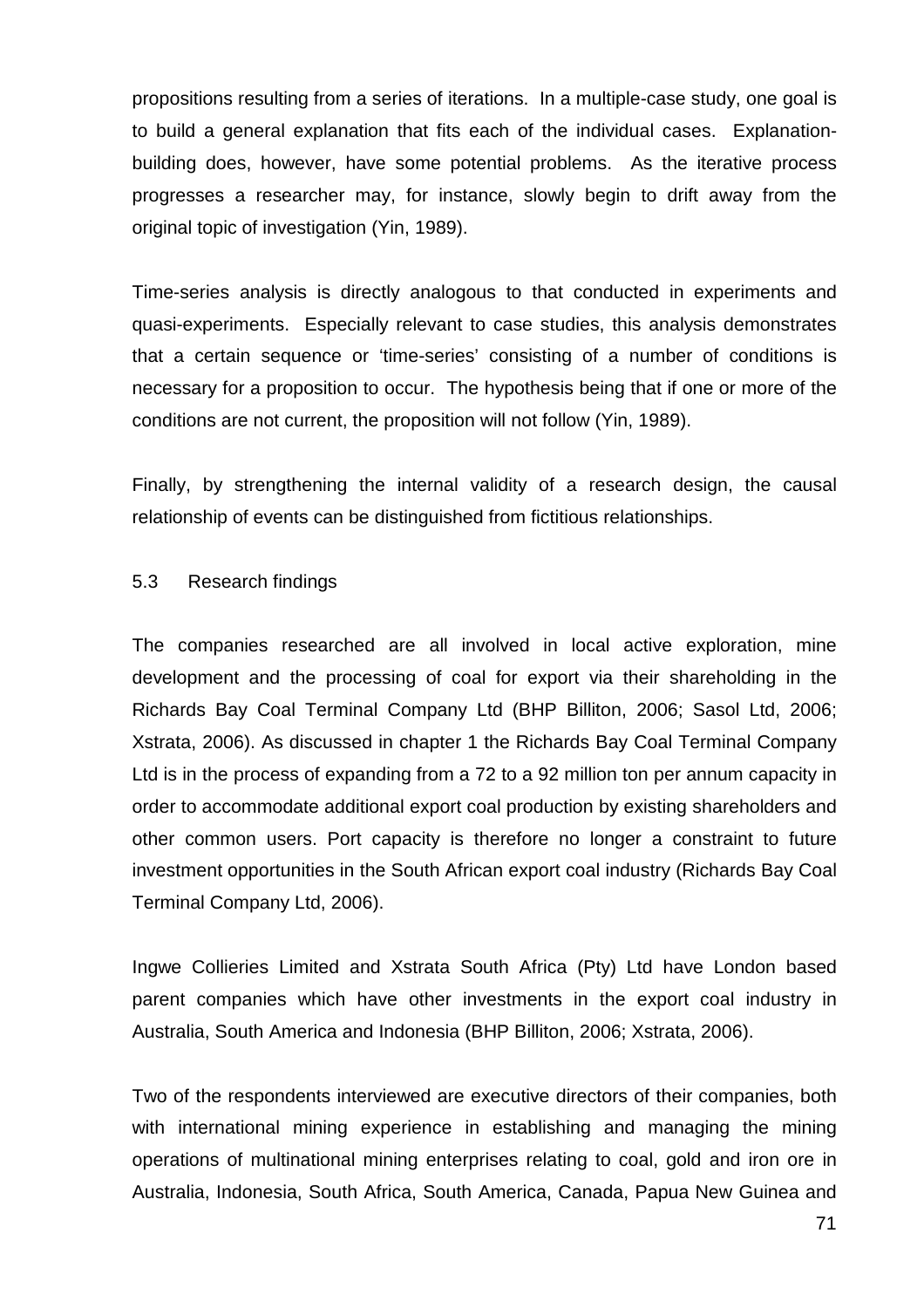the United States of America. A third respondent holds the position of projects director in his company and has international experience in coal prospects and mining projects in South America and Africa. The remaining two respondents are senior executive managers in the legal, prospecting and mining rights departments of their respective companies with experience in the acquisition of prospecting and mining rights in South Africa and other African countries. The average work experience of the respondents in the mining industry is approximately 20 years. This aspect adds to the reliability of this research.

The first question in the research questionnaire was:

How does your company perceive the change from a system of private ownership of mineral rights to one of State sovereignty and custodianship of mineral rights as impacting on future investment decisions?

With regard to existing mining operations which were acquired under the former mineral law regime, three of the respondents replied that the investment decisions of their companies are negatively affected. Reasons given include projects for the expansion of existing mining operations being put on hold due to the uncertainties pertaining to conversion to new order mining rights. Two of the respondents replied that the change has no impact on investment decisions of their companies as the Department of Minerals and Energy has no powers in terms of the Mineral and Petroleum Resources Development Act to refuse an application for conversion of old order mining rights to new order rights.

With regard to new operations or so called green fields mining projects to be acquired in terms of the new mining law regime, four of the respondents replied that investment decisions are negatively impacted. Reasons given include uncertainty regarding the interpretation of the requirements the new Act and the Broad Based Socio-Economic Empowerment Charter. One respondent replied that there would be no impact on the investment of his company due to the new act being consistent with the position in other competing countries.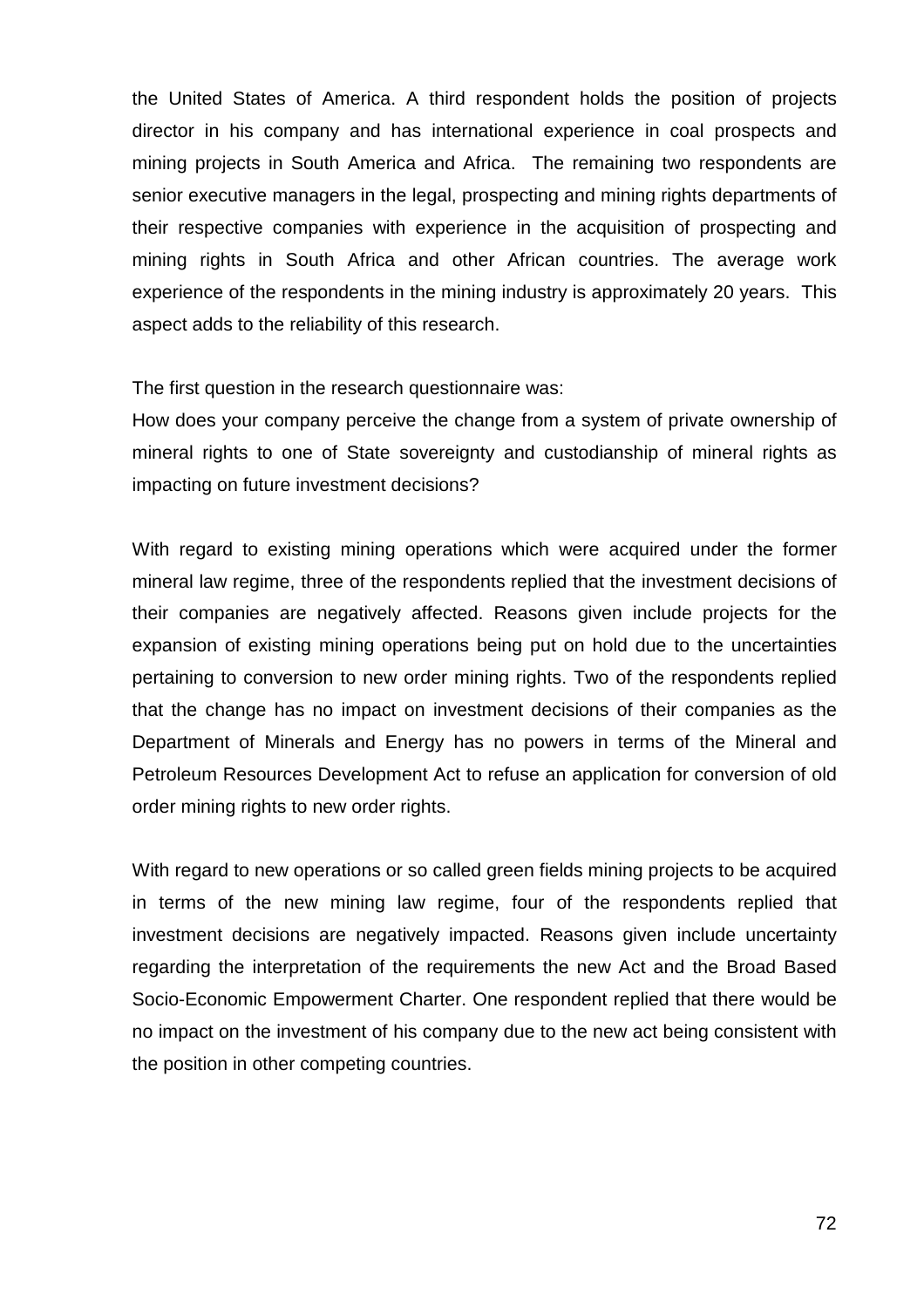The second question in the research questionnaire was:

How has the transferability of rights in terms of the Mineral and Petroleum Resources Development Act (now subject to ministerial consent), impacted on your company's investment decisions with regard to existing and new rights?

With regard to existing mining operations which were acquired under the former mineral law regime, all of the respondents replied that investment decisions are negatively affected. Reasons given include the limitation on the transactional freedom of companies and the inability to transfer interests in such rights to historically disadvantage persons or empowered companies.

With regard to new operations or so called green fields mining projects to be acquired in terms of the new mining law regime, all of the respondents replied that investment decisions are negatively impacted. Reasons given include uncertainty regarding the manner in which the Minister of Minerals and Energy will exercise the discretion with regard to the necessary consent for transfer of prospecting and mining rights.

The third question in the research questionnaire was:

How has the change with regard to the bondability (as security for debt) of prospecting and mining rights impacted on your company's investment decisions with regard to existing and new rights? This relates *inter alia* to the lapsing of rights on liquidation of the holder and ministerial consent required for execution sales in other instances. Reconnaissance permissions and retention permits cannot be mortgaged.

With regard to existing mining operations which were acquired under the former mineral law regime, four of the respondents replied that investment decisions are not impacted. Reasons given are that the companies in question did not need to bond existing rights in order to obtain access to funding. One respondent replied that investment decisions of his company are negatively affected. The reason given is the inability to vendor finance equity sales to historically disadvantaged persons.

With regard to new operations or so called green fields mining projects to be acquired in terms of the new mining law regime, all of the respondents replied that investment decisions are negatively impacted. Reasons given include the inability or extreme difficulty to vendor finance equity sales to historically disadvantaged persons where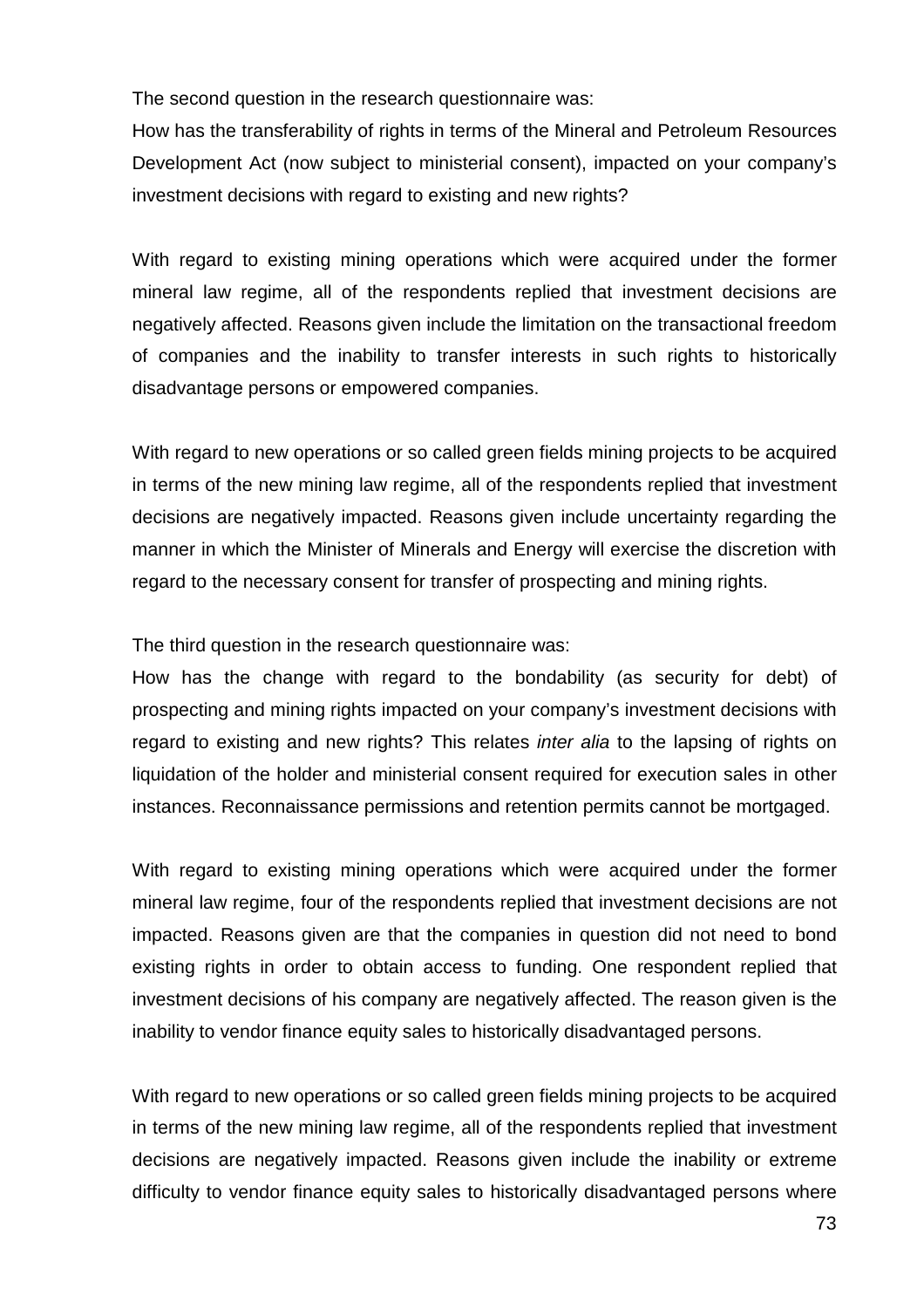the vendor acquires a bond over the historically disadvantage person's share of the prospecting or mining right. Commercial transactions regarding prospecting and mining rights have become very difficult to conclude.

The fourth question in the research questionnaire was:

How have the administrative discretions which apply to the granting, retention, renewal of new prospecting and mining rights and the conversion of old to new order rights impacted on your company's investment decisions with regard to existing and new rights?

With regard to existing mining operations which were acquired under the former mineral law regime all of the respondents replied that investment decisions are negatively impacted. Reasons given include the uncertainty with regard to how the discretions to be applied in relation to the conversion to new order rights by the relevant officials, will be exercised.

With regard to new operations or so called green fields mining projects to be acquired in terms of the new mining law regime, all of the respondents replied that investment decisions are negatively impacted. Reasons given include the uncertainty with regard to how the discretions which are to be applied by the relevant officials, will be exercised. This concurs with a media report that all the companies in the industry are in the process of converting their old order prospecting and mining rights to new order tights in terms of the Mineral and Petroleum Resources Development Act 28 of 2002. This process has resulted in protracted negotiations and in certain instances litigation against the State, as a result of differing interpretations pertaining to the obligations on the respective companies in accordance with the Charter on Broad Based Socio-Economic Empowerment (Creamer, 2006).

The fifth question in the research questionnaire was:

How does your company perceive the rights to retention of rights from a prospecting to a mining phase, the renewal of prospecting or mining rights, the ability to acquire retention permits as well the Minister's powers to cancel or suspend rights and permits, to have impacted on your company's investment decisions with regard to existing and new rights?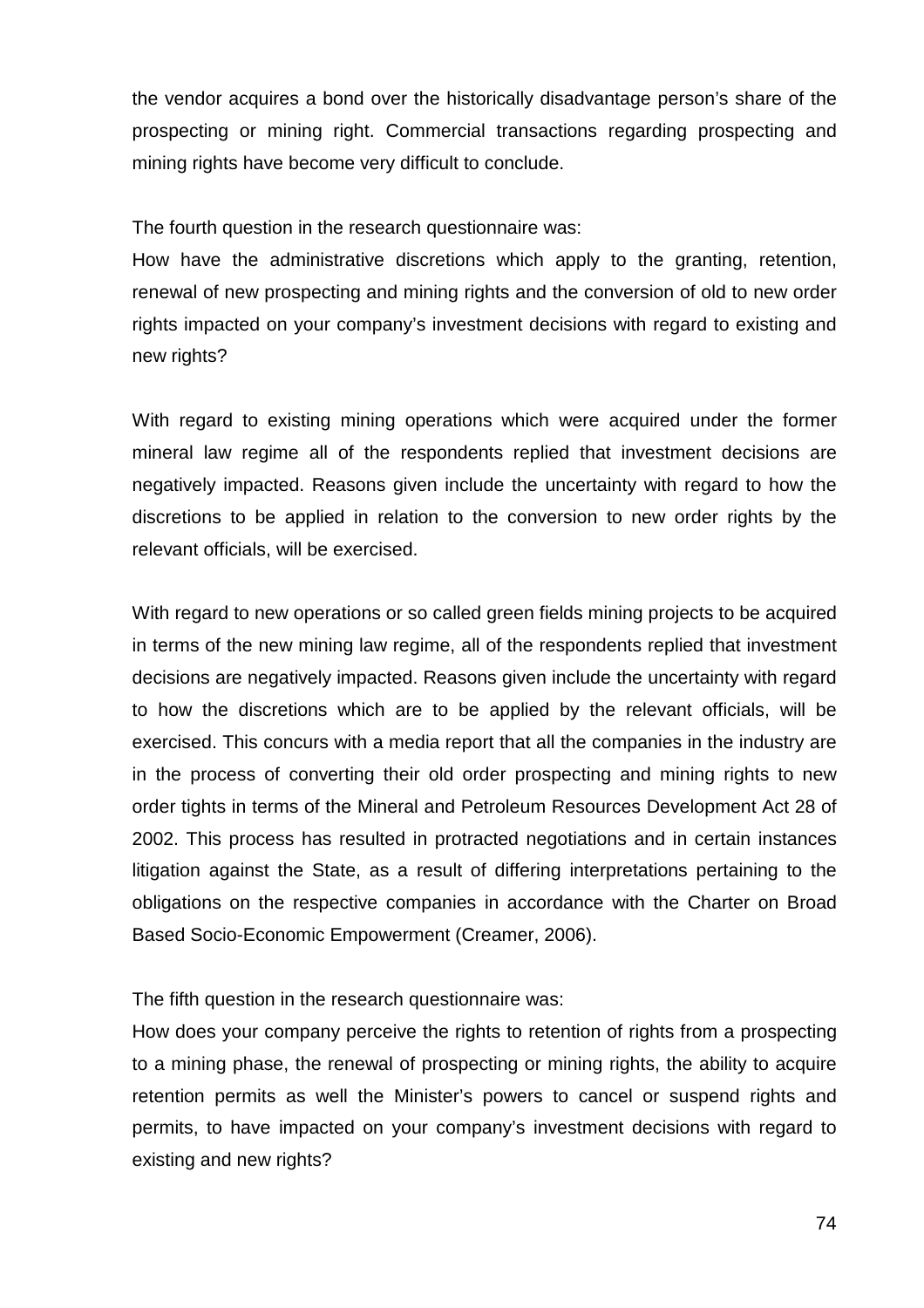With regard to existing mining operations which were acquired under the former mineral law regime, four of the respondents replied that investment decisions are negatively impacted. Reasons given include the uncertainty with regard to the broad based socio-economic empowerment requirements for conversion from old to new order mining rights. This relates to the retention of such old order rights subsequent to the transitional period provided for conversion. One respondent replied that the investment decisions of his company were not impacted. The reason provided was that the Department of Minerals and Energy is not empowered to refuse an application for conversion and that the question in effect only arises post conversion. Assuming the high quality and competency of the judiciary to review incorrect decisions by administrators, the relevant provisions of the new Act will have no impact on the investment decisions of his company.

With regard to new operations or so called green fields mining projects to be acquired in terms of the new mining law regime, four of the respondents replied that investment decisions are negatively impacted. Reasons given include the uncertainty with regard to the interpretation of the new Act and Broad Based Socio-Economic Development Charter relating to the empowerment of historically disadvantaged persons and social development obligations. One respondent replied that the investment decisions of his company were not impacted. The reason provided was that assuming the high quality and competency of the judiciary to review incorrect decisions by administrators, the relevant provisions of the new Act will have no impact on the investment decisions of this company.

The sixth question in the research questionnaire was:

How does your company perceive the aspects related to the increased legal obligations and costs pertaining to environment management, land use and dealing with aboriginal claims to have impacted on your company's investment decisions?

With regard to existing mining operations which were acquired under the former mineral law regime, four of the respondents replied that investment decisions are not impacted. Reasons given are that the increased legal obligations and costs are in alignment with those in other countries. One respondent replied that the investment decisions of his company were negatively impacted. The reason provided was the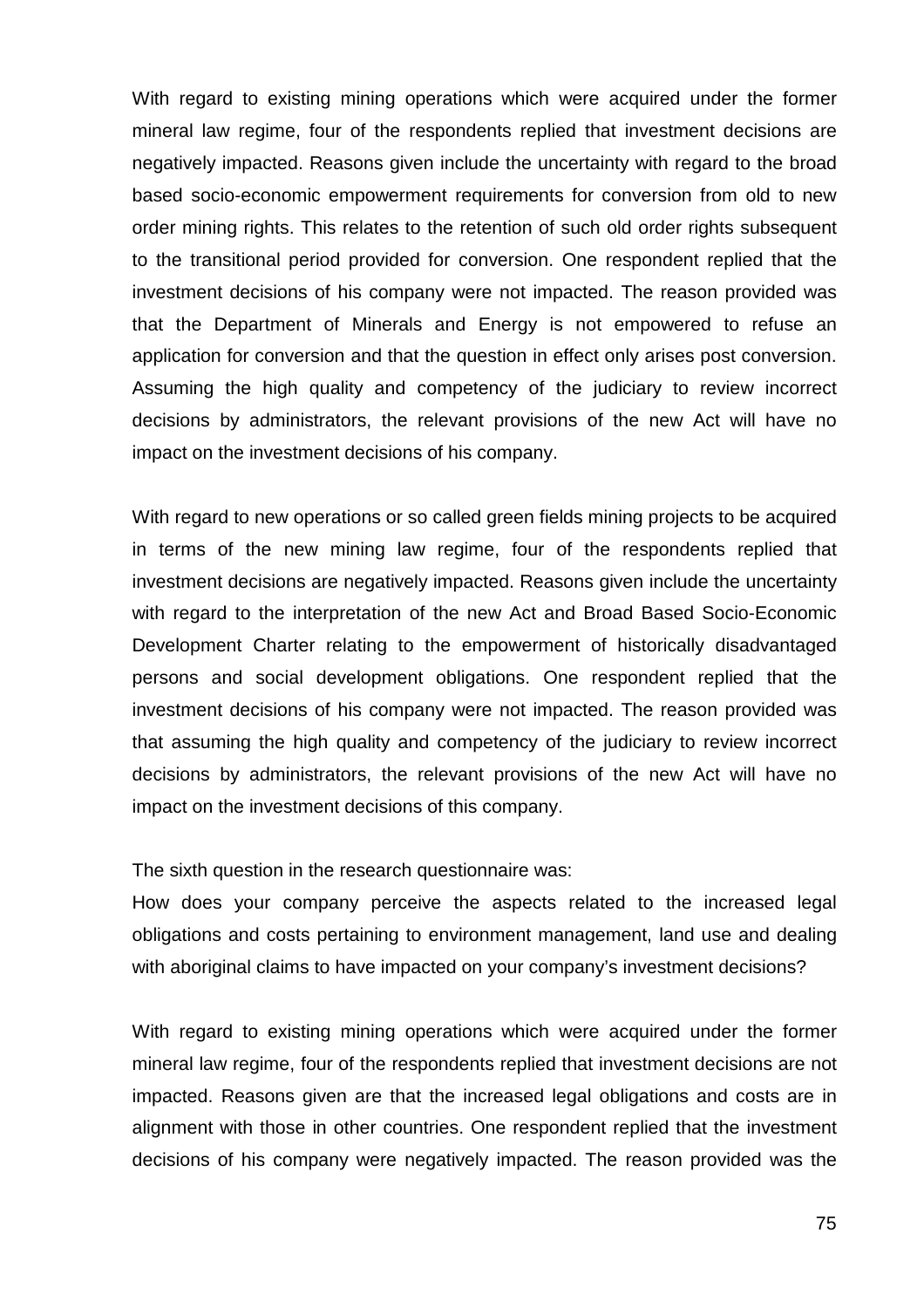increased legal compliance costs and uncertainty with regard to mine closure and water treatment costs

With regard to new operations or so called green fields mining projects to be acquired in terms of the new mining law regime, four of the respondents replied that investment decisions are not impacted. Reasons given are that the increased legal obligations and costs being in alignment with those in other countries. One respondent replied that the investment decisions of his company were negatively impacted. The reason provided was the increased legal compliance costs and uncertainty with regard to mine closure and water treatment costs

The seventh question in the research questionnaire was:

How does your company perceive the financial aspects (including costs of production, including the costs of public policies as regulatory requirements, royalties, income taxes, tariffs, search and information costs, bargaining and decision costs and policing and enforcement costs) to have impacted on your company's investment decisions with regard to existing and new rights?

With regard to existing mining operations which were acquired under the former mineral law regime, all of the respondents replied that investment decisions are negatively impacted. Reasons given include the increased costs of selling up to 26% of the assets of mining companies for conversion purposes to historically disadvantage South African companies who may be unable to pay market value therefor. All respondents replied that the costs pertaining to investments in South Africa will be significantly higher than under the previous legal regime.

With regard to new operations or so called green fields mining projects to be acquired in terms of the new mining law regime, all of the respondents replied that investment decisions are negatively impacted. Reasons given include the increased costs of selling up to 26% of the assets for conversion to historically disadvantage South African companies who may be unable to pay market value therefor. All respondents replied that the costs pertaining to investments in South Africa will be significantly higher than under the previous legal regime.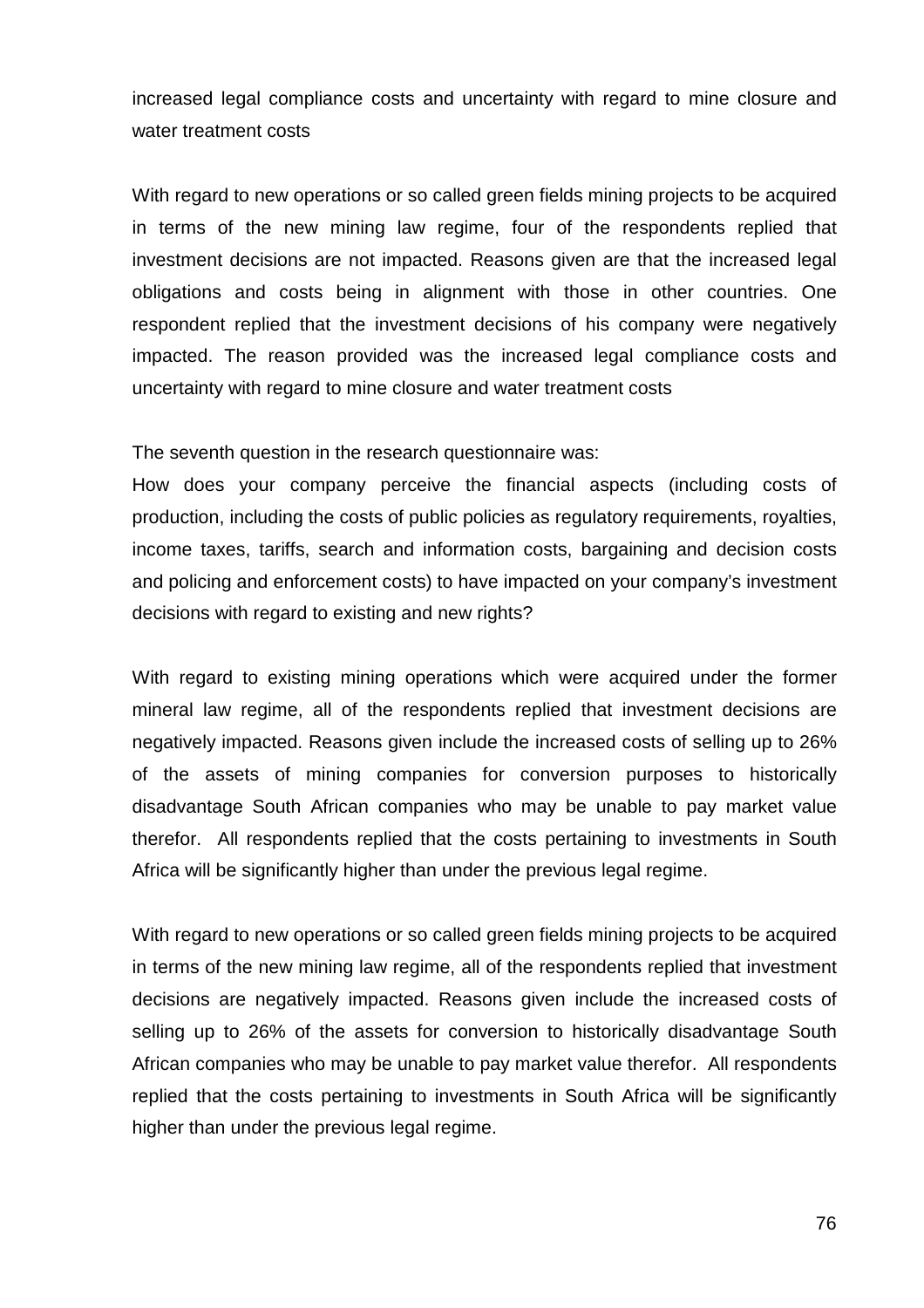The eighth question in the research questionnaire was:

How does your company perceive its ability to retain existing rights and convert the same into new order rights in terms of the transitional provisions of the new Act to have impacted on your company's investment decisions with regard to existing and new rights?

With regard to existing mining operations which were acquired under the former mineral law regime, three of the respondents replied that investment decisions are negatively impacted. Reasons given include uncertainty with regard to the timing of the conversion of old order mining rights and the unpredictable costs of selling 15% to 26% of the company's equity as required for conversion to an historically disadvantage South African company who may be unable to pay market value therefore and the other requirements of the charter. Two of the respondents replied that the investment decisions of their companies would not be impacted. Reasons given include the fact that the authorities do not have the power to refuse an application for conversion of an existing mining right.

With regard to new operations or so called green fields mining projects to be acquired in terms of the new mining law regime, all of the respondents replied that investment decisions are negatively impacted. Reasons given include uncertainty with regard to the unpredictable costs of selling 26% of the company's assets or shares as required for conversion from a prospecting right to a mining right to an historically disadvantage South African company who may be unable to pay market value therefor and the other requirements of the charter. Certainty with regard to outcomes and costs was listed by all respondents as a prerequisite for new investments.

The ninth question in the research questionnaire was:

How does your company perceive the clarity with regard to rights and obligations in terms of the provisions of the new Act have impacted on your company's investment decisions with regard to existing and new rights?

With regard to existing mining operations which were acquired under the former mineral law regime, all of the respondents replied that investment decisions are negatively impacted. Reasons given include the uncertainty with regard to the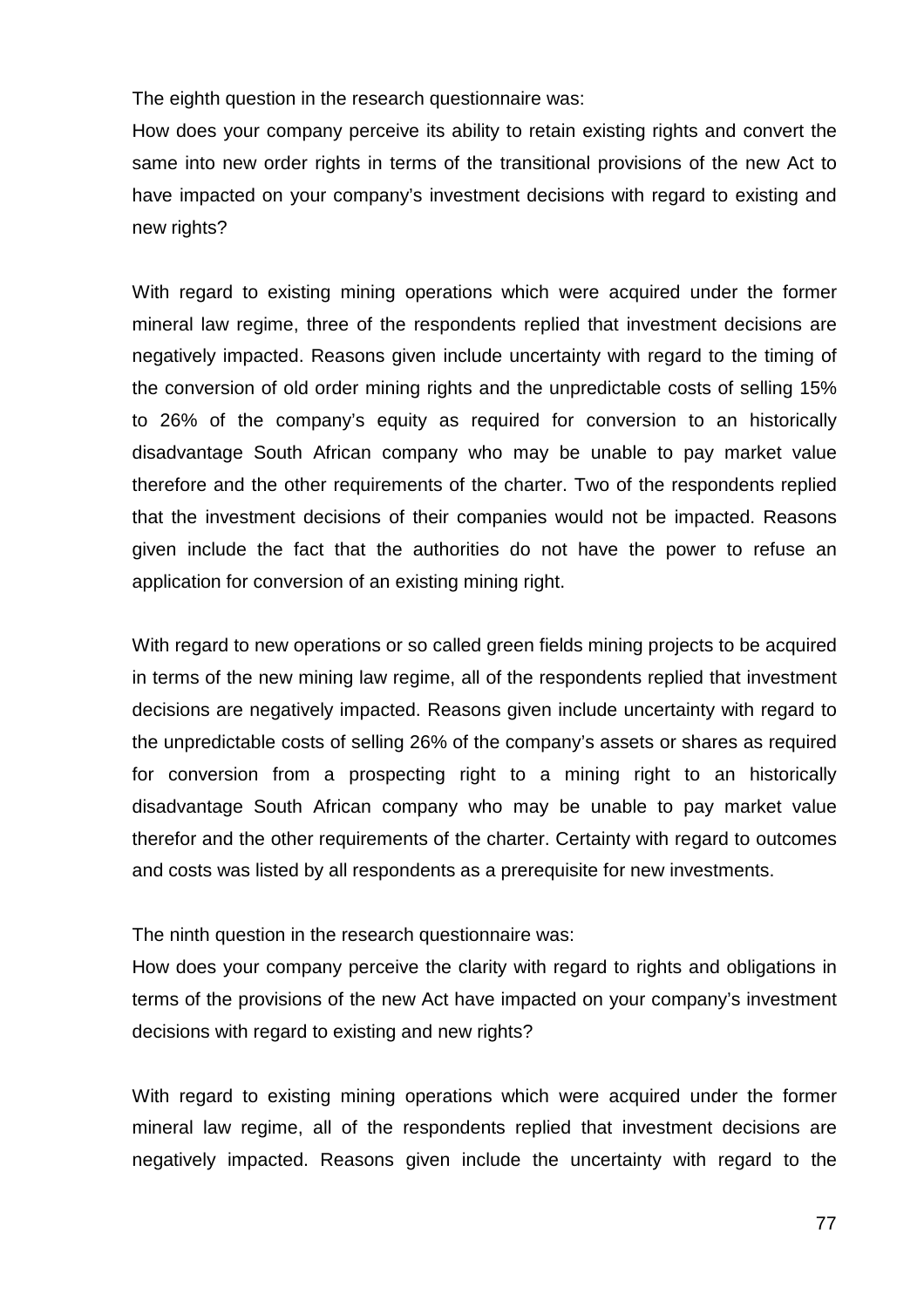different interpretations of the new Act held by the respective companies and senior officials in the Department of Minerals and Energy.

With regard to new operations or so called green fields mining projects to be acquired in terms of the new mining law regime, all of the respondents replied that investment decisions are negatively impacted. Reasons given include the uncertainty with regard to the different interpretations of the new Act held by the respective companies and the senior officials in the Department of Minerals and Energy.

The tenth question in the research questionnaire was:

How does your company perceive the administrative delay with regard to the processing of applications for conversions, prospecting and mining rights in terms of the provisions of the new Act have impacted on your company's investment decisions with regard to existing and new rights?

With regard to existing mining operations which were acquired under the former mineral law regime, all of the respondents replied that investment decisions are negatively impacted. Reasons given include the fact that investment decisions are dependant on certain and predictable outcomes. The uncertainty with regard to the different interpretations of the new Act held by the respective companies and the officials in the Department of Minerals and Energy is severely prejudicing investment decisions.

With regard to new operations or so called green fields mining projects to be acquired in terms of the new mining law regime, all of the respondents replied that investment decisions are negatively impacted. Reasons given include the fact that investment decisions are dependant on certain and predictable outcomes. The uncertainty with regard to the different interpretations of the new Act held by the respective companies and the officials in the Department of Minerals and Energy is prejudicing investment decisions.

One respondent commented to the researcher that according to information at his disposal, the South African minerals industry has lost out to approximately 20%-30% of investment in the global mining industry since the publication of the Mineral and Petroleum Resources Development Act in late 2002. The same percentage of loss of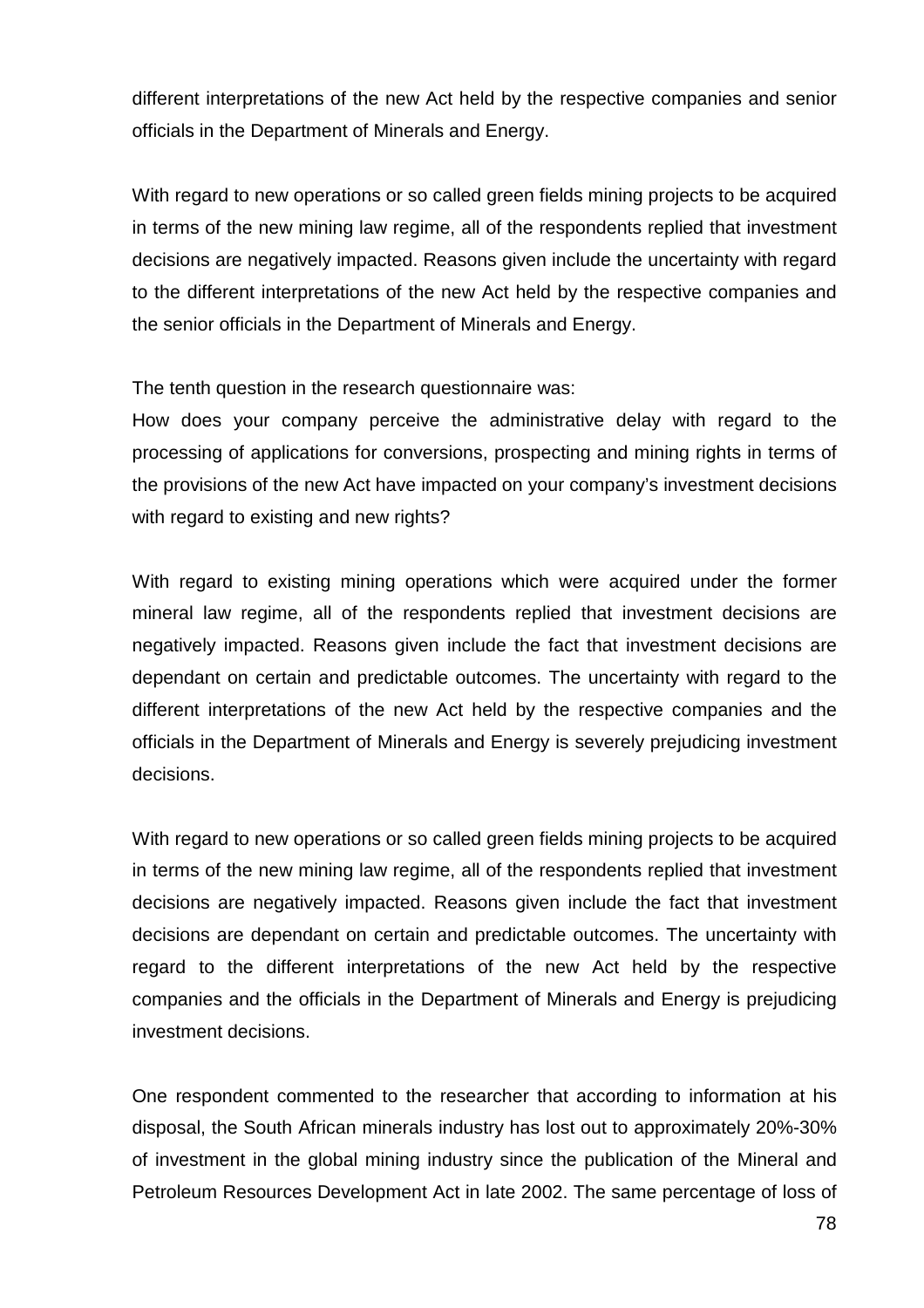investment can be extrapolated to the South African export coal mining industry, according to the respondent. The uncertainty regarding differing interpretations of the provisions of the Mineral and Petroleum Resources Development Act by the company's in the South African export coal industry and senior officials the Department of Minerals and Energy is a major factor in this regard.

### 5.4 Summary

The general replies and comments (with the exception of environmental social and land claims aspects, which are on par with other countries internationally) received from all respondents in relation to the above questions and the impact of the new Act on South Africa's attractiveness has a venue for investment in the export coal sector, indicate that the Mineral and Petroleum Resources Development Act has had a negative impact on the investment decisions of their companies and made South Africa a less attractive as a venue for investment when compared to other opportunities globally. One respondent commented to the researcher that according to information at his disposal, the South African minerals industry has lost out to approximately 20%-30% of investment in the global mining industry since the publication of the Mineral and Petroleum Resources Development Act in late 2002. The same percentage of loss of investment can be extrapolated to the South African export coal mining industry, according to the respondent. The uncertainty regarding differing interpretations of the provisions of the Mineral and Petroleum Resources Development Act by the company's in the South African export coal industry and senior officials the Department of Minerals and Energy is a major factor in this regard.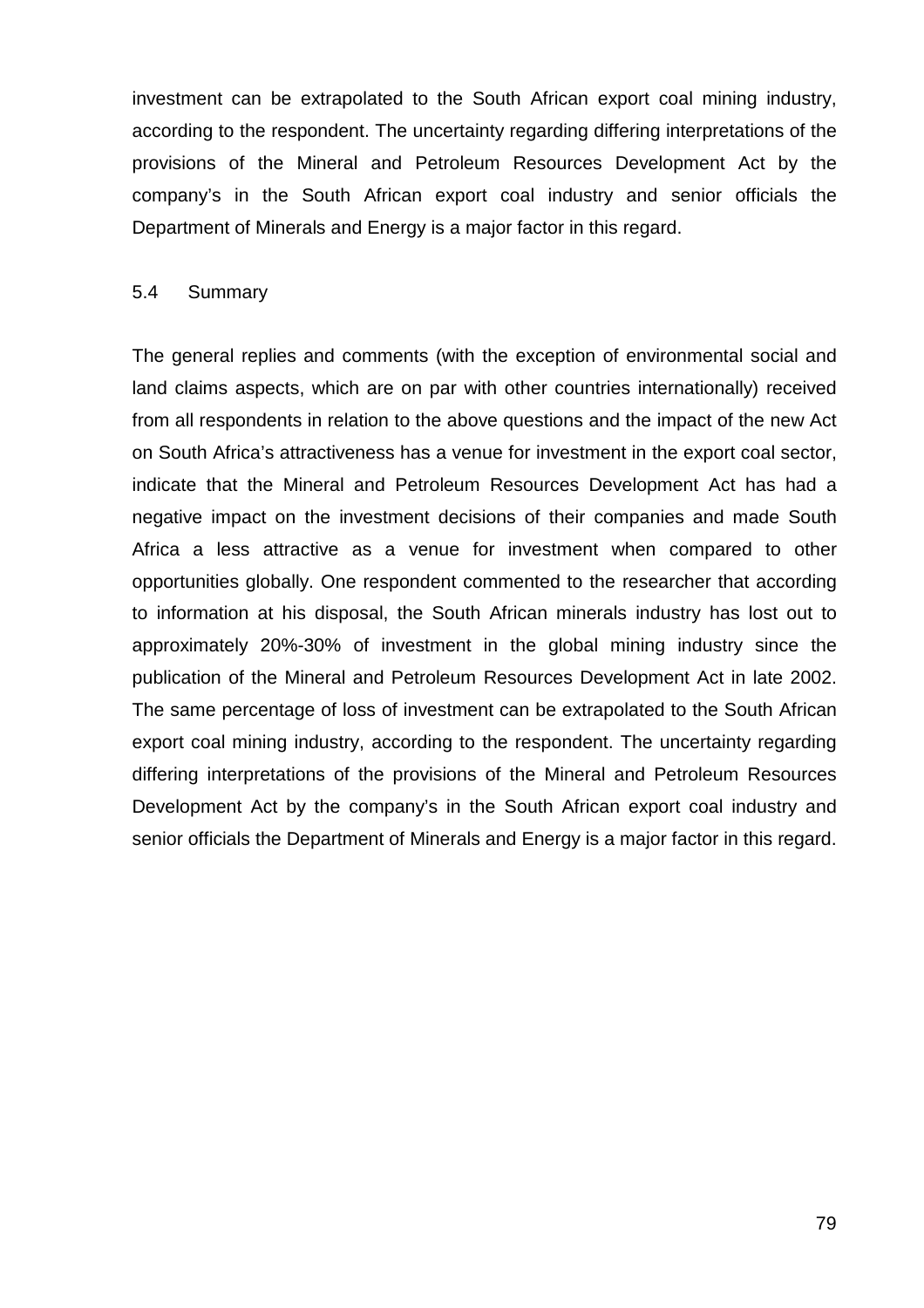# Chapter 6

# Conclusions & Findings

# 6.1 Introduction

The object of this chapter is to draw conclusions and findings in relation to the research objective referred to below.

To examine and evaluate the effects and the repercussions of the new mining legislation introduced on 1 May 2004 on South Africa's attractiveness as a venue for foreign investment with specific reference to the country's coal export industry being a significant earner of foreign exchange.

The first part of this chapter compares the proposed research proposition which was developed from the conceptual framework as discussed in chapter four with the data obtained from the semi-structured interviews as discussed in chapter five. The purpose of this pattern matching will be to establish the degree of internal validity of the study. Conclusions will then be drawn. The second part of this chapter deals with recommendations and some final remarks.

# 6.2 Research findings and conclusions

The following proposed research proposition was developed from the conceptual framework as discussed in chapter four.

The new mining law regime which came into force on 1 May 2004, has negatively affected the attractiveness of South Africa as a venue for investment for the companies currently operating in the South African export coal industry, in relation to the yield and risk pertaining to future investments as compared to other countries competing for investment.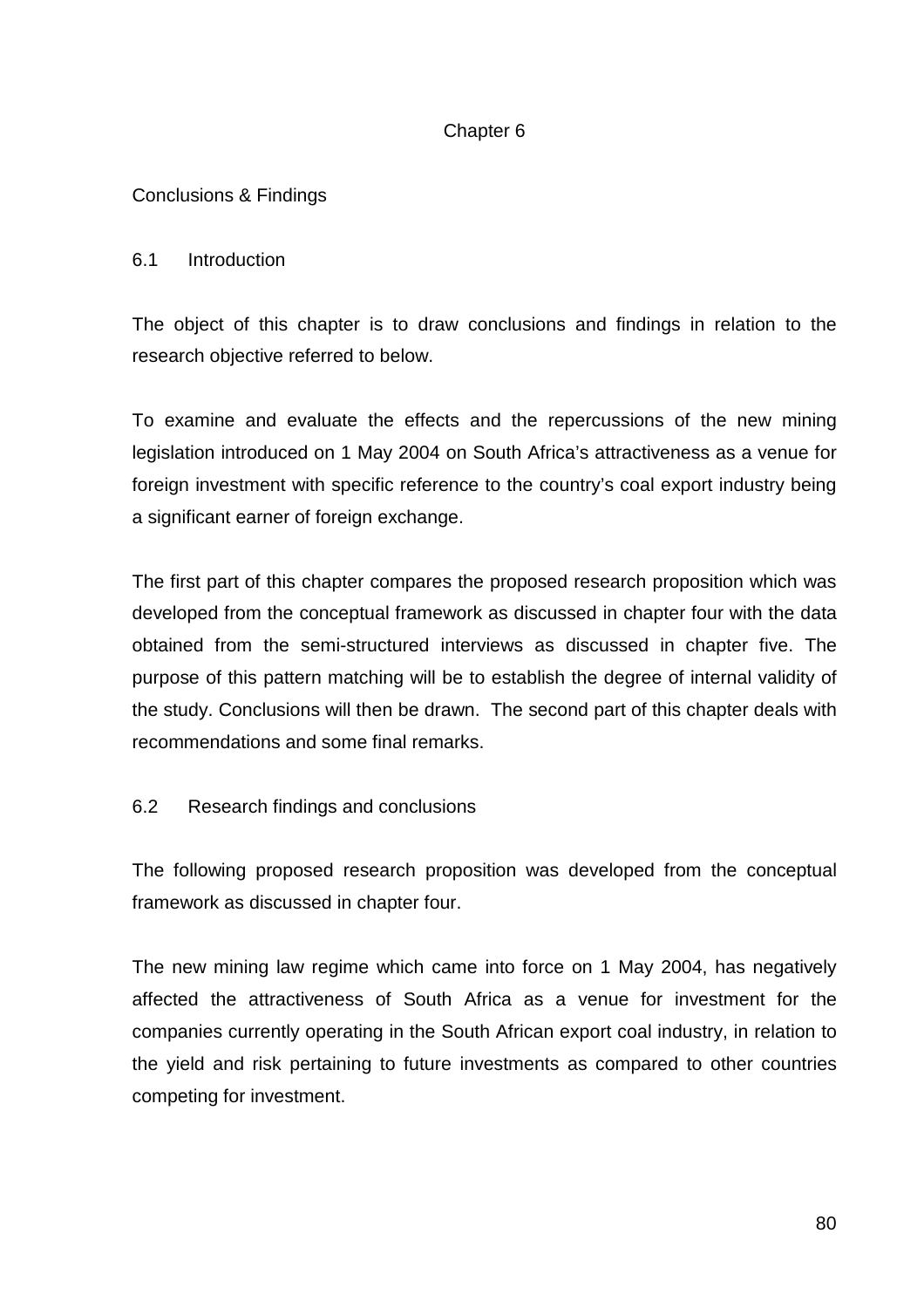An analysis of the data obtained through the semi-structured interviews referred to in chapter five supports the conclusion that the new mining law regime which came into force on 1 May 2004 has negatively affected the attractiveness as a venue for investment for the respondent companies currently operating in the export coal industry in relation to the risk and yield pertaining to future investments as compared to other countries competing for investment. The data obtained from the respondents on the various aspects relating to the modern concept of security of tenure in relation to the relevant provisions of the new Act through the questionnaire and general observations, indicates that the investment decisions of the respondent companies is negatively impacted by the new Act.

One respondent commented to the researcher that according to information at his disposal, the South African minerals industry has lost out to approximately 20%-30% of investment in the global mining industry since the publication of the Mineral and Petroleum Resources Development Act in late 2002. According to the respondent same percentage can be extrapolated to the South African export coal mining industry.

From the above, the conclusion can be drawn that South Africa has become less attractive to investors as a venue for investment in the export coal industry and that the Act has discouraged such investment since coming into operation on 1 May 2004. Indications are that investments by multinational mining companies have been redirected to other countries presenting similar coal resource opportunities.

# 6.3 Recommendations

The findings of the study confirm that the existing body of research, which indicates that the weaker form of security of tenure such as that imposed by Government in terms of the new legislative regime currently applicable to the South African mining industry, has negatively impacted on the investment decisions of multinational mining enterprises and consequently proved to be detrimental to South Africa's competitive position in relation other developing countries in the mining industry.

The findings of the study support the research conducted by Etemad and Salmasi's (2002) concerning the modern theory of foreign direct investment as adapted to the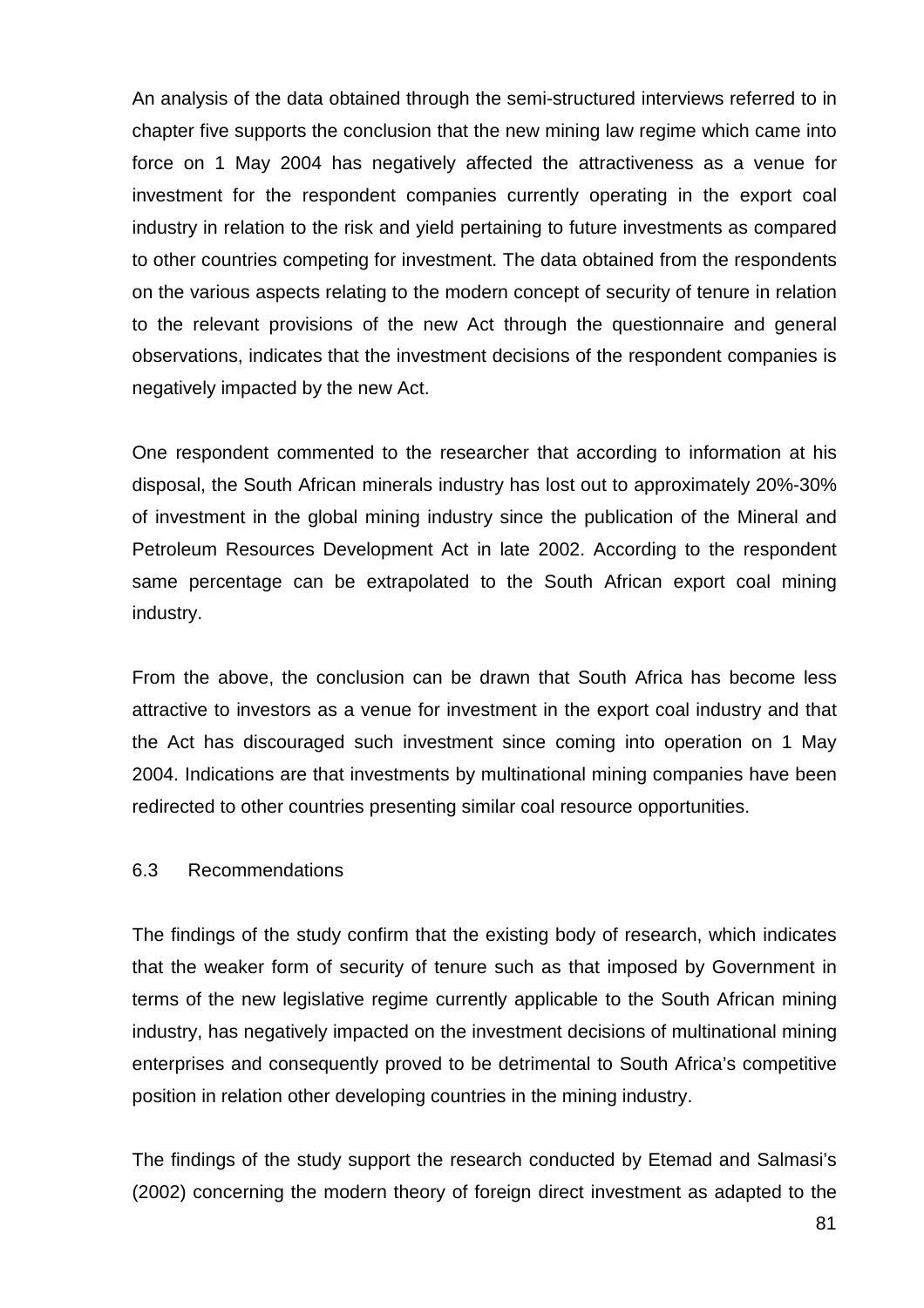mining industry which concludes that it is the or nature of the authorization to prospect or mine as controlled by the local or national authorities (the right to mine, length of tenure and other policies conducive to mineral development i.e. the mining code of a country), which modulates the value attributed by investors to a mineral resource and determines the realizable value thereof to a specific investor. It is the magnitude of this modulation factor ranging from highly positive (e.g., set of incentives increasing the absolute value of the resource such as long term security and continuity of tenure of mineral rights) to highly negative (e.g., high transactional cost, risks, and disincentives reducing the absolute value of the resource) that determines the realisable value of a mineral deposit to a potential investor. It is further submitted that further research be conducted regarding the theory of internalisation and the impact of the requirements regarding the sale of up to 25% of the equity in mining assets thereon.

It is recommended that the necessary legislative amendments to the new mining law regime be effected in order to bring the South African regime into alignment with the various aspects of security of tenure which are regarded by mining multinational companies as the most important criteria in making investment decisions internationally (dealt with in chapter two and three of this study). The divergent interpretations of the relevant provisions of the Mineral and Petroleum Resources Development Act between senior officials within the Department of Minerals and Energy is of particular concern in this regard. This legislative and interpretational alignment is required in order for South Africa as a nation state to retain or enhance its international competitive advantage in the coal mining industry. In South Africa opposing socio-economic and environmental concerns however pull in opposite directions. The imperative of sustainable development requires from government to ensure appropriate land use, care for the environment both during mining and after closure and to ensure that the impact on local communities be limited and that the benefits of mining be shared by local communities and previously disadvantaged persons. The major challenge for a legislature is to achieve a balance between the security of tenure sought multinational companies who are able to invest large amounts of money in the risky business of exploration and mining and the equally compelling governmental imperative to protect the environment and ensure that mineral development enriches the lives of those affected by the activities.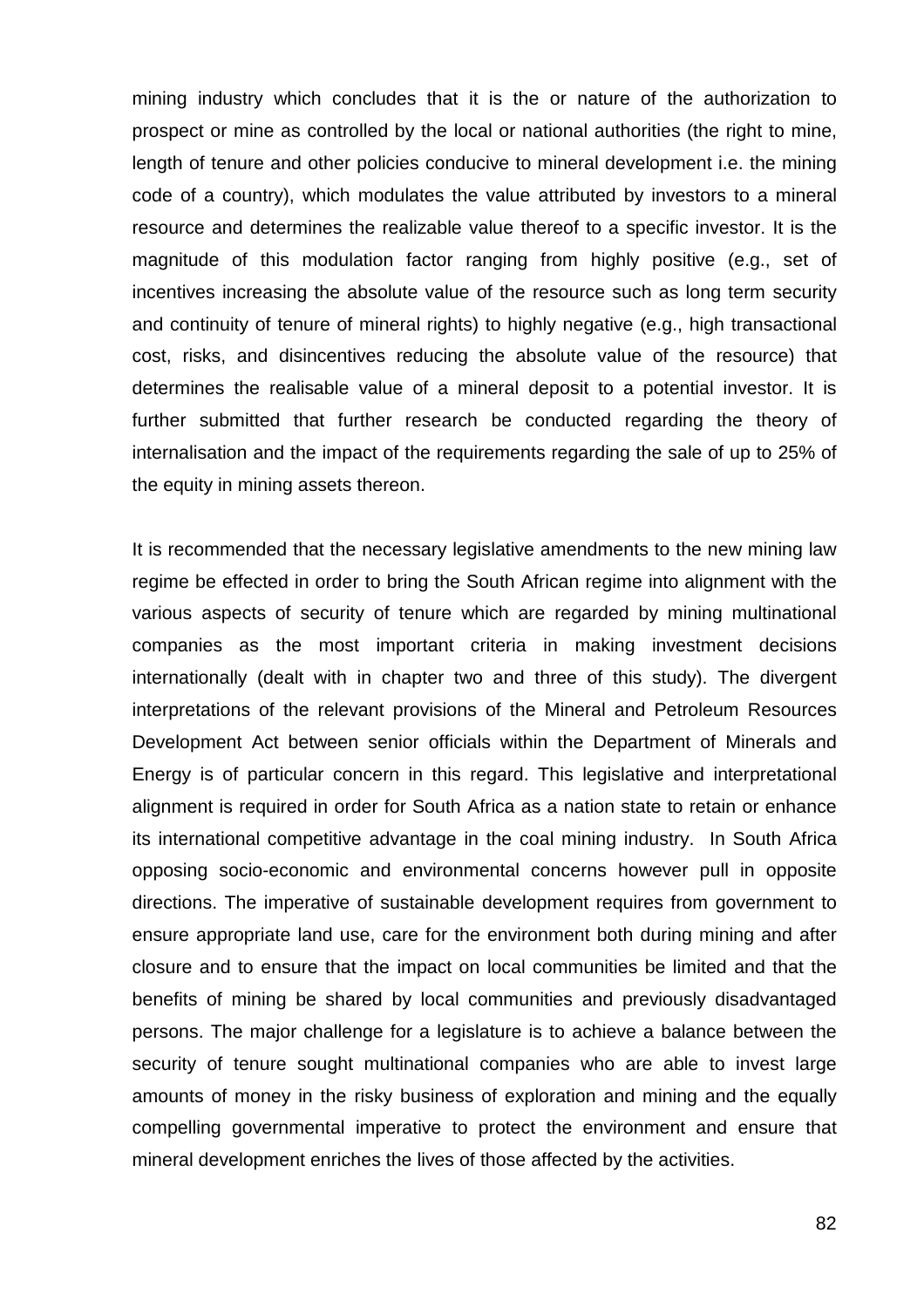# Chapter 7

Article to be submitted for publication in the South African Business Review.

Title of article:

Effects of the New Mining Law Legislative Regime on Investment in the South African Export Coal Industry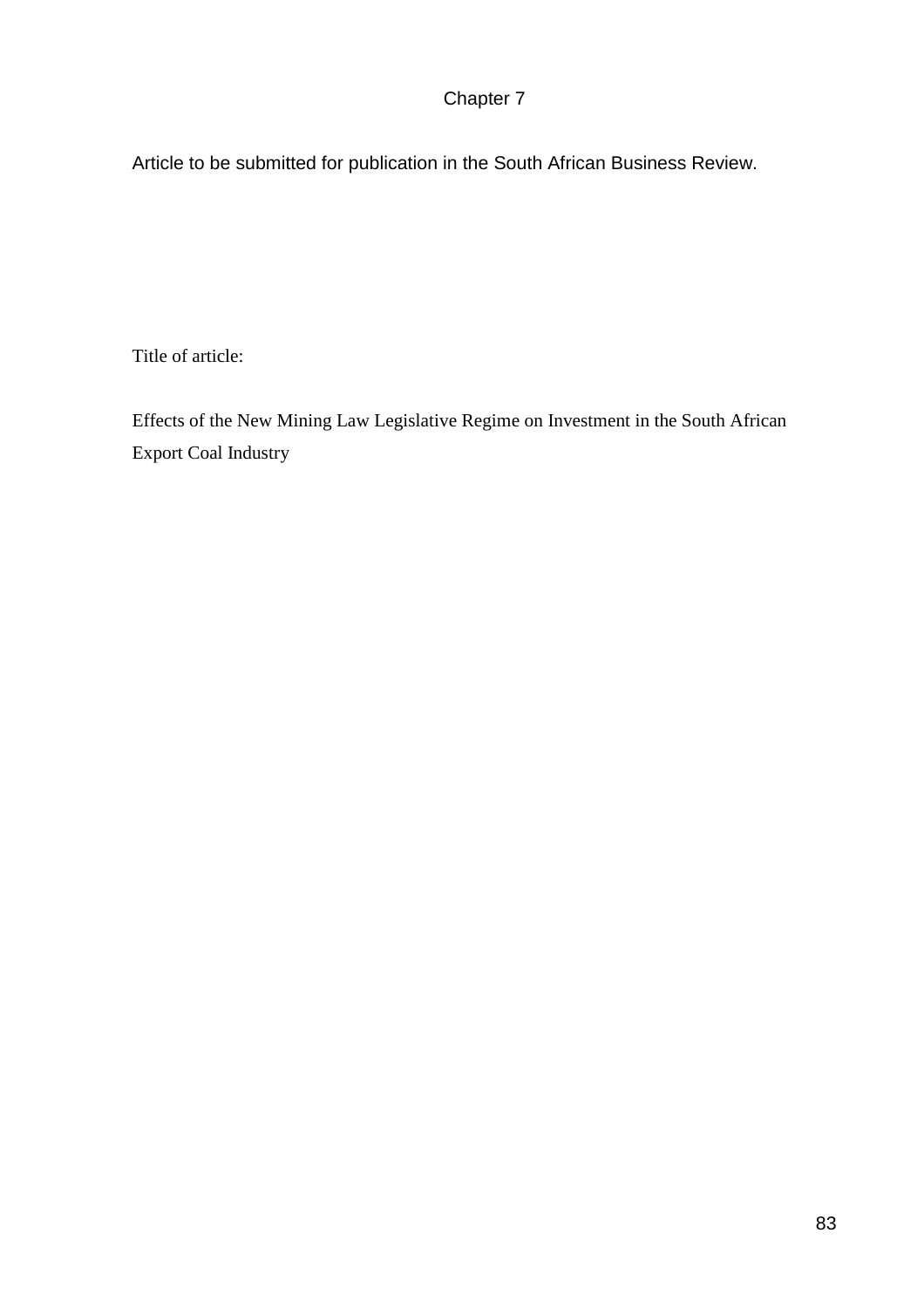Effects of the New Mining Law Legislative Regime on Investment in the South African Export Coal Industry

Shane Laubscher E-mail: slaubscher@xstratacoal.co.za Postal Address: PO Box 712 Wapadrand 0050

Abstract

The object of this research paper is to examine and evaluate the effects and the repercussions of the new mining legislation introduced on 1 May 2004 on South Africa's attractiveness as a venue for foreign investment with specific reference to the country's coal export industry being a significant earner of foreign exchange. The following research proposition which was developed from the conceptual framework is compared with the data obtained from the semistructured interviews: The new mining law regime which came into force on 1 May 2004, has negatively affected the attractiveness of South Africa as a venue for investment for the companies currently operating in the South African export coal industry, in relation to the yield and risk pertaining to future investments as compared to other countries competing for investment. The case study type of research methodology was utilised availing itself of examining all relevant literature as well as obtaining data on the issues envisaged by means of a questionnaire and interviews of people knowledgeable about the industry and its environment. The research was limited to three companies which mine and process sixty percent of the coal exported through the Richards Bay Coal Terminal. An analysis of the data obtained through the semi-structured interviews with the respondents indicates that the new mining law regime which came into force on 1 May 2004 has negatively affected the attractiveness of South Africa as a venue for investment for the respondent companies currently operating in the export coal industry in relation to the risk and yield pertaining to future investments as compared to other countries competing for such investment. Indications are that such investments have been redirected to other countries presenting similar coal resource mining and export opportunities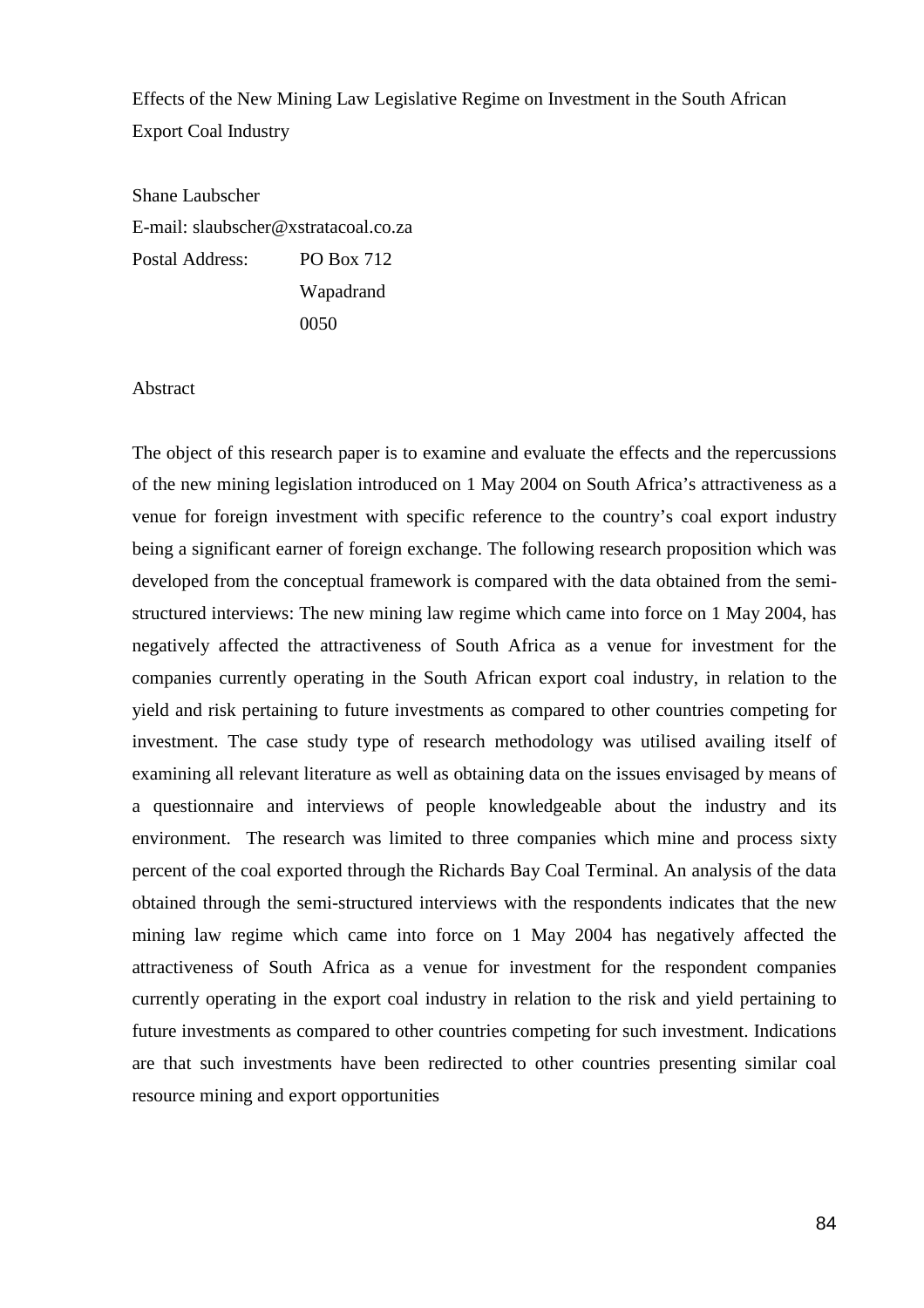### **Introduction**

South Africa has recently undergone a rather dramatic legislative revision of its mining law regime. The change in the legislative regime has brought about a fundamental revision of the concept of security of tenure in respect of rights to mineral resources which impacts on the international competitiveness of the South African mining law regime.

In recent decades, foreign direct investment by mining multinational enterprises has been the dominant source of mineral development projects in many developing countries, inclusive of South Africa (Dale 1996:235). Research has shown that a country's international competitive advantage in the mining industry in attracting foreign direct investment from mining multinational enterprises can be improved or impaired by legislation and government policy. Security and continuity of tenure of rights to mineral resources is a major variable in the risk evaluation by investors as to preferring one country above another (Bastida 2001: 72).

This paper examines and evaluates the effects and the repercussions of the Mineral and Petroleum Resources Development Act 22 0f 2002 which came into operation 1 May 2004 on South Africa's attractiveness as a venue for foreign investment with specific reference to the country's coal export industry being a significant earner of foreign exchange.

### **Objective of the research**

This research paper has as an objective to ascertain whether the diminished security of tenure brought about by the recent changes to South Africa's mining law legislation as embodied in the Mineral and Petroleum Resources Development Act 22 0f 2002 has in fact had a negative impact on the investment risk perceptions of multinational mining enterprises in the export coal industry and consequently detracted from South Africa's potential as a competitor for foreign investment.

The research was restricted to the following objective:

To examine and evaluate the effects and the repercussions of the new mining legislation introduced on 1 May 2004 on South Africa's attractiveness as a venue for foreign investment with specific reference to the country's coal export industry being a significant earner of foreign exchange.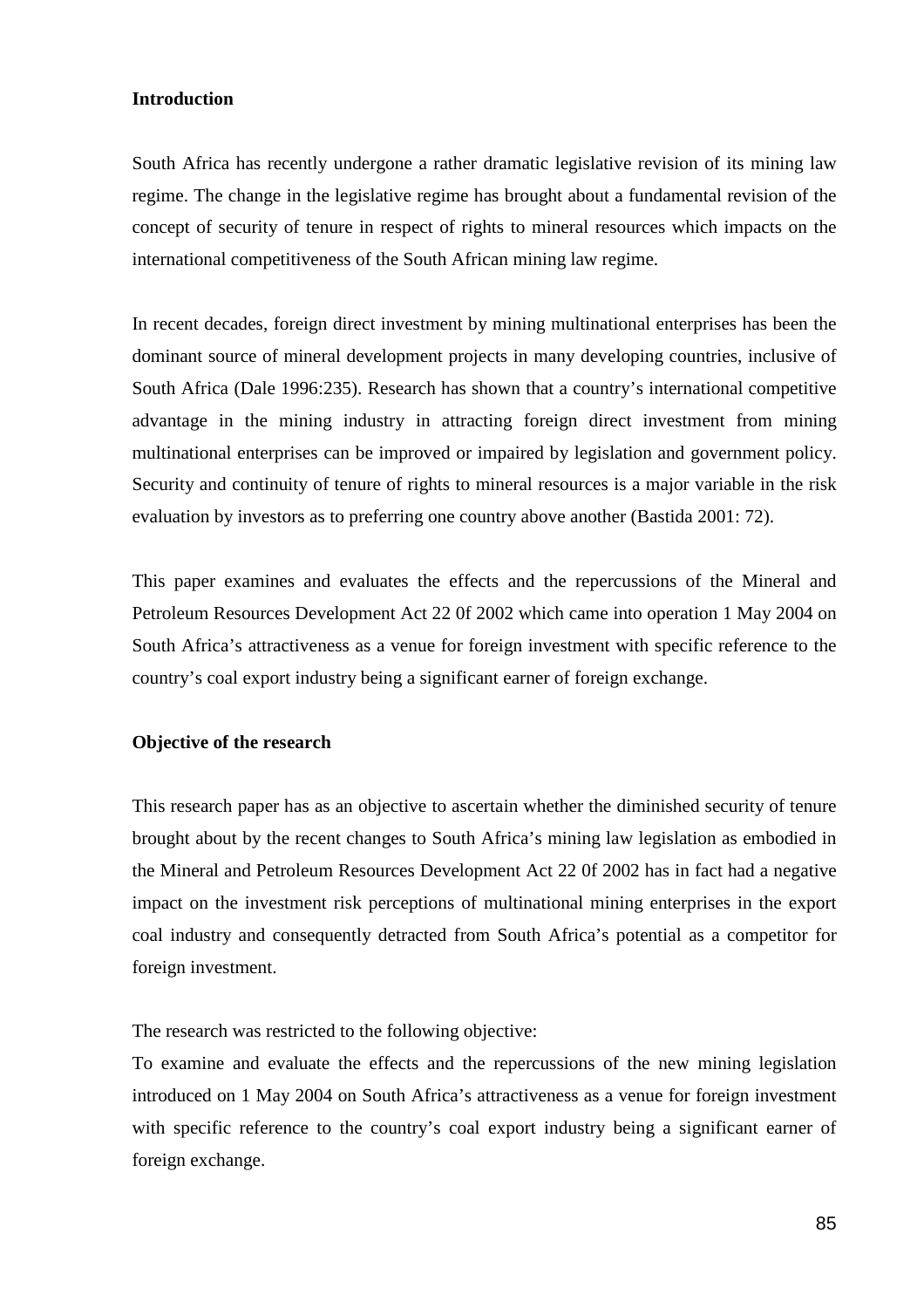The study is of assistance in determining whether the existing body of research, which indicates that the weaker form of security of tenure such as that imposed by Government in terms of the new legislative regime applicable to the South African mining industry, will negatively impact on the investment decisions of multinational mining enterprises and consequently prove detrimental to South Africa's competitive position in relation other developing countries in the mining industry, is confirmed by this research study.

Based on the data collected from the respondent companies studied the research findings of researchers with regard to suggested modifications to modern foreign direct investment theory pertaining to mining, can be compared with the prevailing reality in the South African export coal mining industry.

### **Conceptual framework of research**

In this research, the conceptual framework is based on:

- a comparison between the old and the new South African mining laws,
- the relevant aspects of the modern concept of security of tenure utilised for purposes of making the aforementioned comparison; and
- an examination of the research findings concerning the modern theory of foreign direct investment as adapted to the mining industry.

# **A comparison between the old and the new South African mining laws**

The Mineral and Petroleum Resources Development Act 28 of 2002 came into operation on 1 May 2004 and repealed the previous common law regime (relating to the acquisition, retention, timing of the exercise of entitlements and transfer of mineral rights) as well as the Minerals Act 50 of 1991, which combined for a high degree of security and continuity of tenure for mining enterprises based on a system of privately held property rights (Dale 1996: 298-305; Dale et al 2005).

The mining law regime which applied prior to 1 May 2004 in terms of the repealed Minerals Act 50 of 1991 was a two tier system founded in the common law of private ownership of property (including the rights to minerals) combined with a legislative licensing system (Kaplan & Dale 1992). The holder of the privately held rights to a mineral was at liberty, driven only by market forces, to exercise and enjoy the mineral rights, or to grant a lease of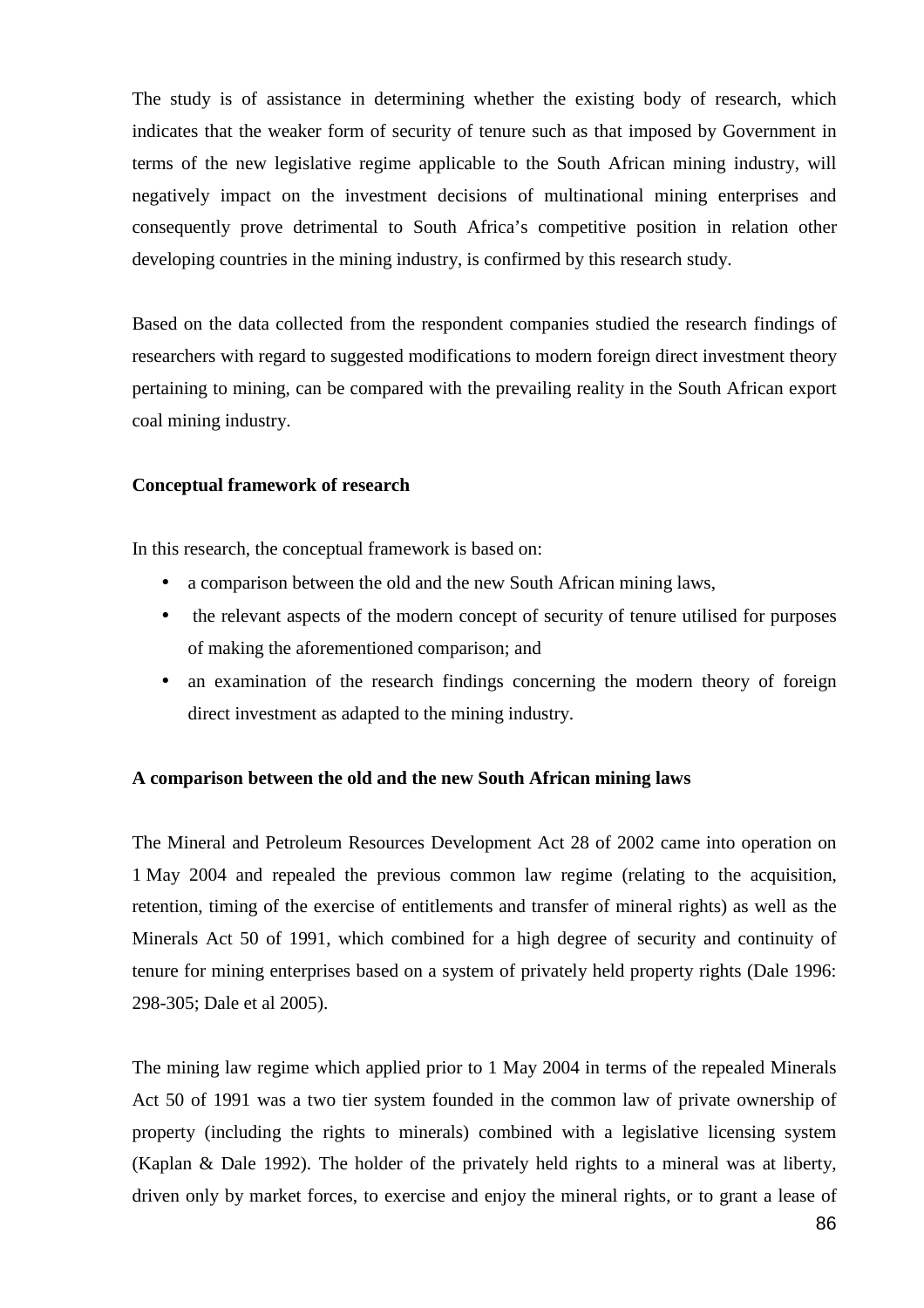the right to prospect or mine to investors or to alienate and transfer the mineral rights to investors. This system encompassed the following (Dale 1996: 298-305):

- Conversion from exploration rights to mining rights usually occurred by exercising an option in a prospecting contract granted by the private holder of the rights to a mineral, thereby securing the mineral rights for the investor or a mineral lease conferring the right to mine. There was little, if any, State intervention and no insecurity with regard to continuity of tenure of mineral rights. This system preserved the continuity of tenure from a prospecting phase to a mining phase.
- Mineral rights could be acquired from private owners by negotiation in accordance with the law of contract, were registerable in public deeds offices, could be mortgaged to finance mining projects, usually endured for the economic life of mine and were constitutionally protected against expropriation by the State.
- The exercise of the common law rights to prospect and mine was subject to the acquisition of mining and prospecting licences or permits from the State in accordance with the Minerals Act 50 of 1991. These licences regulated prospecting for and mining of minerals in an optimal, orderly and environmentally sustainable manner. The State was obliged to grant such licences if the applicants held the common law mineral rights and complied with the relevant criteria pertaining to the optimal exploitation and utilisation of minerals, health and safety, surface protection and the rehabilitation of the environment.

The new regime as provided for in the Mineral and Petroleum Resources Development Act 28 of 2002 embodies a diminished form of security and continuity of tenure when compared with the former regime which it replaced. This new system encompasses the following (Dale 1996: 298-305; Dale et al 2005):

• Security and continuity of tenure in the Mineral and Petroleum Resources Development Act 28 of 2002 are to a large extent based on the discretions of administrative regulators in relation to the requisite socio-economic transformation objectives of government such as the Broad Based Socio-Economic Empowerment Charter requirements. These include amongst other minimum requirements relating to the transfer of ownership in the relevant mines to historically disadvantaged South Africans as well as other socio-economic transformation targets.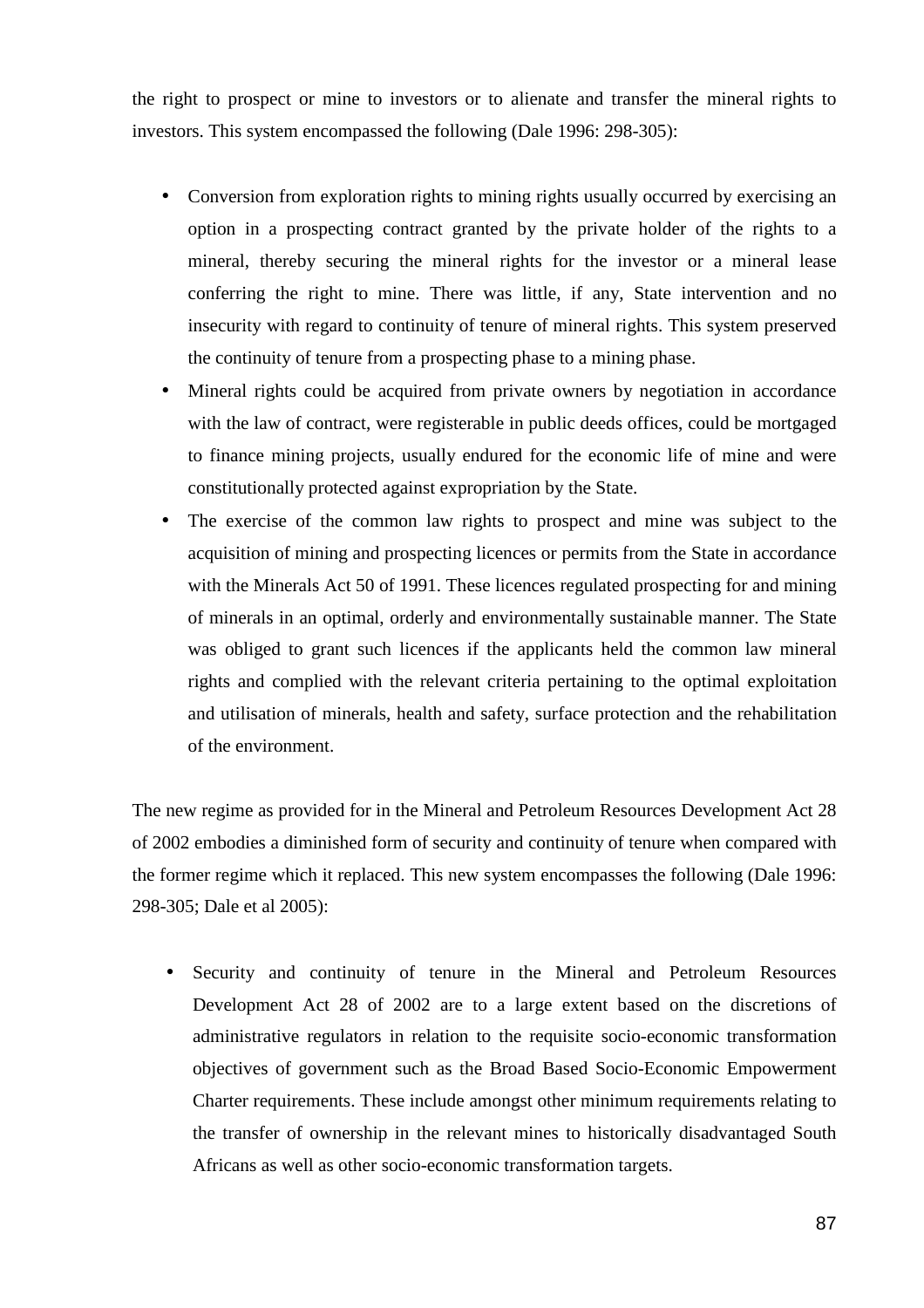- The Mineral and Petroleum Resources Development Act 28 of 2002 does not adopt the aspect of granting mining rights in perpetuity or for the life of the mine but limits itself to a maximum fixed initial period with rights of renewal for further maximum fixed period.
- The Mineral and Petroleum Resources Development Act 28 of 2002 does not provide security of tenure for all existing rights and the effect thereof is to bring about an expropriation of some of the former rights conferred under the previous regime.
- Administrative decisions taken in terms of the Mineral and Petroleum Resources Development Act 28 of 2002 are not subject to judicial appeal or international arbitration.
- New rights granted in terms of the Mineral and Petroleum Resources Development Act 28 of 2002 may not be ceded, transferred, let, sublet, assigned, alienated, or otherwise disposed of, or encumbered by mortgage without the consent of the Minister. Old order rights granted in terms of the previous legislation cannot be ceded, transferred, let, sublet, assigned, alienated, or otherwise disposed of, or encumbered by mortgage until they are converted to new order rights. Subsequent to such conversion, Ministerial consent must be obtained.
- Holders of the new rights into which a pre-existing old right has been converted, must continuously and actively conduct operations in accordance with the relevant work programme. Under the former regime, the timing of prospecting and mining activities was not regulated.
- Unlike the case in regard to rights under the previous regime where the State did not hold the vast majority of the mineral rights, State royalties are payable in respect of all new prospecting and mining rights with the exception of exploration rights.
- The terms and conditions of the new rights cannot be amended or varied without the consent of the Minister. Old order rights in terms of the previous regime were consensual in nature and could be varied by the parties thereto.
- While old order rights were not subject to requirements in regard to broad based socio -economic empowerment, the holding of new rights requires the holder to further the objects of empowerment and comply with a prescribed social and labour plan. This amongst others entails the transfer of up to 26% of the equity in the mining company to historically disadvantaged persons at considerable cost to the holder of the right as most historically disadvantaged South African companies or individuals generally do not have access to capital to pay therefore.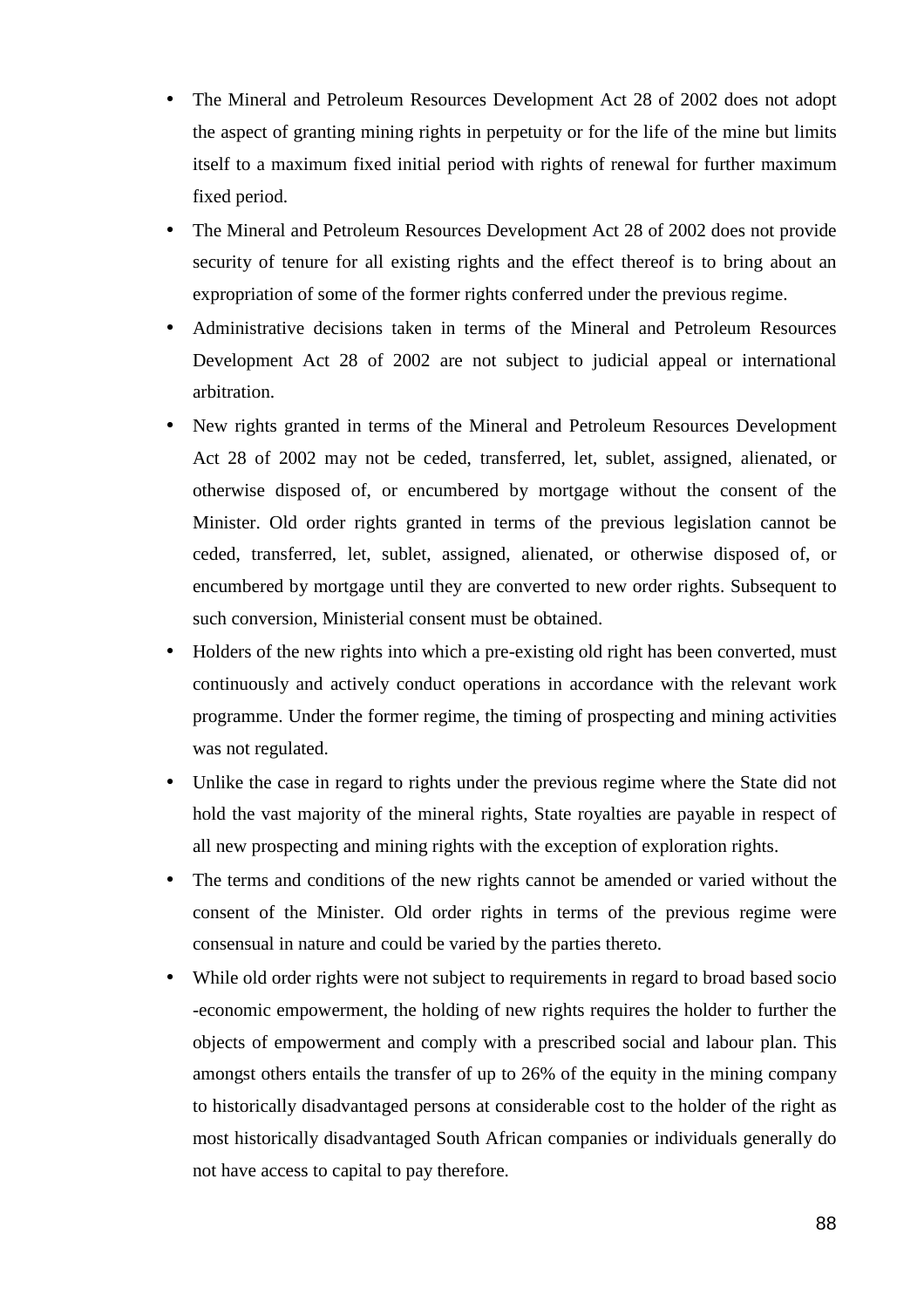# **The relevant aspects of the modern concept of security of tenure utilised for purposes of making the aforementioned comparison**

Security of tenure has been ranked as one of the most important among the investment decision criteria in a series of surveys of mining companies' investment preferences (Johnson 1990; Otto 1992; World Bank 1992; Eggert 1997; Bastida 2001; Etemad & Salmasi 2002). Security of tenure as it relates to the right to mine a mineral has traditionally been described as a reasonable entitlement to extraction rights following a successful exploration phase. Security of mineral tenure seen in a narrow sense refers to the legal entitlement of a person or enterprise to mine after successful exploration. The mineral and mining laws of a country may grant the prospector an automatic right to mine, grant it a preferent claim to obtain the right to mine or allow the regulator the discretion to grant the right to mine to the prospector. Each of these alternative regulatory actions will determine whether the mining legislative regime of a country is seen as either providing security of mineral tenure or not. The trend in developing countries has been to recognise the competitive advantage of a mining law regime which promotes security of mineral tenure and thus reduces discretionary grants by government agencies thereby providing multinational mining enterprises with a more or less automatic right to obtain a mining right. The various aspects comprising this modern concept of security of tenure include (Bastida 2001: 31-43):

- clear and transparent rules and procedures together with the minimisation of administrative discretion are determinants of certainty of rights;
- the right to challenge discretionary decisions by the regulator in court or through international arbitration;
- the length of time allowed to a company to explore and develop a mine. This security with regard to the continuity of prospecting and mining rights applies to the duration, renewability and the cancellation of such rights by the State;
- the need to limit the time period used by government for the granting mineral rights, approving applications and processing key documents;
- the investor should have the right to retain the mining rights even if he is unable to develop the deposit temporarily due to unfavourable market conditions, lack of finance or any other reason;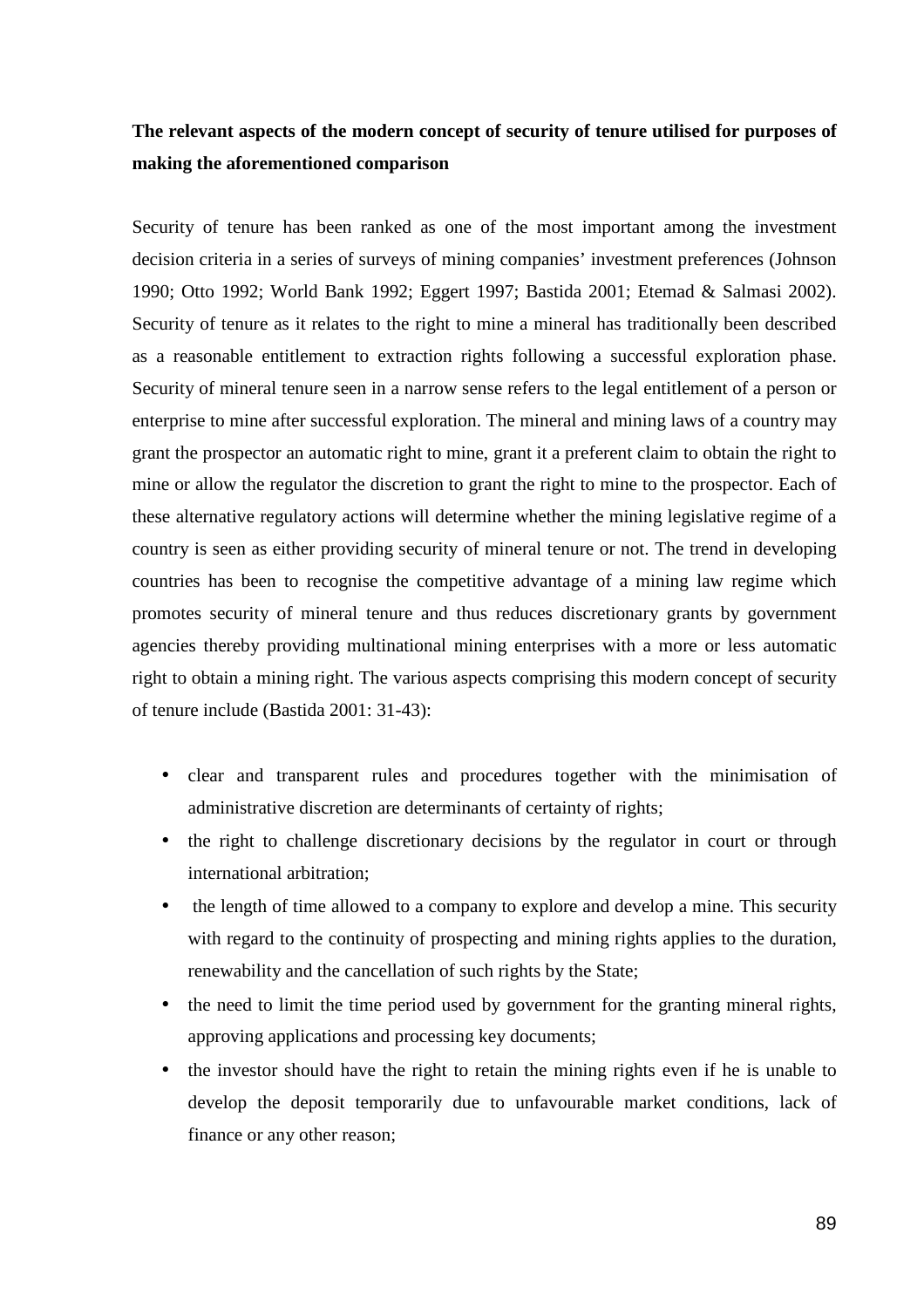- systems based on private ownership of mineral rights are objectively considered to have merit on better achievement of security of tenure than is possible in systems based on State ownership of mineral rights;
- the ability to transfer title, and to mortgage such title to raise finance. These aspects are included under the modern concept of security of tenure which also encapsulates guarantees against expropriation;
- certainty with regard to the calculation and predictability of transaction costs (defined as the costs of all market transactions including search and information costs, bargaining and decision costs and policing and enforcement costs) is an aspect of the modern concept of security of tenure;
- certainty with regard to the fate of existing rights in a transitional phase between an old and new legislative code. The erosion of existing rights in the transitional phase between an old and new mineral law regime necessarily has an adverse impact on security of tenure; and
- the achievement of a legislative balance between the security of tenure sought by investors intending to invest large amounts of money in the risky business of exploration and mining and the equally compelling governmental imperative to protect the environment and ensure that development enriches the lives of those affected by the activities.

# **An examination of the research findings concerning the modern theory of foreign direct investment as adapted to the mining industry**.

Although modern theory of foreign direct investment is well suited for mining it is in need of modification in order to explain the specific complexities (Etemad & Salamasi 2001: 116- 126). The Eclectic theory of foreign direct investment refers to location-specific advantages accruing to an investing firm due to the use of resource endowments or assets tied to a particular foreign location. These location specific advantages are combined with the firm's own specific expertise and assets to improve the profitability of an investment. When these firm-specific advantages are combined with location- specific advantages, a business' viability and profitability can be enhanced by internalisation. Internalisation theory refers to the leveraging by a multinational enterprise of its own resources, managing and marketing know- how when expanding into international markets (instead of exporting its products or entering into a licensing agreement with a foreign company).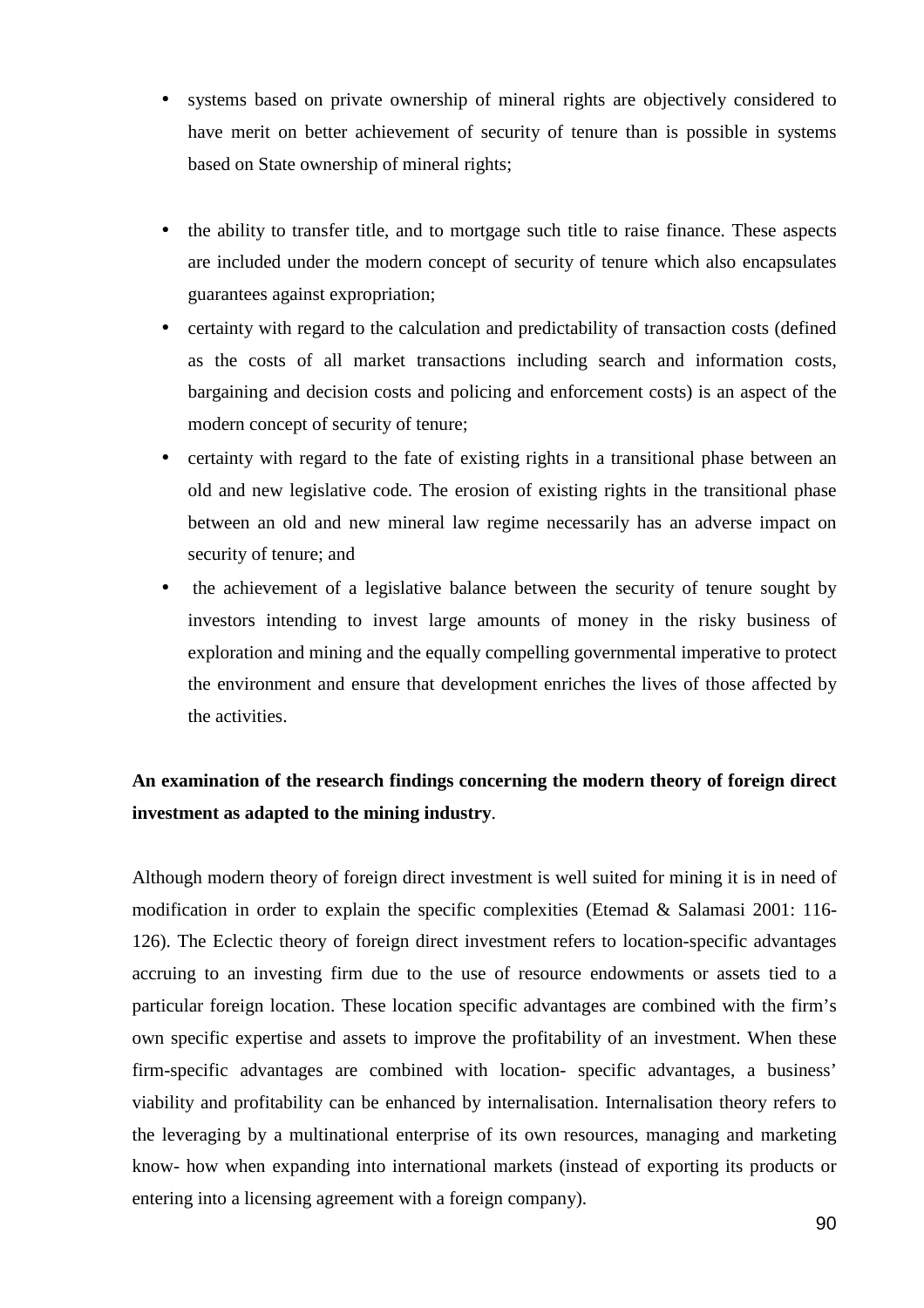An examination of the latest research findings concerning the modern theory of foreign direct investment as adapted to the mining industry concludes assuming a very rich mineral deposit which is highly economical to exploit by a firm through its specific competencies, that it is the nature of the authorization to prospect or mine, the length of tenure and other policies as controlled by the local or national authorities (i.e. the mining code of a country), which modulate the value attributed to a mineral resource by a mining multinational company and determines the realizable value thereof. t is the magnitude of this modulating factor ranging from highly positive to highly negative that determines the realisable value of a specific mineral deposit to a potential investor (Etemad & Salamasi 2001: 116-126).

### **Hypothesis investigated**

The criteria relating to the various aspects of the modern concept of security of tenure identified and listed above are important in determining a favourable and internationally competitive investment environment exists in the South African export coal industry. The extent to which South Africa's new mining code violates these criteria negatively modulates the risks and investment yield of local mineral deposits and determines the realisable value thereof as compared with similar deposits in competing countries.

The above conceptual framework is used as a template with which the results of the case study are compared. The proposed research proposition, developed from the theoretical study which is used as a conceptual framework, is shown below.

### Proposed research proposition

The new mining law regime which came into force on 1 May 2004, has negatively affected the attractiveness of South Africa as a venue for investment for the companies currently operating in the South African export coal industry, in relation to the yield and risk pertaining to future investments as compared to other countries competing for investment.

### **Research Strategy**

The research methodology employed in this research, namely the case study methodology entailed mainly examining all relevant literature as well as obtaining data on the issues envisaged by the questionnaire and the interviewing of people knowledgeable about the industry and its environment.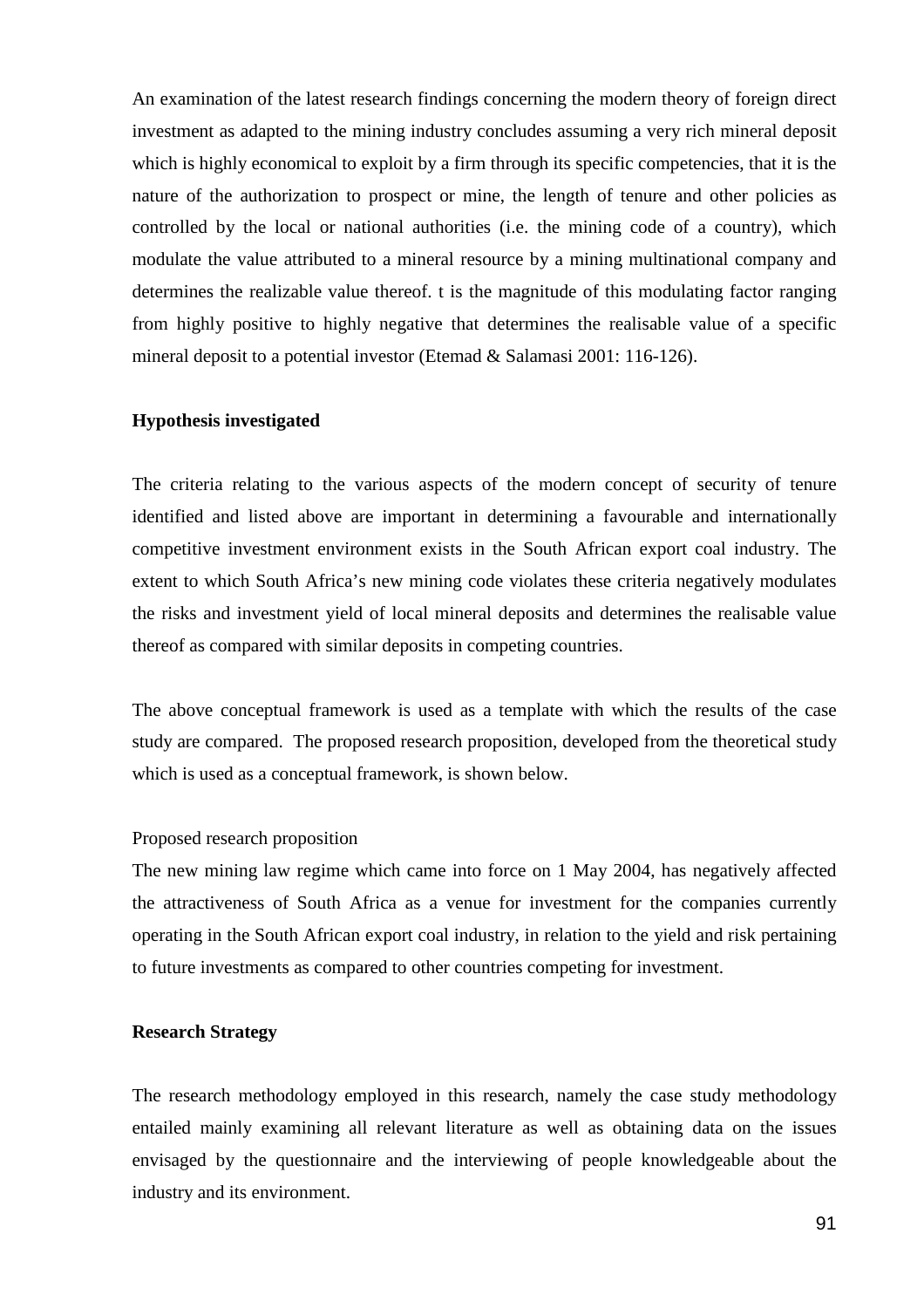The research was limited to three of the companies responsible for mining and processing 60 percent of the coal exported through the Richards Bay Coal Terminal. The three companies collectively hold sixty percent of the shares in the terminal entitling them to export a maximum of 43.61 million tons of the 72 million tons per annum capacity of the terminal. The balance of the coal exported through this terminal is produced by various other companies which are mostly locally based.

The only other coal export terminals which are accessible to company's producing export quality coal in South Africa are located in Durban, with a capacity of between one and two million tons per annum while a similar amount of coal passes through the Maputo terminal in Mozambique (Barker 2000).

Richards Bay Coal Terminal Company Ltd is a company established and funded by the relevant shareholders to operate the largest export coal terminal in the world. Established in 1976 with an original capacity of 12 million tons per annum, it has grown into an advanced 24-hour operation exporting more than 68 million tons of coal a year to buyers around the world. The terminal's shareholders collectively control 49 coal mines located in KwaZulu Natal and the Mpumalanga provinces. Richards Bay Coal Terminal shares a strong cooperative relationship with the Spoornet division of Transnet Ltd, which laid the 560 kilometre railway line linking the coal mines to the port, and with National Ports Authority, which coordinates the arrival and departure of more than 700 ships per annum (Barker: 2000). A Phase V expansion of the terminal is planned to commence towards the end of 2007 and will take 27 months to complete. Throughput capacity at the terminal will be increased from 72 Mt/annum to 92 Mt/a. The additional export tonnage capacity will be made available to common users on application. (Richards Bay Coal Terminal Company Ltd, 2006).

A questionnaire was utilised for purposes of conducting the semi-structured interviews. The design of the questionnaire followed the following steps prior to the research. Firstly the factors relating to the modern concept of security of tenure which has been ranked as one of the most important among the investment decision criteria in a series of international surveys of the investment preferences of multinational mining companies, formed the basis of the questionnaire. These criteria are applied in relation to the relevant provisions of the Mineral and Petroleum Resources Development Act 28 of 2002 in order to formulate the questions relevant to the proposed research proposition. A distinction was drawn between the questions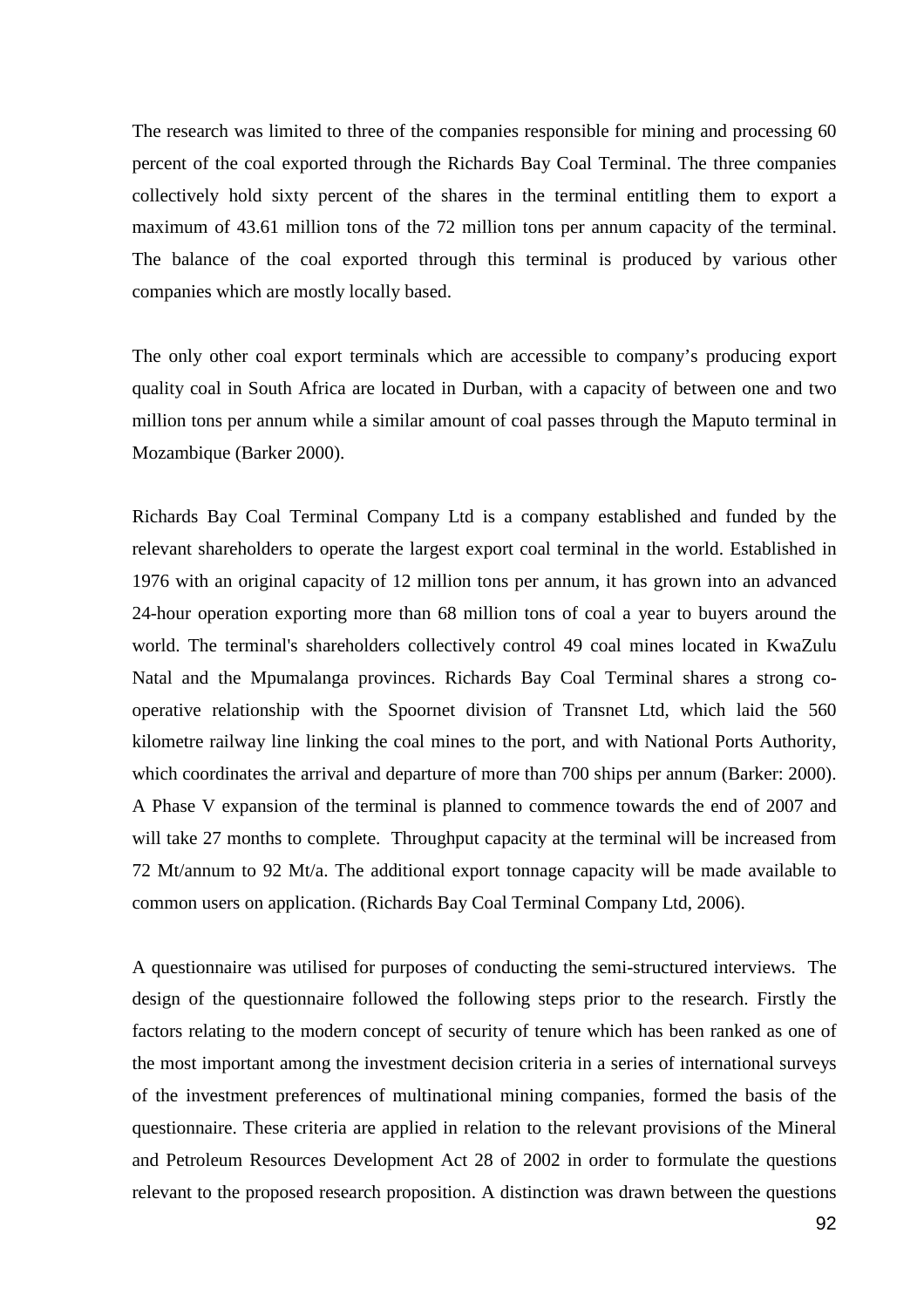in relation to future investment in respect of existing mining operations, which were acquired under the former mining law regime, and new prospecting and mining operations, to be established in terms of the Mineral and Petroleum Resources Development Act 28 of 2002. The instrument was subsequently discussed with colleagues of the researcher, who are senior mining executives knowledgeable about the research topic.

Interviews with appropriate officials representing the relevant companies were difficult to obtain to due the sensitivity of the current relationships between the companies per se who are competitors in the global export coal industry, and between the respective companies and the Department of Minerals and Energy, which constitutes the State regulator is responsible for the implementation of the Mineral and Petroleum Resources Development Act 28 of 2002. A number of officials representing the coal division of a multinational company, which is the holder of the second largest share of the export entitlement in Richards Bay Coal Terminal Company Ltd, were approached by the researcher to participate in the study but the necessary approval from the board of directors could not be obtained. The respondents interviewed were previously known to the researcher due to the researcher being an employee of one of the respondent companies and having had previous business dealings with the respondents from the other two companies. Confidentiality undertakings were provided by the researcher in all instances and the intent of the study throughout is to prevent release of privileged information.

Although not documented in a formal way, direct observation as a source of evidence must be included resulting from the fact that the researcher has been employed in a legal advisory position in the Department of Minerals and Energy and the private sector of the mining industry since January 1992. Special care was, however, been taken by the researcher to remain objective throughout the research project.

Copies of the research questionnaire, inclusive of a covering letter stating the purpose of the research and providing an undertaking to keep sensitive information confidential, were sent to the respondents by e-mail prior to the personal interviews being conducted. All data obtained through the semi-structured interviews, which were all personally conducted by the researcher with the individual respondents, was documented in the separate questionnaires administered to each respondent. Comments by recipients regarding the reasons for their responses to the relevant questions, where applicable, were documented.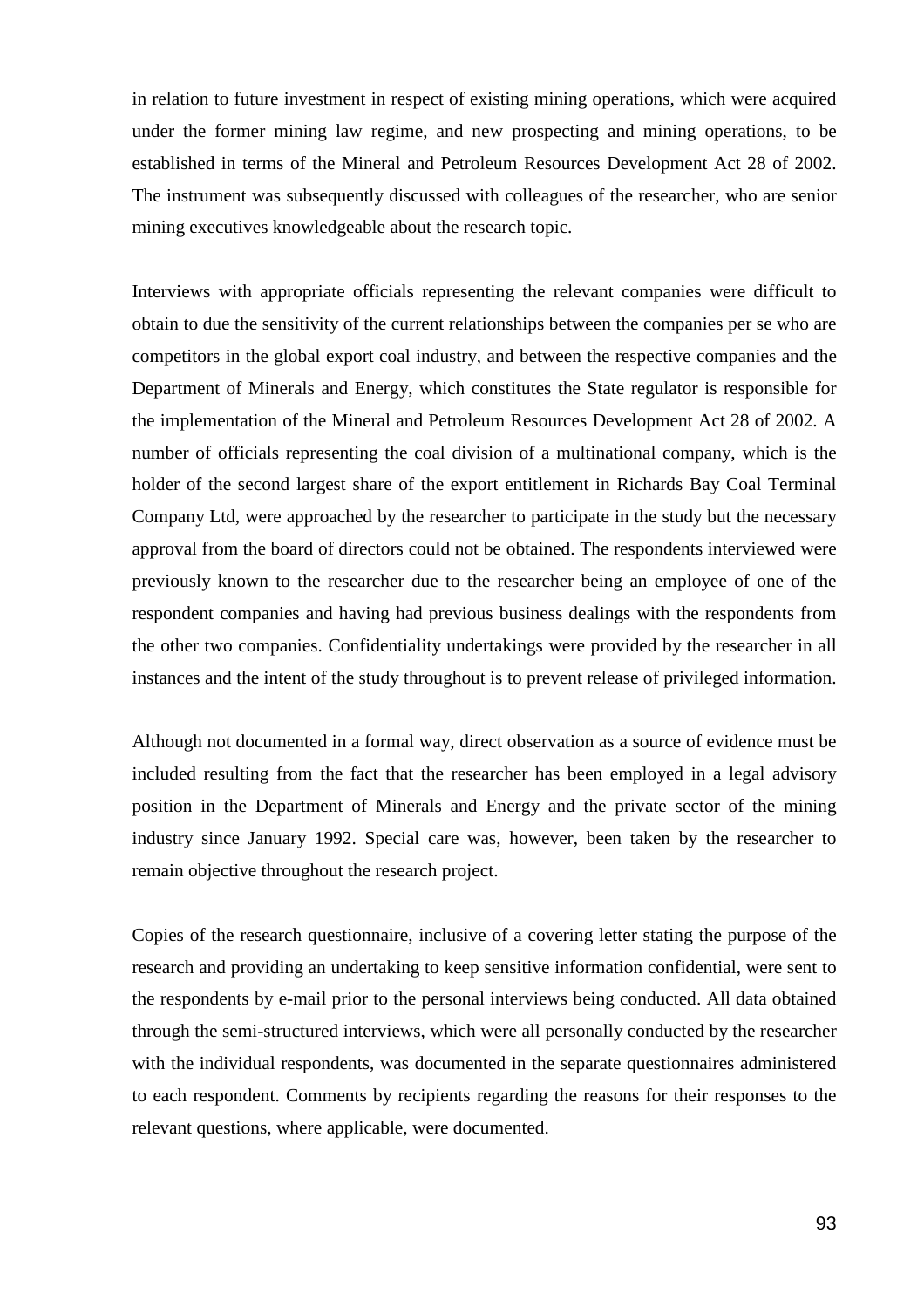### **Research findings**

The companies researched are all involved in local active exploration, mine development and the processing of coal for export via their shareholding in the Richards Bay Coal Terminal Company Ltd. Two of the companies have London based parent companies which have other investments in the export coal industry in Australia, South America and Indonesia.

Two of the respondents interviewed are executive directors of their companies, both with international mining experience in establishing and managing the mining operations of multinational mining enterprises relating to coal, gold and iron ore in Australia, Indonesia, South Africa, South America, Canada, Papua New Guinea and the United States of America. A third respondent holds the position of projects director in his company and has international experience in coal prospects and mining projects internationally. The remaining two respondents are senior executive managers in the legal and mining rights departments of their respective companies with experience in the acquisition of prospecting and mining rights in South Africa and internationally. The average work experience of the respondents in the mining industry is approximately 20 years. This aspect adds to the reliability of this research.

The first question in the research questionnaire was:

How does your company perceive the change from a system of private ownership of mineral rights to one of State sovereignty and custodianship of mineral rights as impacting on future investment decisions?

With regard to existing mining operations which were acquired under the former mineral law regime, three of the respondents replied that the investment decisions of their companies are negatively affected. Reasons given include projects for the expansion of existing mining operations being put on hold due to the uncertainties pertaining to conversion to new order mining rights. Two of the respondents replied that the change has no impact on investment decisions of their companies as the Department of Minerals and Energy has no powers in terms of the Mineral and Petroleum Resources Development Act to refuse an application for conversion of old order mining rights to new order rights.

With regard to new operations or so called green fields mining projects to be acquired in terms of the new mining law regime, four of the respondents replied that investment decisions are negatively impacted. Reasons given include uncertainty regarding the interpretation of the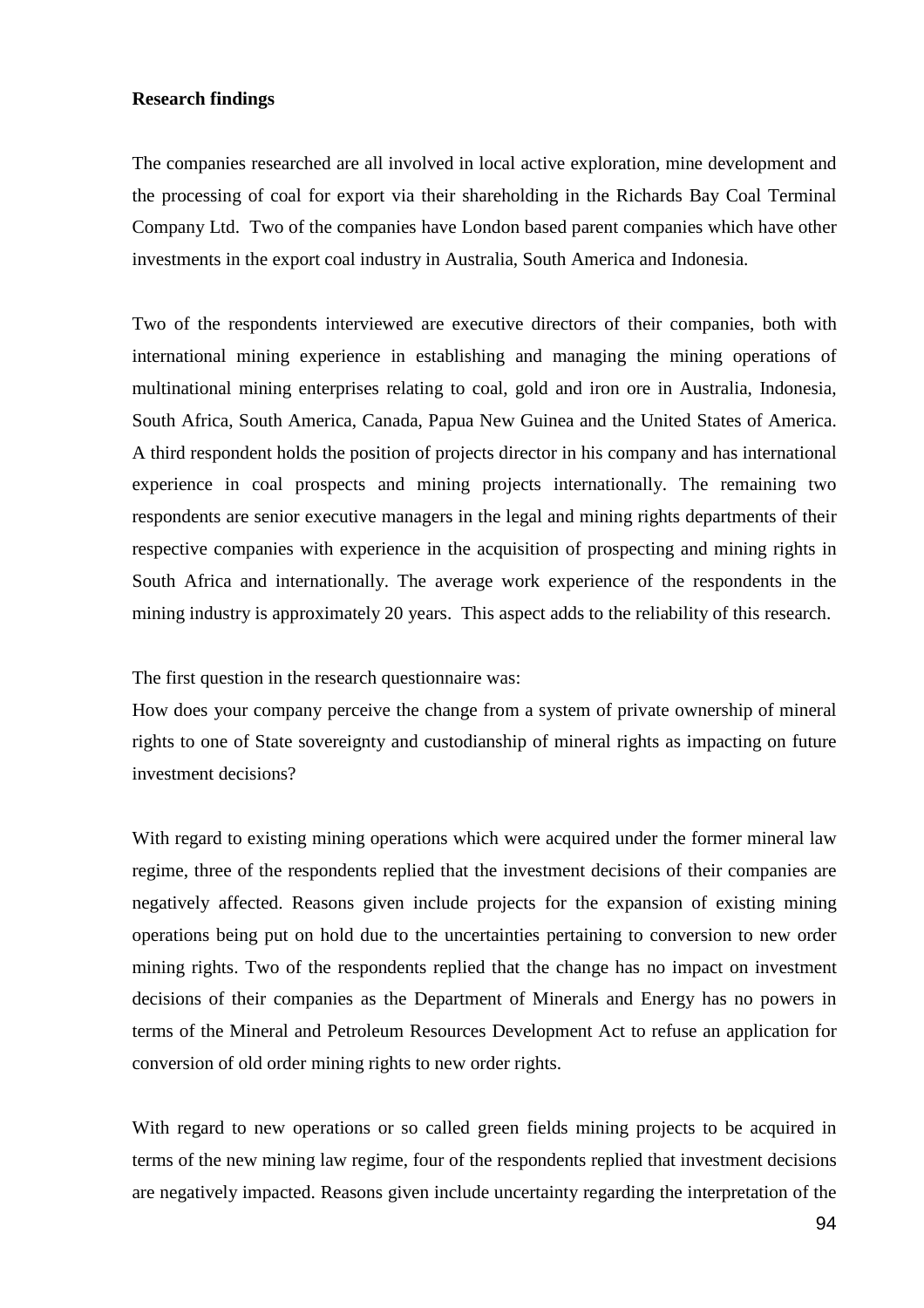requirements the new Act and the Broad Based socio-economic empowerment charter. One respondent replied that there would be no impact on the investment of his company as a result of the new act being consistent with the position in other competing countries internationally.

The second question in the research questionnaire was:

How has the transferability of rights in terms of the Mineral and Petroleum Resources Development Act (now subject to ministerial consent), impacted on your company's investment decisions with regard to existing and new rights?

With regard to existing mining operations which were acquired under the former mineral law regime, all of the respondents replied that investment decisions are negatively affected. Reasons given include the limitation on the transactional freedom of companies and the inability to transfer interests in such rights to historically disadvantaged person empowered companies.

With regard to new operations or so called green fields mining projects to be acquired in terms of the new mining law regime, all of the respondents replied that investment decisions are negatively impacted. Reasons given include uncertainty regarding the manner in which the Minister of Minerals and Energy will exercise the discretion with regard to granting the necessary consent for transfer of prospecting and mining rights.

The third question in the research questionnaire was:

How has the change with regard to the bondability (as security for debt) of prospecting and mining rights impacted on your company's investment decisions with regard to existing and new rights (this relates *inter alia* to the lapsing of rights on liquidation of the holder and ministerial consent required for execution sales in other instances. Reconnaissance permissions and retention permits cannot be mortgaged)?

With regard to existing mining operations which were acquired under the former mineral law regime, four of the respondents replied that investment decisions are not impacted. Reasons given are that the companies in question did not need to bond existing rights in order to obtain access to funding. One respondent replied that investment decisions of his company are negatively affected. The reason given is the inability to vendor finance equity sales to historically disadvantaged persons.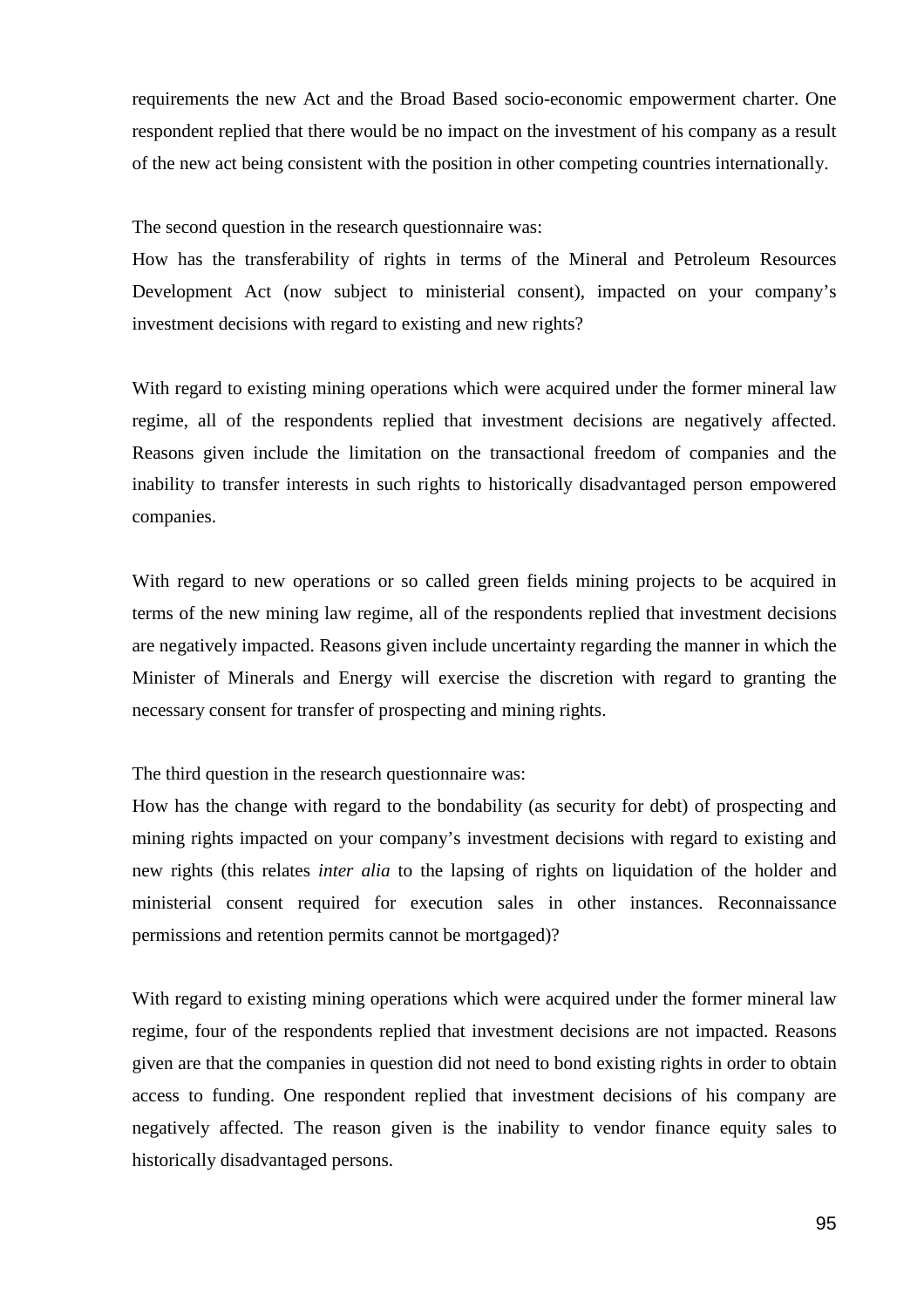With regard to new operations or so called green fields mining projects to be acquired in terms of the new mining law regime, all of the respondents replied that investment decisions are negatively impacted. Reasons given include the inability or extreme difficulty to vendor finance equity sales to historically disadvantaged persons where the vendor acquires a security over the historically disadvantage person's share of the prospecting or mining rights Commercial transactions regarding prospecting and mining rights have become very difficult to conclude.

The fourth question in the research questionnaire was:

How have the administrative discretions which apply to the granting, retention, renewal of new prospecting and mining rights and the conversion of old to new order rights and (which are subject to administrative appeal and judicial review) impacted on your company's investment decisions with regard to existing and new rights?

With regard to existing mining operations which were acquired under the former mineral law regime, all of the respondents replied that investment decisions are negatively impacted. Reasons given include the uncertainty with regard to how the administrative discretions are to be applied to the conversion to new order rights by the relevant officials, will be exercised.

With regard to new operations or so called green fields mining projects to be acquired in terms of the new mining law regime, all of the respondents replied that investment decisions are negatively impacted. Reasons given include the uncertainty with regard to how the administrative discretions, will be exercised. This concurs with a media report that all the companies in the industry are in the process of converting their old order prospecting and mining rights to new order rights in terms of the Mineral and Petroleum Resources Development Act 28 of 2002. This process has resulted in protracted negotiations and in certain instances litigation, with the State as a result of different interpretations pertaining to the obligations on the respective companies in accordance with the Charter on Broad Based Socio-Economic Empowerment (Creamer, 2006).

The fifth question in the research questionnaire was:

How does your company perceive the rights to retain its rights during conversion from a prospecting to a mining phase, the renewal of prospecting or mining rights, the ability to acquire retention permits as well the Minister's powers to cancel or suspend rights and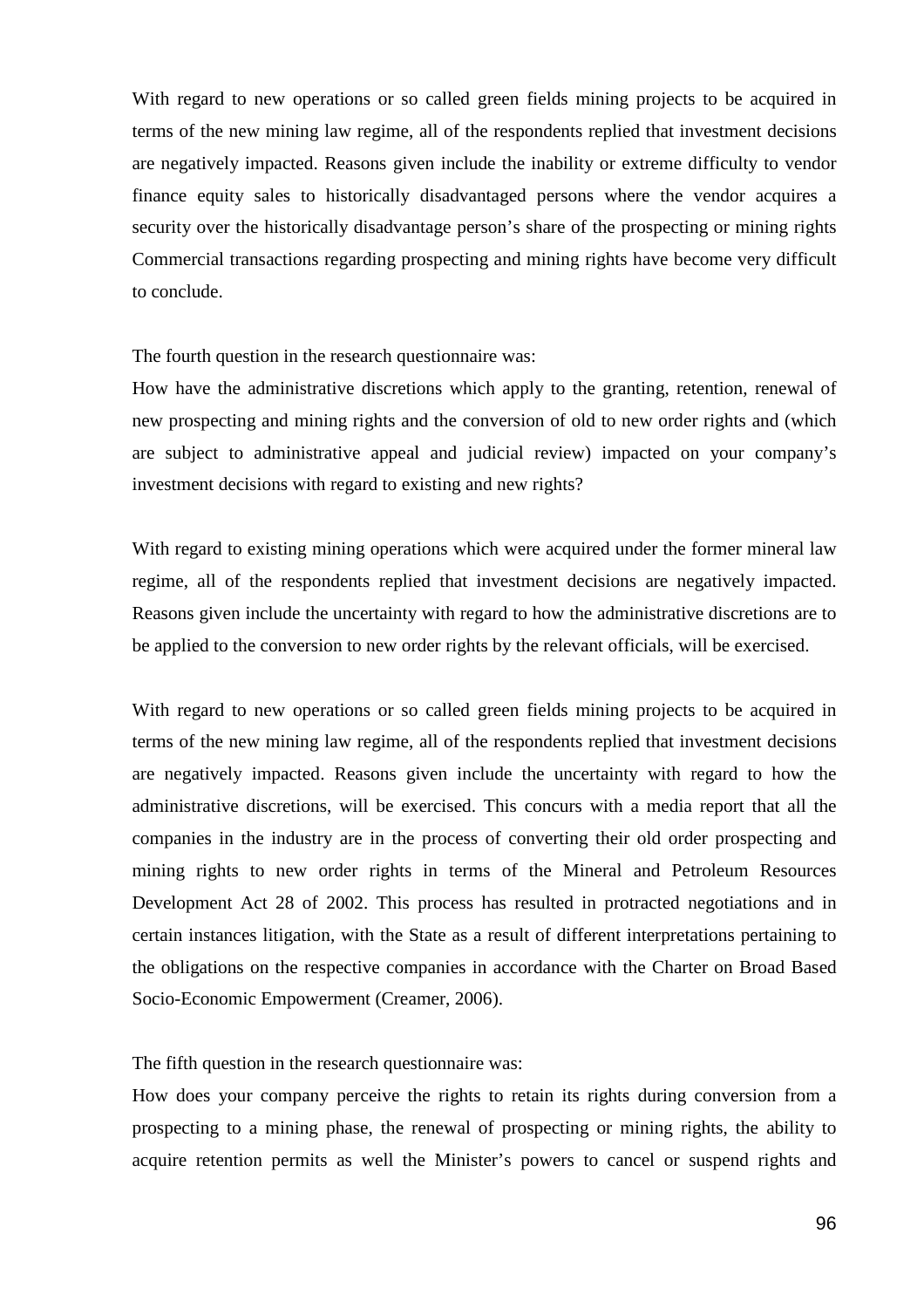permits, to have impacted on your company's investment decisions with regard to existing and new rights?

With regard to existing mining operations which were acquired under the former mineral law regime, four of the respondents replied that investment decisions are negatively impacted. Reasons given include the uncertainty with regard to the broad based socio-economic empowerment requirements for conversion from old to new order mining rights. This relates to the retention of such old order rights subsequent to the transitional period as provided for in the new Act for conversion to new order rights. One respondent replied that the investment decisions of his company were not impacted. The reason provided was that the Department of Minerals and Energy is not entitled to refuse an application for conversion and that the question in effect only occurs after the conversion to new order rights. Assuming the high quality and competency of the South African judiciary to review incorrect decisions by administrators, the relevant provisions of the new Act will have no impact on the investment decisions of his company.

With regard to new operations or so called green fields mining projects to be acquired in terms of the new mining law regime, four of the respondents replied that investment decisions are negatively impacted. Reasons given include the uncertainty with regard to the interpretation of the new Act and Broad Based Socio-Economic Development Charter relating to historically disadvantage South African empowerment and social development obligations. One respondent replied that the investment decisions of his company were not impacted. The reason provided was that assuming the high quality and competency of the judiciary to review incorrect decisions by administrators, the relevant provisions of the new Act will have no impact on the investment decisions of this company.

### The sixth question in the research questionnaire was:

How does your company perceive the aspects related to the increased legal obligations and costs pertaining to environment management, land use and dealing with aboriginal claims to have impacted on your company's investment decisions?

With regard to existing mining operations which were acquired under the former mineral law regime, four of the respondents replied that investment decisions are not impacted. Reasons given are that the increased legal obligations and costs are on par with those in other countries. One respondent replied that the investment decisions of his company were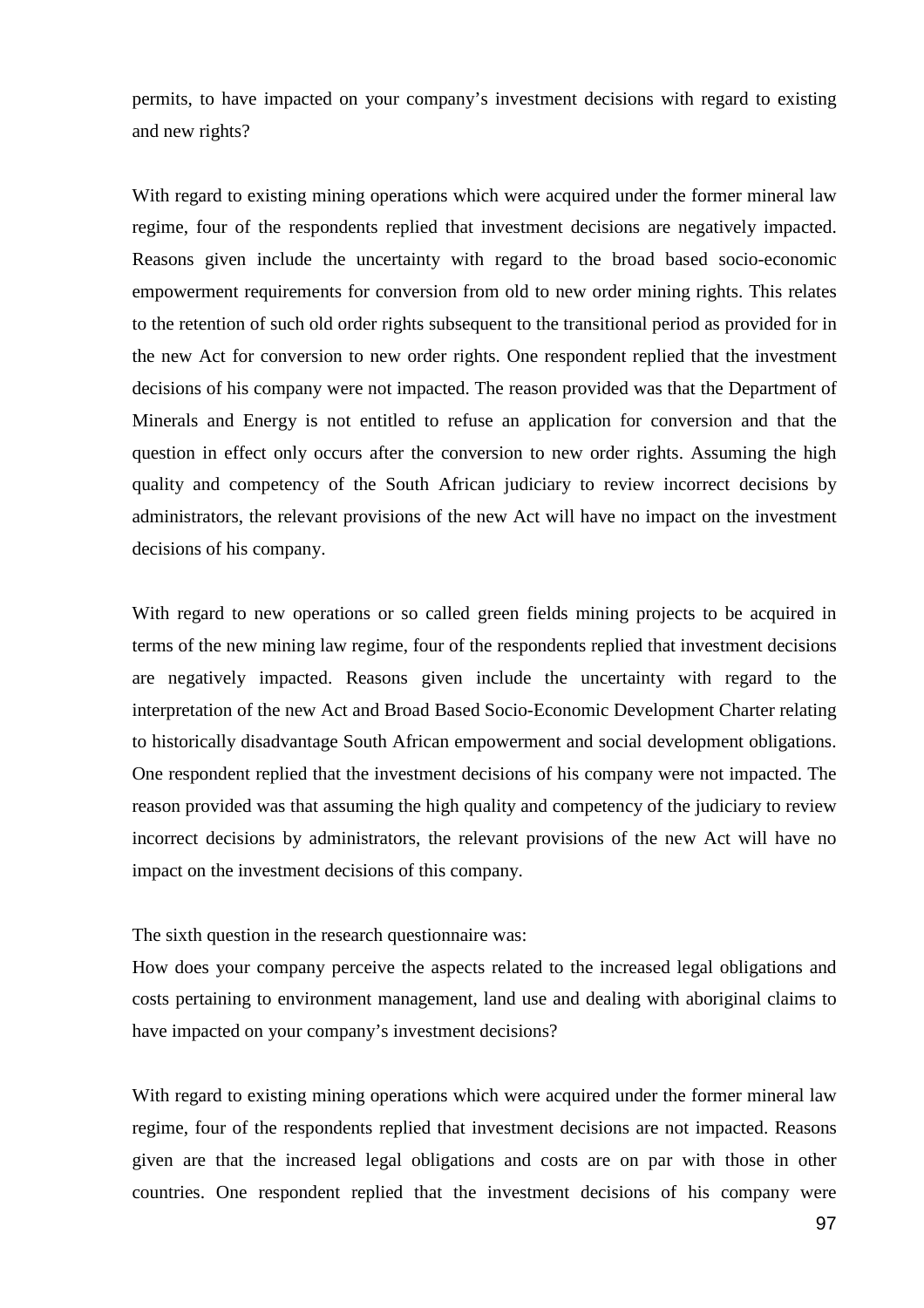negatively impacted. The reason provided was the increased legal compliance costs and uncertainty with regard to mine closure and water treatment costs.

With regard to new operations or so called green fields mining projects to be acquired in terms of the new mining law regime, four of the respondents replied that investment decisions are not impacted. Reasons given are that the increased legal obligations and costs are on par with those in other countries. One respondent replied that the investment decisions of his company were negatively impacted. The reason provided was the increased legal compliance costs and uncertainty with regard to mine closure and water treatment costs

The seventh question in the research questionnaire was:

How does your company perceive the financial aspects (costs of production, including the costs of public policies as regulatory requirements, royalties, income taxes, tariffs, search and information costs, bargaining and decision costs and policing and enforcement costs) to have impacted on your company's investment decisions with regard to existing and new rights?

With regard to existing mining operations which were acquired under the former mineral law regime, all of the respondents replied that investment decisions are negatively impacted. Reasons given include the increased costs of selling up to 26% of its equity for purposes of conversion to historically disadvantage South African companies who may be unable to pay market related compensation for such equity. All respondents replied that the costs pertaining to investments in South Africa will be significantly higher.

With regard to new operations or so called green fields mining projects to be acquired in terms of the new mining law regime, all of the respondents replied that investment decisions are negatively impacted. Reasons given include the increased costs of selling up to 26% of the assets for conversion to historically disadvantage South African companies who are unable to pay for value. All respondents replied that the costs pertaining to new investments in South Africa will be significantly higher.

The eighth question in the research questionnaire was:

How does your company perceive its ability to retain existing rights and convert the same into new order rights in terms of the transitional provisions to have impacted on your company's investment decisions with regard to existing and new rights?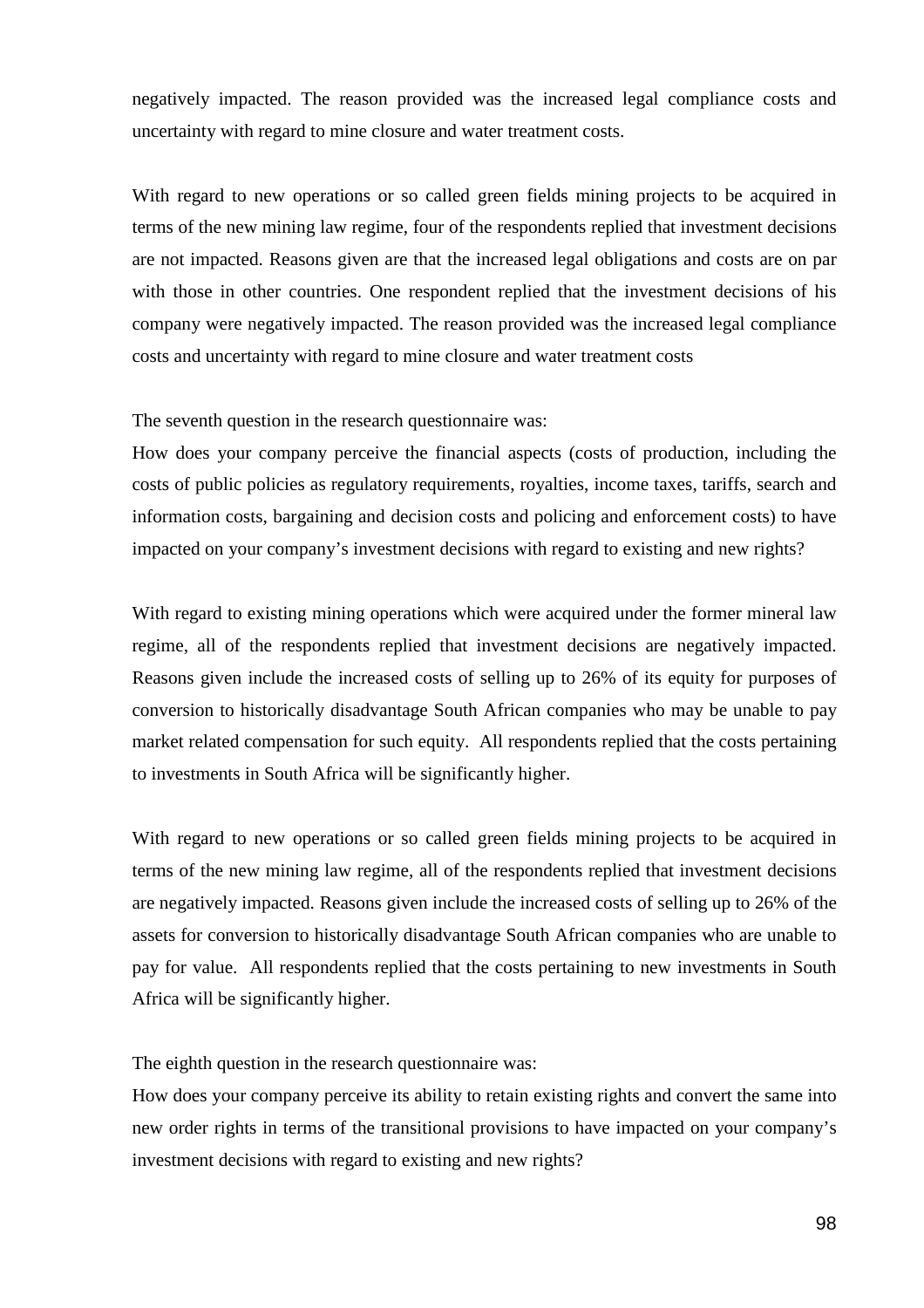With regard to existing mining operations which were acquired under the former mineral law regime, three of the respondents replied that investment decisions are negatively impacted. Reasons given include uncertainty with regard to the timing of the conversion of old order mining rights and the unpredictable costs of selling 15% to 26% of the company's assets or equity as required for conversion to an historically disadvantage South African company who may be unable to pay for value as well and the other requirements of the mining industry charter. Two of the respondents replied that the investment decisions of their companies would not be impacted. Reasons given include the fact that the authorities do not have the power to refuse an application for conversion of an existing mining right.

With regard to new operations or so called green fields mining projects to be acquired in terms of the new mining law regime, all of the respondents replied that investment decisions are negatively impacted. Reasons given include uncertainty with regard to the unpredictable costs of selling 26% of the company's assets or equity as required for conversion from a prospecting right to a mining right to a historically disadvantaged South African company who may be unable to pay fair value and the other requirements of the mining industry charter. Certainty with regard to outcomes and costs was listed by all respondents as a prerequisite for new investments.

The ninth question in the research questionnaire was:

How does your company perceive the clarity with regard to rights and obligations in terms of the provisions of the new Act have impacted on your company's investment decisions with regard to existing and new rights?

With regard to existing mining operations which were acquired under the former mineral law regime, all of the respondents replied that investment decisions are negatively impacted. Reasons given include the uncertainty with regard to the different interpretations of the new Act held by the respective companies and the officials in the Department of Minerals and Energy.

With regard to new operations or so called green fields mining projects to be acquired in terms of the new mining law regime, all of the respondents replied that investment decisions are negatively impacted. Reasons given include the uncertainty with regard to the different interpretations of the new Act held by the respective companies and the officials in the Department of Minerals and Energy.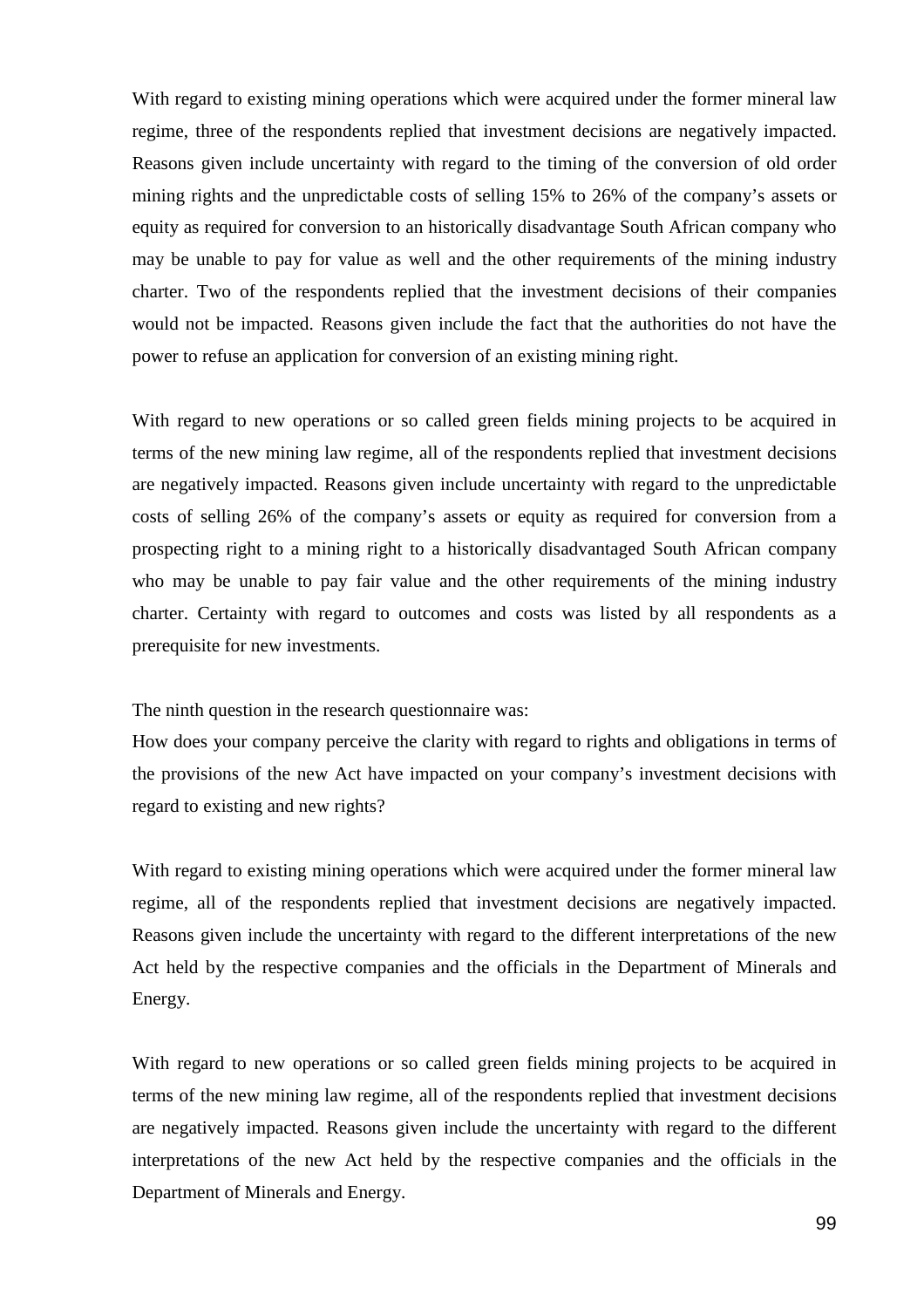The tenth question in the research questionnaire was:

How does your company perceive the administrative delay with regard to the processing of applications for conversions as well as new prospecting and mining rights in terms of the provisions of the new Act have impacted on your company's investment decisions with regard to existing and new rights?

With regard to existing mining operations which were acquired under the former mineral law regime, all of the respondents replied that investment decisions are negatively impacted. Reasons given include the fact that investment decisions are usually dependant on certain and predictable outcomes. The uncertainty with regard to the differing interpretations of the new Act held by the respective companies and the officials in the Department of Minerals and Energy is prejudicing such investment decisions.

With regard to new operations or so called green fields mining projects to be acquired in terms of the new mining law regime, all of the respondents replied that investment decisions are negatively impacted. Reasons given include the fact that investment decisions are usually dependant on certain and predictable outcomes. The uncertainty with regard to the differing interpretations of the new Act held by the respective companies and the officials in the Department of Minerals and Energy is prejudicing investment decisions.

The general with the exception of environmental social and land claims aspects, which are perceived to be on par internationally, the replies comments received from all respondents in relation to the above questions and the impact of the new Act on South Africa's attractiveness has a venue for investment in the export coal sector, indicate that the Mineral and Petroleum Resources Development Act has had a negative impact on the investment decisions of their companies and made South Africa less attractive as a venue for investment when compared to other opportunities internationally. One respondent commented to the researcher that according to information at his disposal, the South African minerals industry has lost out to approximately 20% of investment in the global mining industry since the publication of the Mineral and Petroleum Resources Development Act in late 2002. The same percentage of loss of investment can be extrapolated to the South African export coal mining industry according to the respondent. The uncertainty regarding differing interpretations of the provisions of the Mineral and Petroleum Resources Development Act by the respective companies in the South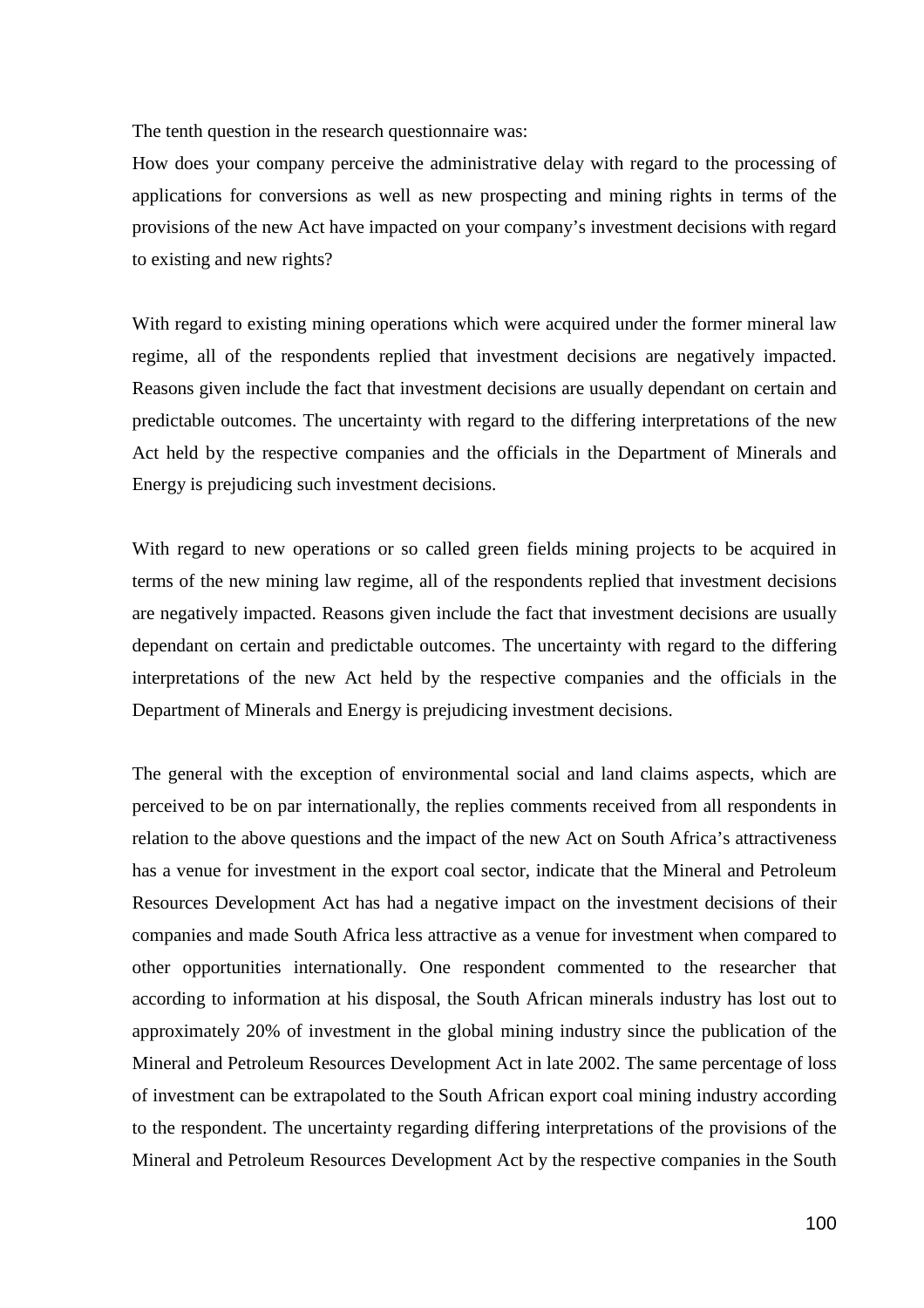African export coal industry and the Department of Minerals and Energy is the main cause of this phenomenon.

#### **Research findings and conclusions**

The following proposed research proposition was developed from the conceptual framework as discussed in chapter four: The new mining law regime which came into force on 1 May 2004, has negatively affected the attractiveness of South Africa as a venue for investment for the companies currently operating in the South African export coal industry, in relation to the yield and risk pertaining to future investments as compared to other countries competing for investment.

An analysis of the data obtained through the semi-structured interviews referred to in chapter five supports the conclusion that the new mining law regime which came into force on 1 May 2004 has negatively affected the attractiveness as a venue for investment for the respondent companies currently operating in the export coal industry in relation to the risk and yield pertaining to future investments as compared to other countries competing for investment. The data obtained from the respondents on the various aspects relating to the modern concept of security of tenure in relation to the relevant provisions of the new Act through the questionnaire and general observations, indicates that the investment decisions of the respondent companies have been negatively impacted by the new Act.

One respondent commented to the researcher that according to information at his disposal, the South African minerals industry has lost out to approximately 20% of investment in the global mining industry since the publication of the Mineral and Petroleum Resources Development Act in late 2002. According to the respondent same percentage can be extrapolated to the South African export coal mining industry.

From the above the conclusion can be drawn that South Africa has become less attractive to investors as a venue for investment in the export coal industry and that the Act has discouraged such investment since its publication in late 2002. Indications are that such investments have been redirected to other countries presenting similar coal resource opportunities.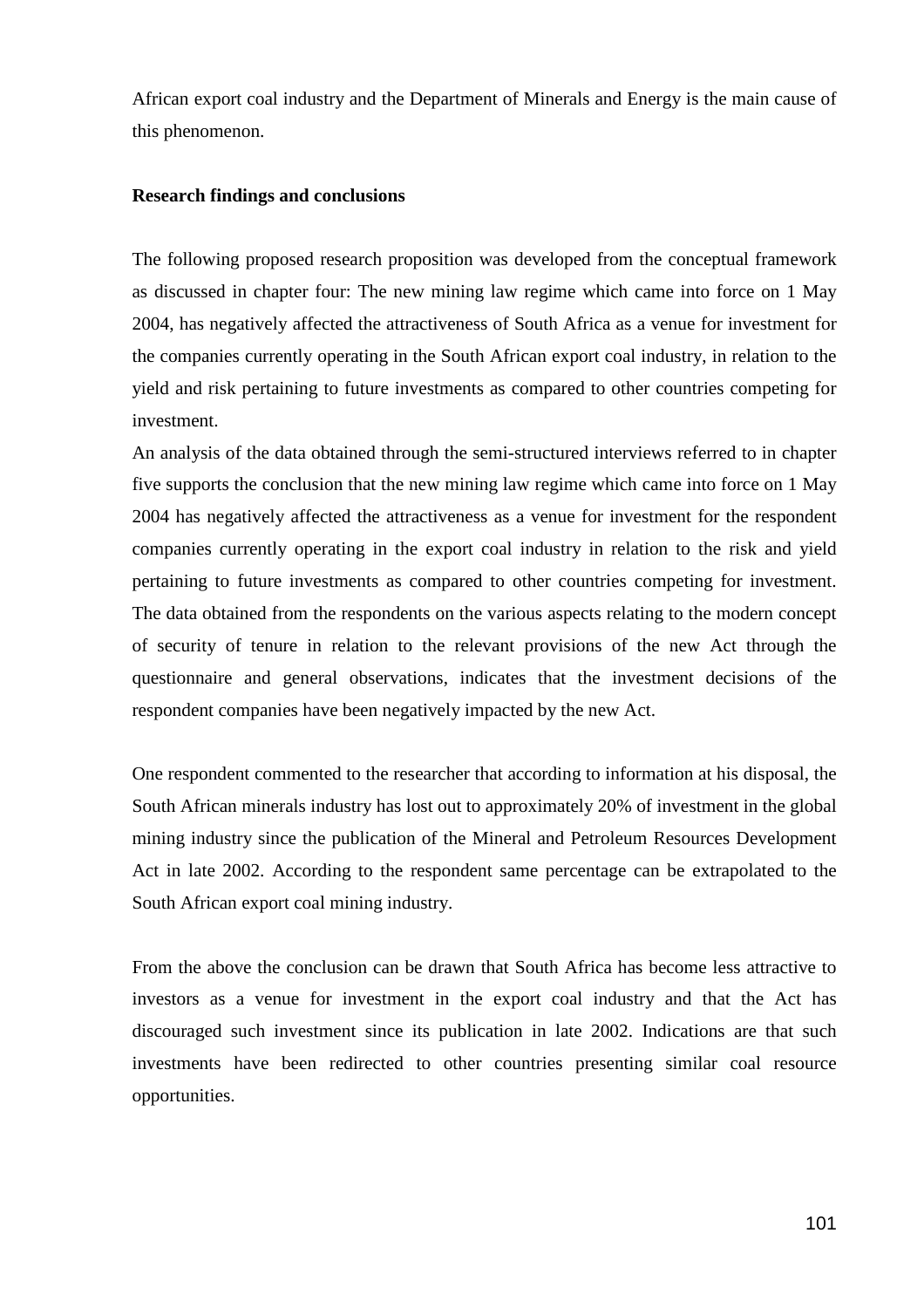#### **Recommendations**

The study confirms that the existing body of research, which indicates that the weaker form of security of tenure such as that imposed by Government in terms of the new legislative regime applicable to the South African mining industry, has negatively impacted on the investment decisions of multinational mining enterprises and consequently proved to be detrimental to South Africa's competitive position in relation other developing countries in the mining industry.

The study confirms the research conducted by Etemad and Salmasi (2002) concerning the modern theory of foreign direct investment as adapted to the mining industry, which concludes that it is the or nature of the authorization to prospect or mine as controlled by the local or national authorities (the right to mine, length of tenure and other policies conducive to mineral development i.e. the mining code of a country), which modulates the value attributed by investors to a mineral resource and determines the realizable value thereof to a specific investor. It is the magnitude of this modulation factor ranging from highly positive (e.g., set of incentives increasing the absolute value of the resource such as long term security and continuity of tenure of mineral rights) to highly negative (e.g., high transactional cost, risks, and disincentives reducing the absolute value of the resource) that determines the realisable value of a mineral deposit to a potential investor. It is further submitted that additional research be conducted regarding the theory of internalisation and the impact of the requirements of the new legislation such as the sale of up to 26% of the equity in mining companies to historically disadvantaged persons.

It is recommended that the necessary legislative amendments to the new mining law regime be effected in order to bring the South African regime into alignment with the various aspects of security of tenure which are regarded by mining multinational companies as the most important criteria in making investment decisions internationally. The divergent interpretations of the relevant provisions of the Mineral and Petroleum Resources Development Act is of particular concern in this regard. This alignment is required in order for South Africa as a nation state to retain or enhance its international competitive advantage in the coal mining industry. Opposing socio-economic and environmental concerns however pull in opposite directions. The imperatives of sustainable development requires from governments to ensure appropriate land use, care for the environment both during mining and after closure and to ensure that the impact on local communities be limited and that the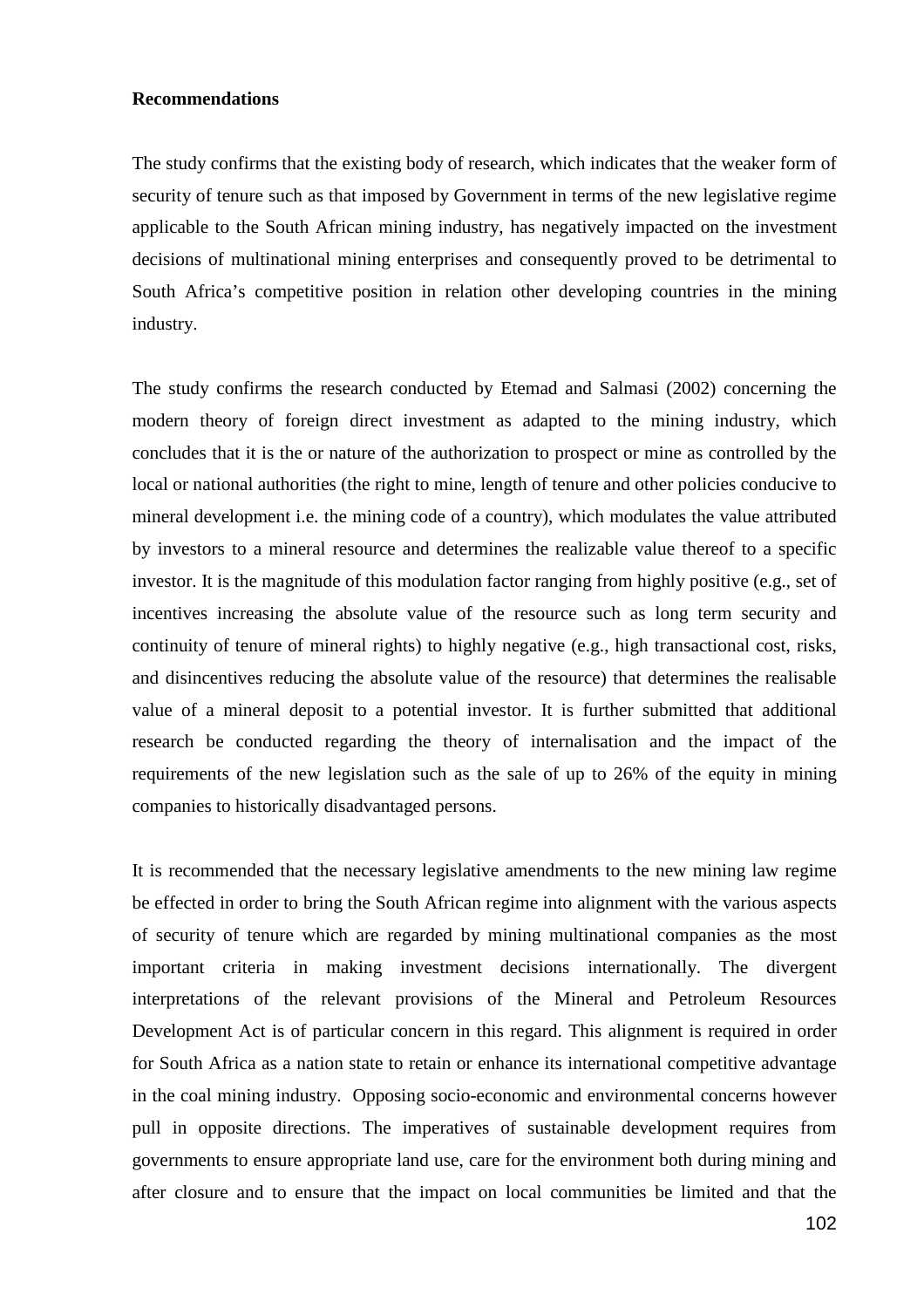benefits of mining be shared by local communities and previously disadvantaged persons. The major challenge for a legislature is to achieve a balance between the security of tenure sought by those multinational mining companies who wish to invest large amounts of money in the risky business of exploration and mining and the equally compelling governmental imperative to protect the environment and ensure that development enriches the lives of those affected by the activities.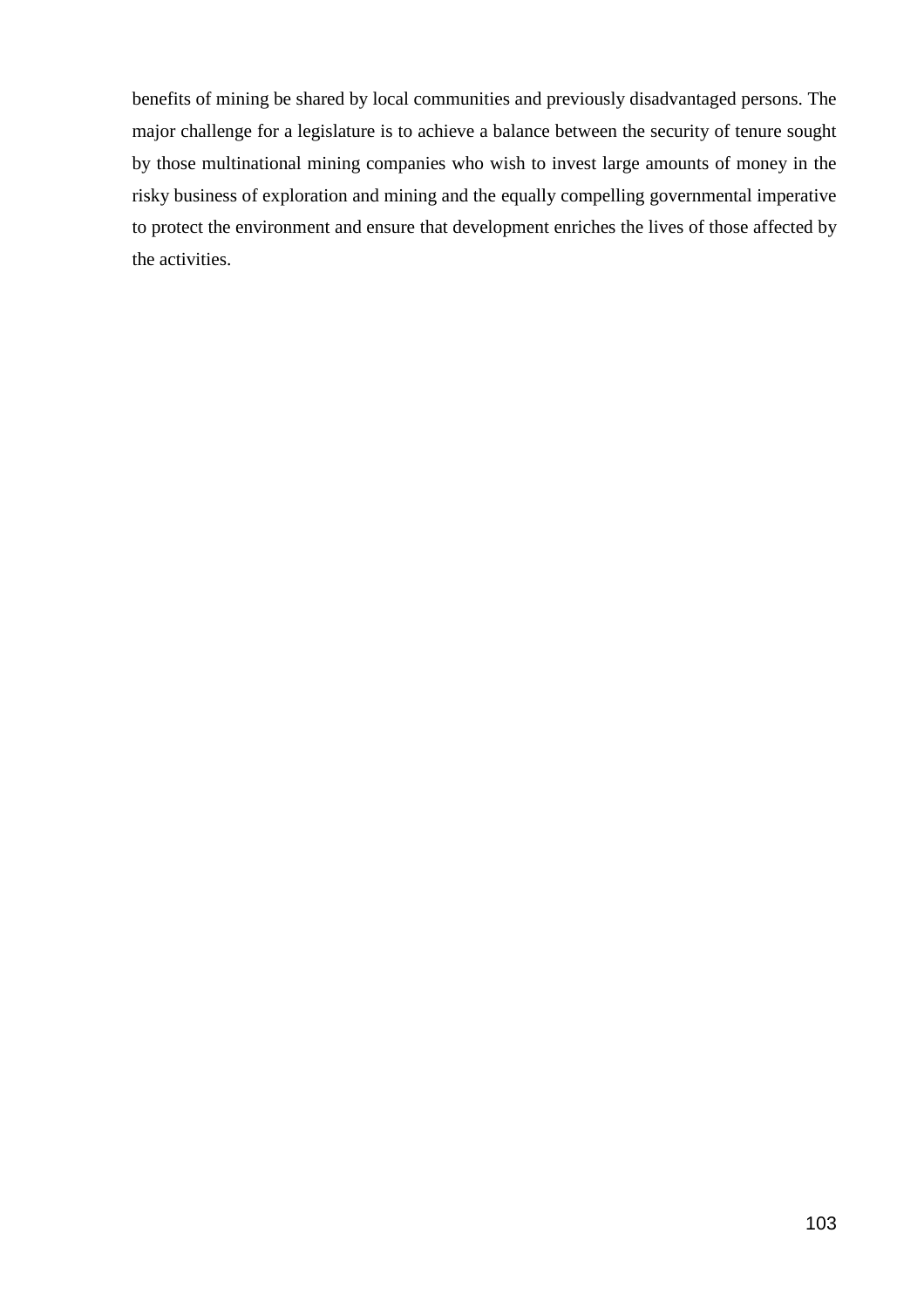#### **References**

Badenhorst, P. J. 1999: Mining and Minerals in *The Law of South Africa*, Volume 18 edited by Joubert, W.A. Durban: Butterworths.

Badenhorst, P. J., Mostert, H., Carnelly, M., Stein, R. T. & Van Rooyen, M. 2004: *Mineral and Petroleum Law of South Africa: Commentary and Statutes.* Cape Town: Juta & Co Ltd.

Barker, B.J. 2000: *Richards Bay Coal Terminal: A History from 1976 – 2001*. Cape Town: Struik Publishers (Pty) Ltd.

Bastida, E. 2001: *A Review of the Concept of Security of Tenure: Issues and Challenges* Journal of Energy and Natural Resources Law, p31- 43, International Bar Association, London: Kluwer Law International.

Chamber of Mines of South Africa. 2001: *Comments on the Draft Mineral Development Bill*.

http:// www.bullion.org.za. Accessed on 10 April 2006.

Creamer, M. 2006: *DME DG Promises Six Month Exploration Rights Turnaround,* Volume 12 No 35 Creamer Media's Mining Weekly: 20. Johannesburg: Universal Web Printers.

Dale, M.O. 1996: *Security of Tenure as a Key Issue Facing the International Mining Company: A South African Perspective* Journal of Energy and Natural Resources Law: 298-310. International Bar Association. London: Kluwer Law International.

Dale, M.O. 2005: *Comparative International and African Mineral Law as Applied in the Formation of the New South African Mineral Development Legislation* in Bastida, E., Wälde, T. & Warden-Fernandez, J. :International and Comparative Mineral Law and Policy Trends and Prospects: International Bar Association. London: Kluwer Law International.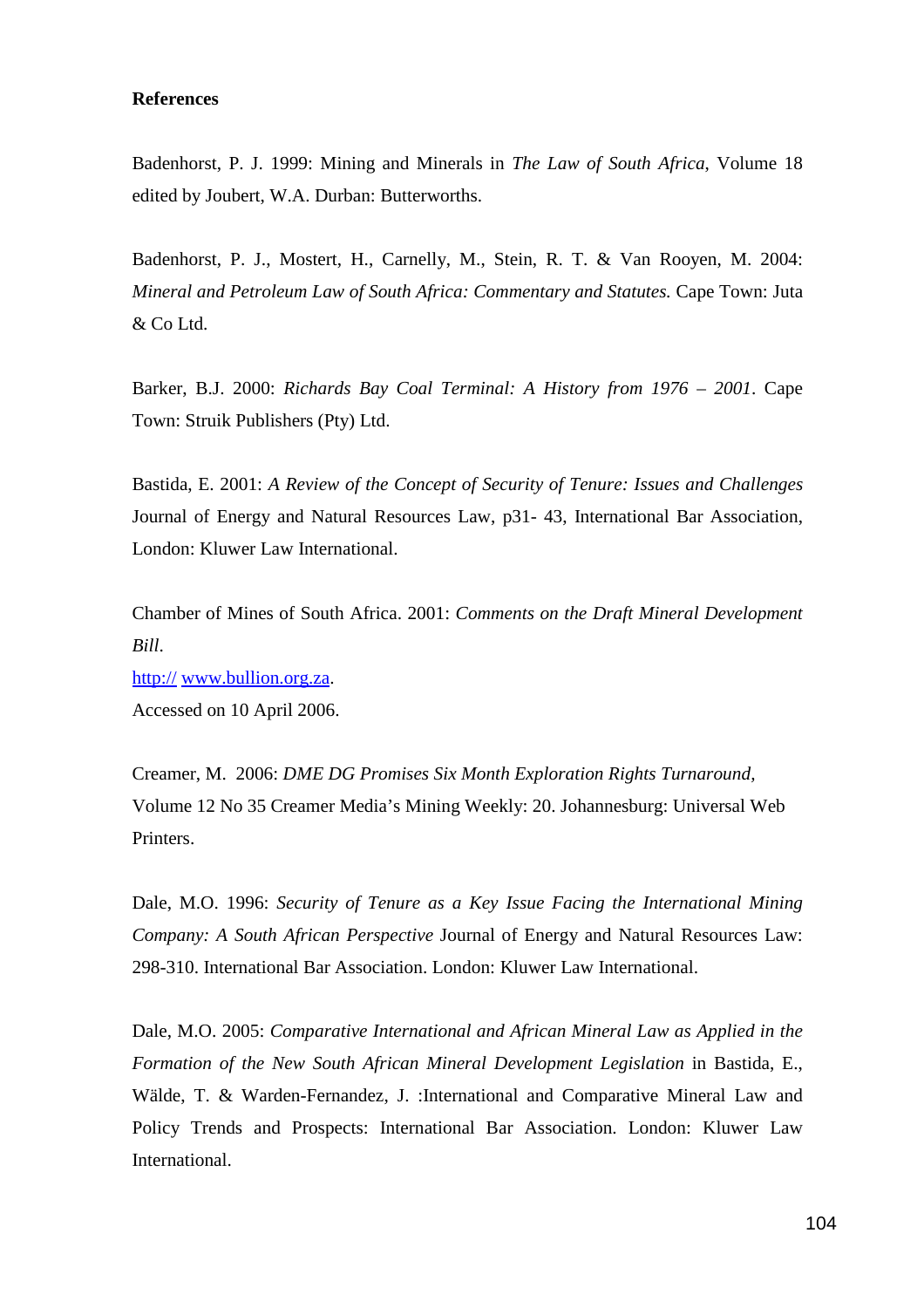Dale, M.O., Bekker, L., Bashall, F.J., Chaskalson, M., Dixon, C., Grobler, G.L., Loxton, C.D.A. 2005: *South African Mineral and Petroleum Law.* Durban: Butterworths.

Eggert, R. G. & March 1997: *National Mineral Policies and the Location of Exploration*: Proceedings, Sixth Annual Professional Meeting of the Mineral Economics and Management Society (MEMS), Colorado School of Mines. United States of America: 1.

Eisenhardt, K.M. 1989: *Building Theories from Case Study Research*. Academy of Management Review, 14(4): 532-550.

Etemad, H. &. Salmasi, K. S. 2002: "*Location –Specific Advantages in Mining Investments in Developing Countries: Empowering and Inhibiting Factors", ASAC* Winnipeg, Manitoba: 116-126. http://attila.acadaiu.ca/library/ASAC/v23/230812.pdf. Accessed on 10 February 2006.

Franklin, B.L.S & Kaplan, M. 1982: *The Mining and Mineral Laws of South Africa*. Durban: Butterworths.

Hill, W.L. 2003: *International Business: Competing in the Global Marketplace*. New York: McGraw- Hill Companies Inc.

Johnson, C. 1990: *Ranking Countries for Mineral Exploration*. Natural Resources Forum Volume 14 (3):182.

Knickerbocker, F. T. 1973: *Oligopolistic Reaction and Multinational Enterprise*. Boston: Harvard University.

O'Neill, D. R. 1993: *Junior Companies: Investment Strategies for Developing Countries*. Foreign Investment and Joint Ventures in the Mining industry, Selected Paper, United Nations: 43.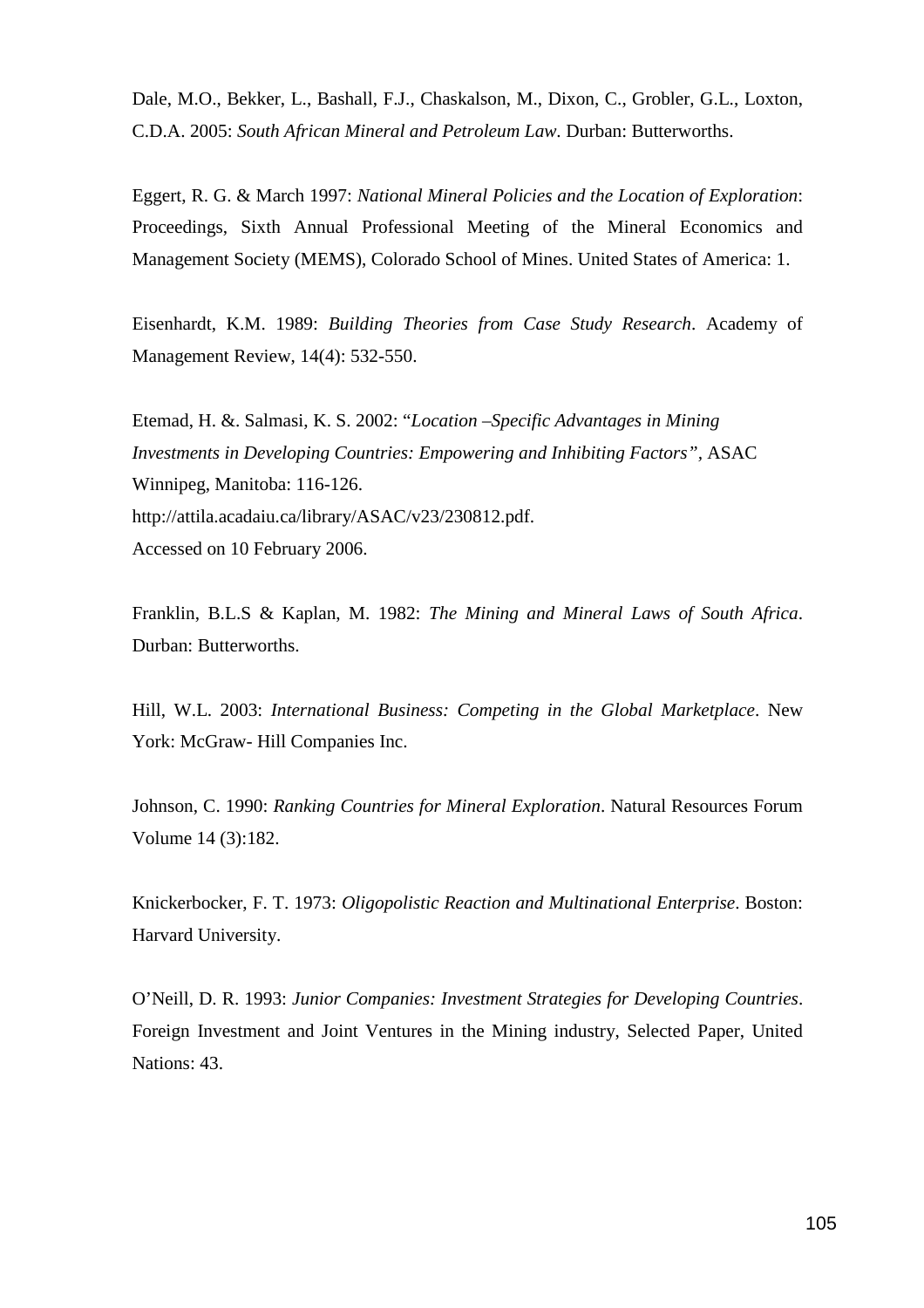Omalu, M.K. & Zamora, A. 1999: *Key Issues in Mining Policy: A Brief Comparative Survey on the Reform of Mining Law*. Journal of Energy and Natural Resources Law, 38.

Otto, J., M. 1992: *Criteria for Assessing Mineral Investment Conditions* and *A Global Survey of Mineral Company Investment Preferences*. New York: Mineral Investment Conditions in Selected Countries of the Asia-Pacific Region, United Nations ST/ESCAP/1200.

Rabelo, E. 2005: *Mineral Legislation Pile Up?* Volume 12 No 35. Creamer Media's Mining Weekly: 24-30. Johannesburg: Universal Web Printers.

United Nations, 1993: *"Foreign Investment and Joint Ventures in the Mining Industry"*, United Nations, Selected Papers: 3-23.

United Nations, 1993: *"Flow of Financial Resources and Transfer of Technology to Develop the Mineral Resources of Developing Countries,"* Economic and Social Council: 7-12.

World Bank, 1992: *Strategy for African Mining*, Technical Paper, No. 181; Mining Unit, Industry and Energy Division, World Bank.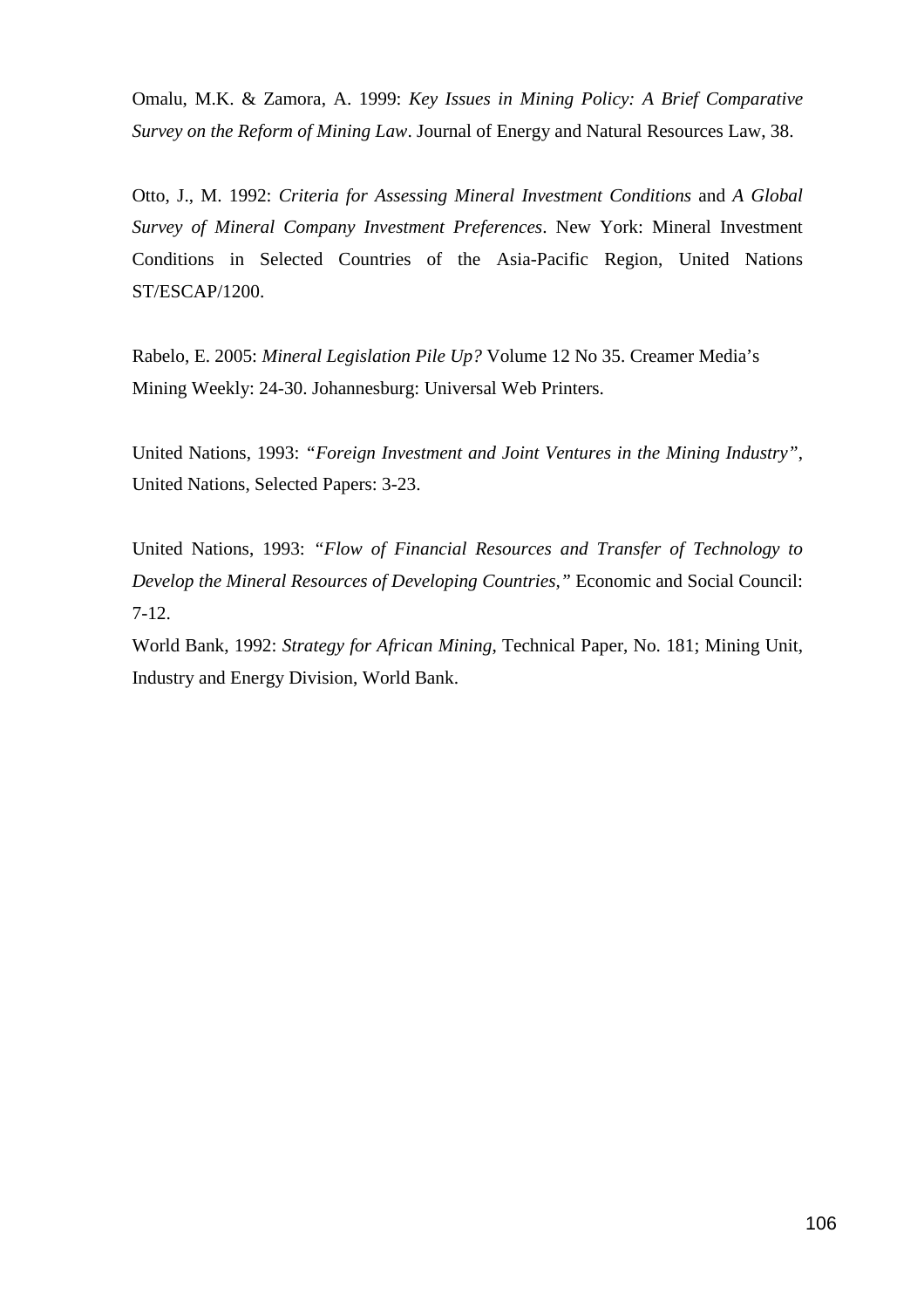Covering letter to research questionnaire

**Confidential** 

To the Senior Official Company

Dear Sir,

# **Research concerning the effects of the Mineral and Petroleum Resources Development Act on investment in the export coal industry**

As part of my studies for a MBL degree through the UNISA School of Business Leadership, I am conducting research in my private capacity concerning the effects of the Mineral and Petroleum Resources Development Act on investment decisions of companies in the export coal sector.

I undertake to keep the identities of the specific respondents anonymous. Should you or your company consider any of the questions in the attached questionnaire as being commercially sensitive you need not answer the same. The relevant information will be treated as confidential and will only be used in my personal capacity for purposes of the research study. On completion of this study all information will be destroyed and shredded.

Yours sincerely

Shane Laubscher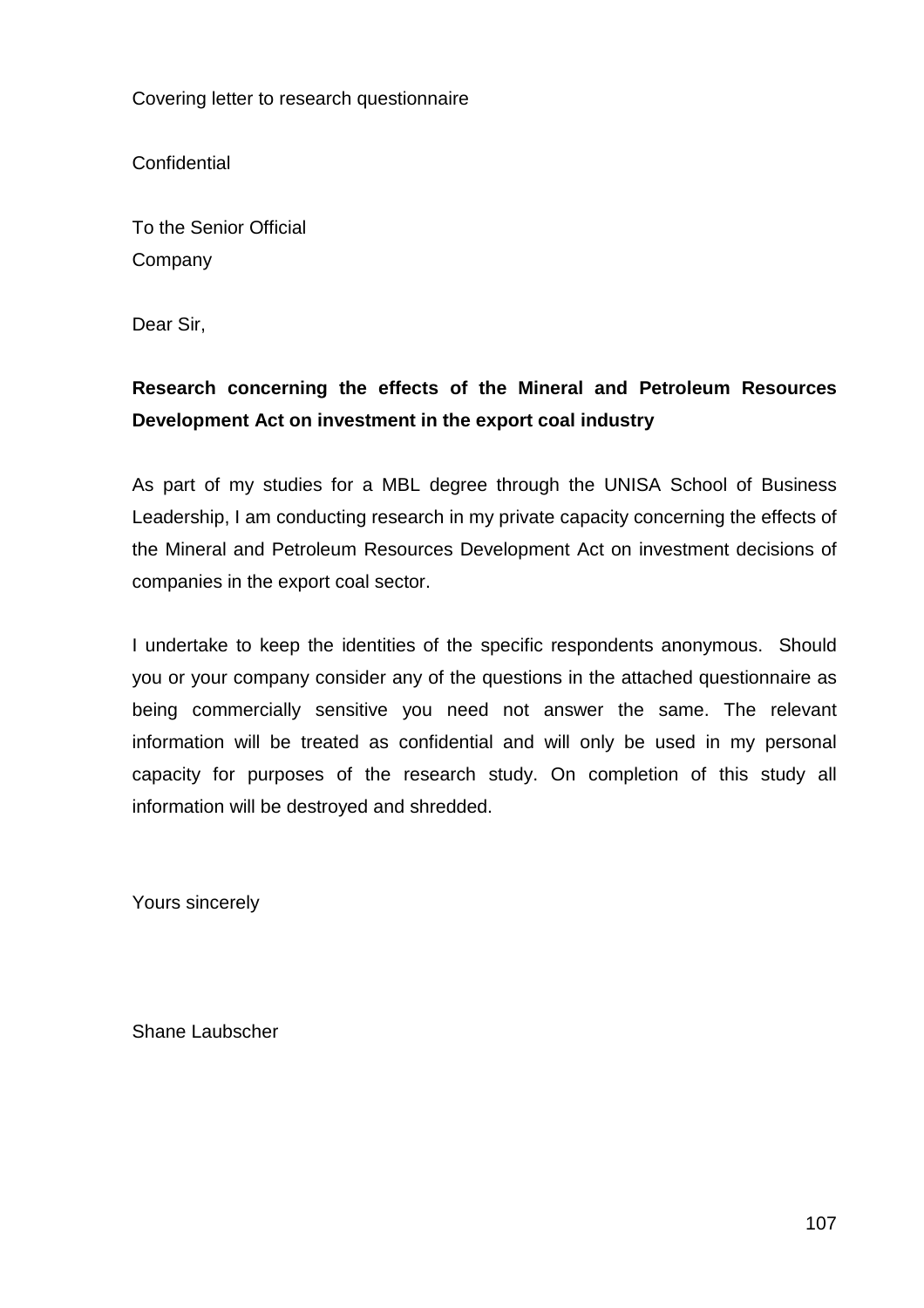**Confidential** 

Appendix 1

Research Questionnaire

# Research into the effects of the Mineral and Petroleum Resources Development Act 28 of 2002 ("MPRDA") Questionnaire on Investment Decisions

For the attention of the Senior Official of:

| Position in Company:       |  |
|----------------------------|--|
| Experience in the industry |  |
| Name of Interviewer:       |  |
| Date of Interview:         |  |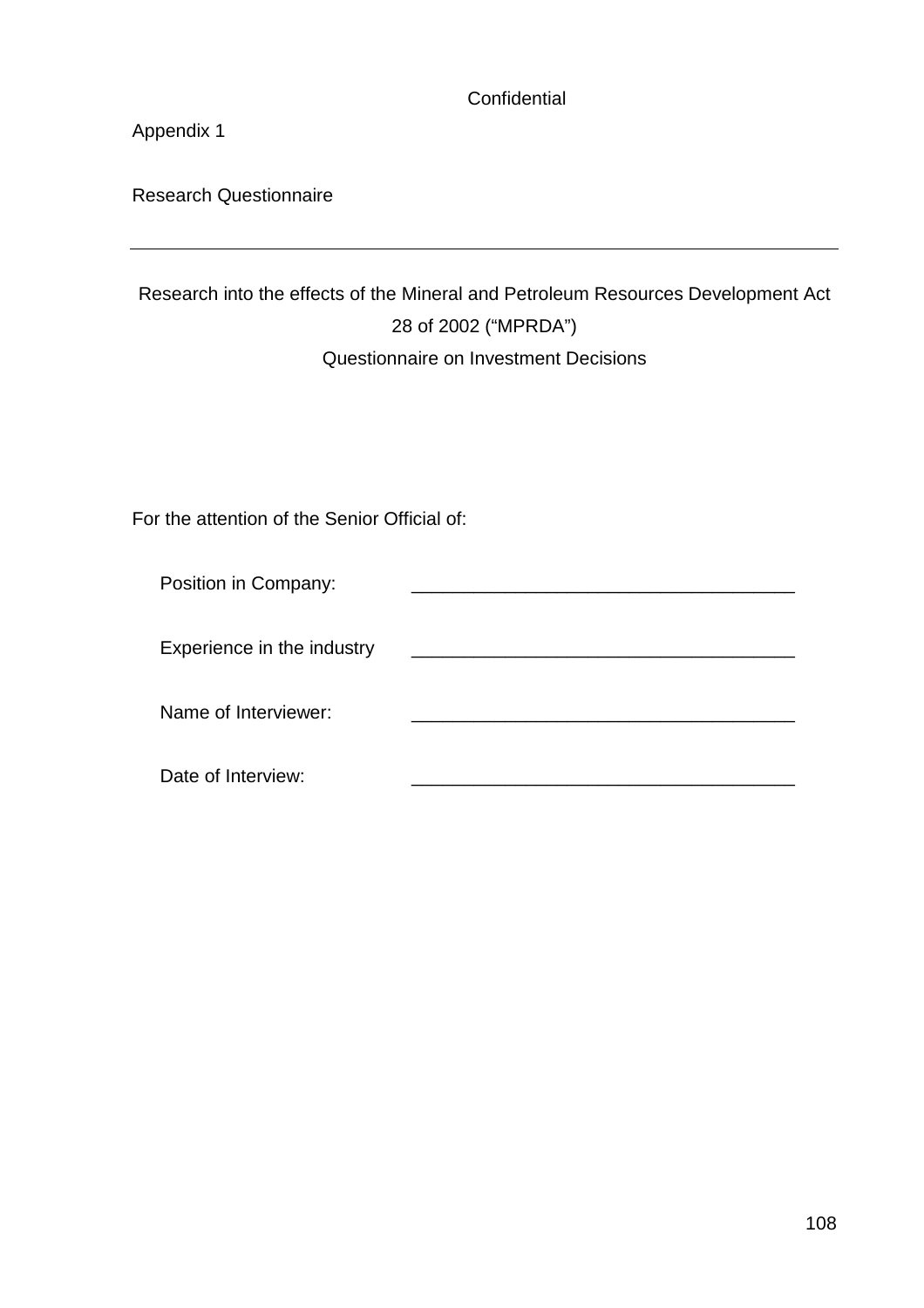### **Question 1 (Change in nature from privately held to State held minerals)**

How does your Company perceive the change from a system of private ownership of mineral rights to one of State sovereignty and custodianship of mineral rights (in terms of the MPRDA) as impacting on your future investment decisions (this specifically pertains to change in nature of mining and prospecting rights from privately owned real rights to administrative law rights to be granted from the State in terms of the MPRDA):

- (i) With regard to existing operations?
	- a. [ ] No impact.
	- b. [ ] Positive impact.
	- c. [ ] Negative impact.
- (ii) With regard to a new operations?
	- a. [ ] No impact.
	- b. [ ] Positive impact.
	- c. [ ] Negative impact.

### **Question 2 (Transferability of prospecting and mining rights)**

How has the transferability of rights in terms of the MPRDA (now subject to ministerial consent), impacted on your Company's investment decisions with regard to existing and new rights:

- (i) With regard to existing operations?
	- a. [ ] No impact.
	- b. [ ] Positive impact.
	- c. [ ] Negative impact.
- (ii) With regard to a new operations?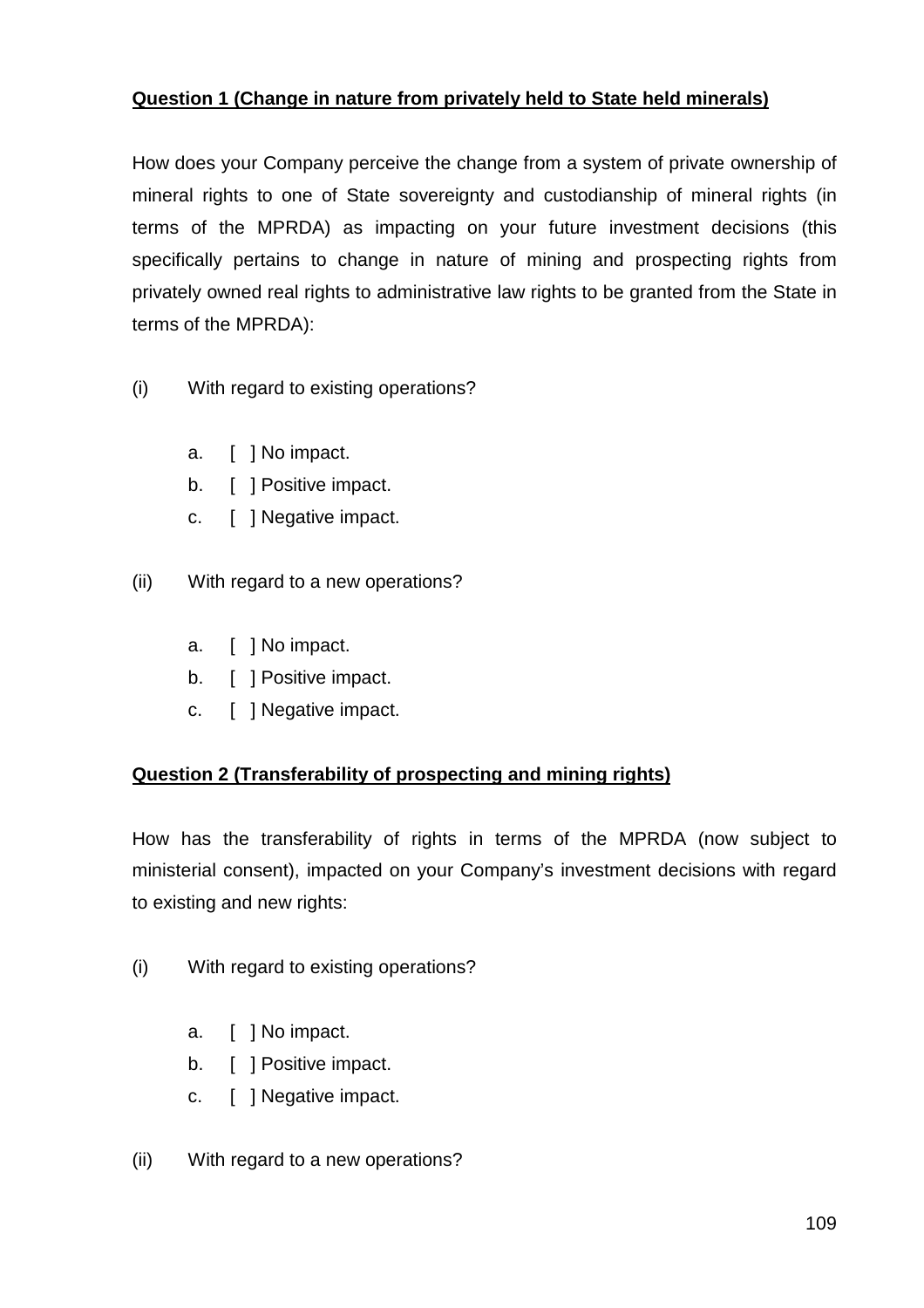- a. [ ] No impact.
- b. [ ] Positive impact.
- c. [ ] Negative impact.

## **Question 3 (Bondability of Rights)**

How has the change with regard to the bondability (as security for debt) of prospecting and mining rights in terms of the MPRDA impacted on your Company's investment decisions with regard to existing and new rights (this relates *inter alia* to the rights lapsing of rights on liquidation of the holder and ministerial consent required for execution sales in other instances. Reconnaissance permissions and retention permits cannot be mortgaged):

- (i) With regard to existing operations?
	- a. [ ] No impact.
	- b. [ ] Positive impact.
	- c. [ ] Negative impact.
- (ii) With regard to a new operations?
	- a. [ 1 No impact.
	- b. [ ] Positive impact.
	- c. [ ] Negative impact.

## **Question 4 (Administrative discretions)**

How has the administrative discretions which apply to the granting, retention, renewal of new prospecting and mining rights and the conversion of old to new order rights and (which are subject to administrative appeal, judicial review and judicial appeal in terms of the MPRDA) impacted on your Company's investment decisions with regard to existing and new rights: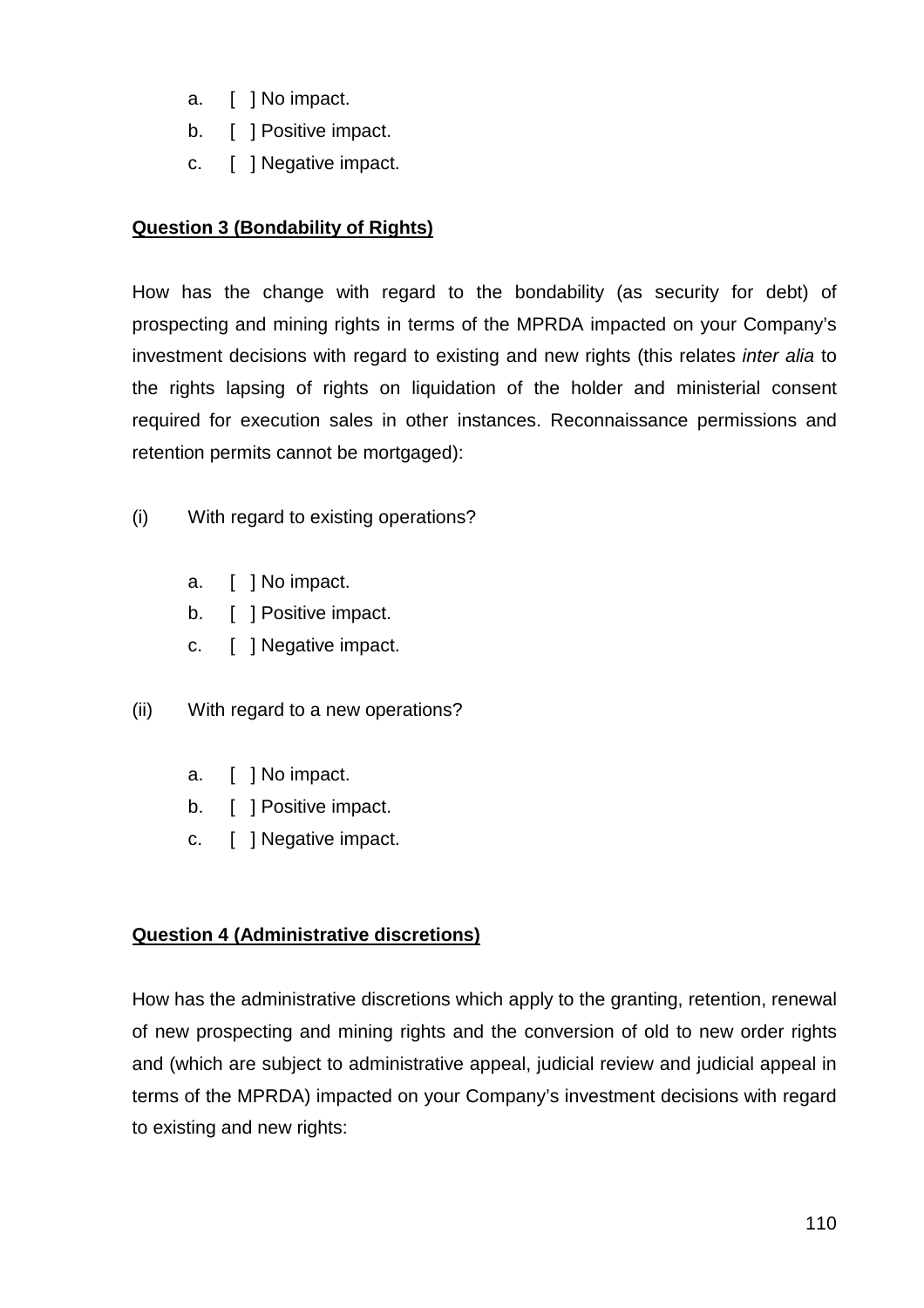- (i) With regard to existing operations?
	- a. [ ] No impact.
	- b. [ ] Positive impact.
	- c. [ ] Negative impact.
- (ii) With regard to a new operations?
	- a. [ ] No impact.
	- b. [ ] Positive impact.
	- c. [ ] Negative impact.

## **Question 5 (Security and Continuity of Tenure)**

How does your Company perceive the rights to retention of rights from a prospecting to a mining phase, the renewal of prospecting or mining rights, the ability to acquire retention permits as well the Minister's powers to cancel or suspend rights and permits in terms of the MPRDA, to have impacted on your Company's investment decisions with regard to existing and new rights:

- (i) With regard to existing operations?
	- a. [ ] No impact.
	- b. [ ] Positive impact.
	- c. [ ] Negative impact.
- (ii) With regard to a new operations?
	- a. [ ] No impact.
	- b. [ ] Positive impact.
	- c. [ ] Negative impact.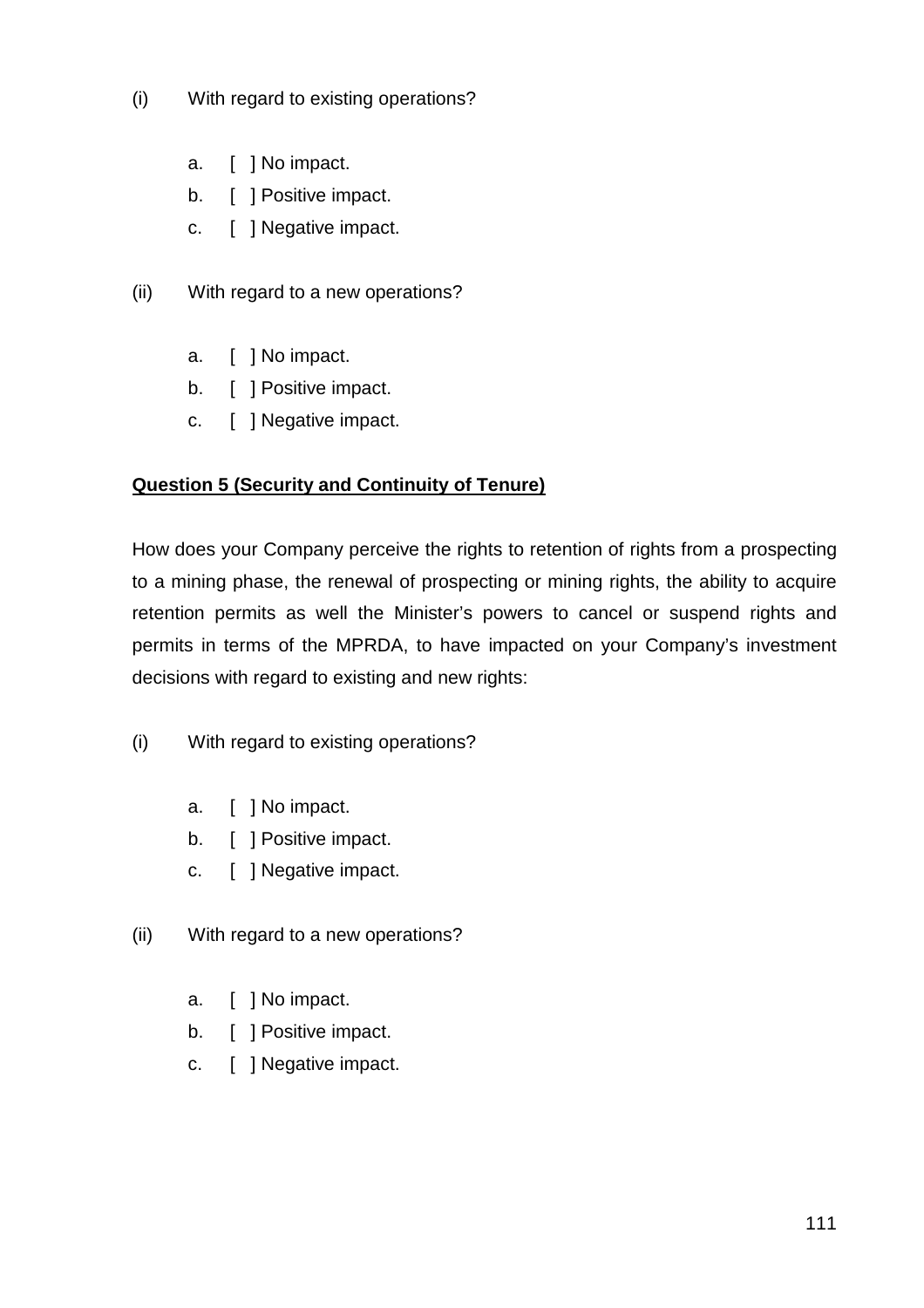### **Question 6 (Environment, land use and aboriginal claims)**

How does your Company perceive the aspects related to the increased legal obligations and costs related to environment management, land use and dealing with aboriginal claims in terms of the MPRDA to have impacted on your Company's investment decisions:

- (i) With regard to existing operations?
	- a. [ ] No impact.
	- b. [ ] Positive impact.
	- c. [ ] Negative impact.
- (ii) With regard to a new operations?
	- a. [ ] No impact.
	- b. [ ] Positive impact.
	- c. [ ] Negative impact.

### **Question 7 (Transaction Costs)**

How does your Company perceive the financial aspects in terms of the MPRDA (costs of production, including the costs of public policies as regulatory requirements, royalties, income taxes, tariffs, search and information costs, bargaining and decision costs and policing and enforcement costs) to have impacted on your Company's investment decisions with regard to existing and new rights:

- (i) With regard to existing operations?
	- a. [ ] No impact.
	- b. [ ] Positive impact.
	- c. [ ] Negative impact.
- (ii) With regard to a new operations?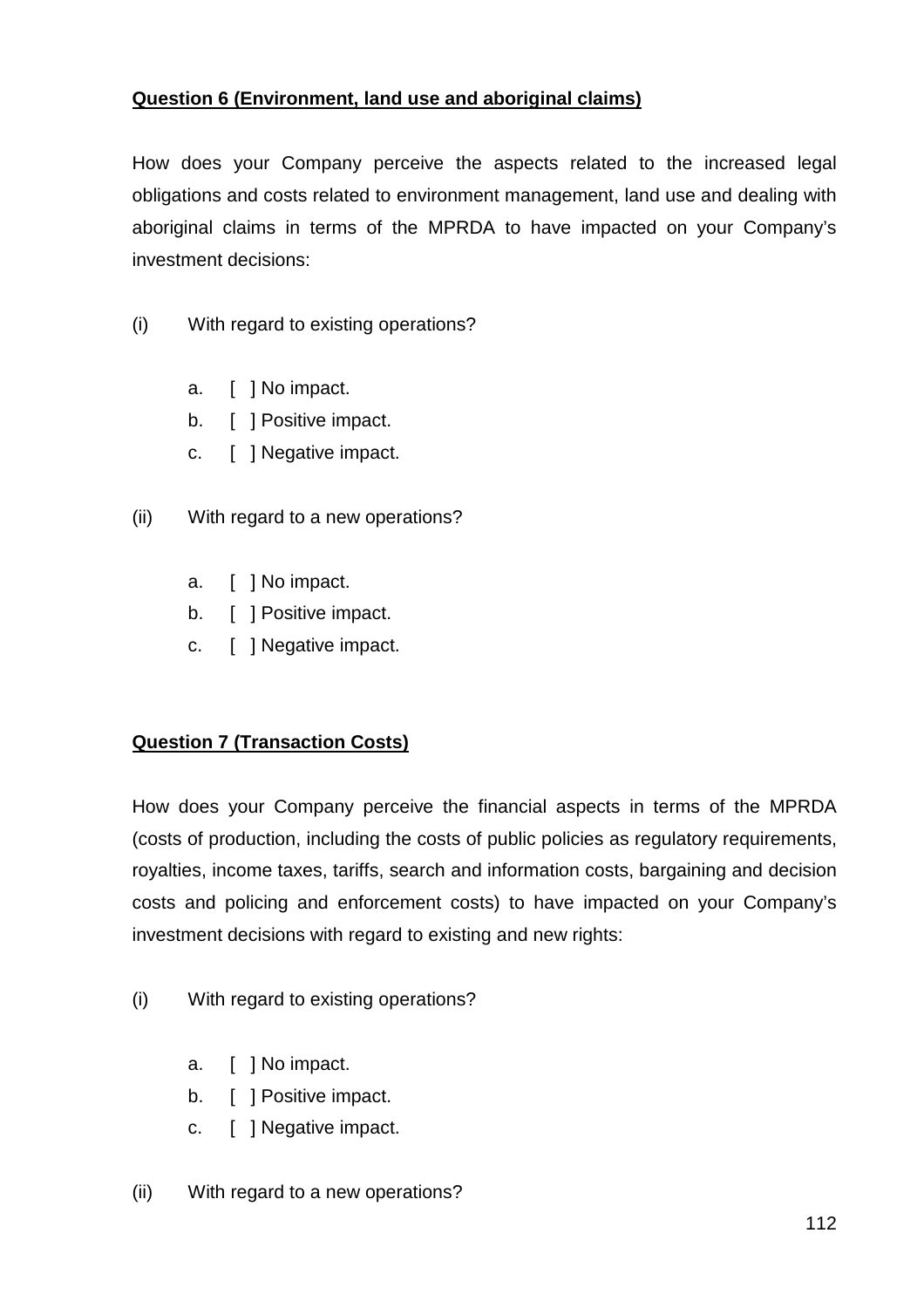- a. [ ] No impact.
- b. [ ] Positive impact.
- c. [ ] Negative impact.

## **Question 8 (Continuity of tenure with regard to existing old order rights)**

How does your Company perceive its ability to retain existing rights and convert the same into new order rights in terms of the transitional provisions of the MPRDA to have impacted on your Company's investment decisions with regard to existing rights:

- (i) With regard to existing operations?
- a. [ ] No impact.
- b. [ ] Positive impact.
- c. **[ ] Negative impact.** 
	- (ii) With regard to prospecting rights and potential new operations ?
		- a. [ ] No impact.
		- b. [ ] Positive impact.
		- c. [ ] Negative impact.

## **Question 9 (Clarity of rights and obligations)**

How does your Company perceive the clarity with regard to rights and obligations in terms of the provisions of the MPRDA to have impacted on your Company's investment decisions with regard to existing and new rights?

(i) With regard to existing operations?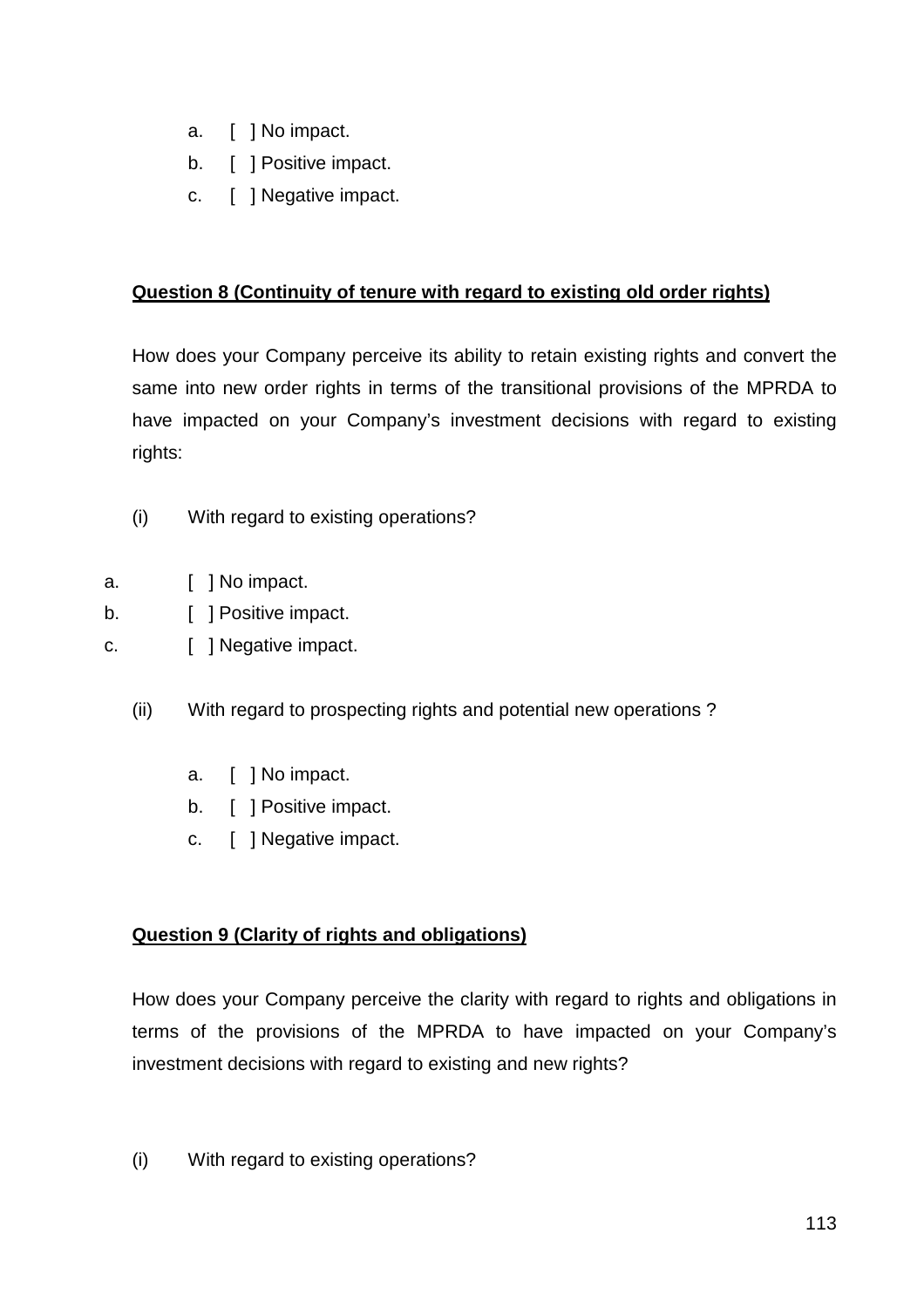- a. [ ] No impact.
- b. [ ] Positive impact.
- c. [ ] Negative impact.
- (ii) With regard to prospecting rights and potential new operations ?
	- d. [ ] No impact.
	- e. [ ] Positive impact.
	- f. [ ] Negative impact.

# **Question 9 (Administrative delays in the processing of prospecting and mining rights)**

How does your Company perceive the delay by the Department of Minerals and Energy with regard to applications for prospecting and mining rights in terms of the provisions of the MPRDA to have impacted on your Company's investment decisions with regard to existing and new rights?

- (i) With regard to existing operations?
	- a. [ ] No impact.
	- b. [ ] Positive impact.
	- c. [ ] Negative impact.
- (ii) With regard to prospecting rights and potential new operations ?
	- g. [ ] No impact.
	- h. [ ] Positive impact.
	- i. [ ] Negative impact.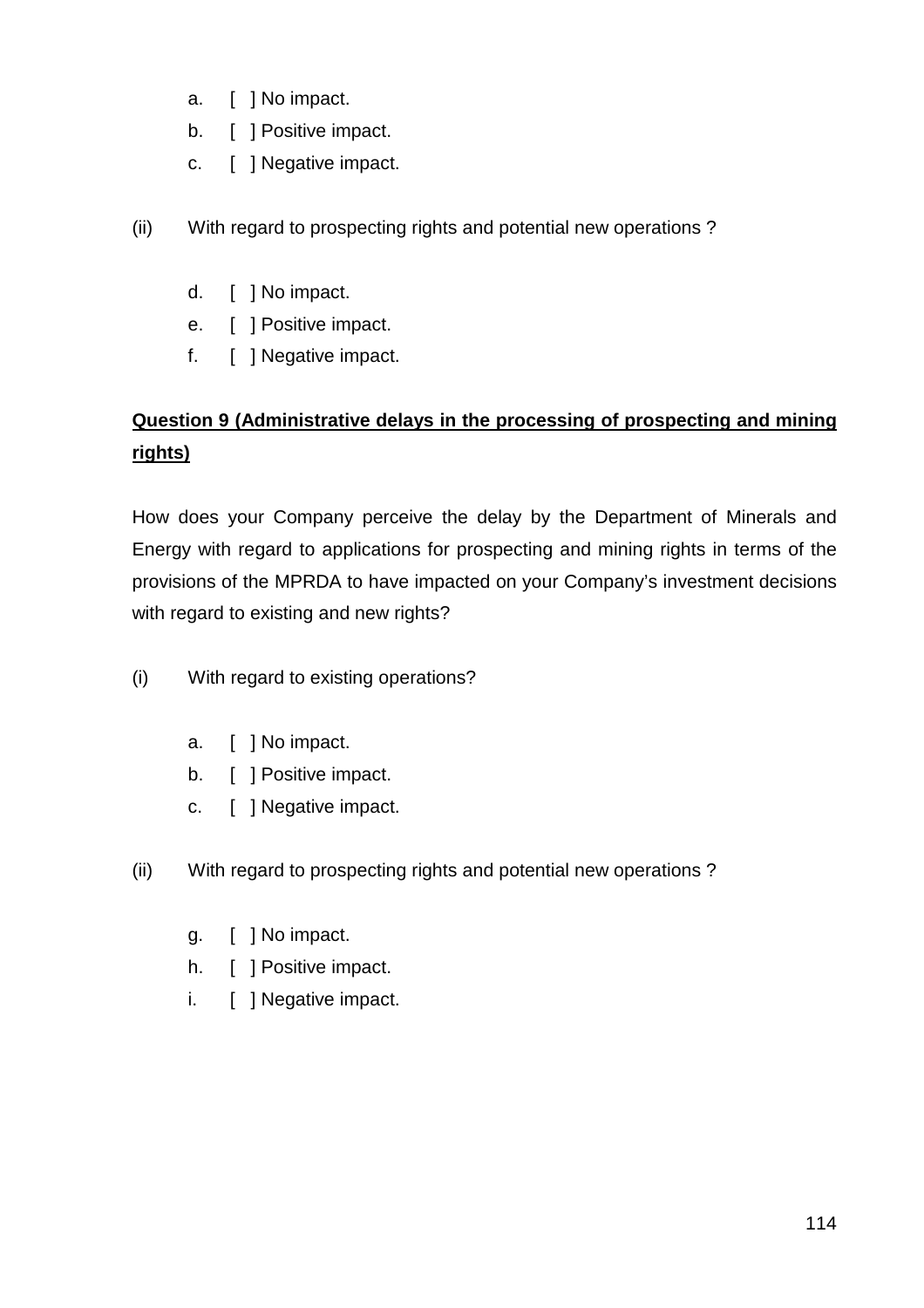#### **References**

Badenhorst, P. J. 1999: Mining and Minerals in The Law of South Africa, Volume 18 edited by Joubert, W.A. Durban: Butterworths.

Badenhorst, P. J., Mostert, H., Carnelly, M., Stein, R. T. & Van Rooyen, M. 2004: Mineral and Petroleum Law of South Africa: Commentary and Statutes. Cape Town: Juta & Co Ltd.

Barker, B.J. 2000: Richards Bay Coal Terminal: A History from 1976 – 2001. Cape Town: Struik Publishers (Pty) Ltd.

Bastida, E. 2001: A Review of the Concept of Security of Tenure: Issues and Challenges Journal of Energy and Natural Resources Law, p31- 43, International Bar Association, London: Kluwer Law International.

Buckley, P. & Casson, M. 1976: The Future of Multinational Enterprise. London: Macmillan.

BHP Billiton. 2005: BHP Billiton plc annual report 2005.

Caves, R. E. 1982: Multinational Enterprise and Economic Analysis. Cambridge: Cambridge University Press.

Cawood, F. 2004: New South African Mineral and Petroleum Resources Development Act, Shaping a New Investment Environment to Reflect a Diverse Society 22(2) Journal of Energy and Natural Resources Law, p121- 133, International Bar Association. London: Kluwer Law International.

Chamber of Mines of South Africa. 2001: Comments on the Draft Mineral Development Bill.

http:// www.bullion.org.za.

Accessed on 10 April 2006.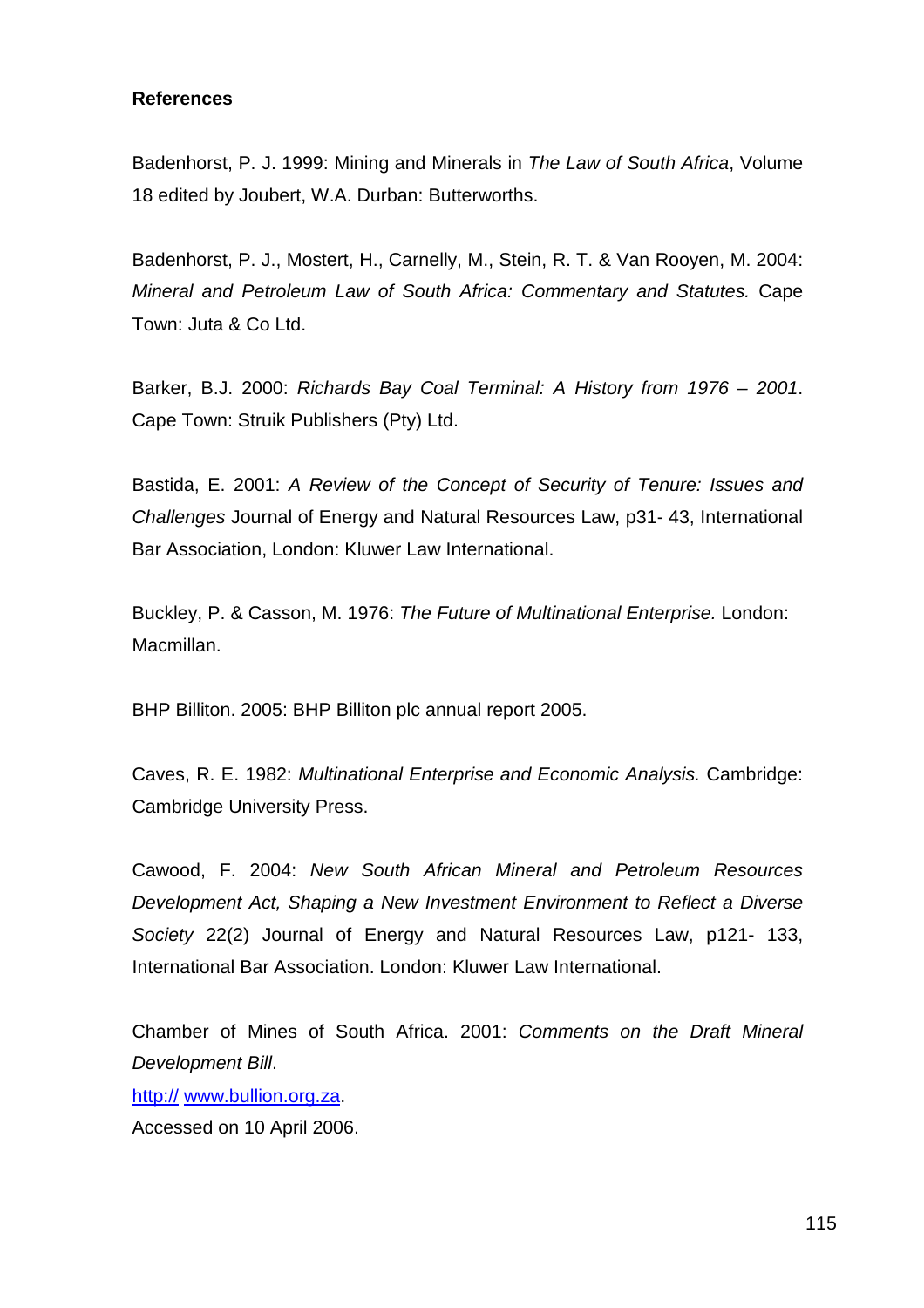Coase, R., H. 1998: The Firm, the Market and the Law. Chicago: Chicago University Press.

Creamer, M. 2006: DME DG Promises Six Month Exploration Rights Turnaround, Volume 12 No 35 Creamer Media's Mining Weekly: 20. Johannesburg: Universal Web Printers.

Dale, M.O. 1996: Security of Tenure as a Key Issue Facing the International Mining Company: A South African Perspective Journal of Energy and Natural Resources Law: 298-310. International Bar Association. London: Kluwer Law International.

Dale, M.O. 2005: Comparative International and African Mineral Law as Applied in the Formation of the New South African Mineral Development Legislation in Bastida, E., Wälde,T. & Warden-Fernandez, J. :International and Comparative Mineral Law and Policy Trends and Prospects: International Bar Association. London: Kluwer Law International.

Dale, M.O., Bekker, L., Bashall, F.J., Chaskalson, M., Dixon, C., Grobler, G.L., Loxton, C.D.A. 2005: South African Mineral and Petroleum Law. Durban: Butterworths.

Dunning, J.H. 1988: The Eclectic Paradigm of International Production: A Restatement and Some Possible Extensions. Journal of International Business Studies, Vol. 19(10): 1-31.

Dunning, J.H.1973: The Determinations of International Production. Oxford Economic Press: 289-302.

Dunning, J.H. 1980: Toward an Eclectic Theory of International Production: Empirical Tests. Journal of International Business Studies, Vol. 11(1): 9-31.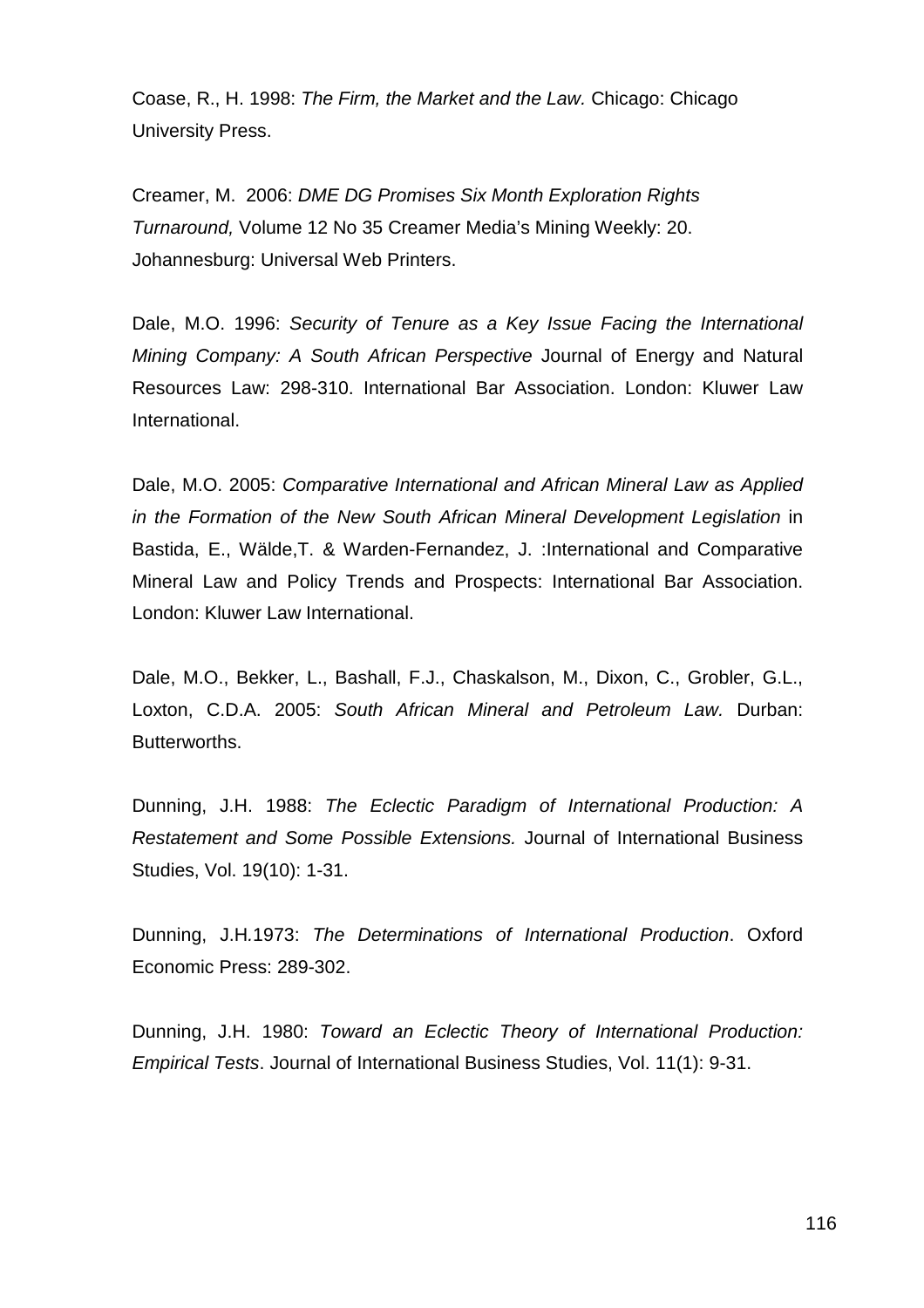Dunning, J. H. 1977: "Trade, Location of Economic Activity and MNC: A Search for an Eclectic Approach" in the International Allocation of Economic Activity: Proceedings of a Nobel Symposium held at Stockholm, London: Macmillan: 395- 418.

Eggert, R. G. & March 1997: National Mineral Policies and the Location of Exploration: Proceedings, Sixth Annual Professional Meeting of the Mineral Economics and Management Society (MEMS), Colorado School of Mines. United States of America: 1.

Eisenhardt, K.M. 1989: Building Theories from Case Study Research. Academy of Management Review, 14(4): 532-550.

Etemad, H. &. Salmasi, K. S. 2002: "Location –Specific Advantages in Mining Investments in Developing Countries: Empowering and Inhibiting Factors", ASAC Winnipeg, Manitoba: 116-126. http://attila.acadaiu.ca/library/ASAC/v23/230812.pdf. Accessed on 10 February 2006.

Franklin, B.L.S & Kaplan, M. 1982: The Mining and Mineral Laws of South Africa. Durban: Butterworths.

Hill, W.L. 2003: International Business: Competing in the Global Marketplace. New York: McGraw- Hill Companies Inc.

Hymer, S. 1976: International Operations of National Firms: A study of Direct Foreign Investment. Cambridge, Massachusetts: MIT Press.

Johnson, C. 1990: Ranking Countries for Mineral Exploration. Natural Resources Forum Volume 14 (3):182.

Knickerbocker, F. T. 1973: Oligopolistic Reaction and Multinational Enterprise. Boston: Harvard University.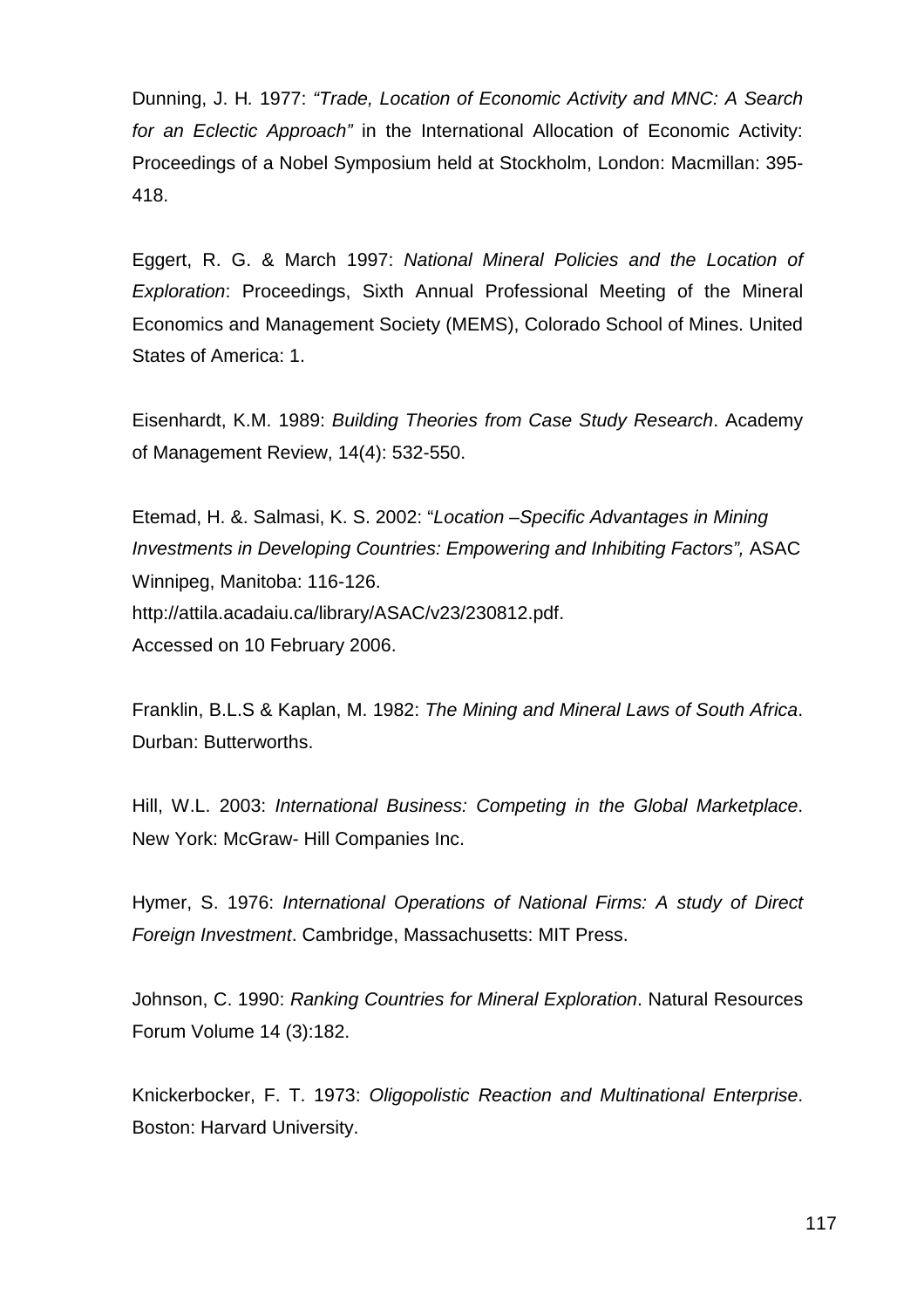O'Neill, D. R. 1993: Junior Companies: Investment Strategies for Developing Countries. Foreign Investment and Joint Ventures in the Mining industry, Selected Paper, United Nations: 43.

Omalu, M.K. & Zamora, A. 1999: Key Issues in Mining Policy: A Brief Comparative Survey on the Reform of Mining Law. Journal of Energy and Natural Resources Law, 38.

Otto, J., M. 1992: Criteria for Assessing Mineral Investment Conditions and A Global Survey of Mineral Company Investment Preferences. New York: Mineral Investment Conditions in Selected Countries of the Asia-Pacific Region, United Nations ST/ESCAP/1200.

Rabelo, E. 2005: Mineral Legislation Pile Up? Volume 12 No 35. Creamer Media's Mining Weekly: 24-30. Johannesburg: Universal Web Printers.

Rugman, A.M. 1979: International Diversification and the Multinational Enterprise. Farborough: Lexington.

Sasol Ltd. 2006 http://www.sasol.com Accessed on 10 August 2006.

United Nations, 1993: "Foreign Investment and Joint Ventures in the Mining Industry", United Nations, Selected Papers: 3-23.

United Nations, 1993: "Flow of Financial Resources and Transfer of Technology to Develop the Mineral Resources of Developing Countries," Economic and Social Council: 7-12.

White Paper on a Minerals and Mining Policy for South Africa, Department of Minerals and Energy, Republic of South Africa, 1998.

http:// www.dme.gov.za.

Accessed on 10 February 2006.